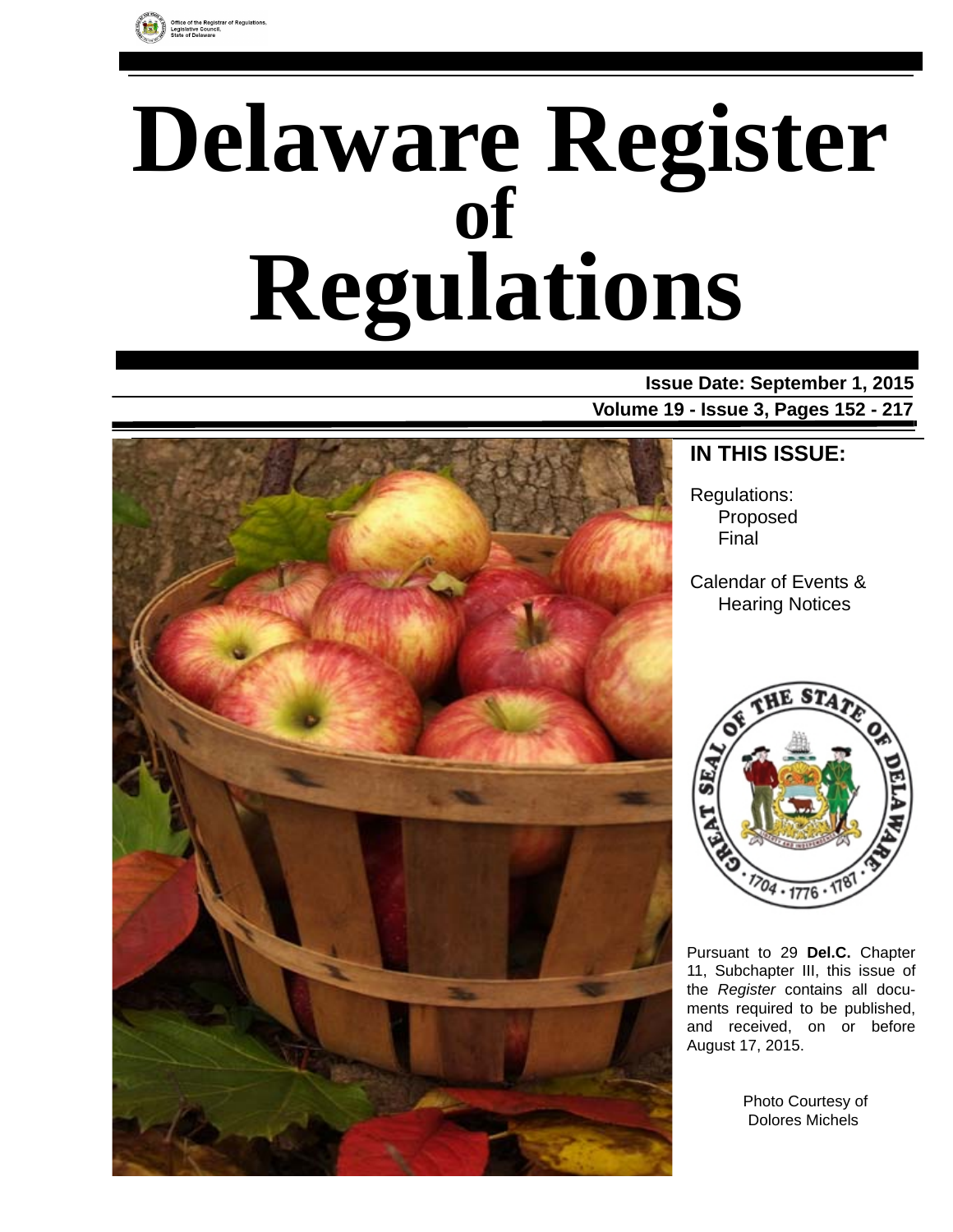# **INFORMATION ABOUT THE DELAWARE REGISTER OF REGULATIONS**

### **DELAWARE REGISTER OF REGULATIONS**

The *Delaware Register of Regulations* is an official State publication established by authority of 69 *Del. Laws*, c. 107 and is published on the first of each month throughout the year.

The *Delaware Register* will publish any regulations that are proposed to be adopted, amended or repealed and any emergency regulations promulgated.

The *Register* will also publish some or all of the following information:

- Governor's Executive Orders
- Governor's Appointments
- Agency Hearing and Meeting Notices
- Other documents considered to be in the public interest.

### **CITATION TO THE DELAWARE REGISTER**

The *Delaware Register of Regulations* is cited by volume, issue, page number and date. An example would be:

16 **DE Reg.** 1227 - 1230 (06/01/13)

Refers to Volume 16, pages 1227 - 1130 of the *Delaware Register* issued on June 1, 2013.

### **SUBSCRIPTION INFORMATION**

The cost of a yearly subscription (12 issues) for the *Delaware Register of Regulations* is \$135.00. Single copies are available at a cost of \$12.00 per issue, including postage. For more information contact the Division of Research at 302-744-4114 or 1-800-282-8545 in Delaware.

### **CITIZEN PARTICIPATION IN THE REGULATORY PROCESS**

Delaware citizens and other interested parties may participate in the process by which administrative regulations are adopted, amended or repealed, and may initiate the process by which the validity and applicability of regulations is determined.

Under 29 **Del.C.** §10115 whenever an agency proposes to formulate, adopt, amend or repeal a regulation, it shall file notice and full text of such proposals, together with copies of the existing regulation being adopted, amended or repealed, with the Registrar for publication in the *Register of Regulations* pursuant to §1134 of this title. The notice shall describe the nature of the proceedings including a brief synopsis of the subject, substance, issues, possible terms of the agency action, a reference to the legal authority of the agency to act, and reference to any other regulations that may be impacted or affected by the proposal, and shall state the manner in which persons may present their views; if in writing, of the place to which and the final date by which such views may be submitted; or if at a public hearing, the date, time and place of the hearing. If a public hearing is to be held, such public hearing shall not be scheduled less than 20 days following publication of notice of the proposal in the *Register of Regulations*. If a public hearing will be held on the proposal, notice of the time, date, place and a summary of the nature of the proposal shall also be published in at least 2 Delaware newspapers of general circulation. The notice shall also be mailed to all persons who have made timely written requests of the agency for advance notice of its regulation-making proceedings.

**DELAWARE REGISTER OF REGULATIONS, VOL. 19, ISSUE 3, TUESDAY, SEPTEMBER 1, 2015**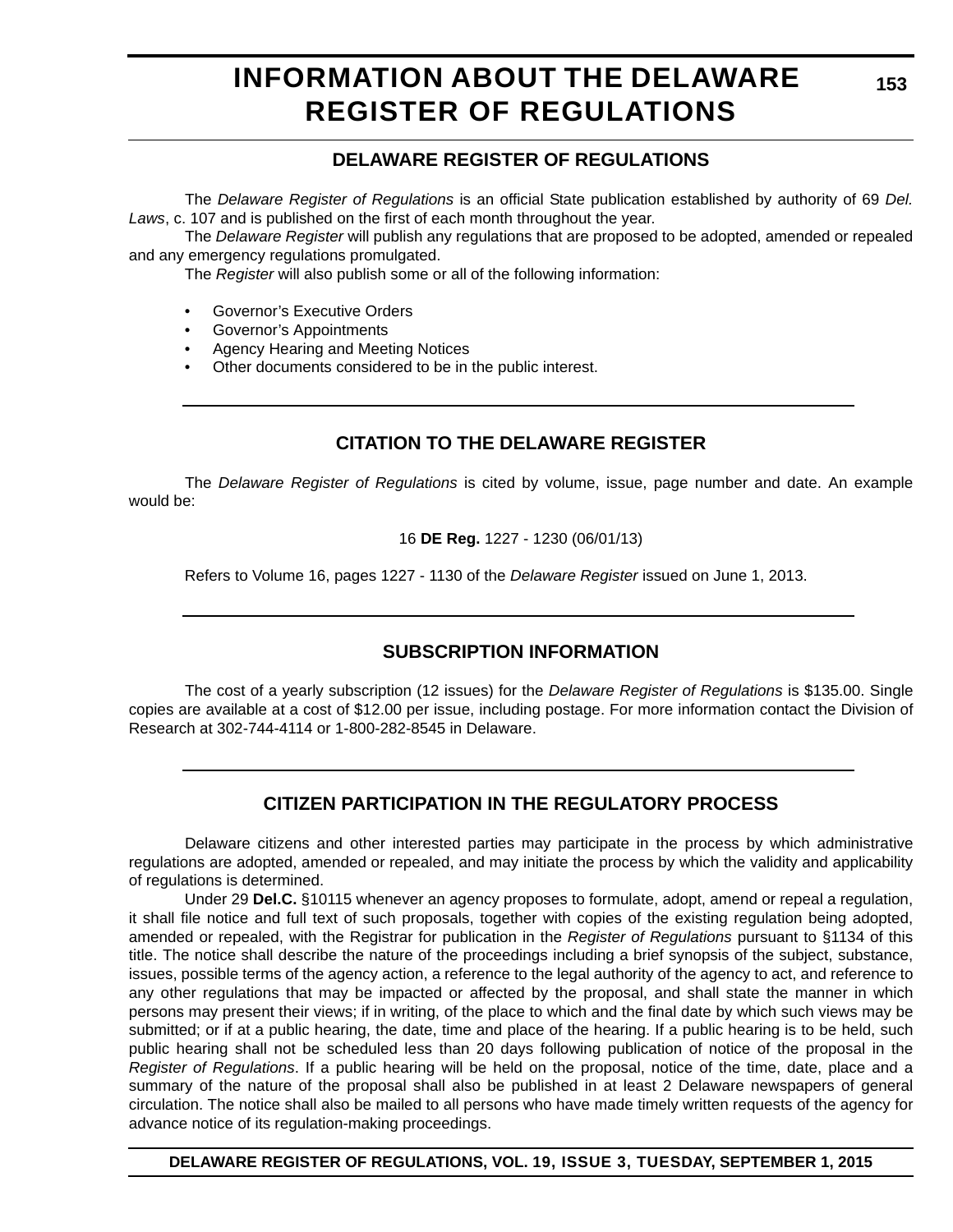**154**

# **INFORMATION ABOUT THE DELAWARE REGISTER OF REGULATIONS**

The opportunity for public comment shall be held open for a minimum of 30 days after the proposal is published in the *Register of Regulations*. At the conclusion of all hearings and after receipt, within the time allowed, of all written materials, upon all the testimonial and written evidence and information submitted, together with summaries of the evidence and information by subordinates, the agency shall determine whether a regulation should be adopted, amended or repealed and shall issue its conclusion in an order which shall include: (1) A brief summary of the evidence and information submitted; (2) A brief summary of its findings of fact with respect to the evidence and information, except where a rule of procedure is being adopted or amended; (3) A decision to adopt, amend or repeal a regulation or to take no action and the decision shall be supported by its findings on the evidence and information received; (4) The exact text and citation of such regulation adopted, amended or repealed; (5) The effective date of the order; (6) Any other findings or conclusions required by the law under which the agency has authority to act; and (7) The signature of at least a quorum of the agency members.

The effective date of an order which adopts, amends or repeals a regulation shall be not less than 10 days from the date the order adopting, amending or repealing a regulation has been published in its final form in the *Register of Regulations*, unless such adoption, amendment or repeal qualifies as an emergency under §10119.

Any person aggrieved by and claiming the unlawfulness of any regulation may bring an action in the Court for declaratory relief.

No action of an agency with respect to the making or consideration of a proposed adoption, amendment or repeal of a regulation shall be subject to review until final agency action on the proposal has been taken.

When any regulation is the subject of an enforcement action in the Court, the lawfulness of such regulation may be reviewed by the Court as a defense in the action.

Except as provided in the preceding section, no judicial review of a regulation is available unless a complaint therefor is filed in the Court within 30 days of the day the agency order with respect to the regulation was published in the *Register of Regulations*.

### **CLOSING DATES AND ISSUE DATES FOR THE DELAWARE REGISTER OF REGULATIONS**

| <b>ISSUE DATE</b> | <b>CLOSING DATE</b> | <b>CLOSING TIME</b> |
|-------------------|---------------------|---------------------|
| October 1         | September 15        | $4:30$ p.m.         |
| November 1        | October 15          | 4:30 p.m.           |
| December 1        | November 16         | 4:30 p.m.           |
| January 1         | December 15         | 4:30 p.m.           |
| February 1        | January 15          | 4:30 p.m.           |

#### **DIVISION OF RESEARCH STAFF**

**Lori Christiansen,** Director; **Mark J. Cutrona,** Deputy Director; **Tara Donofrio**, Administrative Specialist II; **Bethany Fiske**, Assistant Registrar of Regulations; **Robert Lupo**, Printer; **Deborah J. Messina,** Print Shop Supervisor; **Kathleen Morris**, Human Resources/Financials; **Georgia Roman**, Unit Operations Support Specialist; **Victoria Schultes,** Administrative Specialist II; **Don Sellers,** Printer; **Yvette W. Smallwood**, Registrar of Regulations; **Holly Wagner**, Research Analyst; **Verity Watson**, Joint Sunset Analyst; **Rochelle Yerkes**, Office Manager; **Sara Zimmerman**, Legislative Librarian.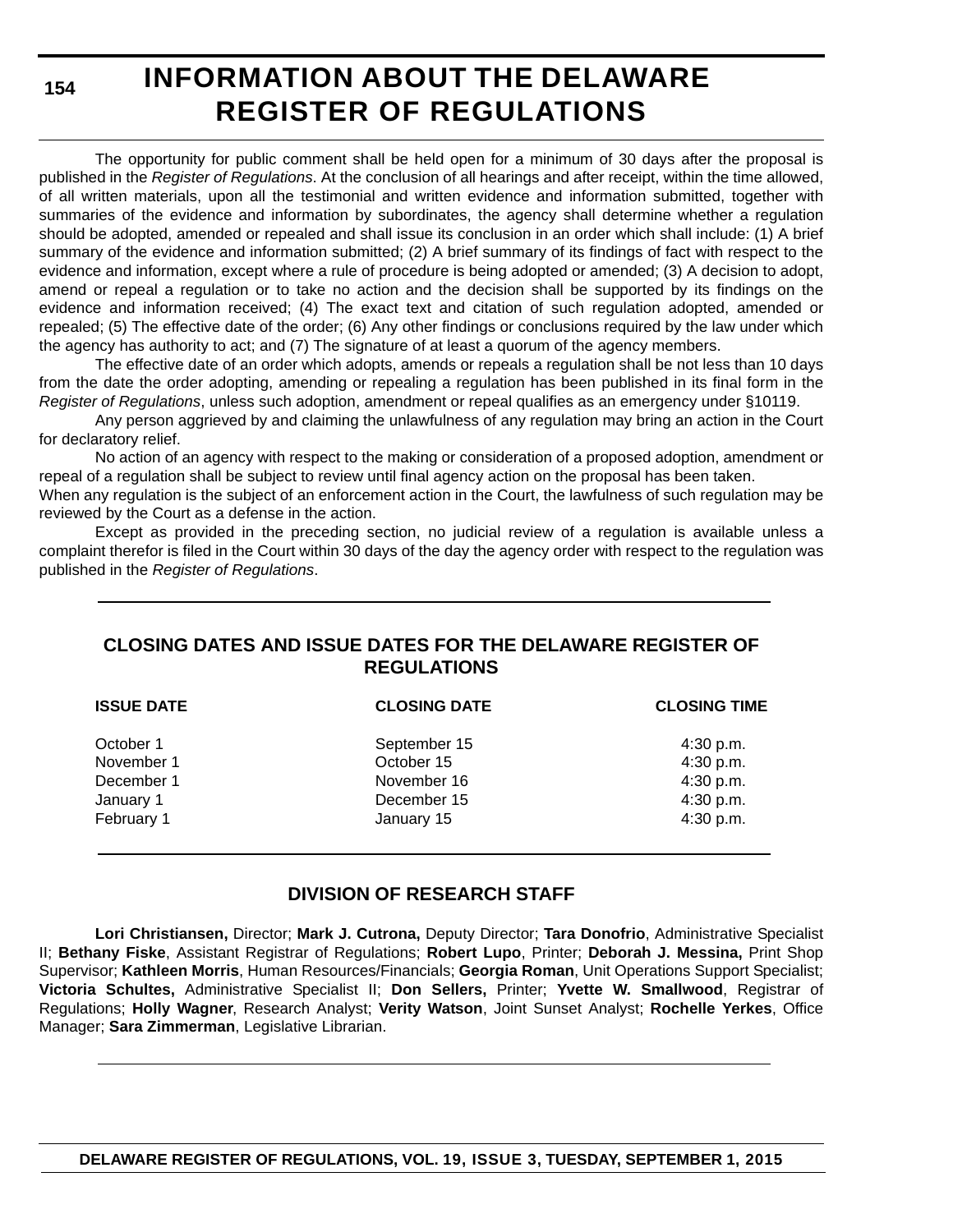# **TABLE OF CONTENTS**

**155**

<span id="page-3-0"></span>

| <b>PROPOSED</b>                                                                               |  |
|-----------------------------------------------------------------------------------------------|--|
| <b>DEPARTMENT OF AGRICULTURE</b>                                                              |  |
| <b>Delaware Agricultural Lands Preservation Foundation</b>                                    |  |
|                                                                                               |  |
| <b>Delaware Standardbred Breeders' Fund</b>                                                   |  |
| 502 Delaware Standardbred Breeders' Fund Regulations, Section 13.0 - Races                    |  |
| <b>DEPARTMENT OF EDUCATION</b>                                                                |  |
| <b>Office of the Secretary</b>                                                                |  |
|                                                                                               |  |
| 284 Licensure and Certification of Public Education Employees in the Department of Education, |  |
| in Adult Education and in Prison Education Programs Whose Work Responsibilities are           |  |
|                                                                                               |  |
| DEPARTMENT OF HEALTH AND SOCIAL SERVICES                                                      |  |
| <b>Division of Medicaid and Medical Assistance</b>                                            |  |
|                                                                                               |  |
| <b>Division of Public Health</b>                                                              |  |
|                                                                                               |  |
|                                                                                               |  |
| <b>DEPARTMENT OF INSURANCE</b>                                                                |  |
| <b>Office of the Commissioner</b>                                                             |  |
|                                                                                               |  |
| <b>DEPARTMENT OF LABOR</b>                                                                    |  |
| <b>Division of Industrial Affairs</b>                                                         |  |
| <b>Office of Workers' Compensation</b>                                                        |  |
|                                                                                               |  |
| DEPARTMENT OF NATURAL RESOURCES AND ENVIRONMENTAL CONTROL                                     |  |
| <b>Division of Fish and Wildlife</b>                                                          |  |
| 3900 Wildlife: Section 4.0 Seasons; Section 23.0 Non-native/Invasive Wildlife                 |  |
| <b>Division of Waste and Hazardous Substances</b>                                             |  |
|                                                                                               |  |
| <b>DEPARTMENT OF STATE</b>                                                                    |  |
| <b>Division of Professional Regulation</b>                                                    |  |
|                                                                                               |  |
|                                                                                               |  |

### **FINAL**

| <b>ADMINISTRATIVE OFFICES OF THE COURTS</b> |     |
|---------------------------------------------|-----|
| <b>Child Placement Review Board</b>         |     |
|                                             | 186 |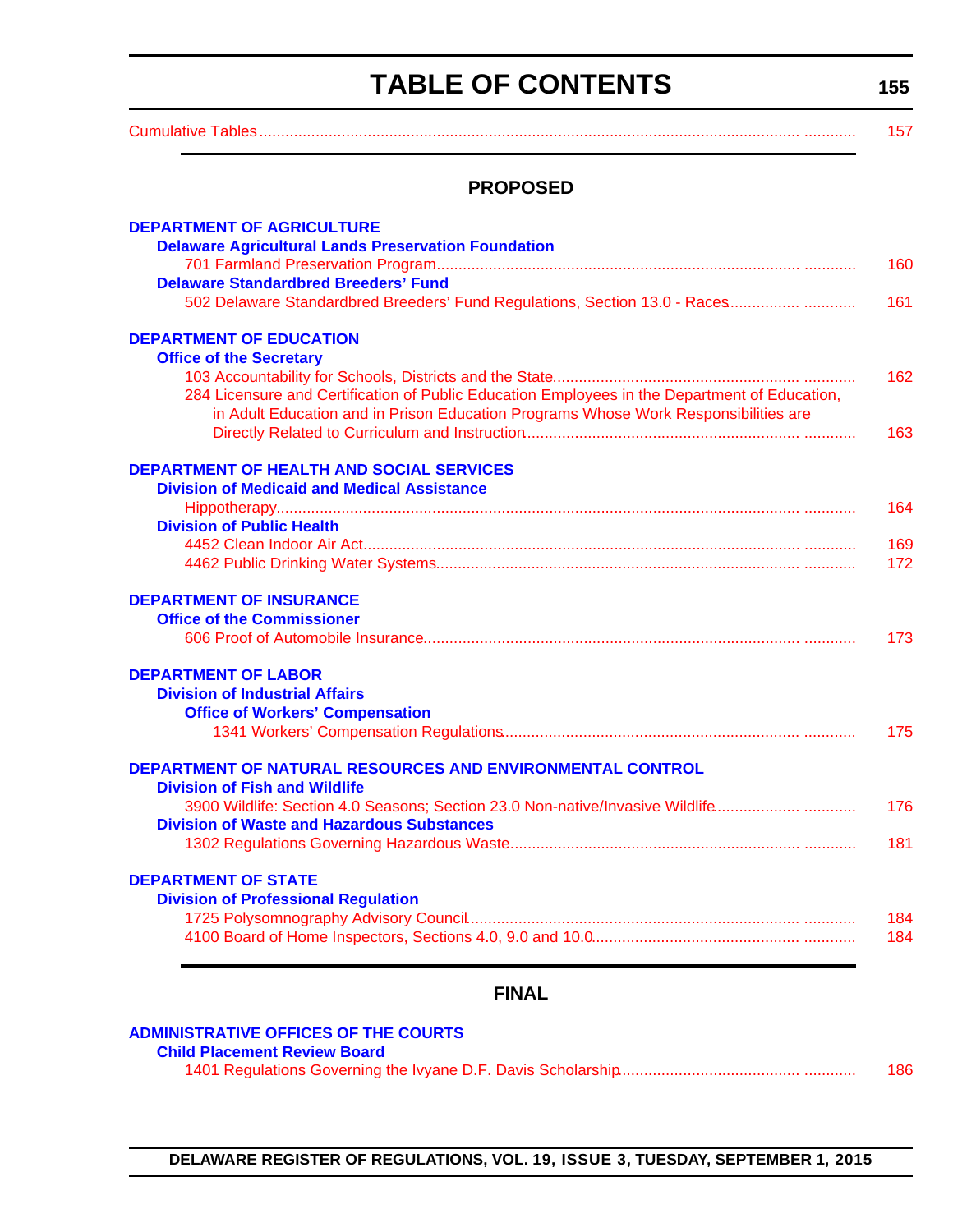# **TABLE OF CONTENTS**

<span id="page-4-0"></span>

| <b>DEPARTMENT OF AGRICULTURE</b><br><b>Harness Racing Commission</b>                                                                                                                         | 189 |
|----------------------------------------------------------------------------------------------------------------------------------------------------------------------------------------------|-----|
| <b>DEPARTMENT OF HEALTH AND SOCIAL SERVICES</b><br><b>Division of Medicaid and Medical Assistance</b><br>Title XIX Medicaid State Plan, Attachment 3.1-A, Introductory Page 1 (Telemedicine) | 191 |
| <b>DEPARTMENT OF LABOR</b><br><b>Division of Industrial Affairs</b>                                                                                                                          | 194 |
| <b>DEPARTMENT OF NATURAL RESOURCES AND ENVIRONMENTAL CONTROL</b><br><b>Division of Air Quality</b>                                                                                           | 199 |
| <b>DEPARTMENT OF SAFETY AND HOMELAND SECURITY</b><br><b>Division of State Police</b><br>1300 Board of Examiners of Private Investigators & Private Security Agencies                         | 202 |
| <b>DEPARTMENT OF STATE</b><br><b>Division of Professional Regulation</b>                                                                                                                     | 204 |
| <b>OFFICE OF MANAGEMENT AND BUDGET</b><br><b>Division of Facilities Management</b><br>4104 Regulations for the Drug Testing of Contractor and Subcontractor Employees Working on             | 207 |

### **CALENDAR OF EVENTS/HEARING NOTICES**

| Delaware River Basin Commission, Notice of Business Meeting and Public Hearing                        | 211         |
|-------------------------------------------------------------------------------------------------------|-------------|
| Delaware State Fire Prevention Commission, Notice of Rescheduled Public Hearing                       | 211         |
| Dept. of Agriculture, Delaware Agricultural Lands Preservation Foundation; Harness Racing Commission, |             |
|                                                                                                       | 212         |
|                                                                                                       | 213         |
| Dept. of Health and Social Services, Div. of Medicaid and Medical Assistance; Div. of Public Health,  |             |
|                                                                                                       | $213 - 214$ |
| Dept. of Insurance, Office of the Commissioner, Notice of Public Comment Period                       | 214         |
| Dept. of Labor, Div. of Industrial Affairs, Office of Workers' Compensation, Notice of Public Hearing | 215         |
| Dept. of Natural Resources and Environmental Control, Div. of Fish and Wildlife; Div. of Waste and    |             |
| Hazardous Substances, Notice of Public Hearings and Comment Period                                    | $215 - 216$ |
| Dept. of State, Div. of Prof. Regulation, Polysomnography Advisory Council; Board of Home Inspectors, |             |
|                                                                                                       | 216         |
|                                                                                                       |             |

**DELAWARE REGISTER OF REGULATIONS, VOL. 19, ISSUE 3, TUESDAY, SEPTEMBER 1, 2015**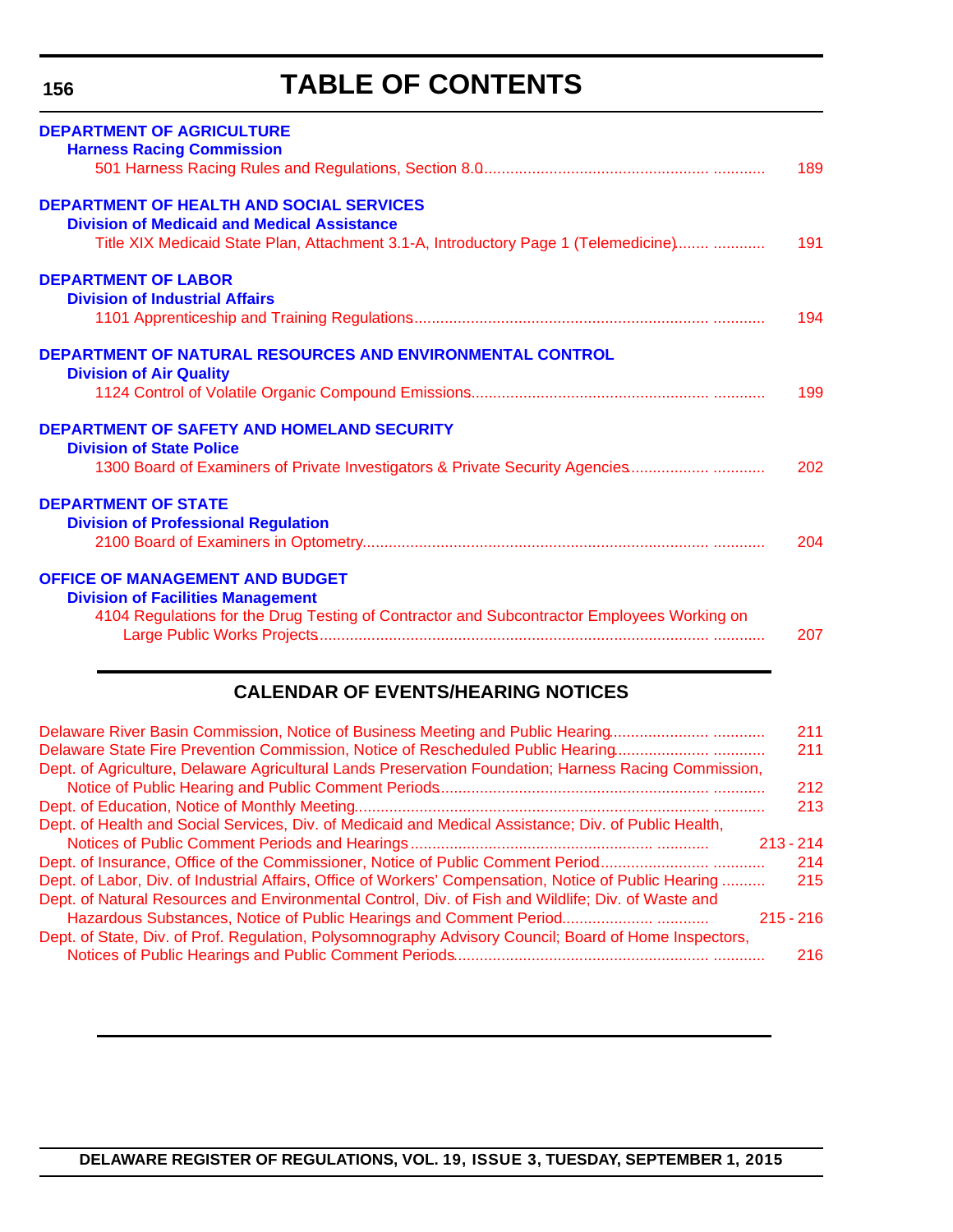# **[CUMULATIVE TABLES](#page-3-0)**

<span id="page-5-0"></span>The table printed below lists the regulations that have been proposed, adopted, amended or repealed in the preceding issues of the current volume of the *Delaware Register of Regulations*.

The regulations are listed alphabetically by the promulgating agency, followed by a citation to that issue of the *Register* in which the regulation was published. Proposed regulations are designated with (Prop.); Final regulations are designated with (Final); Emergency regulations are designated with (Emer.); and regulations that have been repealed are designated with (Rep.).

| DELAWARE STATE FIRE PREVENTION COMMISSION                                         |                        |                        |
|-----------------------------------------------------------------------------------|------------------------|------------------------|
|                                                                                   | 19 DE Reg.             | 96 (Prop.)             |
|                                                                                   | 19 DE Reg.             | 97 (Prop.)             |
| 703 Installation, Operation, Maintenance, Testing and Sales of Signaling Systems, |                        |                        |
|                                                                                   | 19 DE Reg.             | 97 (Prop.)             |
|                                                                                   | 19 DE Reg.             | 98 (Prop.)             |
|                                                                                   | 19 DE Reg.             | 99 (Prop.)             |
|                                                                                   | 19 DE Reg.             | 99 (Prop.)             |
| <b>DEPARTMENT OF AGRICULTURE</b>                                                  |                        |                        |
| <b>Harness Racing Commission</b>                                                  |                        |                        |
|                                                                                   | 19 DE Reg.             | 10 (Prop.)             |
| <b>Thoroughbred Racing Commission</b>                                             |                        |                        |
| 1001 Thoroughbred Racing Rules and Regulations, Section 15.0: Medication;         |                        |                        |
|                                                                                   | 19 DE Reg.             | 137 (Final)            |
|                                                                                   | 19 DE Reg.             | 32 (Final)             |
| 1002 Delaware Jockeys' Health and Welfare Benefit Board Regulations               | 19 DE Reg.             | 33 (Final)             |
|                                                                                   |                        |                        |
| <b>DEPARTMENT OF EDUCATION</b>                                                    |                        |                        |
| <b>Office of the Secretary</b>                                                    |                        |                        |
| 106A Teacher Appraisal Process Delaware Performance Appraisal System              |                        |                        |
|                                                                                   | 19 DE Reg.             | 35 (Final)             |
| 107A Specialist Appraisal Process Delaware Performance Appraisal System           |                        |                        |
|                                                                                   | 19 DE Reg.             | 38 (Final)             |
| 108A Administrator Appraisal Process Delaware Performance Appraisal               |                        |                        |
|                                                                                   | 19 DE Reg.             | 35 (Final)             |
| 505 High School Graduation Requirements and Diplomas                              |                        | 19 DE Reg. 100 (Prop.) |
|                                                                                   |                        | 19 DE Reg. 102 (Prop.) |
|                                                                                   | 19 DE Reg.             | 43 (Final)             |
|                                                                                   | 19 DE Reg.             | 48 (Final)             |
|                                                                                   | 19 DE Reg. 105 (Prop.) |                        |
| 1008 DIAA Junior High and Middle School Interscholastic Athletics                 | 19 DE Reg. 110 (Prop.) |                        |
|                                                                                   | 19 DE Reg. 111 (Prop.) |                        |
|                                                                                   | 19 DE Reg.             | 51 (Final)             |
|                                                                                   | 19 DE Reg. 112 (Prop.) |                        |
| <b>Professional Standards Board</b>                                               |                        |                        |
|                                                                                   | 19 DE Reg. 12 (Prop.)  |                        |
|                                                                                   |                        | 19 DE Reg. 14 (Prop.)  |
|                                                                                   | 19 DE Reg.             | 15 (Prop.)             |
|                                                                                   | 19 DE Reg.             | 17 (Prop.)             |
| <b>DEPARTMENT OF HEALTH AND SOCIAL SERVICES</b>                                   |                        |                        |
| <b>Division of Long Term Care Residents Protection</b>                            |                        |                        |
|                                                                                   | 19 DE Reg.             | 52 (Final)             |
|                                                                                   |                        |                        |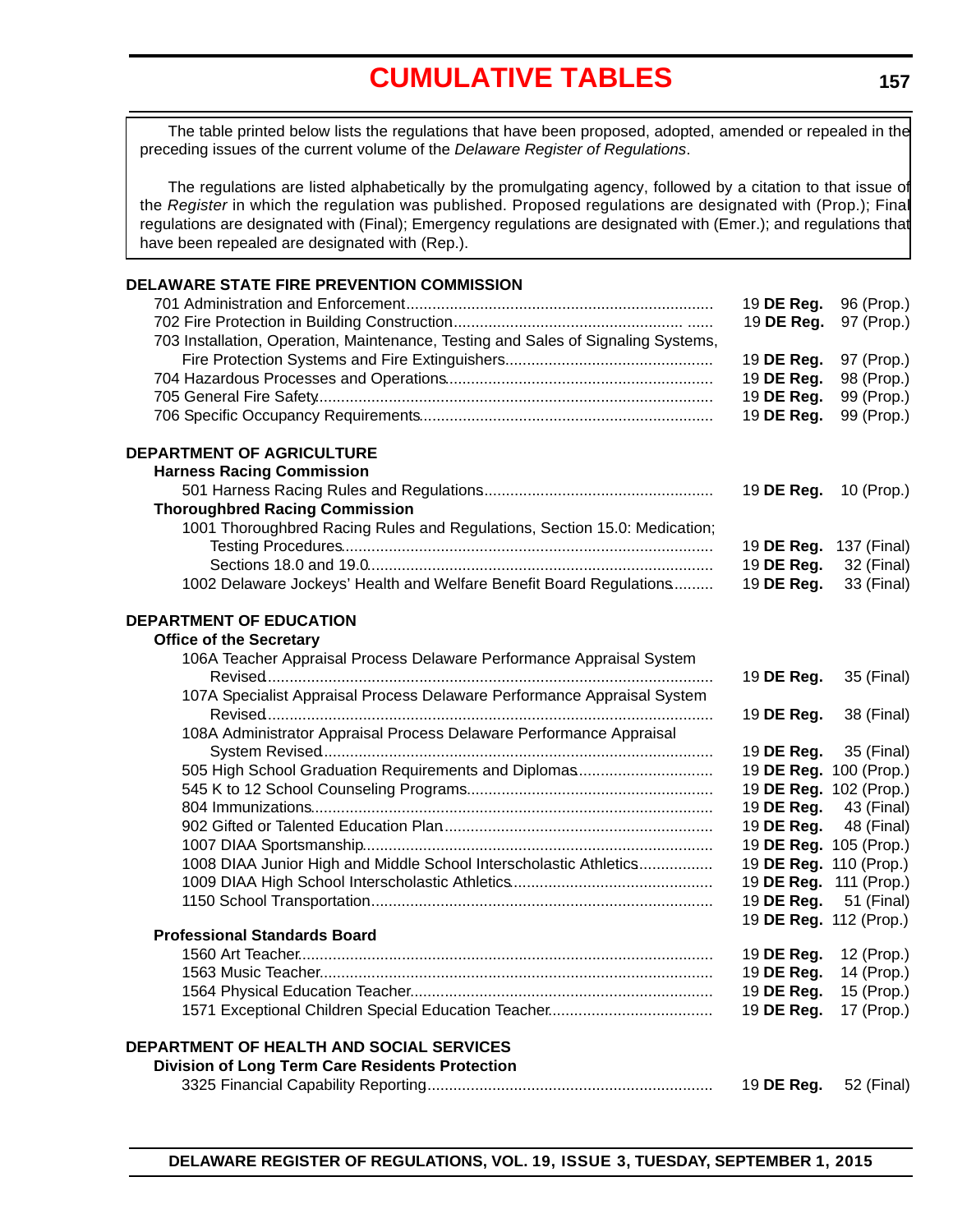# **CUMULATIVE TABLES**

| <b>Division of Medicaid and Medical Assistance</b>                            |                               |             |
|-------------------------------------------------------------------------------|-------------------------------|-------------|
| Title XIX Medicaid State Plan, Attachment 3.1-A, Introductory Page 1 (Tele-   | 19 DE Reg.                    | 20 (Prop.)  |
| Title XIX Medicaid State Plan, Multi-State Purchasing Pool Supplemental       |                               |             |
| Title XIX Medicaid State Plan, State Plan Rehabilitative Services - Coverage  | 19 DE Reg.                    | 57 (Final)  |
| and Reimbursement for Community Support Services                              | 19 DE Reg.                    | 60 (Final)  |
| <b>Division of Public Health</b>                                              |                               |             |
| 4455 Delaware Regulations Governing a Detailed Plumbing Code                  | 19 DE Reg. 138 (Final)        |             |
|                                                                               | 19 DE Reg. 22 (Prop.)         |             |
|                                                                               | 19 DE Reg. 114 (Prop.)        |             |
|                                                                               | 19 DE Reg. 115 (Prop.)        |             |
| 4465 Delaware Radiation Control Regulations, Part D: Standards for Protection |                               |             |
| Against Radiation; Part J: Notices, Instructions and Reports to Workers;      |                               |             |
|                                                                               | 19 <b>DE Reg.</b> 140 (Final) |             |
|                                                                               | 19 DE Reg. 91 (Emer.)         |             |
|                                                                               | 19 DE Reg. 116 (Prop.)        |             |
| <b>DEPARTMENT OF LABOR</b>                                                    |                               |             |
| <b>Division of Unemployment Insurance</b>                                     |                               |             |
|                                                                               | 19 DE Reg.                    | 64 (Final)  |
|                                                                               |                               |             |
| DEPARTMENT OF NATURAL RESOURCES AND ENVIRONMENTAL CONTROL                     |                               |             |
| <b>Division of Air Quality</b>                                                |                               |             |
| 1138 Emission Standards for Hazardous Air Pollutants for Source Categories    | 19 DE Reg.                    | 23 (Prop.)  |
| 1141 Limiting Emissions of Volatile Organic Compounds from Consumer and       |                               |             |
|                                                                               | 19 DE Reg.                    | 25 (Prop.)  |
| <b>Division of Fish and Wildlife</b>                                          |                               |             |
| 3507 Black Sea Bass Size Limit; Trip Limits, Seasons; Quotas                  | 19 DE Reg. 92 (Emer.)         |             |
|                                                                               | 19 DE Reg. 121 (Prop.)        |             |
| <b>Division of Waste and Hazardous Substances</b>                             |                               |             |
| 1375 Regulations Governing Hazardous Substance Cleanup                        | 19 DE Reg.                    | 65 (Final)  |
| DEPARTMENT OF SERVICES FOR CHILDREN, YOUTH AND THEIR FAMILIES                 |                               |             |
| <b>Division of Family Services</b>                                            |                               |             |
| 101 Rules for Early Care and Education and School-Age Centers                 | 19 DE Reg.                    | 6 (Emer.)   |
|                                                                               |                               |             |
| <b>DEPARTMENT OF STATE</b>                                                    |                               |             |
| <b>Division of Professional Regulation</b>                                    |                               |             |
|                                                                               | 19 DE Reg.                    | 68 (Final)  |
|                                                                               | 19 DE Reg. 124 (Prop.)        |             |
|                                                                               | 19 DE Reg.                    | 141 (Final) |
|                                                                               | 19 DE Reg.                    | 69 (Final)  |
|                                                                               | 19 DE Reg. 125 (Prop.)        |             |
|                                                                               | 19 DE Reg.                    | 26 (Prop.)  |
|                                                                               | 19 DE Reg.                    | 26 (Prop.)  |
|                                                                               | 19 DE Reg. 125 (Prop.)        |             |
| 2700 Board of Registration for Professional Land Surveyors                    | 19 DE Reg.                    | 142 (Final) |
|                                                                               | 19 DE Reg.                    | 70 (Final)  |
|                                                                               | 19 DE Reg.                    | 27 (Prop.)  |
|                                                                               | 19 DE Reg.                    | 27 (Prop.)  |
| <b>Public Service Commission</b>                                              |                               |             |
|                                                                               | 19 DE Reg. 126 (Prop.)        |             |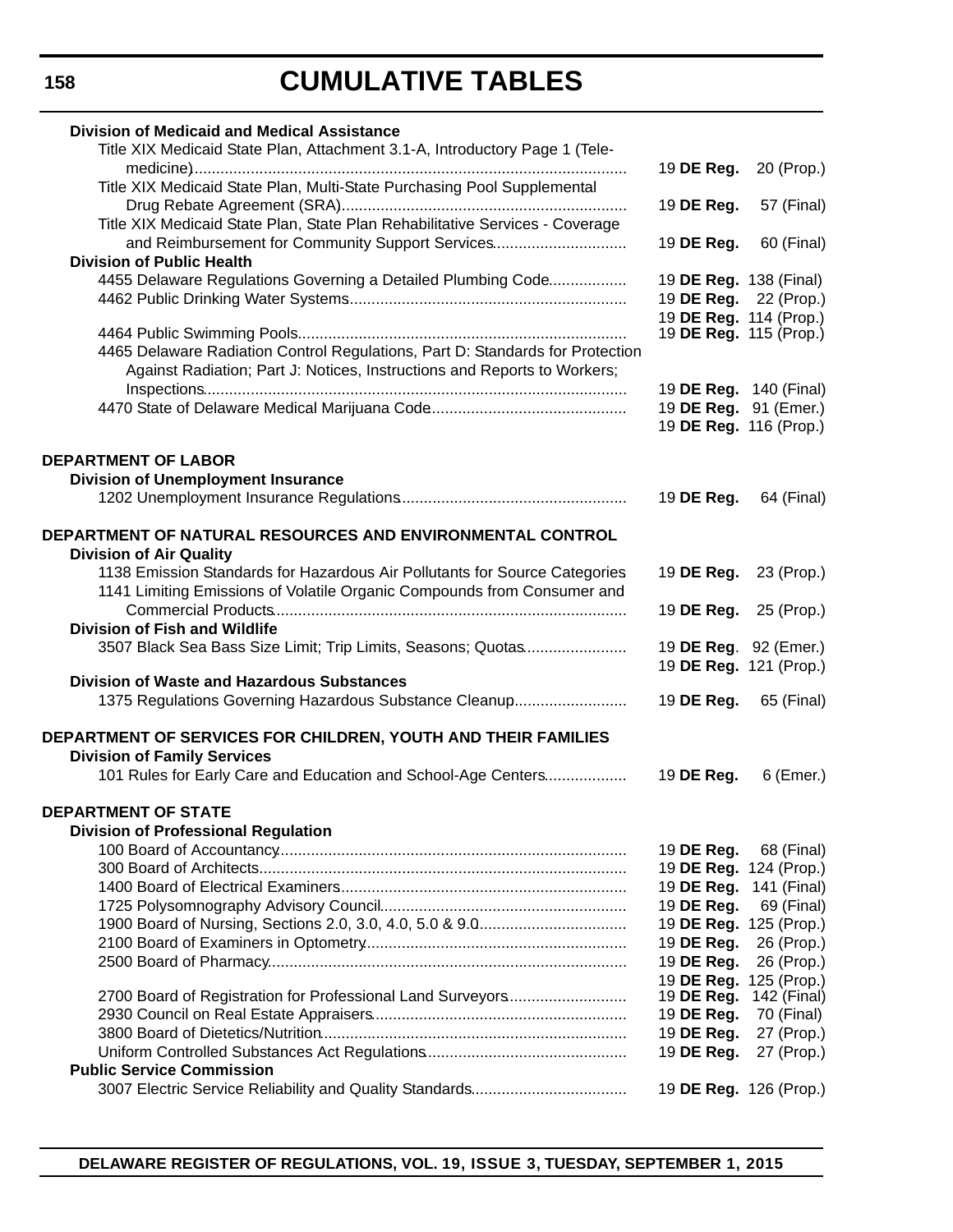# **CUMULATIVE TABLES**

| 4002 Regulations Governing Payphone Service Providers in Delaware    | 19 <b>DE Reg.</b> 71 (Final) |            |
|----------------------------------------------------------------------|------------------------------|------------|
| <b>DEPARTMENT OF TRANSPORTATION</b>                                  |                              |            |
| <b>Division of Planning and Policy</b>                               |                              |            |
|                                                                      | 19 DE Reg.                   | 73 (Final) |
| <b>Division of Transportation Solutions</b>                          |                              |            |
| 2402 Delaware Manual in Uniform Traffic Control Devices              | 19 DE Reg.                   | 76 (Final) |
| 2405 Oversize/Overweight Hauling Permit Policy and Procedures Manual | 19 DE Reg. 134 (Prop.)       |            |
| <b>EXECUTIVE DEPARTMENT</b>                                          |                              |            |
| <b>Office of Management and Budget</b>                               |                              |            |
| <b>Statewide Benefits Office</b>                                     |                              |            |
|                                                                      |                              |            |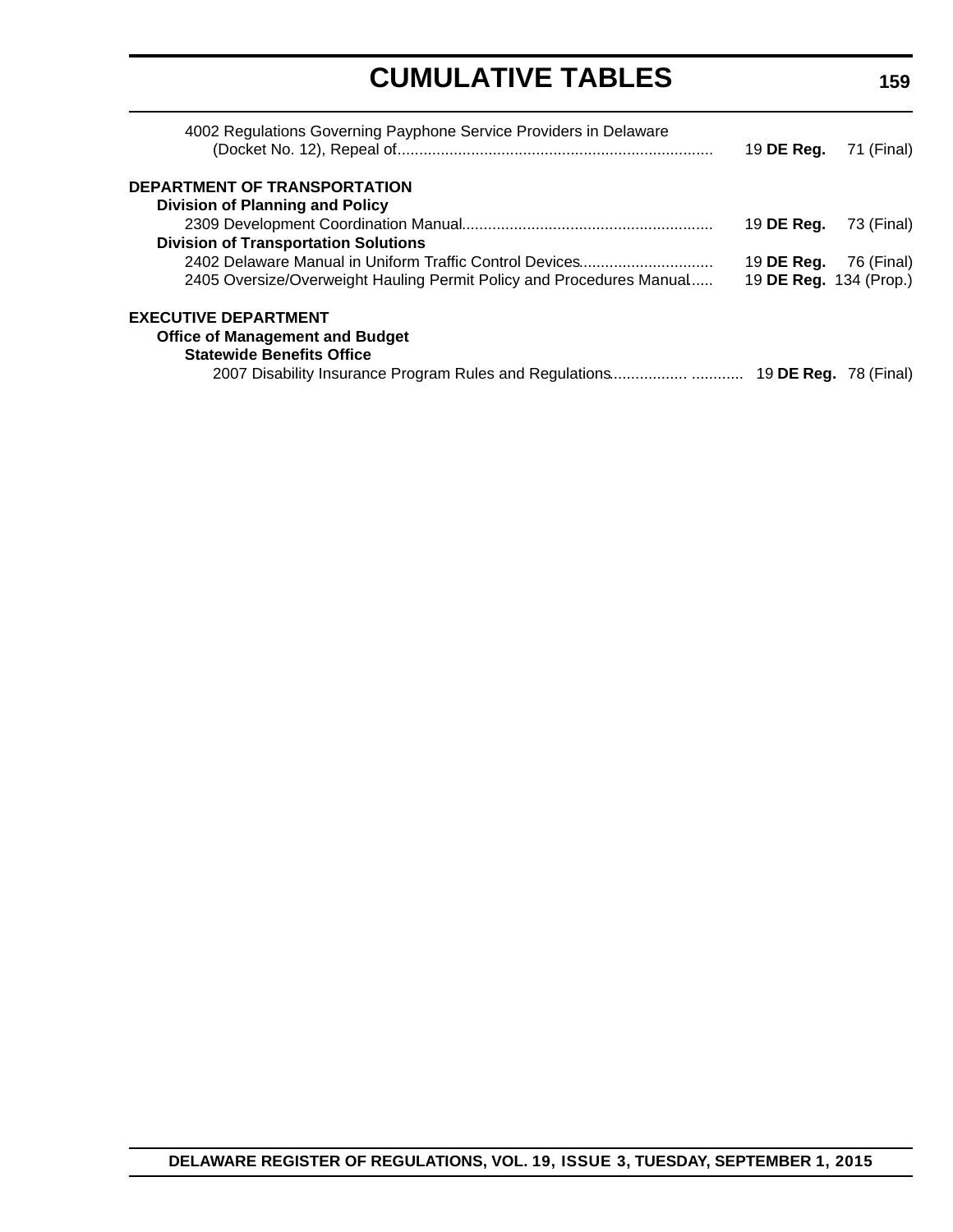### **Symbol Key**

<span id="page-8-0"></span>Arial type indicates the text existing prior to the regulation being promulgated. Underlined text indicates new text. Language which is stricken through indicates text being deleted.

#### **Proposed Regulations**

Under 29 **Del.C.** §10115 whenever an agency proposes to formulate, adopt, amend or repeal a regulation, it shall file notice and full text of such proposals, together with copies of the existing regulation being adopted, amended or repealed, with the Registrar for publication in the *Register of Regulations* pursuant to §1134 of this title. The notice shall describe the nature of the proceedings including a brief synopsis of the subject, substance, issues, possible terms of the agency action, a reference to the legal authority of the agency to act, and reference to any other regulations that may be impacted or affected by the proposal, and shall state the manner in which persons may present their views; if in writing, of the place to which and the final date by which such views may be submitted; or if at a public hearing, the date, time and place of the hearing. If a public hearing is to be held, such public hearing shall not be scheduled less than 20 days following publication of notice of the proposal in the *Register of Regulations*. If a public hearing will be held on the proposal, notice of the time, date, place and a summary of the nature of the proposal shall also be published in at least 2 Delaware newspapers of general circulation. The notice shall also be mailed to all persons who have made timely written requests of the agency for advance notice of its regulation-making proceedings.

### **DEPARTMENT OF AGRICULTURE**

**[DELAWARE AGRICULTURAL LANDS PRESERVATION FOUNDATION](http://dda.delaware.gov/aglands/index.shtml)** Statutory Authority: 3 Delaware Code, Sections 904(a)(13) (3 **Del.C.** §904(a)(13) 3 **DE Admin. Code** 701

#### **PUBLIC NOTICE**

#### **[701 Farmland Preservation Program](#page-3-0)**

The Delaware Agricultural Lands Preservation Foundation (the "Foundation"), pursuant to 3 **Del.C.** §928, will hold a public hearing to discuss proposed regulations relating to the administration of the Delaware Agricultural Lands Preservation Program established pursuant to 3 **Del.C.** §901. The Foundation was established by the Delaware Legislature pursuant to 3 **Del.C.** §903. The Foundation is responsible for, among other things, adopting criteria for the establishment and maintenance of Agricultural Preservation Districts and Forestland Preservation Areas and establishing criteria for the purchase of Agricultural Preservation Easements and Forestland Preservation Easements. To carry out its statutory responsibilities, the Foundation has been directed to, among other things, adopt rules of practice and procedure for the acquisition of Preservation Easements, including the process and timeframe for submitting applications for the sale of Easements, the establishment of the purchase price for the easements through the use of appraisal information, the manner in which offers to sell such easements are accepted, and the basis upon which offers for sale of such easements are accepted.

Pursuant to its statutory authority, the Foundation is proposing for adoption a comprehensive set of guidelines and regulations to be used for the administration of the agricultural lands preservation program. The proposed regulations will replace all of the existing regulations set forth in 3 Delaware Administrative Code, Part 701, Sections 1.0 through and including 30.0, including Appendix A through G, and will, among other things: (a) establish eligibility criteria, (b) establish application procedures, (c) establish criteria for the purchase of Agricultural Lands Preservation Easements and methods by which the purchase price will be determined, and (d) provide for additional means of creating priority for acquisition of preservation easements in designated areas which are near or adjacent to any growth zones that may be indicated by each of the three respective counties. No changes are being proposed to the Forestland Preservation regulations set forth in 3 Delaware Administrative Code, Part 702.

The public hearing will be on Wednesday, September 23, 2015 beginning at 10:00 a.m. and ending at 12:00 p.m. at the Foundation's office located at 2320 S. DuPont Highway, Dover, Delaware 19901.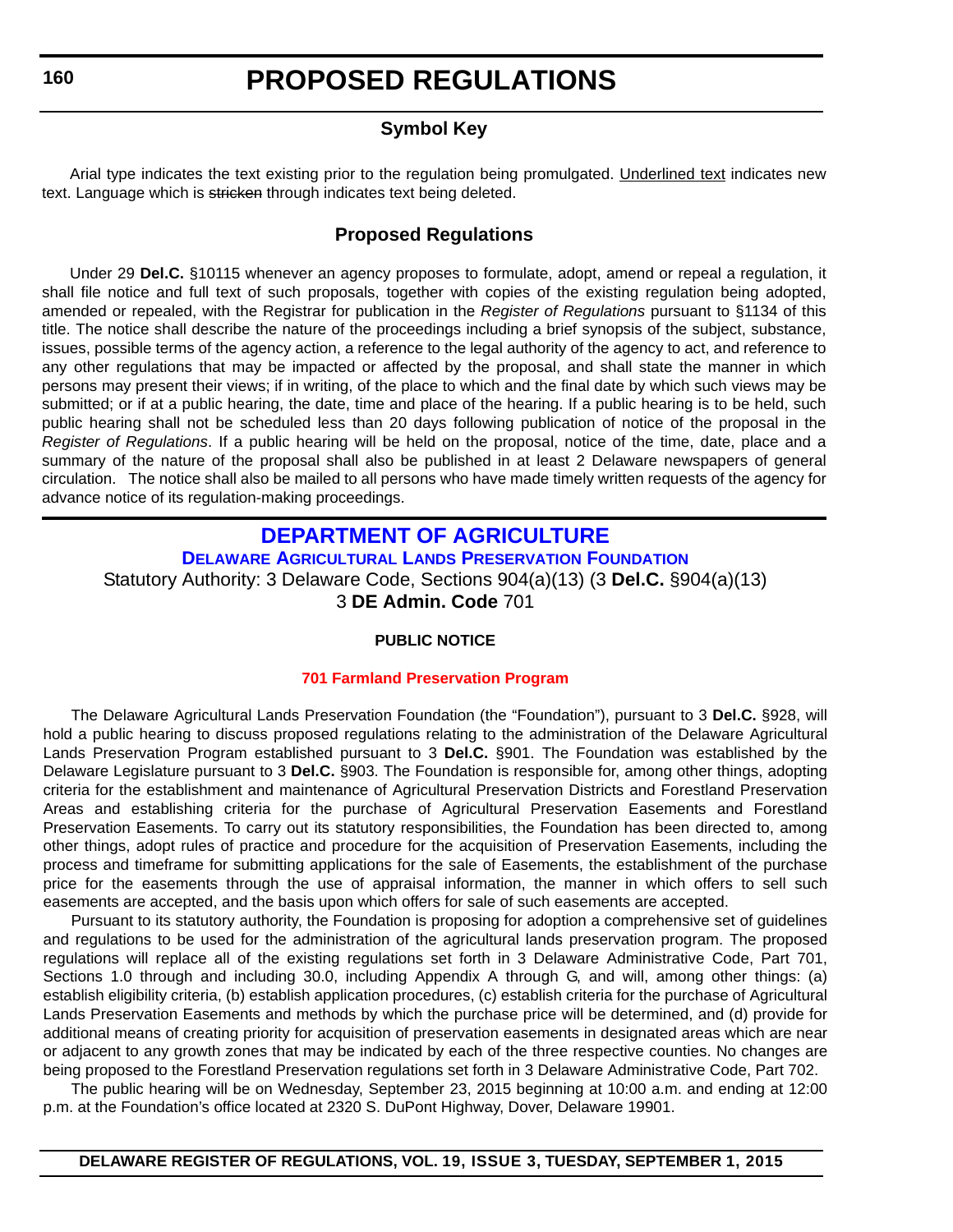<span id="page-9-0"></span>Copies of the proposed regulations are available for review by contacting:

Rebecca Vaughn Delaware Agricultural Lands Preservation Foundation 2320 S. DuPont Highway Dover, DE 19901 (302) 698-4531 Email: Rebecca.Vaughn@state.de.us

Anyone wishing to present oral comments at this public hearing should contact the designated Hearing Officer, Mr. William A. Denman at (302) 678-3262 prior to the hearing. Oral comments and written comments may be presented at the hearing, and anyone wishing to submit written comments as a supplement to, or in lieu of oral testimony, should submit such comments by October 1, 2015 to:

William A. Denman, Esquire Parkowski, Guerke & Swayze, P.A. 116 W. Water Street Dover, DE 19904 (302) 678-3262 Email: wdenman@pgslegal.com

**\*Please Note: Due to the size of the proposed regulation, it is not being published here. A copy of the regulation is available at:**

**[701 Farmland Preservation Program](http://regulations.delaware.gov/register/september2015/proposed/19 DE Reg 160 09-01-15.htm)**

#### **[Harness Racing Commission](http://desbf.delaware.gov/)**

**DELAWARE STANDARDBRED BREEDERS' FUND** Statutory Authority: 29 Delaware Code, Section 4815(b)(4)b.2 (29 **Del.C.** §4815(b)(4)b.2) 3 **DE Admin. Code** 502

#### **PUBLIC NOTICE**

#### **502 Delaware [Standardbred Breeders' Fund Regulations](#page-3-0)**

The State of Delaware, Department of Agriculture's Standardbred Breeders' Fund ("the Fund") hereby gives notice of its intention to adopt an amended regulation pursuant to the General Assembly's delegation of authority to do so found at 29 **Del.C.** §4815(b)(4)b.2 and in compliance with Delaware's Administrative Procedures Act at 29 **Del.C.** §10115. The proposed amended regulation under 13.0 defines and allows consolidation of consolation races to afford more racing opportunity to participants and fuller wagering fields.

The Fund solicits, and will consider, timely filed written comments from interested individuals and groups concerning these proposed amended regulations. The deadline for the filing of such written comments will be thirty days (30) after these proposed amended regulations are published in the Delaware *Register of Regulations*. Any such submissions should be mailed or hand-delivered to Ms. Judy Davis-Wilson, Administrator, Delaware Standardbred Breeders' Fund Program whose address is State of Delaware, Department of Agriculture, 2320 South duPont Highway, Dover, Delaware 19901 by October 1, 2015.

#### **502 Delaware Standardbred Breeders' Fund Regulations** *(Break in Continuity of Sections)*

**13.0 Races**

*(Break in Continuity Within Section)*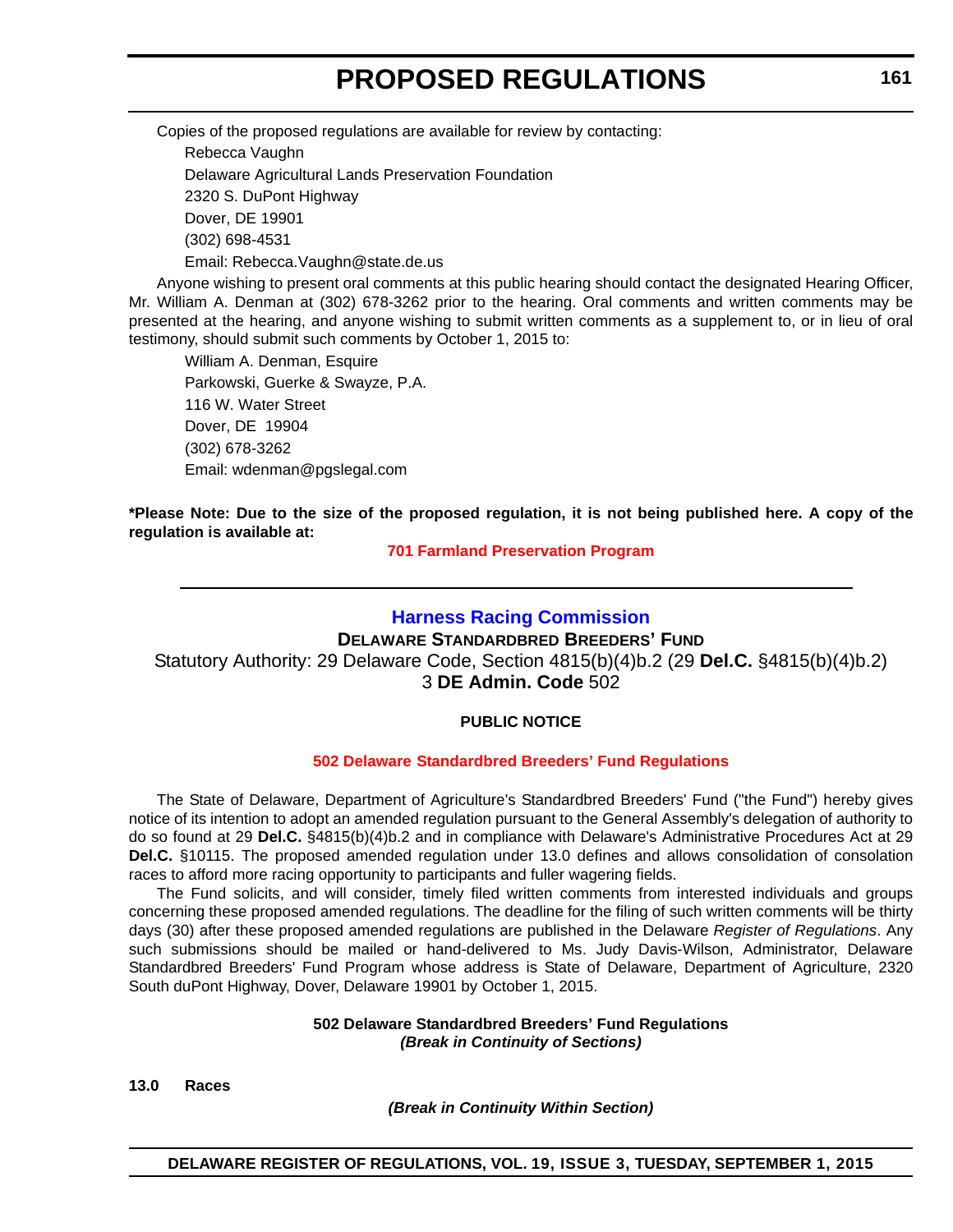- <span id="page-10-0"></span>13.6 Beginning in 2004, the minimum purse for elimination races for 2 and 3-year old trotters and pacers shall be \$15,000.00 and the finals shall be \$100,000.00. The Board of the Program, pursuant to a recommendation from the Administrator of the Program, may agree to increase purses should funds and other conditions permit, or decrease purses in the event of insufficient funds.
	- 13.6.1 Consolation races will be held by gait and sex if at least five horses declare to start. If there are at least five horses declared, but fewer than eight horses of the same sex, horses of the other sex shall be drawn in to complete a full field of eight, provided there is no consolation race for that sex. Eligibility in a combined consolation race for that sex which did not have enough entries for a separate consolation race will be based on the point system used to determine eligibility within its own division.
	- 13.6.2 If fewer than five horses declare to start in both sexes of the same gait, the sexes shall be combined provided there are at least five horses declared to start after the sexes are combined.
	- 13.6.3 Horses of opposite sex shall be combined per the above unless the owner or his/her agent notes at time of declaration that the declaration be withdrawn should the sexes be combined.
	- 13.6.4 Any horse qualifying for the final is not eligible for the consolation.
	- 13.6.5 Consolation races shall race for the same purse as a leg.

**\*Please Note: As the rest of the sections were not amended they are not being published. A copy of the regulation is available at:**

**[502 Delaware](http://regulations.delaware.gov/register/september2015/proposed/19 DE Reg 161 09-01-15.htm) Standardbred Breeders' Fund Regulations**

### **[DEPARTMENT OF EDUCATION](http://www.doe.k12.de.us/site/default.aspx?PageID=1)**

**OFFICE OF THE SECRETARY**

Statutory Authority: 14 Delaware Code, Section 122(b) (14 **Del.C.** §122(b)) 14 **DE Admin. Code** 103

**Education Impact Analysis Pursuant To 14 Del.C. Section 122(d)**

#### **[103 Accountability for Schools, Districts and the State](#page-3-0)**

#### **A. Type of Regulatory Action Required**

Amendment to Existing Regulation

#### **B. Synopsis of Subject Matter of the Regulation**

The Secretary of Education seeks the consent of the State Board of Education to amend 14 **DE Admin. Code** 103 Accountability for Schools, Districts and the State. This regulation is being amended to reflect changes to the Department of Education's accountability system for schools, districts and the State, including changes as approved by the Elementary and Secondary School Elementary Education Act Flexibility application. The timing for the updates to this regulation is consistent with the FY16 Appropriations Act epilogue language.

Persons wishing to present their views regarding this matter may do so in writing by the close of business on or before October 1, 2015 to Tina Shockley, Education Associate, Department of Education, Regulatory Review, at 401 Federal Street, Suite 2, Dover, Delaware 19901. A copy of this regulation may be viewed or obtained at the Department of Education, Finance Office located at the address listed above.

#### **C. Impact Criteria**

1. Will the amended regulation help improve student achievement as measured against state achievement standards? The amendment is intended to will help improve student achievement by setting up an accountability system for schools, districts and the State.

2. Will the amended regulation help ensure that all students receive an equitable education? The amended regulation will help to ensure that all students receive an equitable education.

#### **DELAWARE REGISTER OF REGULATIONS, VOL. 19, ISSUE 3, TUESDAY, SEPTEMBER 1, 2015**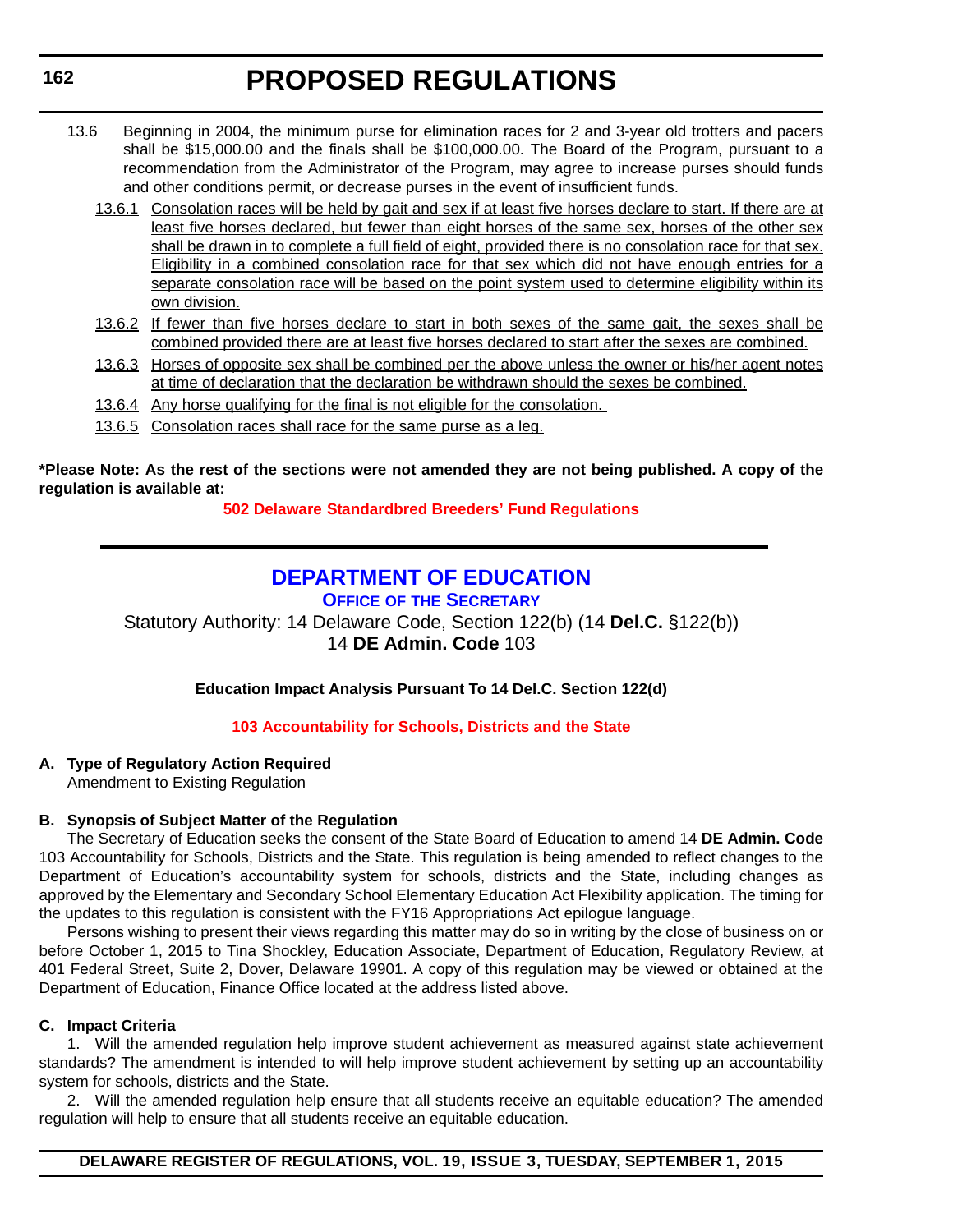<span id="page-11-0"></span>3. Will the amended regulation help to ensure that all students' health and safety are adequately protected? The amendment does not address students' health and safety.

4. Will the amended regulation help to ensure that all students' legal rights are respected? The amended regulation will help ensure that all students' legal rights are respected.

5. Will the amended regulation preserve the necessary authority and flexibility of decision making at the local board and school level? The amended regulation will preserve the necessary authority and flexibility of decision making at the local board and school level.

6. Will the amended regulation place unnecessary reporting or administrative requirements or mandates upon decision makers at the local board and school levels? The amended regulation will not place unnecessary reporting or administrative requirements or mandates upon decision makers at the local board and school levels.

7. Will the decision making authority and accountability for addressing the subject to be regulated be placed in the same entity? The decision making authority and accountability for addressing the subject to be regulated does not change due to the amendment.

8. Will the amended regulation be consistent with and not an impediment to the implementation of other state educational policies, in particular to state educational policies addressing achievement in the core academic subjects of mathematics, science, language arts and social studies? The amended regulation will be consistent with and not an impediment to the implementation of other state educational policies, in particular to state educational policies addressing achievement in the core academic subjects.

9. Is there a less burdensome method for addressing the purpose of the regulation? There is not a less burdensome method for addressing the purpose of the regulation.

10. What is the cost to the State and to the local school boards of compliance with the regulation? There is no cost to the state or local school boards to be in compliance with this regulation.

**\*Please Note: Due to the size of the proposed regulation, it is not being published here. A copy of the regulation is available at:**

#### **[103 Accountability for Schools, Districts and the State](http://regulations.delaware.gov/register/september2015/proposed/19 DE Reg 162 09-01-15.htm)**

#### **OFFICE OF [THE SECRETARY](http://www.doe.k12.de.us/site/default.aspx?PageID=1)** Statutory Authority: 14 Delaware Code, Section 122(b) (14 **Del.C.** §122(b)) 14 **DE Admin. Code** 284

#### **Education Impact Analysis Pursuant To 14 Del.C**. **Section 122(d)**

#### **[284 Licensure and Certification of Public Education Employees in the Department of Education, in Adult](#page-3-0)  Education and in Prison Education Programs Whose Work Responsibilities are Directly Related to Curriculum and Instruction**

#### **A. Type of Regulatory Action Required**

Amendment to Existing Regulation

#### **B. Synopsis of Subject Matter of the Regulation**

The Secretary of Education intends to amend 14 **DE Admin. Code** 284 Licensure and Certification of Public Education Employees in the Department of Education, in Adult Education and in Prison Education Programs Whose Work Responsibilities are Directly Related to Curriculum and Instruction. This regulation is being amended to reflect the revised Professional Standards Board licensure and certification regulations.

Persons wishing to present their views regarding this matter may do so in writing by the close of business on or before October 1, 2015 to Tina Shockley, Education Associate, Department of Education, Regulatory Review, at 401 Federal Street, Suite 2, Dover, Delaware 19901. A copy of this regulation may be viewed or obtained at the Department of Education, Finance Office located at the address listed above.

#### **C. Impact Criteria**

1. Will the amended regulation help improve student achievement as measured against state achievement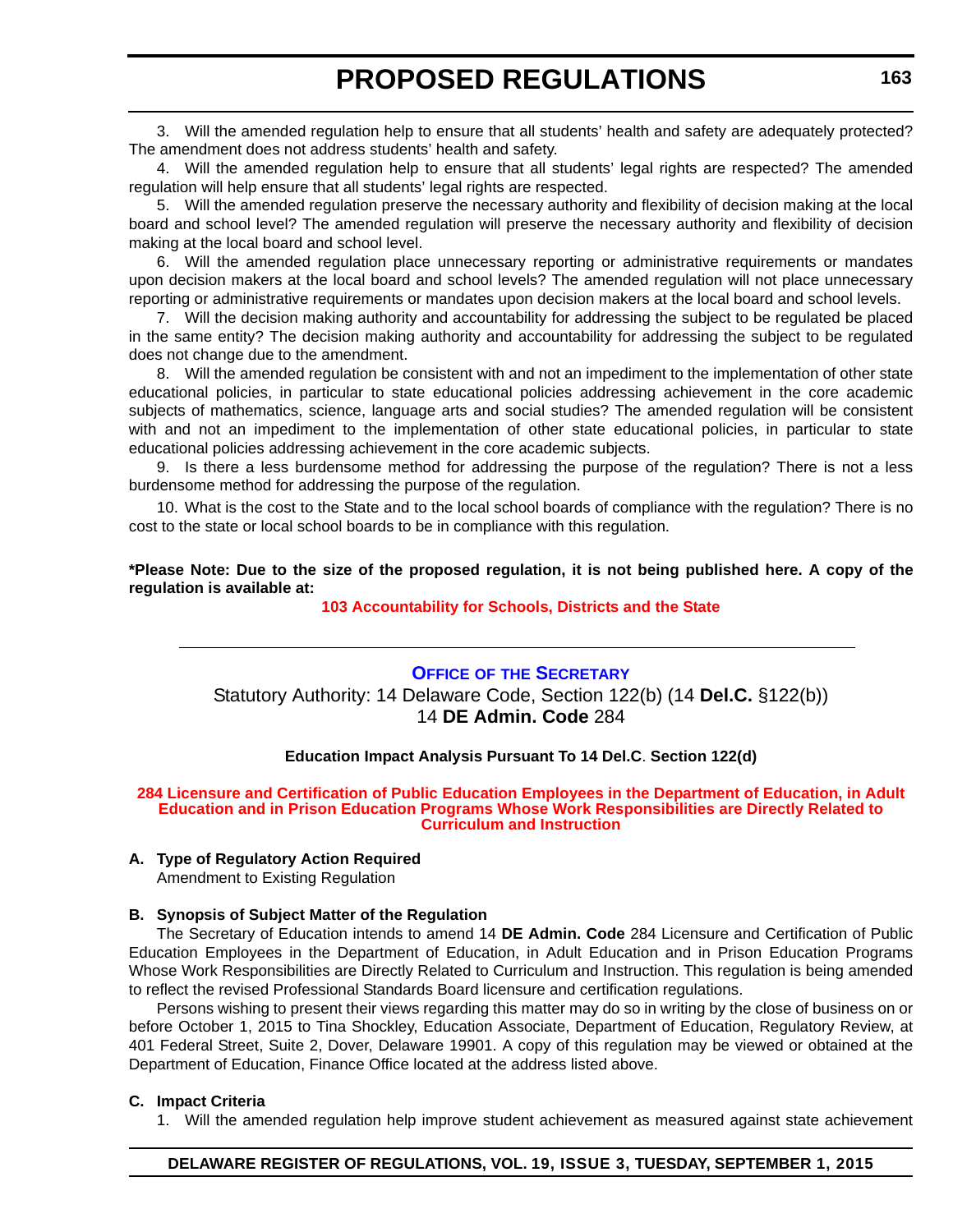<span id="page-12-0"></span>standards? The amendment will help improve student achievement by ensuring that public education employees at DOE and in the adult prison education are properly licensed and certified.

2. Will the amended regulation help ensure that all students receive an equitable education? The amended regulation will help to ensure that all students receive an equitable education.

3. Will the amended regulation help to ensure that all students' health and safety are adequately protected? The amendment does not address students' health and safety.

4. Will the amended regulation help to ensure that all students' legal rights are respected? The amended regulation will help ensure that all students' legal rights are respected.

5. Will the amended regulation preserve the necessary authority and flexibility of decision making at the local board and school level? The amended regulation will preserve the necessary authority and flexibility of decision making at the local board and school level.

6. Will the amended regulation place unnecessary reporting or administrative requirements or mandates upon decision makers at the local board and school levels? The amended regulation will not place unnecessary reporting or administrative requirements or mandates upon decision makers at the local board and school levels.

7. Will the decision making authority and accountability for addressing the subject to be regulated be placed in the same entity? The decision making authority and accountability for addressing the subject to be regulated does not change due to the amendment.

8. Will the amended regulation be consistent with and not an impediment to the implementation of other state educational policies, in particular to state educational policies addressing achievement in the core academic subjects of mathematics, science, language arts and social studies? The amended regulation will be consistent with and not an impediment to the implementation of other state educational policies, in particular to state educational policies addressing achievement in the core academic subjects.

9. Is there a less burdensome method for addressing the purpose of the regulation? There is not a less burdensome method for addressing the purpose of the regulation.

10. What is the cost to the State and to the local school boards of compliance with the regulation? There is no cost to the state or local school boards to be in compliance with this regulation.

**\*Please Note: Due to the size of the proposed regulation, it is not being published here. A copy of the regulation is available at:**

**[284 Licensure and Certification of Public Education Employees...](http://regulations.delaware.gov/register/september2015/proposed/19 DE Reg 163 09-01-15.htm)**

### **[DEPARTMENT OF HEALTH AND SOCIAL SERVICES](http://www.dhss.delaware.gov/dhss/dmma/)**

**DIVISION OF MEDICAID AND MEDICAL ASSISTANCE**

Statutory Authority: 31 Delaware Code, Section 512 (31 **Del.C.** §512)

#### **PUBLIC NOTICE**

#### **Physical Therapy, Occupational Therapy, and Services for Individuals With Speech, Hearing and Language Disorders**

#### **[Hippotherapy](#page-3-0)**

In compliance with the State's Administrative Procedures Act (APA - Title 29, Chapter 101 of the Delaware Code), 42 CFR §447.205, and under the authority of Title 31 of the Delaware Code, Chapter 5, Section 512, Delaware Health and Social Services (DHSS) / Division of Medicaid and Medical Assistance proposed to amend the amend the Title XIX Medicaid State Plan and the Delaware Medical Assistance Program Provider Specific Policy Manual to revise and update Independent Therapist Provider Specific Policy Manual regarding Physical Therapy, Occupational Therapy, and Services for Individuals With Speech, Hearing and Language Disorders, specifically, *to establish coverage criteria, provider qualifications, service limitations and reimbursement methodology for Hippotherapy*.

Any person who wishes to make written suggestions, compilations of data, testimony, briefs or other written materials concerning the proposed new regulations must submit same to Sharon L. Summers, Planning, Policy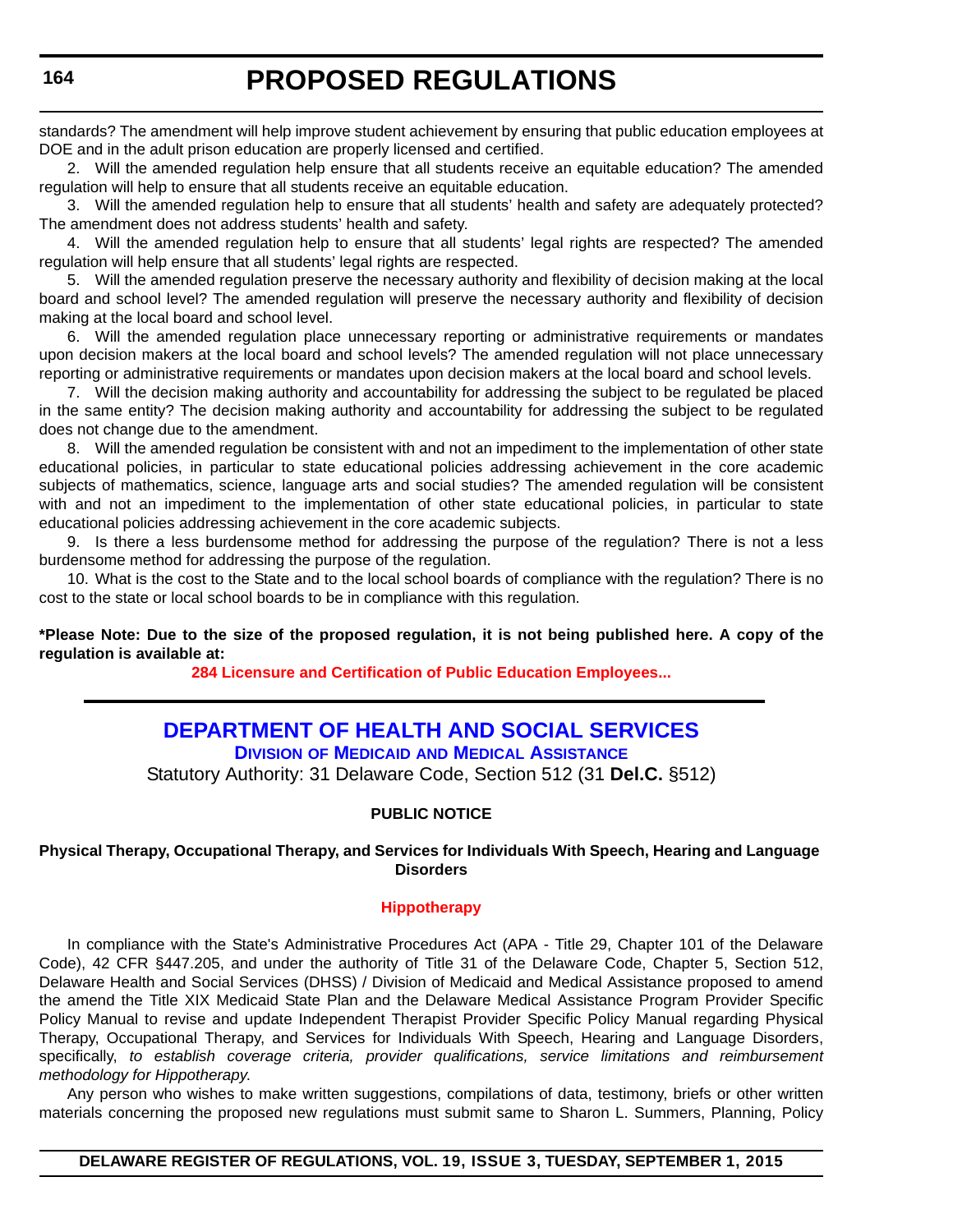and Quality Unit, Division of Medicaid and Medical Assistance, 1901 North DuPont Highway, P.O. Box 906, New Castle, Delaware 19720-0906 or by fax to 302-255-4425 by September 30, 2015.

The action concerning the determination of whether to adopt the proposed regulation will be based upon the results of Department and Division staff analysis and the consideration of the comments and written materials filed by other interested persons.

#### **SUMMARY OF PROPOSAL**

The purpose of this notice is to advise the public that Delaware Health and Social Services/Division of Medicaid and Medical Assistance is proposing to amend the Title XIX Medicaid State Plan and the Delaware Medical Assistance Program (DMAP) Provider Specific Policy Manual to revise and update Independent Therapist Provider Specific Policy Manual regarding Physical Therapy, Occupational Therapy, and Services for Individuals With Speech, Hearing and Language Disorders, specifically, *to establish coverage criteria, provider qualifications, service limitations and reimbursement methodology for Hippotherapy.*

#### **Statutory Authority**

- Section 1905(a)(11) of the Social Security Act, *includes physical therapy and related services in the definition of medical assistance*
- 42 CFR §440.110 *defines physical therapy, occupational therapy, and services for individuals with speech, hearing and language disorders*
- 42 CFR §447.205, *Public notice of changes in statewide methods and standards for setting payment rates*

#### **Background**

Physical therapy and related services under 42 Code of Federal Regulations (CFR) 440.110 is an optional service under State Medicaid Programs. Medicaid reimbursement for outpatient physical therapy, occupational therapy, and services for individuals with speech, hearing and language disorders is based on the provision of medically necessary therapy services for an illness or injury resulting in functional limitations which can respond or improve as a result of the prescribed therapy treatment plan in a reasonable, predictable period of time.

#### *Physical Therapy Services*

In accordance with 42 CFR 440.110(a), physical therapy means services prescribed by a physician or other licensed practitioner of the healing arts within the scope of his or her practice under state law and provided to a beneficiary by or under the direction of a qualified Physical Therapist. It includes any necessary supplies and equipment. Physical Therapy Services involve evaluation and treatment to prevent, alleviate, or compensate for movement dysfunction and related functional problems for maximum reduction of physical or mental disability and restoration of a beneficiary to his/her best possible functional level.

A "qualified physical therapist" is an individual who meets personnel qualifications for a physical therapist at 42 CFR §484.4.

#### *Occupational Therapy Services*

In accordance with 42 CFR 440.110(b)(1), occupational therapy means services prescribed by a physician or other licensed practitioner of the healing arts within the scope of his or her practice under state law and provided to a beneficiary by or under the direction of a qualified occupational therapist. It includes any necessary supplies and equipment. Occupational therapy services are channels to improve or restore functional abilities for maximum reduction of physical or mental disability and restoration of a beneficiary to his/her best possible functional level.

A "qualified occupational therapist" is an individual who meets personnel qualifications for an occupational therapist at 42 CFR §484.4.

#### *Services for Individuals with Speech, Hearing and Language Disorders*

In accordance with 42 CFR 440.110(c)(1), services for individuals with speech, hearing and language disorders means diagnostic, screening, preventive, or corrective services provided by or under the direction of a speech pathologist or audiologist, for which a patient is referred by a physician or other licensed practitioner of the healing arts within the scope of his or her practice under State law. It includes any necessary supplies and

#### **DELAWARE REGISTER OF REGULATIONS, VOL. 19, ISSUE 3, TUESDAY, SEPTEMBER 1, 2015**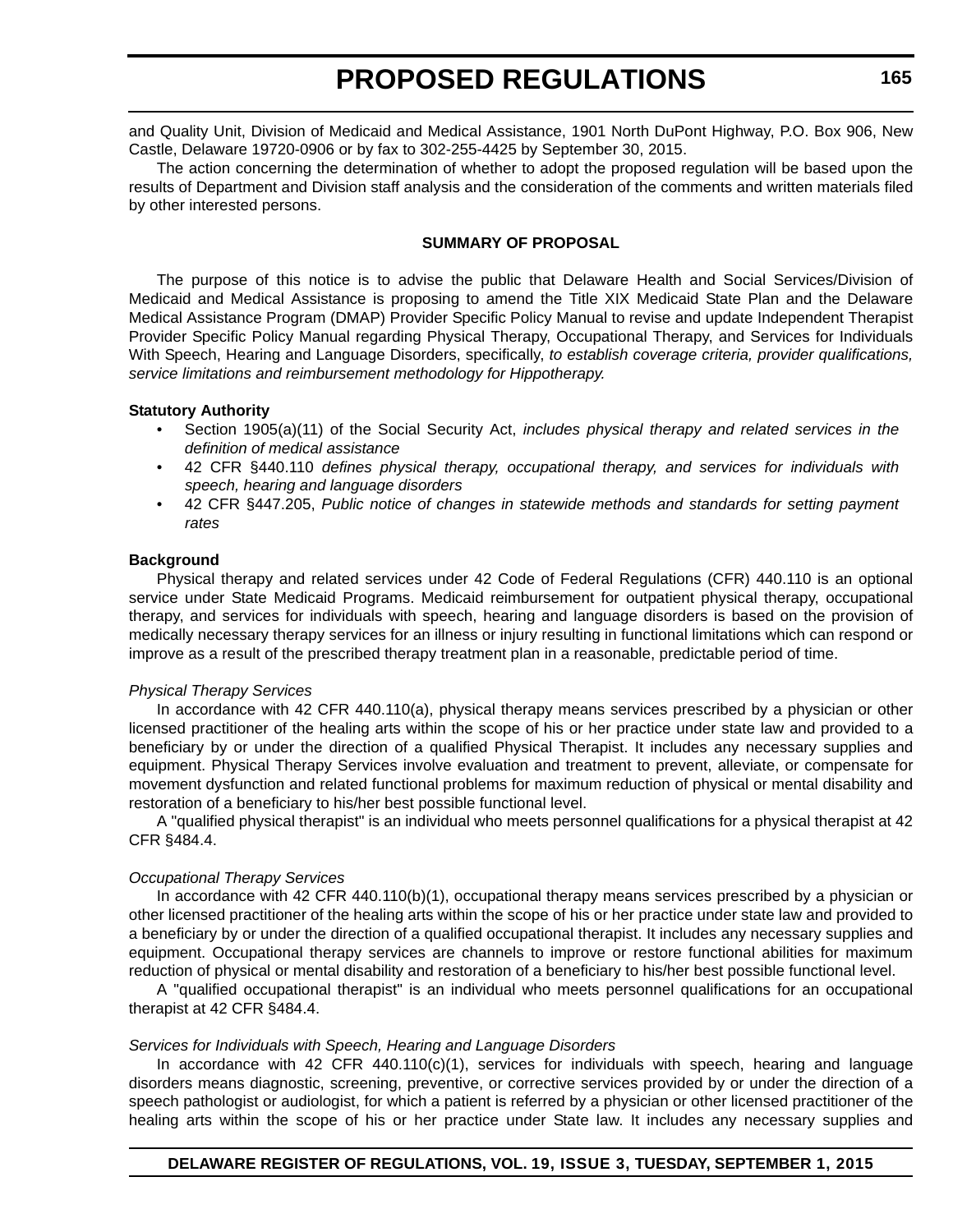**166**

equipment. Reimbursable Speech-Language Pathology Services are evaluative tests and measures utilized in the process of providing Speech-Language Pathology Services and must represent standard practice procedures.

A "speech pathologist" means an individual who meets one of the conditions defined in 42 CFR 440.110(c)(2). A "qualified audiologist" means an individual with a master's or doctoral degree in audiology that maintains documentation to demonstrate that he or she meets one of the conditions defined in 42 CFR 440.110(c)(3).

#### *Hippotherapy*

Hippotherapy is a form of physical, occupational and speech-language therapy in which a therapist uses the multidimensional movements of a horse to provide carefully graded motor and sensory input. A foundation is established to improve neurological function and sensory processing, which can be generalized to a wide range of daily activities. Hippotherapy involves therapeutic exercise, neuromuscular education, kinetic activities, therapeutic activities, sensory integration activities and individual speech therapy. This treatment strategy utilizes the movement of the horse as part of an integrated rehabilitation plan of care to achieve functional outcomes.

Hippotherapy is specialized and is always directed by a licensed healthcare professional. Functional riding and horsemanship skills are not taught during hippotherapy. Rather, the emphasis is on the achievement of specific therapeutic goals facilitated by the movement of the horse. Despite the unusual nature of hippotherapy, its rationale is based on current theories of motor development and control and established neurophysiologic treatment principles.

#### **Summary of Proposal**

*Purpose*

To establish the requirements and reimbursement provisions that governs hippotherapy services.

#### *Proposal*

The Delaware Medical Assistance Program (DMAP) Provider Manual is written specifically to address the contractual and regulatory requirements of delivering health care services to Delaware Medicaid beneficiaries. From time to time the Division of Medicaid and Medical Assistance (DMMA) updates and revises these manuals as our policies or regulatory requirements change. Physical therapy and related services are those medically necessary services related to the coverage described in the Independent Therapist Provider Specific Policy Manual. The proposed rule establishes language in the designated provider manual to allow coverage for hippotherapy services.

For conditions of coverage and payment, the Division of Medicaid and Medical Assistance (DMMA) proposes to amend Attachment 4.19-B Page 21 of the Medicaid State Plan to reflect the above-referenced changes. Upon CMS approval, the proposed state plan amendment (SPA) is effective for dates of service on or after September 1, 2015.

In addition, language throughout the rule has been updated, restructured and replaced for clarity purposes.

#### *Public Notice*

In accordance with the federal public notice requirements established at Section 1902(a)(13)(A) of the Social Security Act and 42 CFR 447.205 and the state public notice requirements of Title 29, Chapter 101 of the Delaware Code, Delaware Health and Social Services (DHSS)/Division of Medicaid and Medical Assistance (DMMA) gives public notice and provides an open comment period for thirty (30) days to allow all stakeholders an opportunity to provide input to the requirements and reimbursement provisions governing private duty nursing services. Comments must be received by 4:30 p.m. on September 30, 2015.

#### *Centers for Medicare and Medicaid Services Review and Approval*

The provisions of this state plan amendment (SPA) relating to coverage and payment methodology for hippotherapy services are subject to approval by the Centers for Medicare and Medicaid Services (CMS). The draft SPA page(s) may undergo further revisions before and after submittal to CMS based upon public comment and/or CMS feedback. The final version may be subject to significant change.

#### *Provider Manuals Update*

Also, upon CMS approval, the applicable Delaware Medical Assistance Program (DMAP) Provider Policy Specific Manuals will be updated. Manual updates, revised pages or additions to the provider manual are issued,

#### **DELAWARE REGISTER OF REGULATIONS, VOL. 19, ISSUE 3, TUESDAY, SEPTEMBER 1, 2015**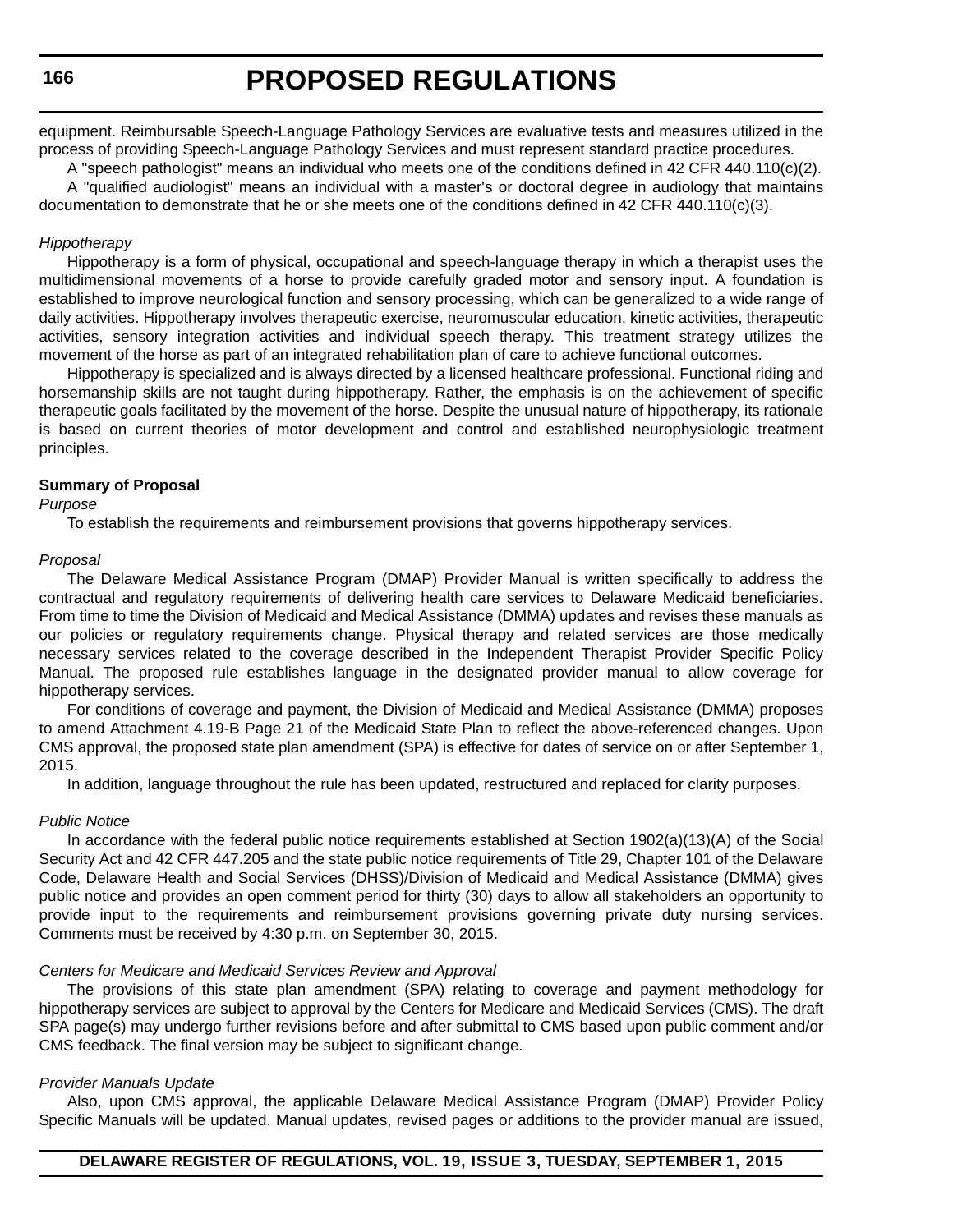as required, for new policy, policy clarification, and/or revisions to the DMAP program. Provider billing guidelines or instructions to incorporate any new requirement may also be issued. A newsletter system is utilized to distribute new or revised manual material and to provide any other pertinent information regarding manual updates. DMAP provider manuals and official notices are available on the DMAP website: http://www.dmap.state.de.us/home/ index.html

#### **Fiscal Impact Statement**

This revision imposes no increase in cost on the General Fund as Physical Therapy, Occupational Therapy, and Services for Individuals with Speech, Hearing and Language Disorders is already a covered benefit under the Delaware Medical Assistance Program (DMAP) to eligible beneficiaries.

DMAP's proposal involves no change in the definition of those eligible to receive physical therapy and related services under Medicaid, and the physical therapy and related services benefit to eligible beneficiaries remains the same.

#### **DMMA PROPOSED REGULATION #15-14a REVISIONS:**

ATTACHMENT 4.19-B Page 21

#### STATE PLAN UNDER TITLE XIX OF THE SOCIAL SECURITY ACT

#### STATE: DELAWARE

#### METHODS AND STANDARDS FOR ESTABLISHING PAYMENT RATES FOR PHYSICAL THERAPY AND RELATED SERVICES 42 CFR 440.110

Physical therapy and related services are reimbursed as follows:

Physical and occupational therapists and speech/language pathologists who are individually enrolled with the Delaware Medical Assistance Program (DMAP) are reimbursed at a rate using Healthcare Common Procedure Coding System (HCPCS) procedure codes. Reimbursement rates shall be based on the Medicare Relative Value (RVU).

All necessary supplies and equipment used by the therapist in the course of treatment are included in the reimbursement visit and cannot be billed separately.

Services provided by an occupational therapy assistant, physical therapy assistance, and a speech/language pathology assistant are included in the reimbursement to the qualified therapist/pathologist.

Therapists that provide Hippotherapy must be certified by the American Hippotherapy Certification Board as a Hippotherapy Clinical Specialist (HCPS). Services provided during Hippotherapy are included in the reimbursement to the qualified therapist.

When billing for PT, OT, and Speech/language pathology services, providers shall use the appropriate Physical Medicine and Rehabilitation CPT Procedure codes and specify the diagnosis with accurate ICD-9-CM codes. When billing for physical therapy, occupational therapy, and services for individuals with speech, hearing, and language disorders, providers shall use the appropriate Physical Medicine and Rehabilitation Current Procedural Terminology (CPT) codes and specify the diagnosis with accurate International Classification of Diseases, Clinical Modification (ICD-CM) codes.

When billing for services provided by a physical therapist, providers must specify the diagnosis that is being treated. For billing purposes, providers must include the medical diagnosis that may differ from the impairmentbased diagnosis described in *The Guide to Physical Therapist Practice* Patient/Client Management Model.

#### **DELAWARE REGISTER OF REGULATIONS, VOL. 19, ISSUE 3, TUESDAY, SEPTEMBER 1, 2015**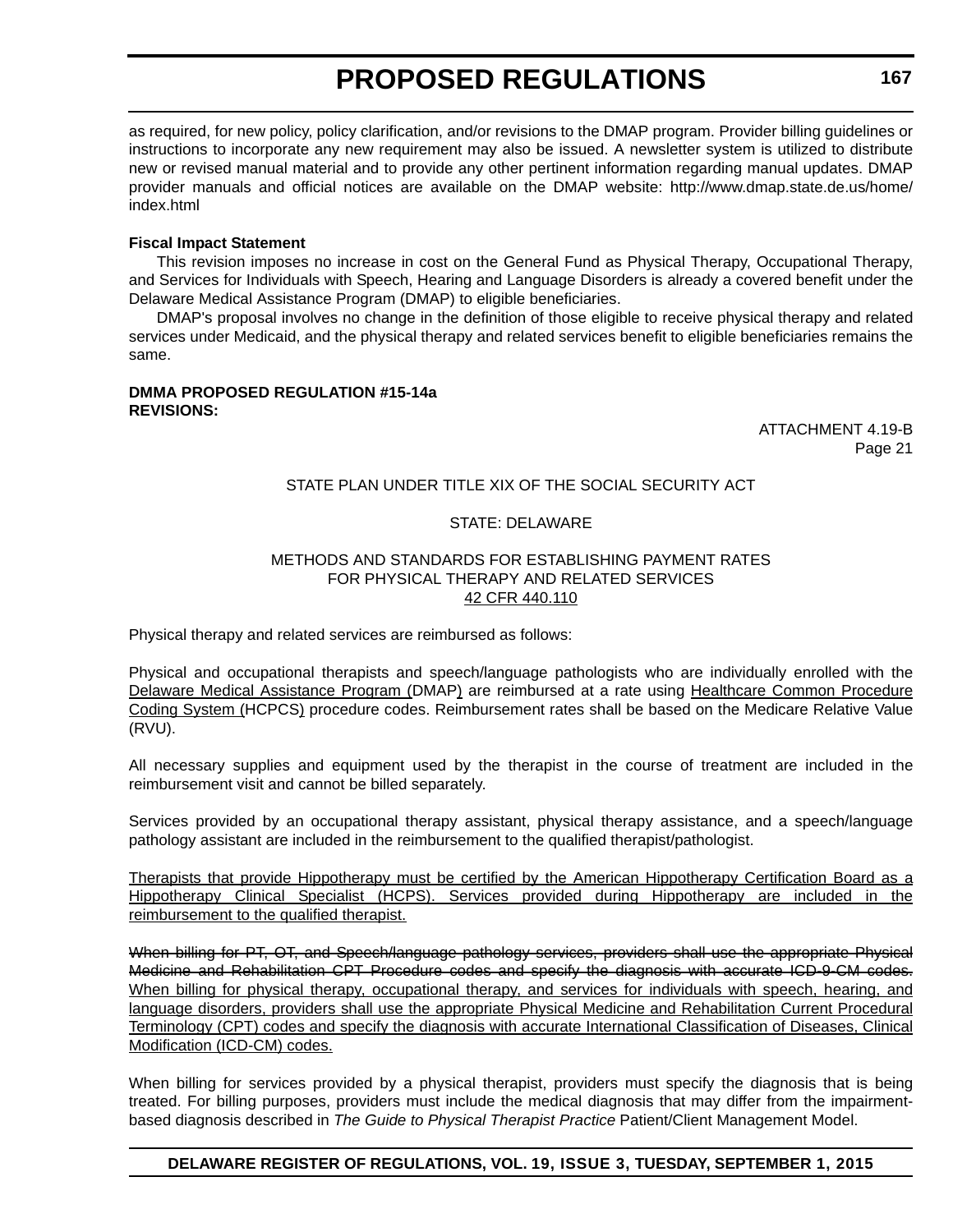The fee schedule and any annual/periodic adjustments to the fee schedule and effective dates are available on the Delaware Medical Assistance Program (DMAP) website at: http://www.dmap.state.de.us/downloads/ feeschedules.html

Except as otherwise noted in the plan, payment for these services is based on State-developed fee schedule rates, which are the same for both governmental and private providers of freestanding inpatient rehabilitation hospital services.

#### **DMMA PROPOSED REGULATION #15-14b REVISIONS:**

#### DELAWARE MEDICAL ASSISTANCE PROGRAM

Independent Therapist Provider Specific Policy Manual

#### 1.1 Applicability

- 1.1.1 This manual contains policies and procedures to be utilized by therapists who shall include the following provider types:
	- Physical Therapist
	- Occupational Therapist
	- Speech/language Pathologist
- 1.1.2 All rules and regulations in the General Policy and referenced in the provider contract are applicable to these providers.
- 1.1.3 All therapy services must be medically necessary and ordered by a physician or other licensed practitioner of the healing arts within the scope of his or her practice under State law.
- 1.1.4 Group practices may enroll in the Delaware Medical Assistance Program (DMAP) and use their provider identification number to bill. However, individual therapists who are members of the group must also have individual contracts and individual DMAP provider numbers. The therapist's number must be used to identify the provider performing the service on the claim form submitted by the enrolled group.
- 1.1.5 Therapists who bill the DMAP for services provided to eligible Medicaid clients beneficiaries are required to verify that they actually rendered the service which is being billed. The following are the documentation requirements to verify the identity of the performing provider:
	- 1.1.5.1 A therapist in a solo practice is not required to sign or initial medical records. However, a therapist who is a substitute or who is covering for a therapist in a solo practice is required to initial the medical record of the Medicaid client beneficiary for whom services have been provided.
	- 1.1.5.2 A performing therapist in a group practice is required to initial the entry in the elient's Medicaid beneficiary's medical record at the time of service. Any system that a particular office may have in place that identifies the performing provider for each service will be acceptable.
	- 1.1.5.3 Therapists enrolled with the DMAP must countersign the services performed by the associate/ assistant they oversee or supervise.
- 1.1.6 Therapists that provide Hippotherapy must be certified by the American Hippotherapy Certification Board as a Hippotherapy Professional Clinical Specialist (HCPS).
- 2.2.4 The following are the most common physical therapy modalities and procedures used in the treatment of patients and are covered services if certain conditions are met:
	- 2.2.4.1 Hot packs, Hydrocollator, Infra-Red Treatments, Paraffin Baths and Whirlpool Baths These types of therapy will be covered in cases when the skills, knowledge and judgment of a physical therapist is required or where the patient's condition is complicated by circulatory deficiency, areas of desensitization, open wounds, or other complications.
	- 2.2.4.2 Gait Training Gait evaluation and training requires the skills of a qualified physical therapist. The service is furnished to patients whose ability to walk has been impaired by neurological, muscular,

**168**

#### **DELAWARE REGISTER OF REGULATIONS, VOL. 19, ISSUE 3, TUESDAY, SEPTEMBER 1, 2015**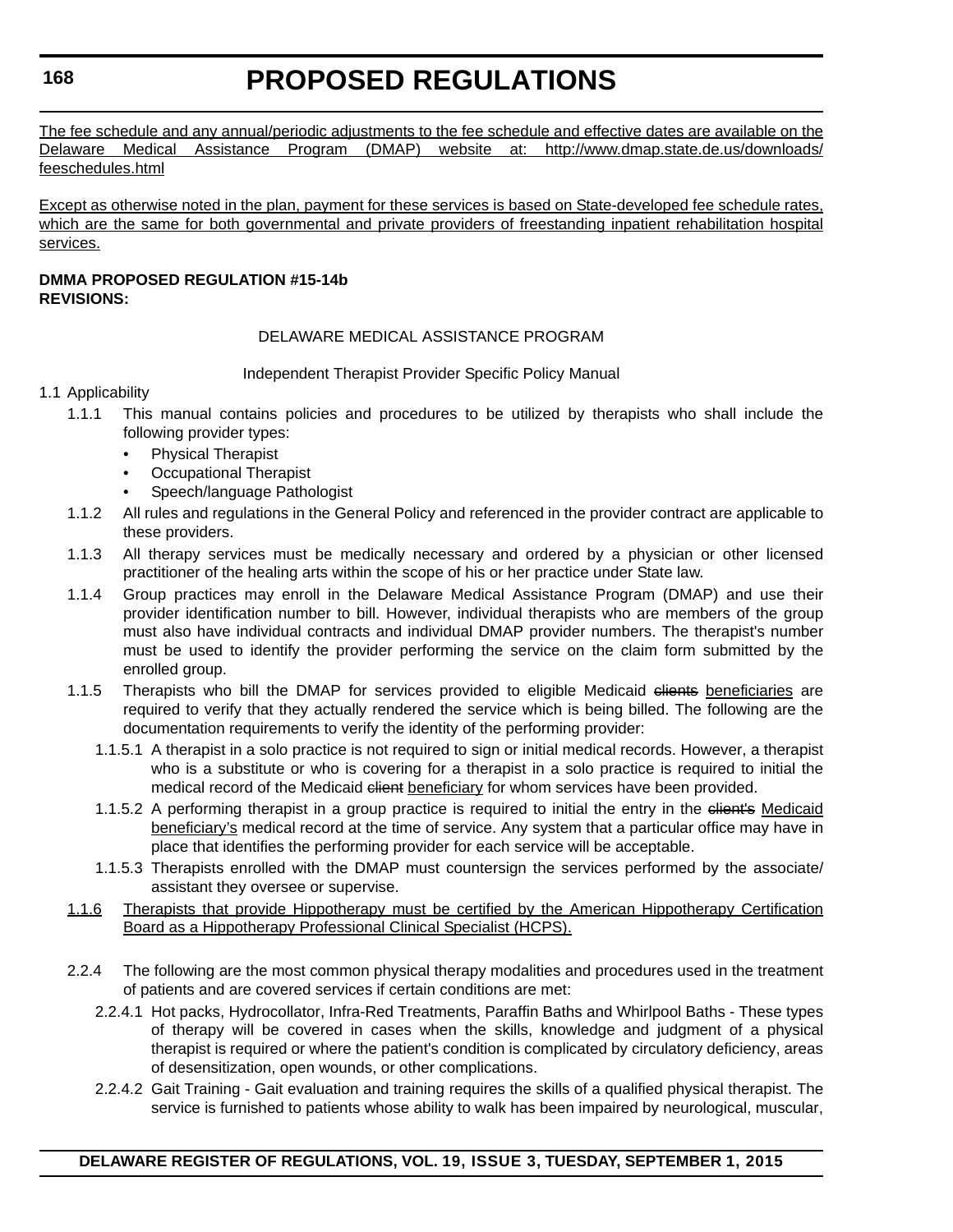or a skeletal abnormality. Gait training is provided with the expectation that it will significantly improve the patient's ability to walk.

- <span id="page-17-0"></span>2.2.4.3 Ultrasound, Shortwave, and Microwave Diathermy Treatments - Modalities must be performed by or under the supervision of a qualified physical therapist.
- 2.2.4.4 Range of Motion Tests Range of motion tests must be performed by a qualified physical therapist.
- 2.2.4.5 Therapeutic Exercises Therapeutic exercises must be performed by or under the supervision of a qualified physical therapist. The exercises must be part of the active treatment of a specific disease or injury which has resulted in a loss or restriction of mobility.
- $2.2.4.6$  Hippotherapy is a form of physical, occupational and speech-language therapy in which a therapist uses the multidimensional movements of a horse to provide carefully graded motor and sensory input. A foundation is established to improve neurological function and sensory processing, which can be generalized to a wide range of daily activities. Hippotherapy involves therapeutic exercise, neuromuscular education, kinetic activities, therapeutic activities, sensory integration activities and individual speech therapy. This treatment strategy utilizes the movement of the horse as part of an integrated rehabilitation plan of care to achieve functional outcomes.

#### 3.3 Services Not Covered

3.3.1 Occupational therapy services that are not covered include but are not limited to OT services which are not intended to improve functions. is not covered by the DMAP.

#### **DIVISION [OF PUBLIC HEALTH](http://www.dhss.delaware.gov/dhss/dph/index.html)**

Statutory Authority: 16 Delaware Code, Section 2906(b) (16 **Del.C.** §2906(b)) 16 **DE Admin. Code** 4452

#### **PUBLIC NOTICE**

#### **[4452 Clean Indoor Air Act](#page-3-0)**

Health Systems Protection Section (HSP), Division of Public Health, Department of Health and Social Services, is proposing revisions to the Delaware Clean Indoor Air Act. The purpose of the amendments is to add electronic smoking devices to the regulations. On September 1, 2015, HSP plans to publish as proposed the amended regulations, and hold them out for public comment per Delaware law.

#### **NOTICE OF PUBLIC HEARING**

A public hearing will be held on Wednesday, September 30, 2015 at 10:00 a.m. in the First Floor Conference Room, located in the Jesse Cooper Building, 417 Federal Street, Dover, Delaware.

Copies of the proposed regulations are available for review in the September 1, 2015 edition of the Delaware *Register of Regulations*, accessible online at: <http://regulations.delaware.gov>or by calling the Division of Public Health at (302) 744-4951.

Any person who wishes to make written suggestions, testimony, briefs or other written materials concerning the proposed regulations must submit same to Jamie Mack by Friday, October 9, 2015, at:

Jamie Mack Division of Public Health 417 Federal Street Dover, DE 19901 Email: jamie.mack@state.de.us Phone: (302) 744-4951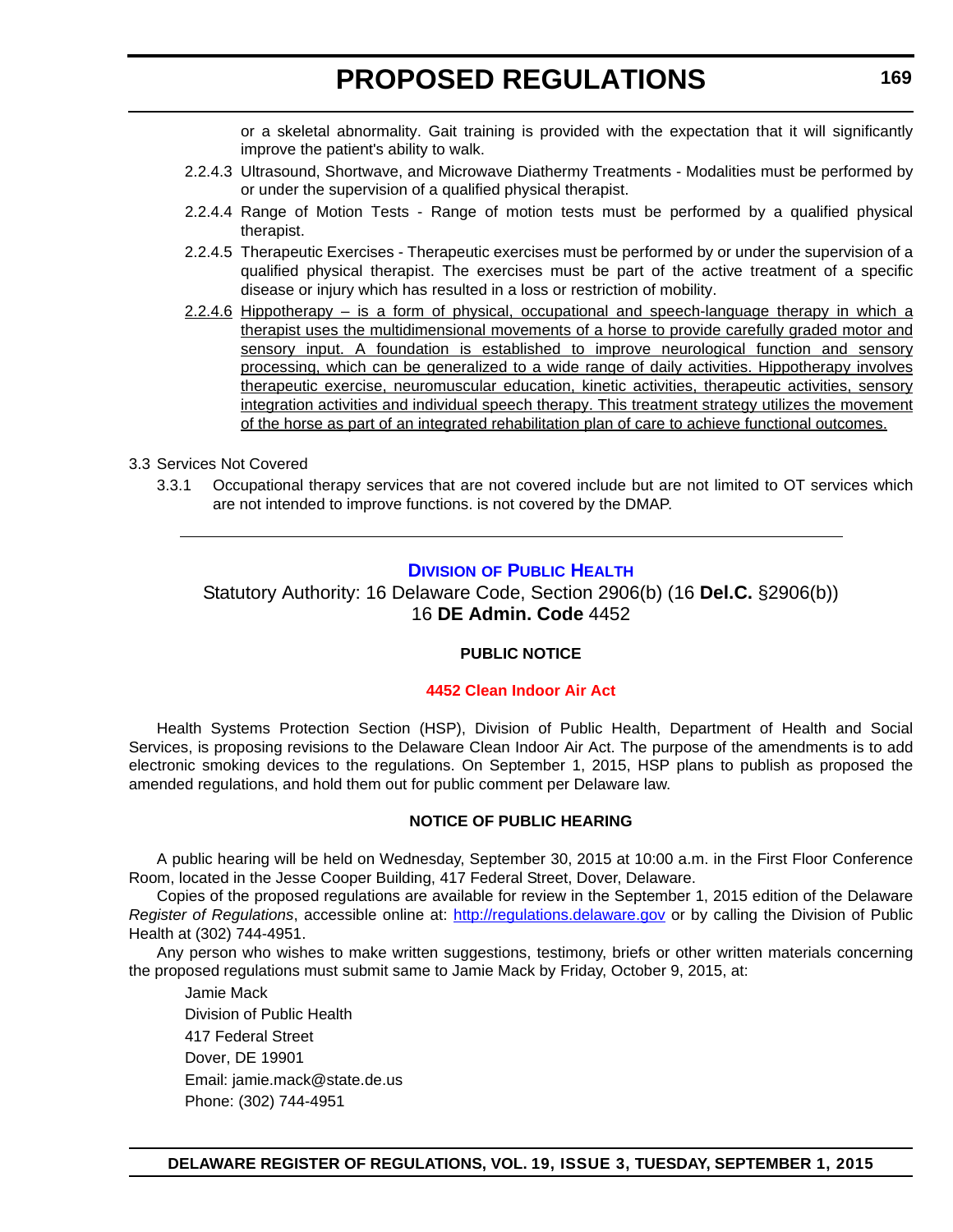#### **4452 Clean Indoor Air Act** *(Break in Continuity of Sections)*

#### **2.0 Purpose**

These regulations shall be construed and applied to protect the nonsmoker from involuntary exposure to environmental tobacco smoke and emissions produced by electronic smoking devices in most enclosed indoor areas to which the public is invited or in which the general public is permitted. The purpose of the Clean Indoor Air Act is to preserve and improve the health, comfort and environment of the people of this State by limiting exposure to tobacco smoke and emissions produced by electronic smoking devices.

#### *(Break in Continuity of Sections)*

#### **4.0 Date of Effect**

These regulations shall be effective November 27, 2002 December 1, 2015. *(Break in Continuity of Sections)*

#### **7.0 Definitions**

#### *(Break in Continuity Within Section)*

7.2 For the purposes of these Regulations:

**"Department"** means the Delaware Health and Social Services (DHSS) as defined in Title 29 **Del.C.** §7901.

"**Electronic Smoking Device**" means any product containing or delivering nicotine or any other similar substance intended for human consumption that can be used by a person to simulate smoking through inhalation of vapor aerosol from the product. The term includes any such device, whether manufactured, distributed, marketed, or sold as an e-cigarette, e-cigar, e-pipe, e-hookah, or vape pen, or under any other product name or descriptor.

#### *(Break in Continuity Within Section)*

**"Fraternal Benefit Society"** means any incorporated society, order or supreme lodge, without capital stock, including one exempted under the provisions of 18 **Del.C.** §6237(a)(2) of this title, whether incorporated or not, conducted solely for the benefit of its members and their beneficiaries and not for profit, operated on a lodge system with ritualistic form of work, having a representative form of government and which provides benefits in accordance with this chapter, is hereby declared to be a fraternal benefit society.

**"Private Club"** means any club or organization that does not permit the general public to access its facilities or activities. Access is denied to anyone who does not agree or adhere to the rules of membership. In order to be considered a private club or organization for purposes of the Clean Indoor Air Act, the establishment must adhere to all of, but not limited to, the following criteria:

a. Have a permanent mechanism to carefully screen applicants for membership on subjective rather than objective factors;

b. Limits access and use of facilities, services and activities of the organization to members and guests of the members;

c. Is controlled by its membership and operates solely for the benefit and pleasure of its members;

- d. Advertises exclusively and only to its members, excluding membership drives.
- e. Advises Advertises exclusively and only to its members, excluding membership drives.

#### *(Break in Continuity Within Section)*

**"Smoking"** means the burning of a lighted cigarette, cigar, pipe or any other matter or substance that contains tobacco; or, the use of an electronic smoking device which creates an aerosol or vapor, or in any manner or in any form.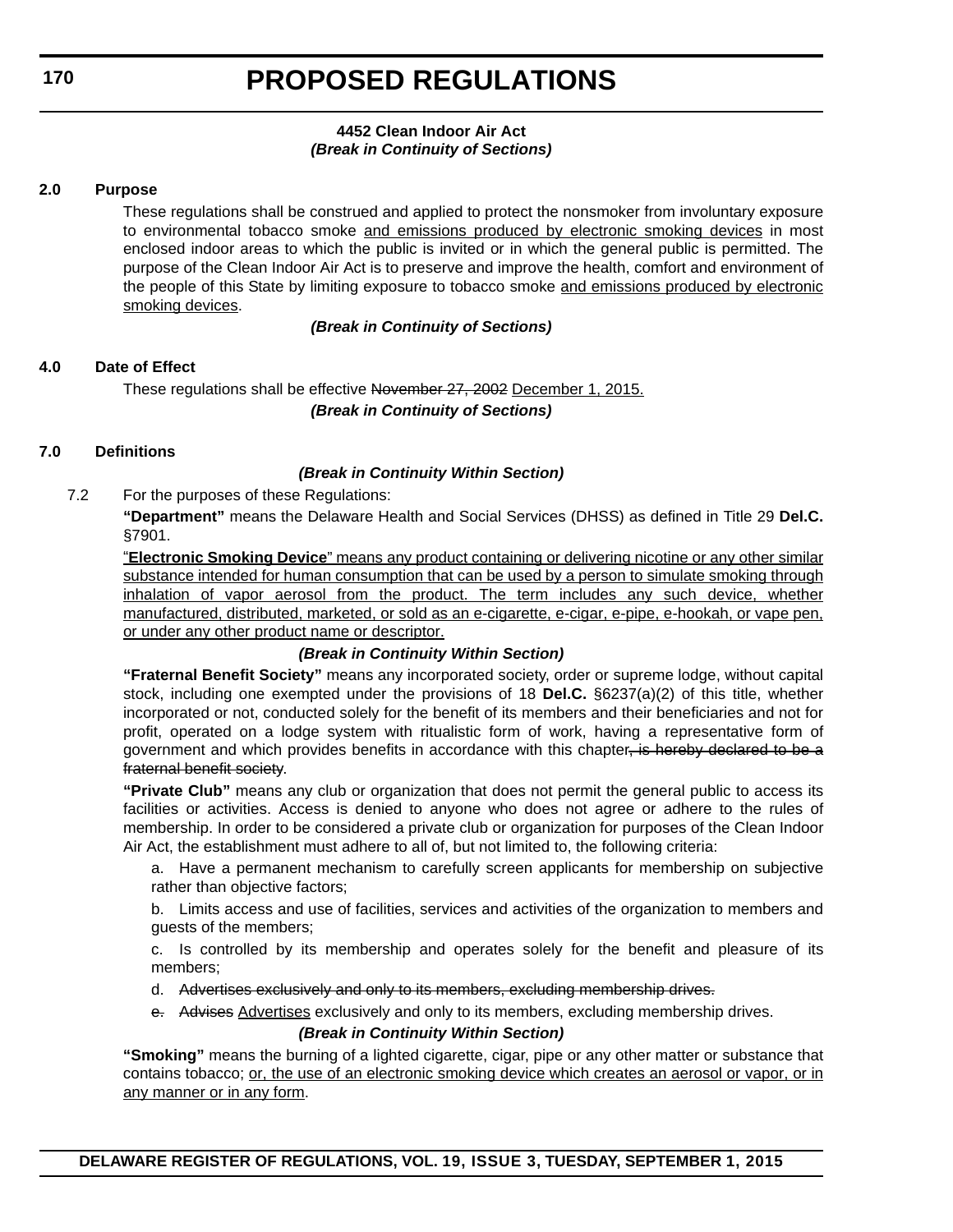"**Vapor Establishment**" means a business that: 1) generates at least 80% of its revenue from the sale of electronic smoking devices and substances for use within electronic smoking devices; and 2) does not share indoor common space with other businesses unless there are doors from the vapor establishment to the indoor common space that remain closed other than for ingress and egress.

**"Volunteer Fire Company"** means a fire, ambulance, or rescue company recognized as such by the Delaware State Fire Prevention Commission.

#### **8.0 Smoking Prohibitions**

8.1 Except as is provided in section 3.1 of these regulations, and in order to reduce the levels of exposure to environmental tobacco smoke and emissions produced by electronic smoking devices, smoking shall not be permitted and no person shall smoke in any of the following areas:

#### *(Break in Continuity Within Section)*

- 8.3 Vapor Establishments
	- 8.3.1 Vapor establishments are permitted to have emissions produced by electronic smoking devices within their places of businesses.
	- 8.3.2 Any vapor establishment permitted to have emissions produced by electronic smoking devices in such establishment pursuant to these regulations, and which permits such emissions, shall prohibit anyone under the age of 18 from entering.

#### *(Break in Continuity of Sections)*

#### **10.0 Posting of Signs**

- 10.1 Failure to Properly Post and Maintain Signs
	- 10.1.1 Owners, operators, managers or other person(s) having control of enclosed indoor areas subject to the regulations of 16 **Del.C.** Ch. 29 shall post signs which indicate "Warning: Smoking Permitted" prominently to indicate those locations where smoking is permitted pursuant to section 3.4 9.1. Failure to prominently post properly maintained signs with letters at least one (1) inch in height and in accord with the CLEAN INDOOR AIR ACT shall be a violation subject to administrative penalties as set forth in section 5.1 11.1 of the Clean Indoor Air Act Regulations.
	- 10.1.2 Any vapor establishment permitted to have emissions produced by electronic smoking devices in such establishment pursuant to these regulations, and which permits such emissions, shall display a sign at all entrances stating that no one under the age of 18 is allowed in such a vapor shop. Failure to prominently post at all entrances properly maintained signs with letters at least one (1) inch in height shall be a violation subject to administrative penalties as set forth in section 11.1 of the Clean Indoor Air Act Regulations.

#### **11.0 Compliance and Enforcement Procedures**

- 11.1 Administrative Penalties. Whoever violates any provision of these regulations shall be subject to an administrative penalty of \$100.00 for the first violation and not less then \$250.00 for each subsequent violation.
- 11.2 Right to Administrative Hearing. Upon due notice that the Department intends to assess an administrative penalty, as indicated in  $5.1$  11.1, the entity may submit to the Division, within thirty (30) days of the date of such notice of intent, a written request for an administrative hearing.
- 11.3 Orders of the Department. Whoever refuses, fails or neglects to perform the duties required under these regulations or violates, neglects or fails to comply with the duly adopted regulations or orders of the Dept. of Health and Social Services, shall be fined not less than \$100.00 and not more than \$1,000.00, together with cost, unless otherwise provided by law.

**\*Please Note: As the rest of the sections were not amended they are not being published. A copy of the regulation is available at:**

#### **[4452 Clean Indoor Air Act](http://regulations.delaware.gov/register/september2015/proposed/19 DE Reg 169 09-01-15.htm)**

**DELAWARE REGISTER OF REGULATIONS, VOL. 19, ISSUE 3, TUESDAY, SEPTEMBER 1, 2015**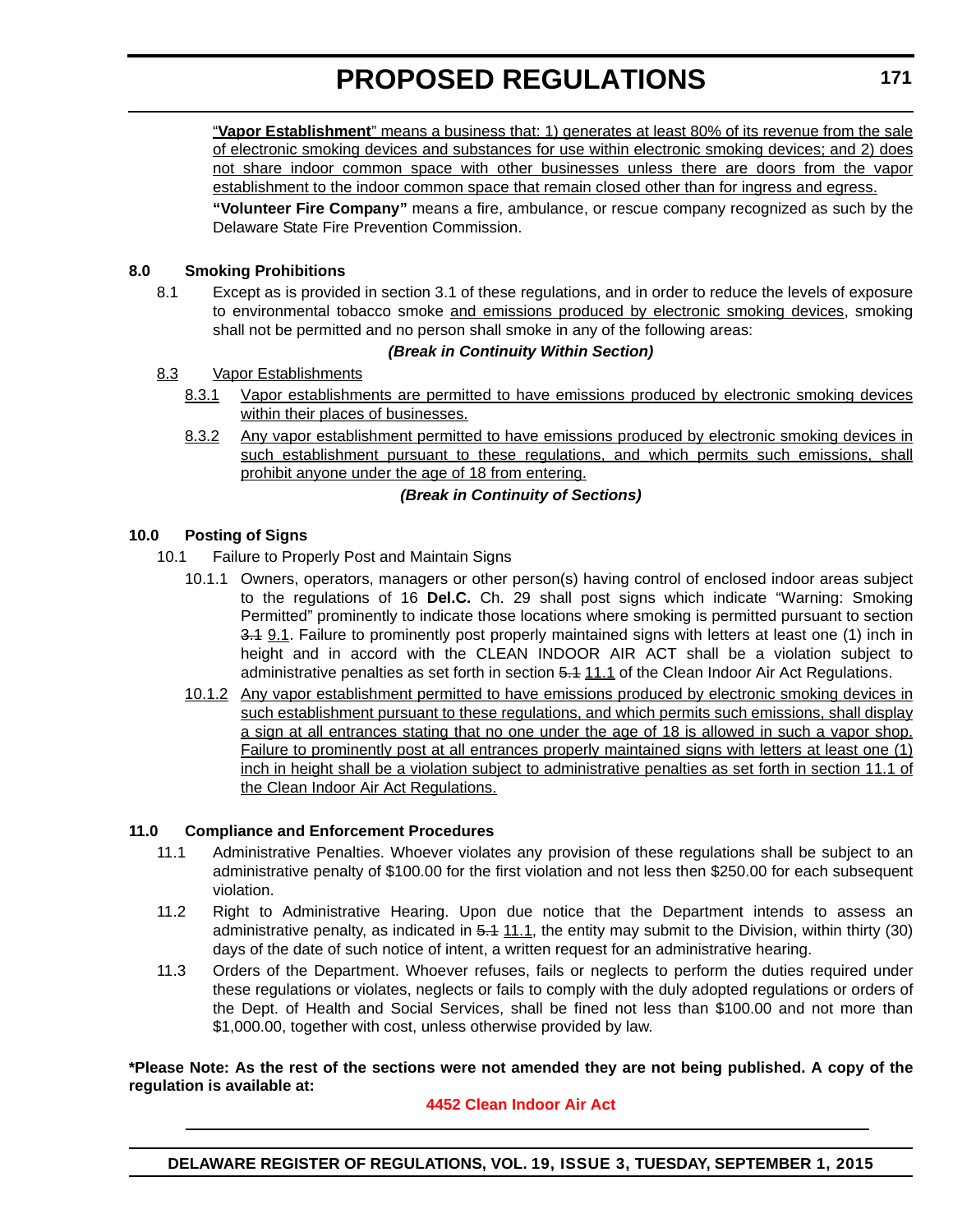#### **DIVISION [OF PUBLIC HEALTH](http://www.dhss.delaware.gov/dhss/dph/index.html)**

<span id="page-20-0"></span>Statutory Authority: 16 Delaware Code, §122(3)c (16 **Del.C.** §122(3)c) 16 **DE Admin. Code** 4462

#### **PUBLIC NOTICE**

#### **[4462 Public Drinking Water Systems](#page-3-0)**

On September 1, 2015, the Department of Health and Social Services, Division of Public Health, Office of Drinking Water, plans to republish revised Regulations Governing Public Drinking Water Systems and hold them out for public comment per Delaware law.

The purpose of the regulations is to update the regulations to align them with federal requirements and clarify the current regulations. The regulations are being revised to include:

- Revised Total Coliform Rule (RTCR) as section 7.4. This rule was finalized by EPA on April 1, 2012.
- Reorganization of the regulations by breaking up the large sections into smaller sections, allowing for easier reviews and checking of regulatory requirements. The Regulations are going from 10 sections to 20 sections.
- Section 4.1.6 on page 16 is being expanded to provide specific examples of unusual events so water system owners/operators have a more clear idea of when they need to contact DPH.
- Incorporate revisions identified by EPA when they reviewed the previous regulations.
- Sections that are no longer relevant or that have been superseded by more recent regulations have been deleted.

#### **NOTICE OF PUBLIC HEARING**

A public hearing will be held on Wednesday September 30, 2015, at 2:00 p.m. in the Large Conference Room, Office of Drinking Water, Edgehill Shopping Center, 43 South DuPont Highway, Dover, Delaware.

Copies of the proposed regulations are available for review in the September 1, 2015 edition of the Delaware *Register of Regulations*, accessible online at: http://regulations.delaware.gov or by calling the Division of Public Health at (302) 744-4951.

Any person who wishes to make written suggestions, testimony, briefs or other written materials concerning the proposed regulation should submit such comments by Thursday, October 8, 2015 to:

Jamie Mack, Executive Assistant Office of the Director Delaware Division of Public Health Jesse Cooper Building 417 Federal St. Dover, DE 19901 Email: [jamie.mack@state.de.us](mailto:jamie.mack@state.de.us) Fax: 302-739-3984

**\*Please Note: Due to the size of the proposed regulation, it is not being published here. A copy of the regulation is available at:**

**[4462 Public Drinking Water Systems](http://regulations.delaware.gov/register/september2015/proposed/19 DE Reg 172 09-01-15.htm)**

**DELAWARE REGISTER OF REGULATIONS, VOL. 19, ISSUE 3, TUESDAY, SEPTEMBER 1, 2015**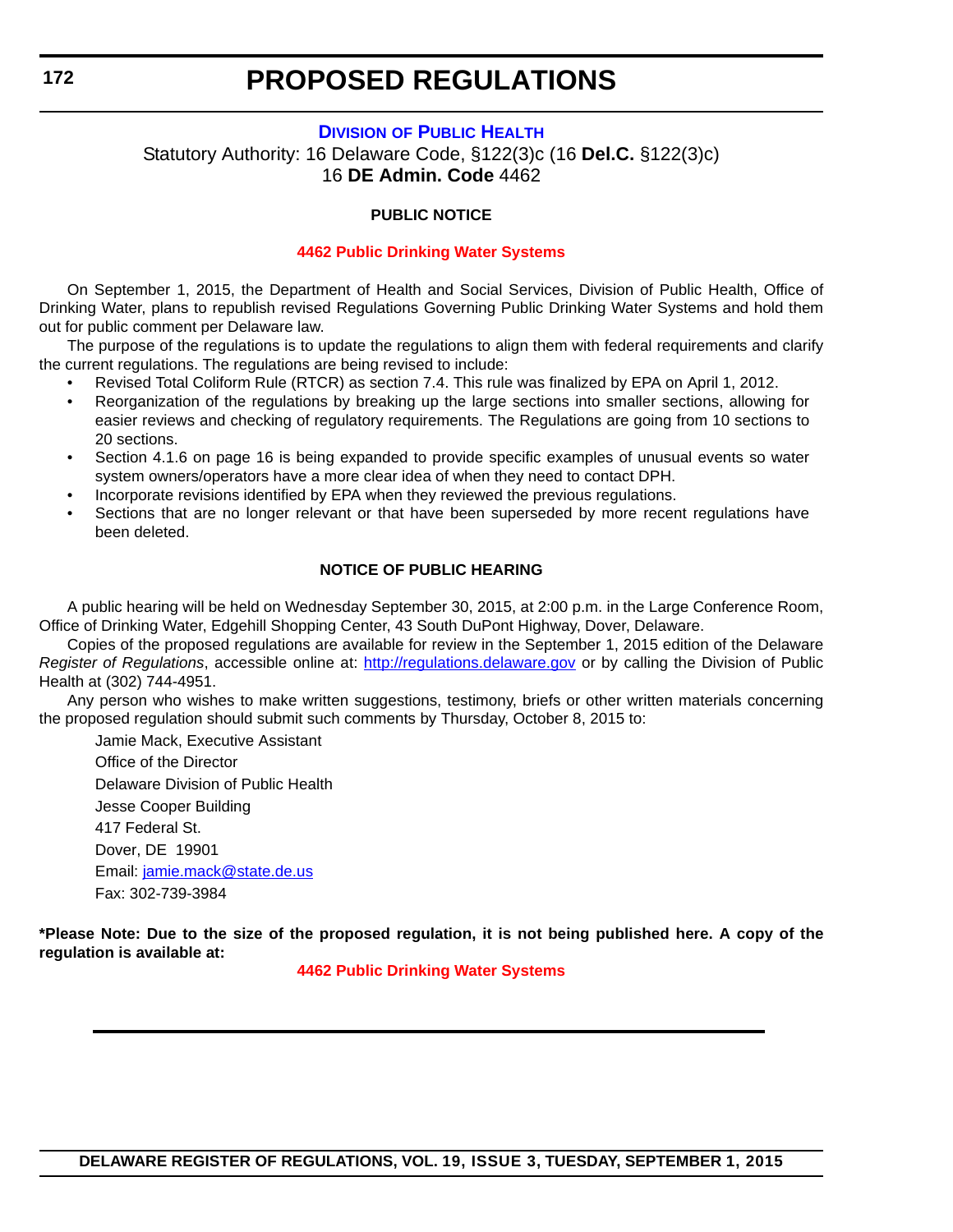### **[DEPARTMENT OF INSURANCE](http://www.delawareinsurance.gov/)**

**OFFICE OF THE COMMISSIONER**

<span id="page-21-0"></span>Statutory Authority: 18 Delaware Code, Sections 311, 2741; 21 Delaware Code, Section 2118(o) (18 **Del.C.** §§311 and 2741; 21 **Del.C.** §2118(o)) 18 **DE Admin. Code** 606

#### **PUBLIC NOTICE**

#### **[606 Proof of Automobile Insurance](#page-3-0)**

INSURANCE COMMISSIONER KAREN WELDIN STEWART hereby gives notice of proposed amended Department of Insurance Regulation 606 relating to Proof of Automobile Insurance [Formerly Regulation 31]. The docket number for this proposed AMENDED regulation is 2464-2015.

The proposed amended regulation supports the established requirements to govern the form of the standardized insurance identification (ID) card for each insured vehicle pursuant to Delaware law and will follow new requirements passed under H.B. 258 HA1, for the 147<sup>th</sup> General Assembly. The Delaware Code authority for the change is 18 **Del.C.** §§311 and 2741; 21 **Del.C.** §2118(o); and 29 **Del.C.** Ch. 101.

The Department of Insurance does not plan to hold a public hearing on the proposed amended regulation. The proposed amended regulation appears below and can also be viewed at the Delaware Insurance Commissioner's website at:

[www.delawareinsurance.gov/departments/documents/ProposedRegs/ProposedRegs.shtml](http://www.delawareinsurance.gov/departments/documents/ProposedRegs/ProposedRegs.shtml)

Any person can file written comments, suggestions, briefs, and compilations of data or other materials concerning the proposed amendment. Any written submission in response to this notice and relevant to the proposed regulation must be received by the Department of Insurance no later than 4:30 p.m. EST, Wednesday, September 30, 2015. Any such requests should be directed to:

Regulatory Specialist Rhonda West Delaware Department of Insurance 841 Silver Lake Boulevard Dover, DE 19904 Phone: (302) 674-7379 Fax: (302) 739-5566 Email: r[honda.west@state.de.us](mailto:rhonda.west@state.de.us)

#### **606 Proof of Automobile Insurance**

#### **1.0 Authority**

1.1 This regulation is adopted under the authority of 18 **Del.C.** §§314 and 2741; 21 **Del.C.** §2118(o) as amended by S. B. 212, and adopted in cooperation with the Division of Motor Vehicles. This regulation is promulgated under the provisions of the Administrative Procedures Act, 29 **Del.C.,** Ch.101.

#### *(Break in Continuity of Sections)*

#### **4.0 Insurance Identification Card**

4.1 All companies licensed to write automobile insurance in the State of Delaware must furnish Insurance Identification Cards. If the insured and insurance company both consent, the insurance identification card may be produced in electronic format. Acceptable electronic formats include display of electronic images on a cellular phone or any other type of portable electronic device. At least one written card or card in electronic format must be issued for each vehicle for which liability insurance is in effect. Delaware policyholders who are members of the military and are stationed outside of Delaware may be issued a card of that state provided their coverage meets Delaware requirements.

#### **DELAWARE REGISTER OF REGULATIONS, VOL. 19, ISSUE 3, TUESDAY, SEPTEMBER 1, 2015**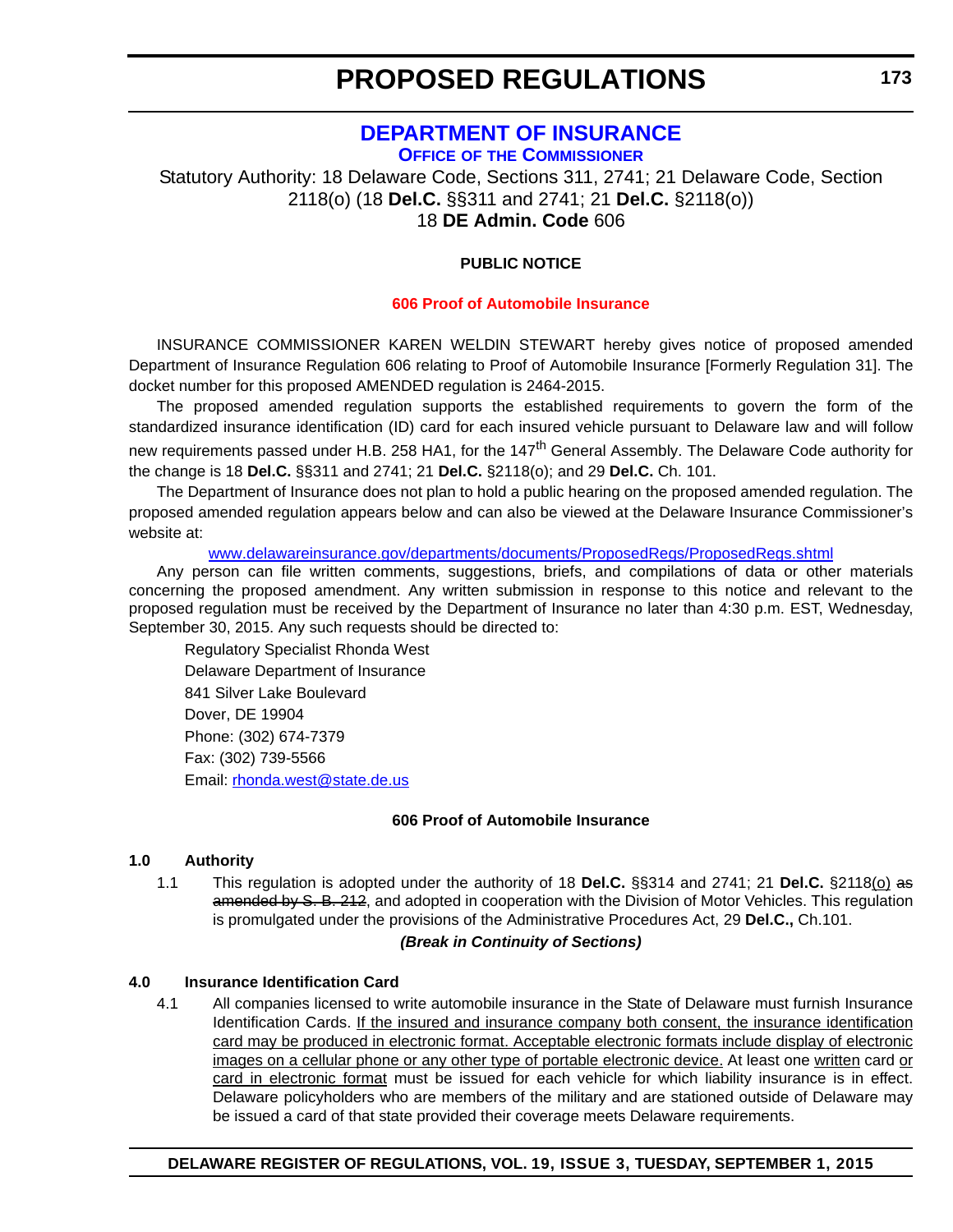- 4.2 If an insurance identification card is produced in written format, Iinsurers may use uniform ACORD format or may prepare the ACORD format as described below:
	- 4.2.1 The size, weight, and color of the card shall be as below:
		- 4.2.1.1 Size: Not smaller than 3-1/2" x 2-1/4" or larger than 3" x 5"
		- 4.2.1.2 Weight: Optional
		- 4.2.1.3 Color: White
		- 4.2.1.4 Each card shall be printed on paper stock which contains a clearly visible watermark, screened color, reflective ink, or laser-lock which prevents unauthorized or fraudulent reproduction. The watermark must be a company logo, or a generic insurance-specific logo which clearly identifies the watermark as issued by an insurance company. The ACORD "ghost script" anti-fraud paper with the ACORD watermark shall satisfy the watermark requirement.

#### **5.0 Insurance Identification Cards for Personal Lines Coverage**

5.1 The Insurance Identification Card for privately owned or leased motor vehicles and/or for vehicles that are used non-commercially but covered under commercial lines policies shall contain the following information, whether the card is provided in written or electronic format:

#### *(Break in Continuity Within Section)*

#### **6.0 Insurance Identification Cards for Commercial Lines Coverage**

6.1 Unless otherwise covered in Section 5.0 of this regulation, the ID card for each vehicle insured under each commercial lines policy, which shall include any insurance issued for fleet vehicles, shall contain the following information, whether the card is provided in written or electronic format:

#### *(Break in Continuity of Sections)*

#### **9.0 Furnishing Motor Vehicle Liability Insurance Information to the Division of Motor Vehicles**

9.1 An insurer shall furnish within 30 days of a request by the Division of Motor Vehicles prescribed information on each motor vehicle insured in the State of Delaware. The information shall be provided in the form and manner approved by the Division of Motor Vehicles.

#### *(Break in Continuity of Sections)*

#### **11.0 Notification of Uninsured Drivers**

11.1 Each insurer licensed to write automobile liability insurance in Delaware shall notify the Division of Motor Vehicles on a form approved by the Division of Motor Vehicles the name of any person or persons involved in an accident or filing a claim who is alleged to have been operating a Delaware registered motor vehicle without the insurance required under Delaware law. The insurer shall provide the name, address, and description of the vehicle alleged to be uninsured.

#### **12.0 Additional Required Proofs of Insurance**

12.1 Each insurer licensed to write automobile liability insurance in this State shall furnish to their insureds verification of the insurance in force at the request of the Division of Motor Vehicles by use of a form approved by the Division of Motor Vehicles. Each insurer is to utilize such measures as may be necessary to assure delivery of these forms to qualified insured drivers only.

#### **13.0 Severability**

13.1 If any provision of this regulation or the application thereof to any person or situation is held invalid, such invalidity shall not affect any other provision or application of the regulation which can be given effect without the invalid provision or application and to this end the provisions of this regulation are declared to be severable.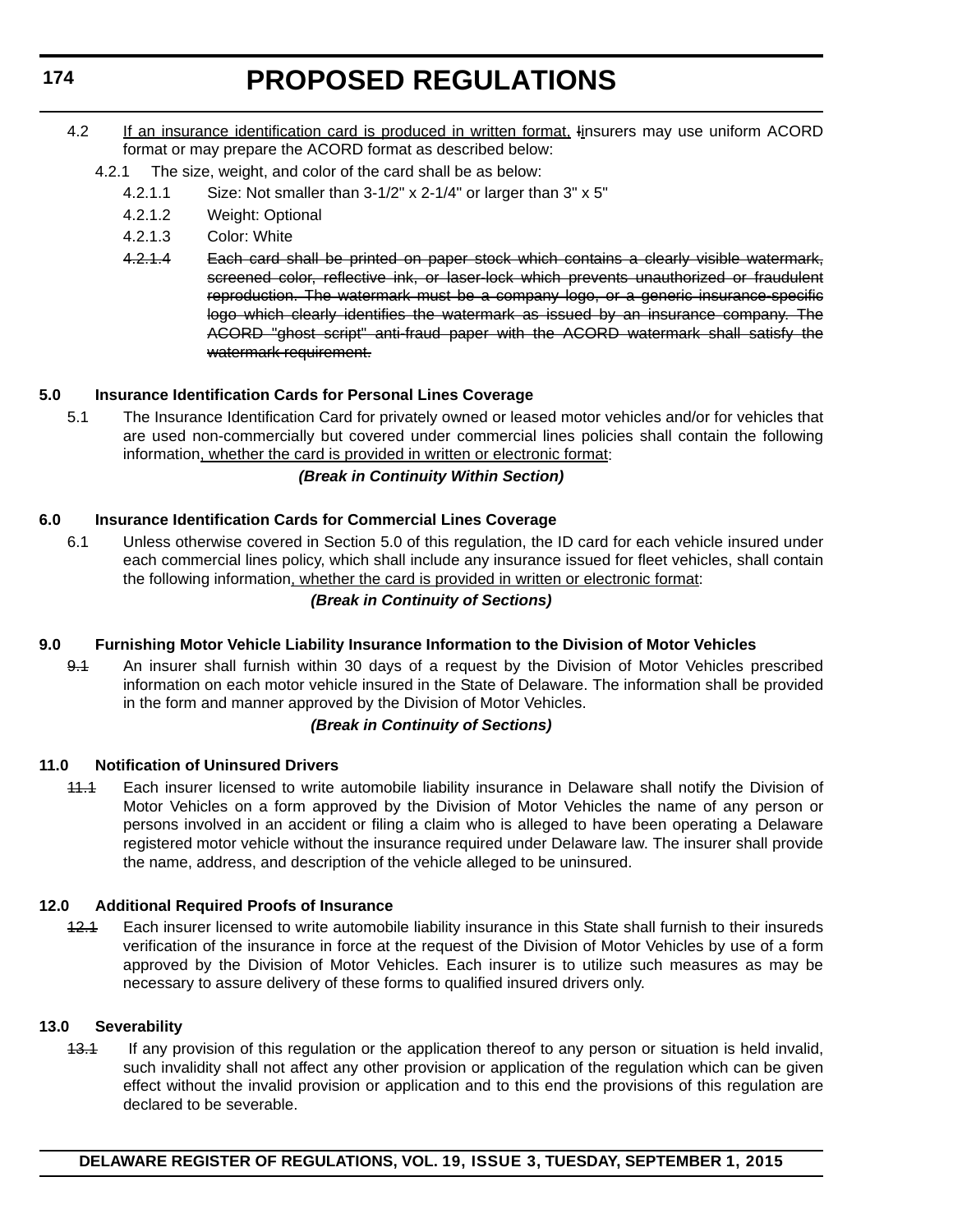#### <span id="page-23-0"></span>**14.0 Effective Date**

14.1 This Regulation shall become effective September 11, 2008. This Regulation shall become effective 10 days after being published as a final regulation.

\*Regulation No. 31 was entitled "Insurance Identification Card" under an effective date of July 1, 1979; amended July 1, 1982; amended effective January 1, 1991 and again on May 12, 1993 under present title except for the conditions specified under § 6 and § 4 of the regulation and April 12, 1993.

**\*Please Note: As the rest of the sections were not amended they are not being published. A copy of the regulation is available at:**

**[606 Proof of Automobile Insurance](http://regulations.delaware.gov/register/september2015/proposed/19 DE Reg 173 09-01-15.htm)**

### **[DEPARTMENT OF LABOR](http://dia.delawareworks.com/workers-comp/)**

**DIVISION OF INDUSTRIAL AFFAIRS OFFICE OF WORKERS' COMPENSATION** Statutory Authority: 19 Delaware Code, Section 2322B(19 **Del.C.** §§2322B) 19 **DE Admin. Code** 1341

#### **PUBLIC NOTICE**

#### **[1341 Workers' Compensation Regulations](#page-3-0)**

The Workers' Compensation Oversight Panel, pursuant to 19 **Del.C.** §2322B(9), proposes to revise Regulation 1341, subsection 4.13.1 by removing references to specific percentages and dollar amounts to be used in calculating the amounts permitted to be paid for prescribed drugs. In addition, the Workers' Compensation Oversight Panel, pursuant to 19 **Del.C.** §2322B(3)(a), proposes to revise subsection 4.20.1 by removing references to specific dollar amounts to be used in calculating the amounts permitted to be paid for anesthesia services provided to employees.

The Panel will hold a public hearing on the proposed regulation changes on September 21, 2015 at 4:00 p.m., in the Department of Labor Fox Valley Annex, 19 W. Lea Blvd, Wilmington, DE 19802. Written comments should be sent to Stephanie K. Parker, Administrator for the Office of Workers' Compensation, 4425 N. Market Street, Wilmington, DE 19802. Written comments will be accepted until September 30, 2015 pursuant to 29 **Del.C.** §10118(a).

#### **1341 Workers' Compensation Regulations**

#### **4.0 Workers' Compensation Health Care Payment Rates for Physicians, Other Qualified Health Care Professionals, Hospitals and Hospital Outpatient Facilities, as well as Ambulatory Surgery Centers (the "Fee Schedule"). Instructions and Guidelines**

#### *(Break in Continuity Within Section)*

- 4.13 Pharmacy
	- 4.13.1 Prescribed drugs are capped at the lesser of the provider's usual charge; a negotiated contract amount; or the Average Wholesale Price (AWP) for the National Drug Code (NDC) for the prescription drug or medicine on the day it was dispensed minus twelve percent (12%) plus a dispensing fee of four dollars (\$4.00) for brand name drugs or medicines, or minus twenty percent (20%) plus a dispensing fee of five dollars (\$5.00) for generic drugs or medicines. a percentage reduction set by the Workers' Compensation Oversight Panel plus a dispensing fee set by the Workers' Compensation Oversight Panel for brand-name drugs or medicines and generic drugs or medicines. The Workers' Compensation Oversight Panel shall be authorized to set different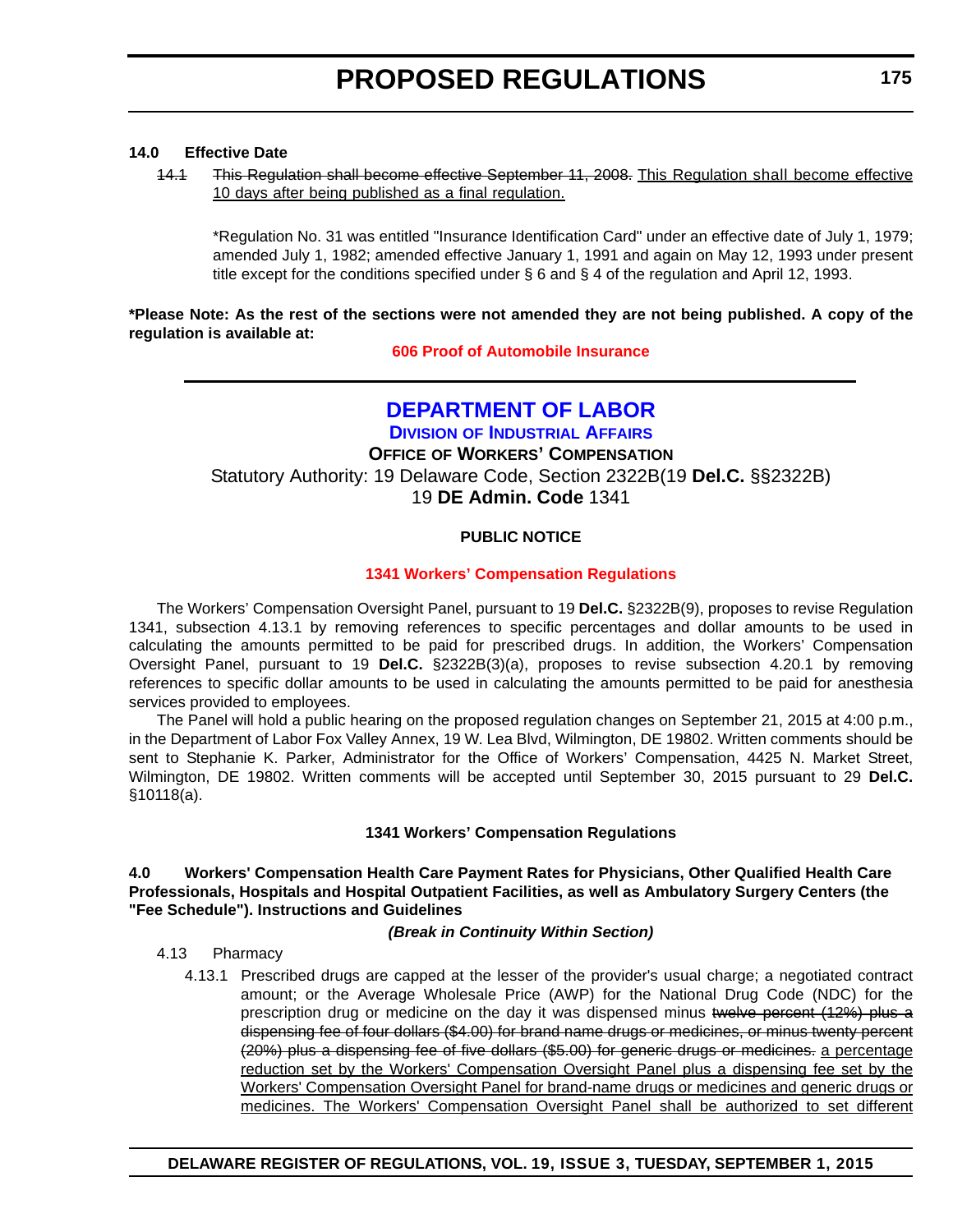<span id="page-24-0"></span>percent reductions and dispensing fees for brand drugs or medicines and generic drugs or medicines. Absent a contract, which is governed by 19 **Del.C.** §2322B(4), the actual charge is the maximum allowed, if it is less than the amount specified in this regulation. Physicians dispensing drugs from their office do not receive the dispensing fee referenced above.

4.13.1.1 Pursuant to 19 **Del.C.** §2322B(a), the calculated pharmacy fee shall be further reduced to achieve a 20% reduction in medical expenditures, as published on the Department of Labor's web site.

#### *(Break in Continuity Within Section)*

#### 4.20 Anesthesia

4.20.1 Introduction

- 4.20.1.1 Anesthesia services provided to employees pursuant to 19 **Del.C.** §2322B(3) shall be paid at a unit charge of one hundred dollars (\$100.00) per unit in geozip 197-198 and seventysix dollars (\$76.00) per unit in geozip 199, with an annual CPI-U adjustment as referenced in 19 **Del.C.** §2322B(5). The formula to calculate anesthesia services provided to employees pursuant to 19 **Del.C.** §2322B(7) shall be as follows: CMS base units + time unites + physical status modifier + qualifying circumstances multiplied by the Conversion Factor.
	- 4.20.1.1.1 The formula to calculate anesthesia services is "Anesthesia fee = Total units X Conversion factor".
	- 4.20.1.1.2 Total units = CMS base units + time units + physical status modifier + qualifying circumstances
	- 4.20.1.1.3 A time unit is a fifteen (15) minute increment.
		- 4.20.1.1.3.1 Partial Units are rounded 1) five (5) minutes or less round down to the previous unit; or 2) more than five (5) minutes round up to the next unit.
	- 4.20.1.1.4 "Conversion Factors" are one hundred dollars (\$100) per unit for geozip 197-198 and seventy-six dollars (\$76) per unit for geozip 199. The annual CPI-U adjustment to these "Conversion Factors" will be published on the Department of Labor web site.
- 4.20.1.2 The health care payment system as to Anesthesia will be adjusted yearly pursuant to 19 **Del.C.** §2322B for anesthesia treatment, procedures and/or services in effect in January of that year. A time unit is a fifteen (15) minute increment.
	- 4.20.1.2.1 Partial units are rounded: 1) five (5) minutes or less round down to the previous unit; or 2) more than five (5) minutes round up to the next unit.
- 4.20.1.3 "Conversion Factors" shall be set by the Workers' Compensation Oversight Panel for each geozip. When applicable, the annual CPI-U adjustment to these "Conversion Factors" shall be published on the Department of Labor website.

**\*Please Note: As the rest of the sections were not amended they are not being published. A copy of the regulation is available at:**

**[1341 Workers' Compensation Regulations](http://regulations.delaware.gov/register/september2015/proposed/19 DE Reg 175 09-01-15.htm)**

### **[DEPARTMENT OF NATURAL RESOURCES AND ENVIRONMENTAL](http://www.dnrec.delaware.gov/fw/Pages/DFW-Portal.aspx)  CONTROL**

#### **DIVISION OF FISH AND WILDLIFE**

Statutory Authority: 7 Delaware Code, Sections 788, 796 and 801 (7 **Del.C.** §§788, 796 & 801) 7 **DE Admin. Code** 3900

#### **[REGISTER NOTICE #2015 - 07](#page-3-0)**

**1. TITLE OF THE REGULATIONS:**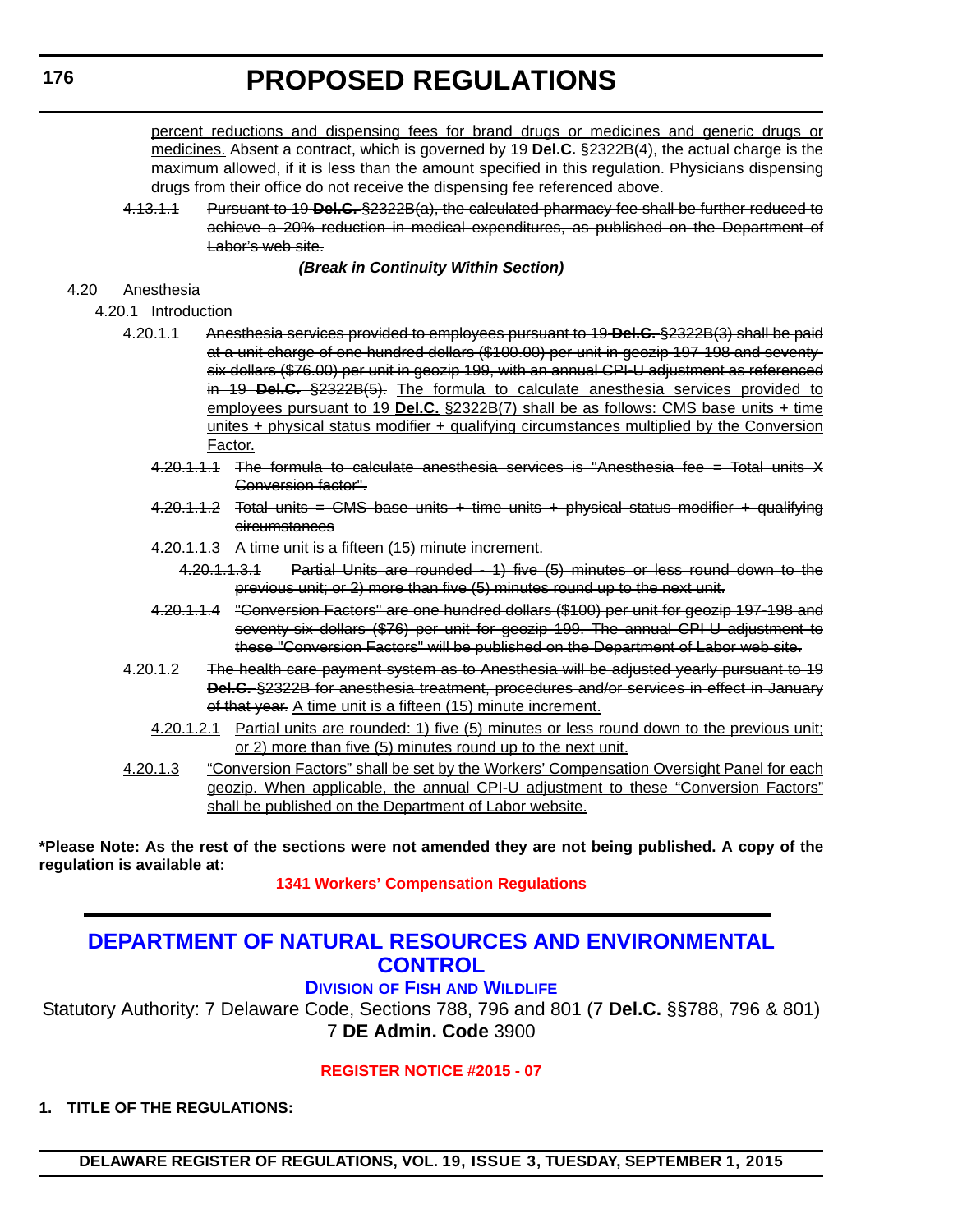3900 Wildlife – 4.0 Seasons 3900 Wildlife – 23.0 Non-native/Invasive Wildlife

#### **2. BRIEF SYNOPSIS OF THE SUBJECT, SUBSTANCE AND ISSUES:**

The purpose of this action is to establish reporting requirements for gray fox taken, killed or captured; also to ensure consistency with and to clarify the allowable timeframe and methodology for reporting coyote and nutria harvests.

**3. POSSIBLE TERMS OF THE AGENCY ACTION:**

None

- **4. STATUTORY BASIS OR LEGAL AUTHORITY TO ACT:** Title 7, Delaware Code, Chapter 7, Sections §788, §796 and §801
- **5. OTHER REGULATIONS THAT MAY BE AFFECTED BY THE PROPOSAL:** N/A

#### **6. NOTICE OF PUBLIC COMMENT:**

The hearing record on the proposed changes to 7 **DE Admin. Code** 3900 Wildlife – 4.0 and 23.0 pertaining to Seasons and Non-native/Invasive Wildlife will be open September 1, 2015. Individuals may submit written comments regarding the proposed changes via e-mail to Lisa.Vest@state.de.us or via the USPS to Lisa Vest, Hearing Officer, DNREC, 89 Kings Highway, Dover, DE 19901 (302) 739-9042. A public hearing on the proposed amendment will be held on September 22, 2015 beginning at 6:30 PM in the DNREC Auditorium, located at the Richardson & Robbins Building, 89 Kings Highway, Dover, DE 19901.

#### **7. PREPARED BY:**

Joe Rogerson (302) 735-3600 8/14/15

#### **3900 Wildlife**

#### **Seasons**

#### **4.0 Seasons**

(Penalty Section 7 **Del.C.** §103(d))

4.1 Season Dates.

Hunting and trapping season dates will be published each year in an annual publication entitled "Delaware Hunting and Trapping Guide."

4.2 General.

It shall be unlawful for any person to hunt those species of wildlife for which a season is designated at any time other than during that season.

- 4.3 Protected Wildlife.
	- 4.3.1 Unless otherwise provided by law or regulation of the Department, it shall be unlawful for any person to hunt any species of protected wildlife.
	- 4.3.2 It shall be unlawful for any person to sell, transport or possess any species of protected wildlife, except when:
		- 4.3.2.1 Otherwise provided by law or regulation of the Department; or
		- 4.3.2.2 The wildlife was lawfully taken outside of this State in accordance with the laws or regulations of the state or nation where the wildlife was taken.
- 4.4 Beaver.
	- 4.4.1 Unless otherwise provided by law or regulation of the Department, it shall be unlawful for any person to hunt or trap beaver during any period of the year, however, from December 1 through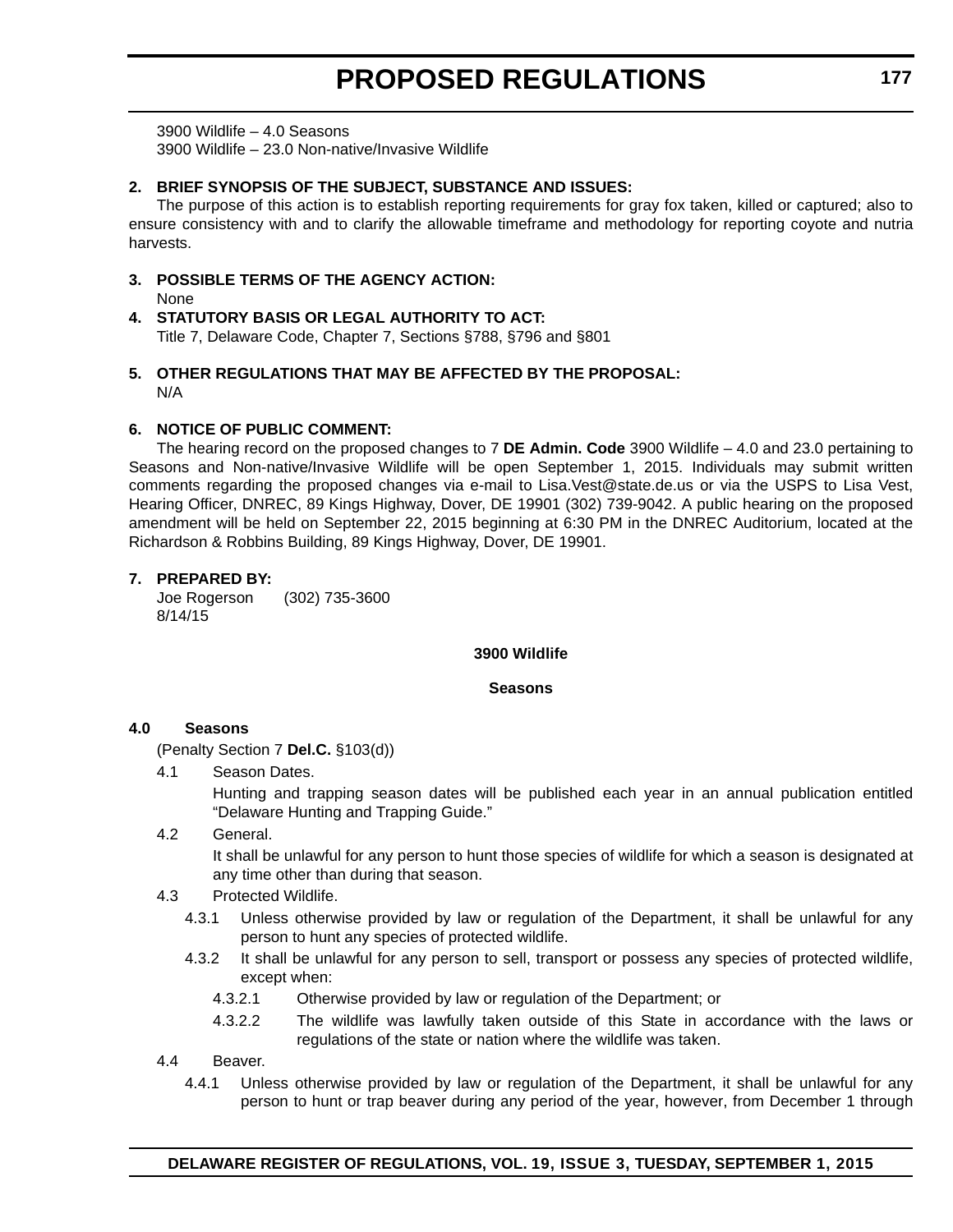March 20, landowners (or their agents) may take up to eight beavers from their property without a permit, provided the beavers are causing crop or property damage.

- 4.4.2 Beaver hides and the meat of lawfully taken beaver harvested anywhere within or outside of Delaware may be sold.
- 4.5 Bullfrogs.
	- 4.5.1 Season. Bullfrogs may be hunted in accordance with the statutes and regulations of the State of Delaware governing the hunting of bullfrogs: from May 1 through September 30.
	- 4.5.2 Limit. It shall be unlawful for any person to take more than twenty-four (24) bullfrogs in any one day.
	- 4.5.3 License. A hunting or fishing license is required to take bullfrogs.
- 4.6 Crows.

It shall be unlawful for any person to hunt common crows during any period of the year, except Thursdays, Fridays and Saturdays between and including the fourth Thursday of June and the last Saturday of March, unless said person holds a valid depredation permit. The hunting of common crows is restricted only by the provisions of federal regulations pertaining to the taking of common crows. Crows may be taken without a permit when committing damage or about to commit damage.

- 4.7 Gray Squirrel.
	- 4.7.1 Season. Gray squirrel may be hunted in accordance with the statutes and regulations of the State of Delaware governing the hunting of gray squirrel: from September 15 (September 14, if September 15 is a Sunday) through the first Saturday in February. Squirrel hunting shall be unlawful during the November deer firearms season. When squirrel season overlaps with a firearms deer season, squirrel may be hunted when hunter orange is displayed in accordance with § 718 of Title 7.
	- 4.7.2 Limit. It shall be unlawful for any person to take more than six gray squirrels in any one day.

### 4.8 Opossum.

The opossum may only be hunted or trapped during the lawful season to hunt or trap raccoons.

- 4.9 Pheasant.
	- 4.9.1 Season. Male pheasant may be hunted in accordance with the statutes and regulations of the State of Delaware governing the hunting of pheasant: from the Monday that immediately precedes Thanksgiving through the first Saturday in February, provided that during a deer firearms season hunter orange is displayed in accordance with §718 of Title 7.
	- 4.9.2 Female Pheasant. It shall be unlawful for any person to hunt or possess any female pheasant at any time, except as permitted on game preserves, by licensed game breeders or as otherwise permitted by law.
	- 4.9.3 Male Pheasant Limit*.* It shall be unlawful for any person to hunt or possess more than two (2) male pheasants in any one day during the pheasant season, except as permitted by law.
	- 4.9.4 Game Preserves. Nothing in this regulation shall be construed so as to limit the number or sex of pheasants that may be harvested by any one person on licensed game preserves.
- 4.10 Quail.
	- 4.10.1 Season. Bobwhite quail may be hunted in accordance with the statutes and regulations of the State of Delaware governing the hunting of bobwhite quail: from the Monday that immediately precedes Thanksgiving through the first Saturday of January, provided that during a deer firearms season hunter orange is displayed in accordance with § 718 of Title 7.
	- 4.10.2 Limit. It shall be unlawful for any person to take more than six (6) quail in any one day.
- 4.11 Rabbit.
	- 4.11.1 Season. Rabbits may be hunted in accordance with the statutes and regulations of the State of Delaware governing the hunting of rabbits: from the Monday that immediately precedes Thanksgiving through the last day of February or the last Saturday of February if February ends on a Sunday provided that during a deer firearms season hunter orange is displayed in accordance with § 718 of Title 7.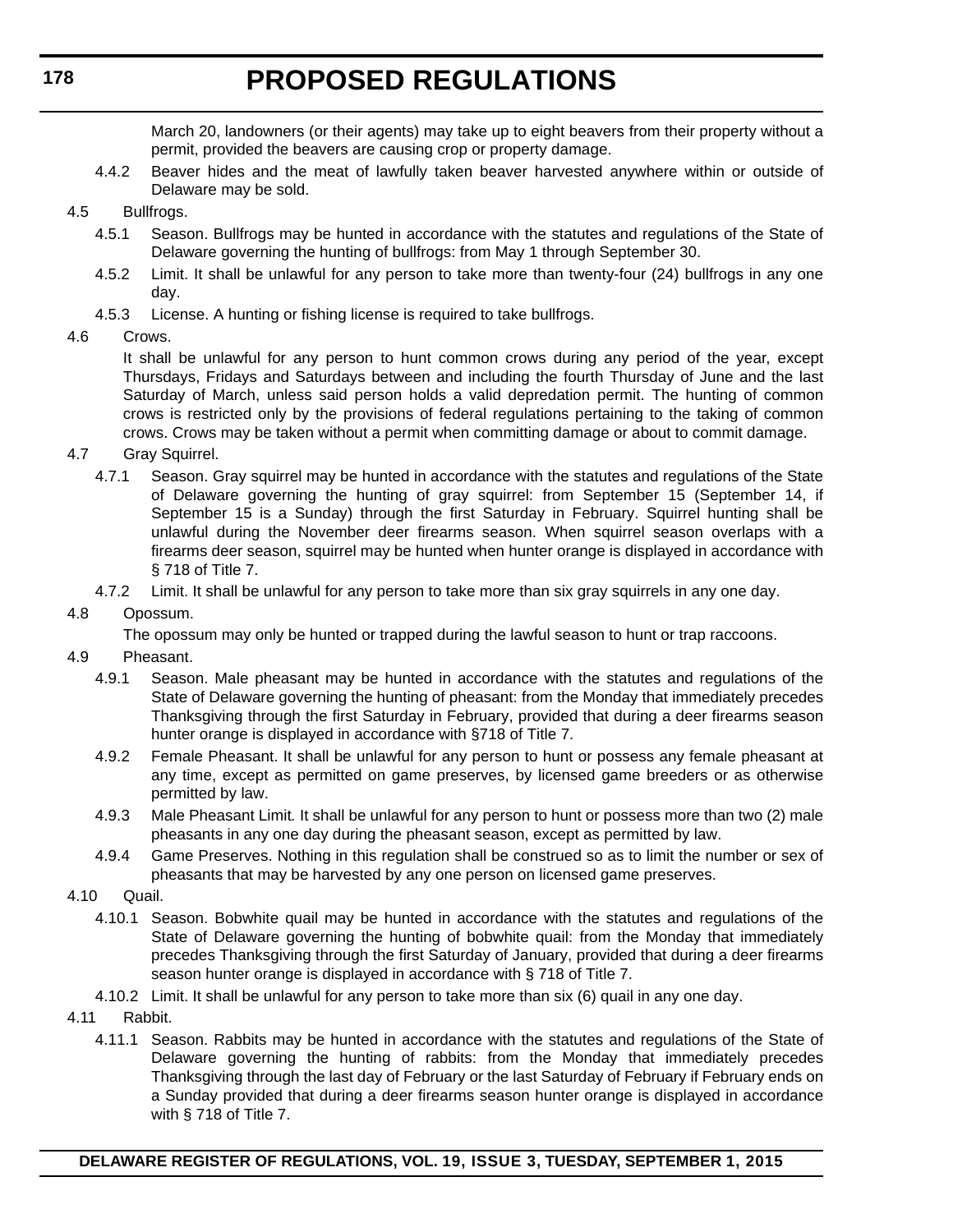4.11.2 Limit*.* It shall be unlawful for any person to take more than four (4) rabbits in any one day.

- 4.12 Raccoon.
	- 4.12.1 Trapping Season. Raccoon may be trapped in accordance with the statutes and regulations of the State of Delaware governing the trapping of raccoon: from December 1 through March 10 (March 20 on embanked meadows) in New Castle County; and from December 15 through March 15 in Kent and Sussex counties. The season is open throughout the year on private land, except on Sundays, in eastern New Castle and Kent counties pursuant to § 786 of Title 7 and Section 4(b) of WR-2.
	- 4.12.2 Hunting Season. Raccoon may be hunted in accordance with the statutes and regulations of the State of Delaware governing the hunting of raccoon: from September 1 (September 2, if September 1 is a Sunday) through October 31 for chase only whereby it shall be unlawful to kill raccoon and opossum; from November 1 through the last day of February; and from March 1 through March 31 for chase only whereby it shall be unlawful to kill raccoon and opossum. The season is open throughout the year on private land in eastern New Castle and Kent counties, except on Sundays, pursuant to § 786 of Title 7.
	- 4.12.3 Notwithstanding subsection 4.3.2 of this section, it shall be unlawful for any person to hunt raccoon or opossum during any period when it is lawful to hunt deer with a firearm, except that it shall be lawful to hunt raccoon from 7:00 p.m. until midnight during the December and January firearm deer seasons.
- 4.13 Red Fox and Gray Fox.
	- 4.13.1 Red Fox Hunting Harvest Season. Red fox may be killed in accordance with the statutes and regulations of the State of Delaware governing the hunting of red fox: from November 1 through the last day of February, excluding Sundays. Notwithstanding the foregoing, red foxes may be killed in accordance with Section  $2.8$  of WR-2.0 and §788 of Title 7.
	- 4.13.2 Red Fox Trapping Season. Red fox may be trapped with foothold, cable restraint, or cage/box traps from December 1 through March 10.
	- 4.13.3 Gray Fox Reporting. All gray fox taken, killed or captured pursuant to §796 of Title 7 must be reported to the Division of Fish and Wildlife by the next business day using its established reporting system(s).
- 4.14 Ruffed Grouse. It shall be unlawful for any person to hunt for ruffed grouse during any period of the year.
- 4.15 Snapping Turtles.
	- 4.15.1 Season. It shall be unlawful for any person to hunt for snapping turtles during any period of the year, except between and including June 15 and May 15.
	- 4.15.2 Size. It shall be unlawful for any person to sell, offer for sale or kill any snapping turtle with a straight-line carapace (top shell) length of less than eleven inches, measured on the curvature. This straight-line measurement is taken from the nuchal scute directly behind the turtle's head to the base of the notch where the two most posterior scutes meet over the tail.
- 4.16 Terrapin.
	- 4.16.1 Season. It shall be unlawful for any person to hunt for diamondback terrapin during any period of the year, except between and including September 1 and November 15.
	- 4.16.2 Limit. It shall be unlawful for any person to take more than four (4) diamondback terrapin in any one day.
- 4.17 Muskrats
	- 4.17.1 7 Day Season Extension. The Department may extend the muskrat trapping season 7 days if the Department determines that the statewide muskrat population can sustain additional harvest and the average mean temperature for February was below  $32^0$ F and the total February snowfall exceeded 12 inches as determined by the National Weather Service station at Wilmington, Delaware.
	- 4.17.2 14 Day Season Extension. The Department may extend the muskrat trapping season 14 days if the Department determines that the statewide muskrat population can sustain additional harvest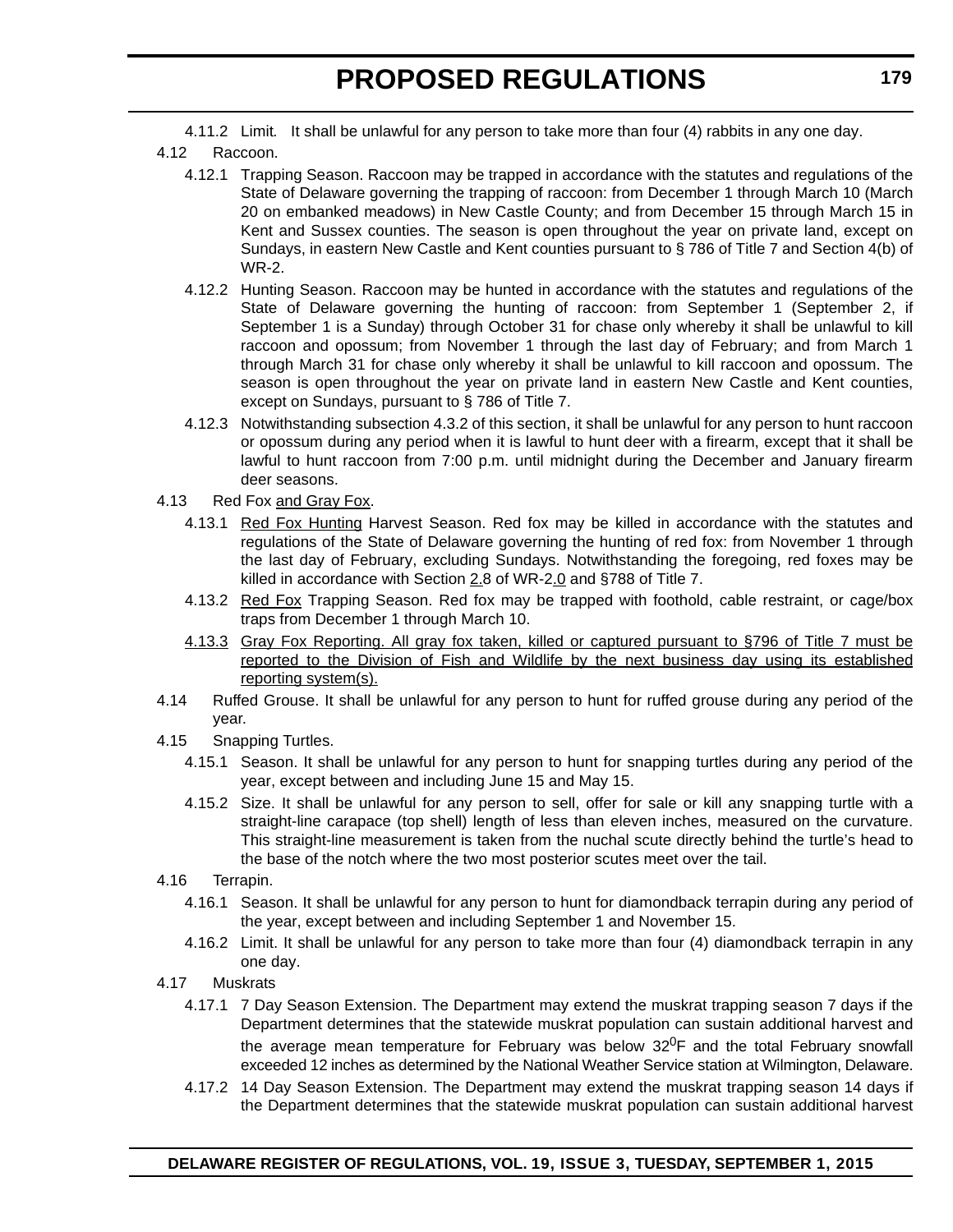and the average mean temperature for February was below  $28^{\circ}$ F and the total February snowfall exceeded 24 inches as determined by the National Weather Service station at Wilmington, Delaware.

#### **Non-native/Invasive Wildlife**

#### **23.0 Non-native/Invasive Wildlife**

#### (Penalty Section 7 **Del.C.** §103(d))

23.1 Non-native Wildlife

#### 23.1.1 Coyotes

- 23.1.1.1 It shall be unlawful to possess, buy, sell, barter, trade, or transfer any live coyote to or from another person unless permitted by the Director of the Division of Fish and Wildlife.
- 23.1.1.2 Coyotes may be killed or trapped in accordance with the regulations found within this Section with the following: longbow, crossbow, shotgun, rimfire rifle or centerfire rifle up to .25 caliber, a muzzle-loading rifle, foothold trap, cable restraint, or box trap. Notwithstanding the foregoing, coyotes may be killed in accordance with § 802 of Title 7.
	- 23.1.1.2.1 Notwithstanding subsection 23.1.1.2 of this section, during any deer firearms season, it shall be unlawful to hunt coyotes with any firearm that is not also legal for deer hunting.
- 23.1.1.3 Hunting Season. Coyotes may be hunted and harvested from September 1 through the last day of February.
- 23.1.1.4 Trapping Season. Coyotes may be trapped in accordance with the statutes and regulations of the State of Delaware governing the trapping coyotes: from December 1 through March 10 using foothold, cable restraints, or cage/box traps.
- 23.1.1.5 Reporting Harvest. After harvesting a coyote, a hunter and/or trapper must report the harvest via to the Division of Fish and Wildlife's by the end of the next business day using its established reporting system(s).

#### 23.2 Invasive Wildlife

- 23.2.1 Nutria (*Myocastor coypus*)
	- 23.2.1.1 It shall be unlawful to possess, buy, sell, barter, trade, or transfer any live nutria to or from another person unless permitted by the Director of the Division of Fish and Wildlife.
	- 23.2.1.2 Nutria may only be trapped during the lawful season to trap muskrats. Notwithstanding the foregoing, nutria may be killed in accordance with §802 of Title 7.
		- 23.2.1.2.1 Any nutria captured within a trap must be killed and may not be released back into the wild.
	- 23.2.1.3 Anyone capturing harvesting a nutria must notify the Division of Fish & Wildlife within 24 hours of the capture by the end of the next business day using its established reporting system(s).

#### 23.2.2 Feral Swine

- 23.2.2.1 It shall be unlawful for any person to release swine into the wild. If swine kept in captivity escape and cannot be recaptured within 72 hours the Delaware Division of Fish & Wildlife and the Delaware Department of Agriculture must be contacted.
- 23.2.2.2 It shall be unlawful for any person to kill feral swine without first obtaining a permit from the Division.
	- 23.2.2.2.1 It shall be unlawful to recreationally hunt feral swine.
	- 23.2.2.2.2 It shall be unlawful for a landowner to charge a fee for the purpose of killing feral swine.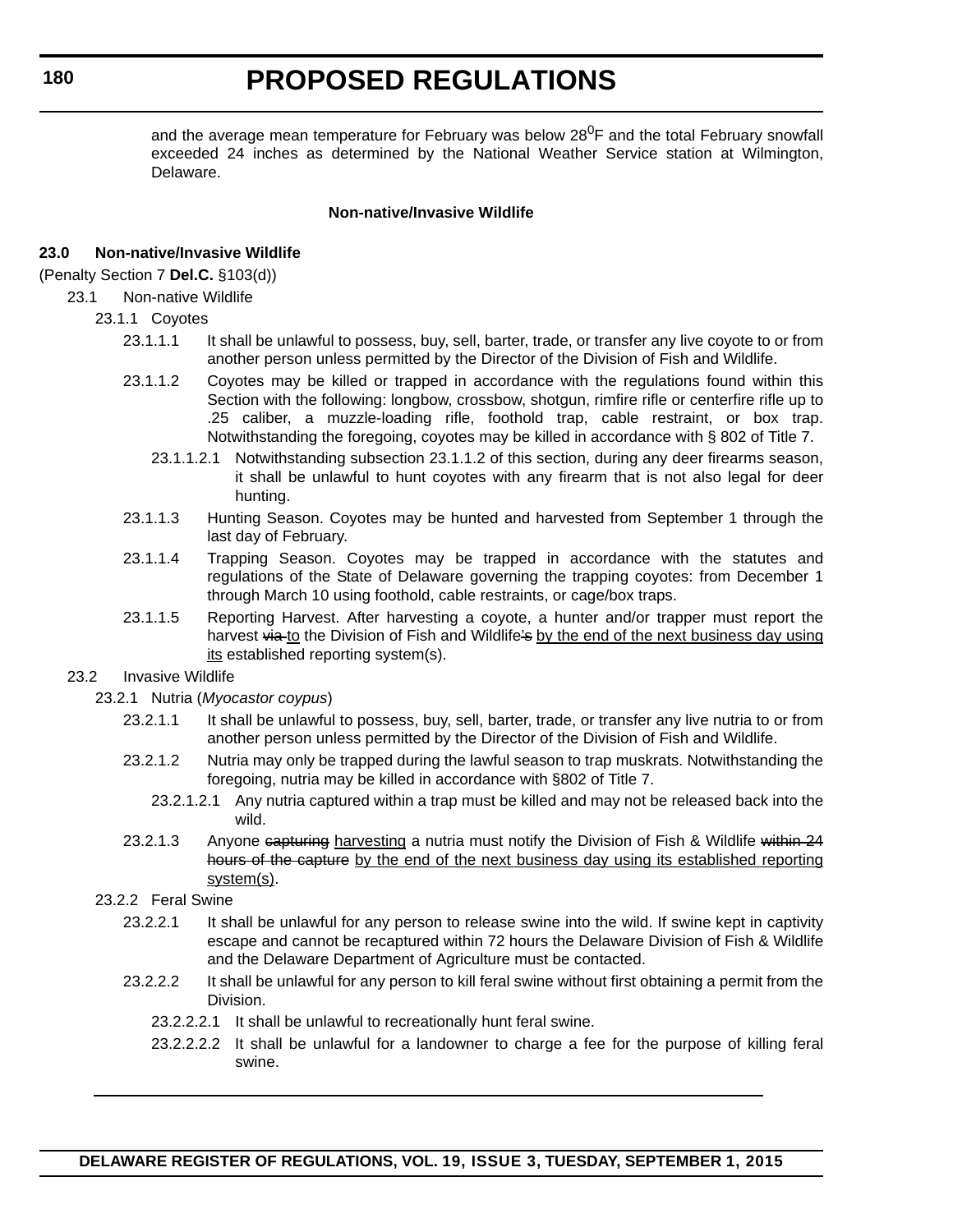#### **DIVISION OF WASTE [AND HAZARDOUS SUBSTANCES](http://www.dnrec.delaware.gov/dwhs/Pages/default.aspx)**

<span id="page-29-0"></span>Statutory Authority: 7 Delaware Code, Chapters 60 and 63; (7 **Del.C.**, Ch. 60 and 63) 7 **DE Admin. Code** 1302

> **REGISTER NOTICE SAN #2015-06**

#### **[1302 Regulations Governing Hazardous Waste](#page-3-0)**

#### **1. TITLE OF THE REGULATIONS:**

Delaware's *Regulations Governing Hazardous Waste* (DRGHW)

#### **2. BRIEF SYNOPSIS OF THE SUBJECT, SUBSTANCE AND ISSUES:**

To provide greater environmental protection and to reduce human health risks, the Solid and Hazardous Waste Management Section (SHWMS) proposes to adopt the federal ignitable compressed gas provisions in §261.21 and to correct clerical and typographical errors.

**3. POSSIBLE TERMS OF THE AGENCY ACTION:**

None

#### **4. STATUTORY BASIS OR LEGAL AUTHORITY TO ACT:**

Amendments to DRGHW are proposed and amended in accordance with the provisions found at 7 Delaware Code, Chapters 60 and 63.

### **5. OTHER REGULATIONS THAT MAY BE AFFECTED BY THE PROPOSAL:**

None

#### **6. NOTICE OF PUBLIC COMMENT:**

The public hearing on the proposed amendments to DRGHW will be held on Wednesday, September 30, 2015 at 6:00 p.m. in the Richardson and Robbins Auditorium, 89 Kings Highway, Dover, DE.

#### **7. PREPARED BY:**

Bethany Fiske, Environmental Scientist III, Solid and Hazardous Waste Management Section - (302) 739-9403

#### **1302 Regulations Governing Hazardous Waste**

| ID# | <b>Description</b>                     |  |
|-----|----------------------------------------|--|
|     | Characteristics of Ignitability-261.21 |  |
|     | Reference correction- 263.20           |  |
|     | Incomplete reference- 261.6            |  |
|     | Inaccurate preposition-264.151         |  |

**NOTE:** For the purposes of this amendment package only those sections of the hazardous waste regulations shown herein are affected. The remaining sections of the DRGHW are not affected and are unchanged.

#### **AMENDMENT 1:**

#### **Background:**

Delaware proposes to modify DRGHW to mirror the federal provisions regarding characteristics of ignitability.

#### **Section 261.21 Characteristics of Ignitability.**

(a) A solid waste exhibits the characteristic of ignitability if a representative sample of the waste has any of the following properties:

(1) It is a liquid, other than an aqueous solution containing less than 24 percent alcohol by volume and has

#### **DELAWARE REGISTER OF REGULATIONS, VOL. 19, ISSUE 3, TUESDAY, SEPTEMBER 1, 2015**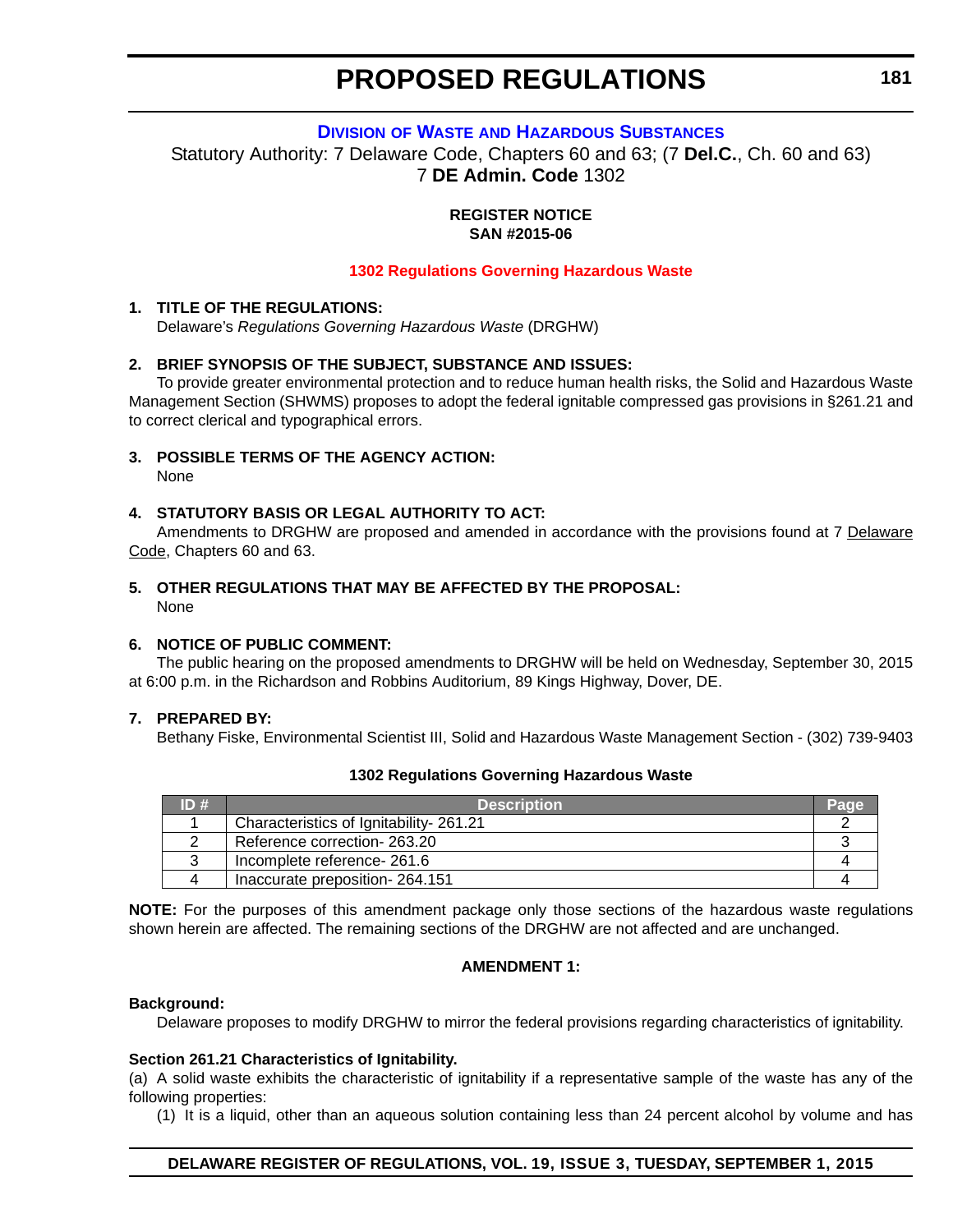flash point less than 60ºC (140ºF), as determined by a Pensky-Martens Closed Cup Tester, using the test method specified in ASTM Standard D-93-79 or D-93-80 (incorporated by reference, see §260.11), or a Setaflash Closed Cup Tester, using the test method specified in ASTM Standard D-3278-78 (incorporated by reference, see §260.11).

(2) It is not a liquid and is capable, under standard temperature and pressure, of causing fire through friction, absorption of moisture or spontaneous chemical changes and, when ignited, burns so vigorously and persistently that it creates a hazard.

(3) It is an ignitable compressed gas as defined in 49 CFR Part 173 and as determined by the test methods described in that regulation.

(i) The term "compressed gas" shall designate any material or mixture having in the container an absolute pressure exceeding 40 p.s.i. at 70°F or, regardless of the pressure at 70°F, having an absolute pressure exceeding 104 p.s.i. at 130°F; or any liquid flammable material having a vapor pressure exceeding 40 p.s.i. absolute at 100°F as determined by ASTM Test D-323.

(ii) A compressed gas shall be characterized as ignitable if any one of the following occurs:

(A) Either a mixture of 13 percent or less (by volume) with air forms a flammable mixture or the flammable range with air is wider than 12 percent regardless of the lower limit. These limits shall be determined at atmospheric temperature and pressure. The method of sampling and test procedure shall be acceptable to the Bureau of Explosives and approved by the director, Pipeline and Hazardous Materials Technology, U.S. Department of Transportation (see Note 2).

(B) Using the Bureau of Explosives' Flame Projection Apparatus (see Note 1), the flame projects more than 18 inches beyond the ignition source with valve opened fully, or, the flame flashes back and burns at the valve with any degree of valve opening.

(C) Using the Bureau of Explosives' Open Drum Apparatus (see Note 1), there is any significant propagation of flame away from the ignition source.

(D) Using the Bureau of Explosives' Closed Drum Apparatus (see Note 1), there is any explosion of the vapor-air mixture in the drum.

(4) It is an oxidizer as defined in 49 CFR Part 173. An oxidizer for the purpose of this subchapter is a substance such as a chlorate, permanganate, inorganic peroxide, or a nitrate, that yields oxygen readily to stimulate the combustion of organic matter (see Note 4).

(i) An organic compound containing the bivalent -O-O- structure and which may be considered a derivative of hydrogen peroxide where one or more of the hydrogen atoms have been replaced by organic radicals must be classed as an organic peroxide unless:

(A) The material meets the definition of a Class A explosive or a Class B explosive, as defined in §261.23(a)(8), in which case it must be classed as an explosive,

(B) The material is forbidden to be offered for transportation according to 49 CFR 172.101 and 49 CFR 173.21,

(C) It is determined that the predominant hazard of the material containing an organic peroxide is other than that of an organic peroxide, or

(D) According to data on file with the Pipeline and Hazardous Materials Safety Administration in the U.S. Department of Transportation (see Note 3), it has been determined that the material does not present a hazard in transportation.

(b) A solid waste that exhibits the characteristic of ignitability has the EPA Hazardous Waste Number of D001.

Note 1: A description of the Bureau of Explosives' Flame Projection Apparatus, Open Drum Apparatus, Closed Drum Apparatus, and method of tests may be procured from the Bureau of Explosives.

Note 2: As part of a U.S. Department of Transportation (DOT) reorganization, the Office of Hazardous Materials Technology (OHMT), which was the office listed in the 1980 publication of 49 CFR 173.300 for the purposes of approving sampling and test procedures for a flammable gas, ceased operations on February 20, 2005. OHMT programs have moved to the Pipeline and Hazardous Materials Safety Administration (PHMSA) in the DOT.

Note 3: As part of a U.S. Department of Transportation (DOT) reorganization, the Research and Special Programs Administration (RSPA), which was the office listed in the 1980 publication of 49 CFR 173.151a for the purposes of determining that a material does not present a hazard in transport, ceased operations on February 20, 2005. RSPA programs have moved to the Pipeline and Hazardous Materials Safety Administration (PHMSA) in the DOT.

Note 4: The DOT regulatory definition of an oxidizer was contained in §173.151 of 49 CFR, and the definition of an

#### **DELAWARE REGISTER OF REGULATIONS, VOL. 19, ISSUE 3, TUESDAY, SEPTEMBER 1, 2015**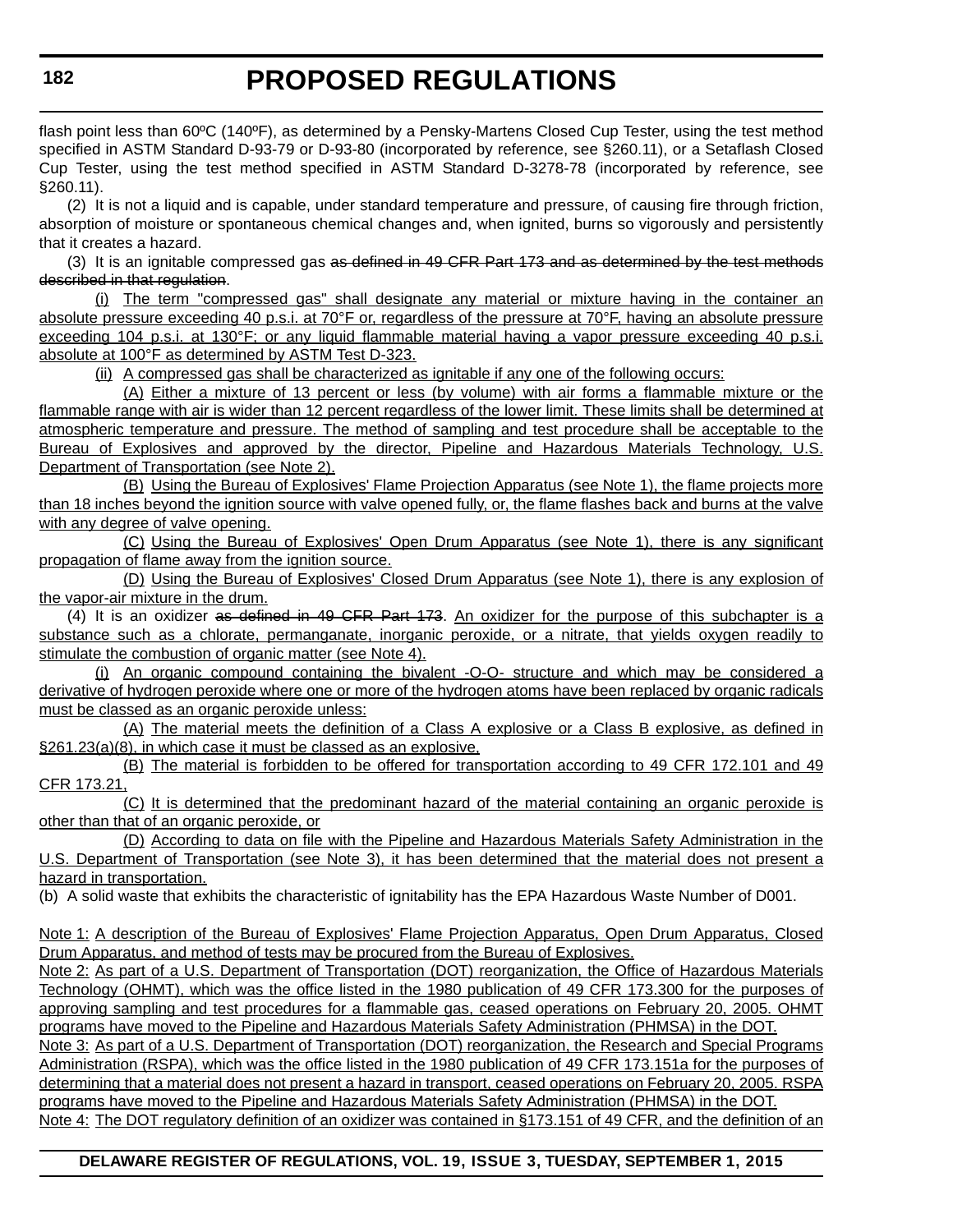organic peroxide was contained in paragraph 173.151a. An organic peroxide is a type of oxidizer.

#### **AMENDMENT 2:**

#### **Background:**

Delaware proposes to modify DRGHW to correct an incorrect reference and to mirror the federal provisions.

#### **Section 263.20 The Manifest System.**

(a) (1) …

(2) *Exports.* In the case of exports other than those subject to Subpart H of DRGHW 40 CFR part 262, a transporter may not accept such waste from a primary exporter or other person if he knows the shipment does not conform to the EPA Acknowledgment of Consent; and unless, in addition to a manifest signed by the generator as provided in this section, the transporter shall also be provided with an EPA Acknowledgment of Consent which, except for shipments by rail, is attached to the manifest (or shipping paper for exports by water (bulk shipment)). For exports of hazardous waste subject to the requirements of Subpart H of DRGHW 40 CFR part 262, a transporter may not accept hazardous waste without a tracking document that includes all information required by DRGHW 40 CFR 262.84.

#### **AMENDMENT 3:**

#### **Background:**

Delaware proposes to modify DRGHW to correct an incomplete reference.

#### **Section 261.6 Special requirements for hazardous waste which is used, re-used, recycled or reclaimed.**  $(a)$   $(1)$  ...

(2) The following recyclable materials are not subject to the requirements of this section but are regulated under Subparts C through N of Part 266 of these regulations, Subpart E of Part 263, and all applicable provisions in Parts 268, 122 and 124 of these regulations:

(i) Recyclable materials used in a manner constituting disposal (Part 266, Subpart C);

(ii) Hazardous wastes burned (as defined in section 266.100(a)) in boilers and industrial furnaces that are not regulated under Subpart O of Part 264 or 265 of these regulations (Part 266, Subpart H);

(iii) Recyclable materials from which precious metals are reclaimed (Part 266, Subpart F);

(iv) Spent lead-acid batteries that are being reclaimed (Part 266, Subpart G). Note: Spent lead-acid batteries destined for reclamation are not subject to the transporter permitting requirements of Part 263.

#### **AMENDMENT 4:**

#### **Background:**

…

…

…

Delaware proposes to modify DRGHW to change an incorrect preposition and mirror the federal regulations.

#### **Section 264.151 Wording of Instruments.**

(n) (1) … STANDBY TRUST AGREEMENT

Section 3. Establishment of Fund. The Grantor and the Trustee hereby establish a standby trust fund,… except that the Fund is not established for the benefit of third parties for the following:

(e) Property damage to:

(1) Any property owned, rented, or occupied by [insert Grantor];

(2) Premises that are sold, given away or abandoned by [insert Grantor] if the property damage arises out of any part of those premises;

(3) Property loaned to by [insert Grantor];

\* \* \* \* \*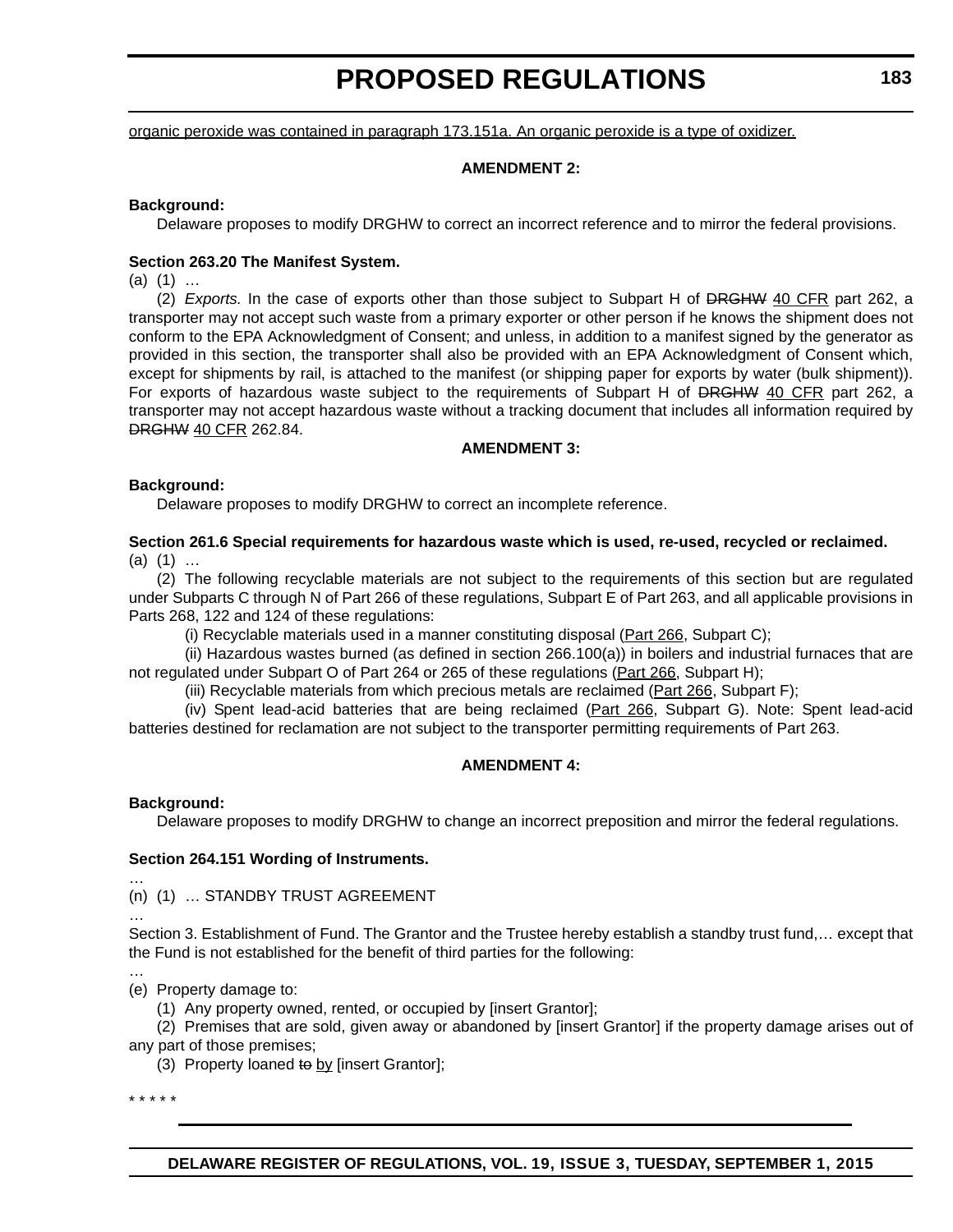### **[DEPARTMENT OF STATE](http://dpr.delaware.gov/) DIVISION OF PROFESSIONAL REGULATION**

<span id="page-32-0"></span>**1725 POLYSOMNOGRAPHY ADVISORY COUNCIL** Statutory Authority: 24 Delaware Code, Section 1799W(c) (24 **Del.C.** §1799W(c))

24 **DE Admin. Code** 1725

#### **PUBLIC NOTICE**

#### **[1725 Polysomnography Advisory Council](#page-3-0)**

The Delaware Polysomnography Council of the Board of Medical Licensure and Discipline, pursuant to 24 **Del.C.** §1799W(c), proposes to amend its rules and regulations*.* The proposed regulation change clarifies that polysomnographic trainees are limited to a total of two years of training before they are required to either obtain a license or cease practicing.

The Council will hold a public hearing on the proposed regulation change on September 28, 2015 at 9:00 a.m., Second Floor Conference Room C, Cannon Building, 861 Silver Lake Blvd., Dover, DE 19904. Written comments should be sent to Shauna Slaughter, Executive Director of the Delaware Board of Medical Licensure and Discipline, Cannon Building, 861 Silver Lake Blvd., Dover, DE 19904. Written comments will be accepted until October 13, 2015 pursuant to 29 **Del.C.** §10118(a).

#### **1725 Polysomnography Advisory Council** *(Break in Continuity of Sections)*

#### **6.0 Polysomnographic Students and Polysomnographic Trainees**

- 6.1 A polysomnographic student may only practice under the direct supervision of a licensed polysomnographer.
- 6.2 Direct supervision means that a licensed polysomnographer will be personally present and immediately available within the treatment area to provide aid, direction, and instruction when procedures are performed. All evaluations, progress notes, and/or chart entries must be co-signed by a licensed polysomnographer.
- 6.3 A polysomnographic trainee may provide sleep-related services under the direct supervision of a licensed polysomnographer as part of the trainee's clinical experience for no more than two years following his/her completion of an approved accredited educational program.

**\*Please Note: As the rest of the sections were not amended they are not being published. A copy of the regulation is available at:**

#### **[1725 Polysomnography Advisory Council](http://regulations.delaware.gov/register/september2015/proposed/19 DE Reg 184 09-01-15.htm)**

### **DIVISION [OF PROFESSIONAL REGULATION](http://dpr.delaware.gov/) 4100 BOARD OF HOME INSPECTORS** Statutory Authority: 24 Delaware Code, Section 4106(a)(1) (24 **Del.C.** §4106(a)(1)) 24 **DE Admin. Code** 4100

#### **PUBLIC NOTICE**

#### **[4100 Board of Home Inspectors](#page-3-0)**

The Delaware Board of Home Inspectors, pursuant to 24 **Del.C.** §4106(a)(1), proposes to amend its rules and regulations*.* The proposed regulation changes reiterate that a trainee home inspector must obtain his/her trainee registration prior to performing any supervised home inspections. The Home Inspector Practice Act mandates that

**DELAWARE REGISTER OF REGULATIONS, VOL. 19, ISSUE 3, TUESDAY, SEPTEMBER 1, 2015**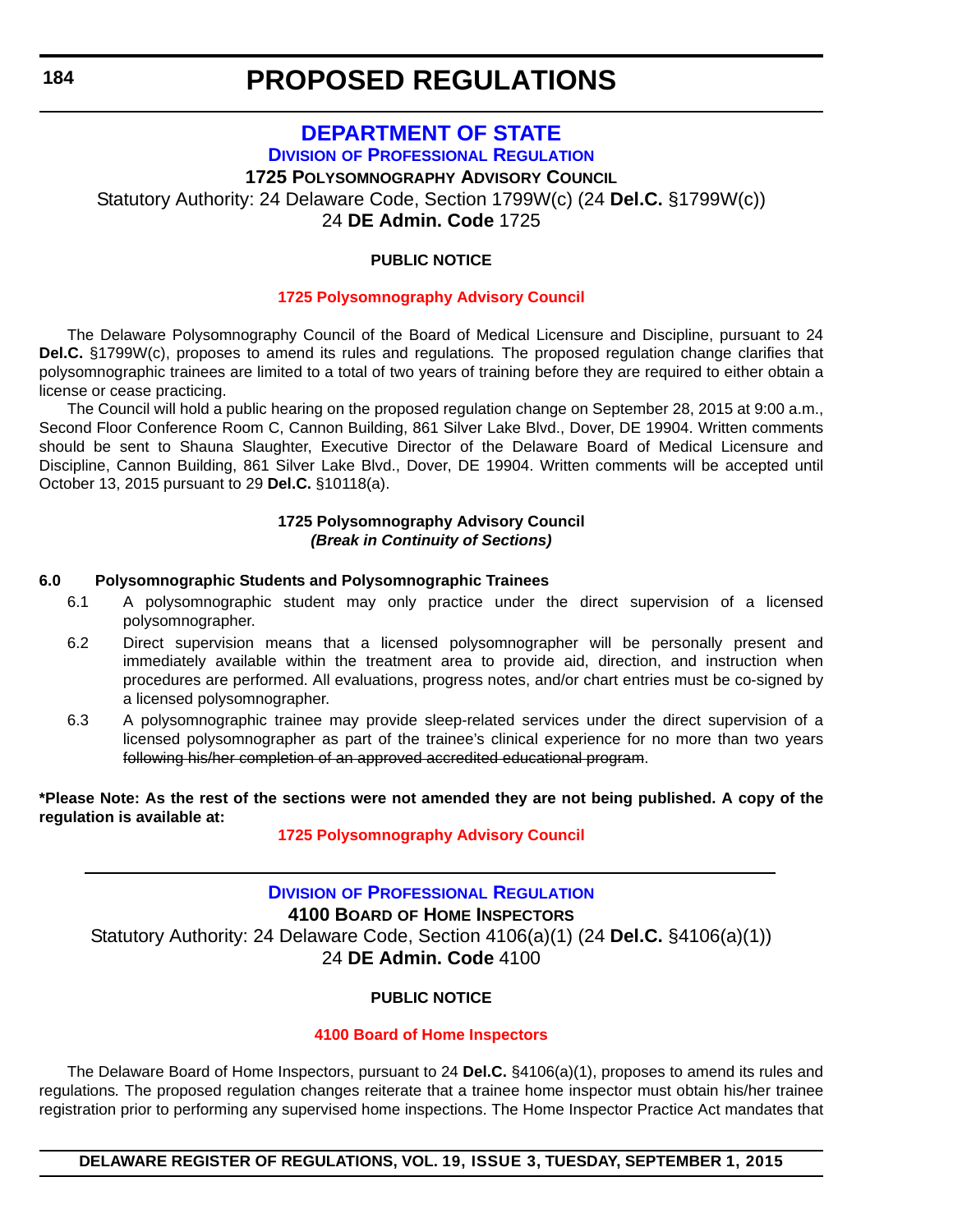anyone who performs inspections, even if supervised by a Delaware licensed home inspector, must first obtain a trainee registration. Board Regulation 10.1 requires trainees to complete 75 supervised home inspections before becoming eligible for full licensure, and, under 24 **Del.C.** §4107(c) a trainee can only begin to accumulate such inspections after his/her application for registration as a trainee is approved and granted by the Board.

The Board will hold a public hearing on the proposed regulation change on October 13, 2015 at 9:00 a.m., Second Floor Conference Room B, Cannon Building, 861 Silver Lake Blvd., Dover, DE 19904. Written comments should be sent to Amanda McAtee, Administrative Specialist of the Delaware Board of Home Inspectors, Cannon Building, 861 Silver Lake Blvd., Dover, DE 19904. Written comments will be accepted until October 28, 2015 pursuant to 29 **Del.C.** §10118(a).

A hearing for the proposed regulation change was originally scheduled to take place on July 14, 2015 in Conference Room B of the Cannon Building; however, the regularly scheduled Board of Home Inspectors meeting was canceled on that date. As such, the proposed regulation is being republished without change in order to change the hearing date to October 13, 2015 as set forth above.

#### **4100 Board of Home Inspectors** *(Break in Continuity of Sections)*

#### **4.0 Licensure Requirements**

Each applicant, other than endorsement applicants, for a home inspector license must provide the Board with the following, or have this information provided from the appropriate source, where indicated:

#### *(Break in Continuity Within Section)*

#### 4.4 For trainee applicants:

4.4.1 Evidence in a form satisfactory to the Board that the applicant has completed the trainee requirements. The applicant shall submit a log on a Board-approved form documenting the experience. The applicant will not receive credit for supervised home inspections performed prior to the date the trainee registration was granted. The Board retains the discretion to request copies of sample home inspection reports for review to verify experience.

#### *(Break in Continuity of Sections)*

#### **9.0 Responsibilities of supervising home inspector**

- 9.1 To qualify as a supervisor, a home inspector shall hold a Delaware home inspector's license in good standing.
- 9.2 The supervising home inspector shall only supervise registered home inspection trainees and supervise no more than two trainees for each inspection. The supervising home inspector shall notify the Board in writing when the inspector is no longer supervising the trainee.

#### *(Break in Continuity Within Section)*

#### **10.0 Responsibilities of registered home inspector trainee**

10.1 The trainee shall complete at least 75 home inspections under the active oversight of a licensed home inspector(s). The trainee may not begin performing supervised home inspections until his/her application for registration as a home inspector trainee is granted by the Board.

#### *(Break in Continuity Within Section)*

**\*Please Note: As the rest of the sections were not amended they are not being published. A copy of the regulation is available at:**

#### **[4100 Board of Home Inspectors](http://regulations.delaware.gov/register/september2015/proposed/19 DE Reg 184a 09-01-15.htm)**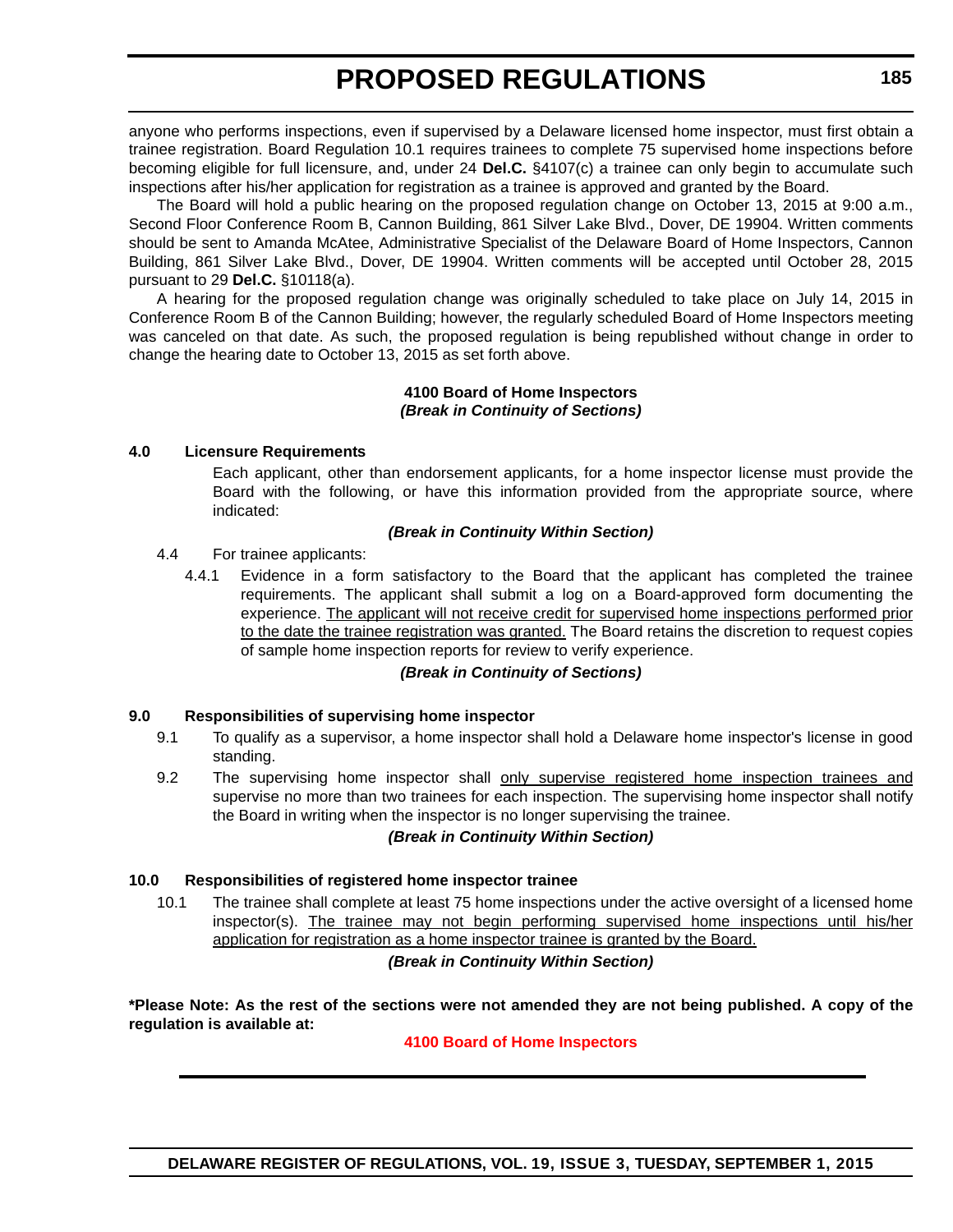#### **Symbol Key**

<span id="page-34-0"></span>Arial type indicates the text existing prior to the regulation being promulgated. Underlined text indicates new text added at the time of the proposed action. Language which is stricken through indicates text being deleted. **[Bracketed Bold language]** indicates text added at the time the final order was issued. **[Bracketed bold stricken through]** indicates language deleted at the time the final order was issued.

#### **Final Regulations**

The opportunity for public comment shall be held open for a minimum of 30 days after the proposal is published in the *Register of Regulations*. At the conclusion of all hearings and after receipt within the time allowed of all written materials, upon all the testimonial and written evidence and information submitted, together with summaries of the evidence and information by subordinates, the agency shall determine whether a regulation should be adopted, amended or repealed and shall issue its conclusion in an order which shall include: (1) A brief summary of the evidence and information submitted; (2) A brief summary of its findings of fact with respect to the evidence and information, except where a rule of procedure is being adopted or amended; (3) A decision to adopt, amend or repeal a regulation or to take no action and the decision shall be supported by its findings on the evidence and information received; (4) The exact text and citation of such regulation adopted, amended or repealed; (5) The effective date of the order; (6) Any other findings or conclusions required by the law under which the agency has authority to act; and (7) The signature of at least a quorum of the agency members.

The effective date of an order which adopts, amends or repeals a regulation shall be not less than 10 days from the date the order adopting, amending or repealing a regulation has been published in its final form in the *Register of Regulations*, unless such adoption, amendment or repeal qualifies as an emergency under §10119.

#### **[ADMINISTRATIVE OFFICES OF THE COURTS](http://courts.delaware.gov/cprb/) CHILD PLACEMENT REVIEW BOARD**

Statutory Authority: 14 Delaware Code, Section 3445 (14 **Del.C.** §3445)

#### **ORDER**

#### **[1401 Regulations Governing the Ivyane D.F. Davis Scholarship](#page-4-0)**

The proposed regulations for the lvyane D.F. Davis Memorial Scholarship were published in the May 2015 edition of the Delaware *Register of Regulations*. The opportunity for comment from the public ended on June 15, 2015. At their meeting on July 17, 2015, a quorum of the Executive Committee of the Child Placement Review Board (CPRB) voted in the affirmative that the regulations should be adopted as submitted with no modifications or additions.

In accordance with 29 **Delaware Code**, Section 10118, the following additional information is provided:

#### **1. SUMMARY OF THE EVIDENCE AND INFORMATION SUBMITTED**

No comments were received by the CPRB that recommended any changes to the proposed regulations.

#### **2. FINDINGS OF FACT AND CONCLUSIONS**

Pursuant to 14 **Del.C.** §3445, CPRB has the statutory authority to adopt such rules and regulations it deems necessary and proper to administer the lvyane D.F. Davis Memorial Scholarship. Because no comments were received, the Executive Committee of the CPRB does not propose any modifications to their original submission.

#### **3. DECISION AND ORDER CONCERNING THE REGULATIONS**

At the CPRB Executive Committee meeting on July 17, 2015, a quorum of that committee ordered that the regulations be adopted as set forth in the Delaware *Register of Regulations* on May 1, 2015.

#### **4. EFFECTIVE DATE OF THE ORDER**

The effective date for this final order is September 11, 2015, ten days from the date of its publication in the Delaware *Register of Regulations*, pursuant to 29 **Del.C.** §10118(g).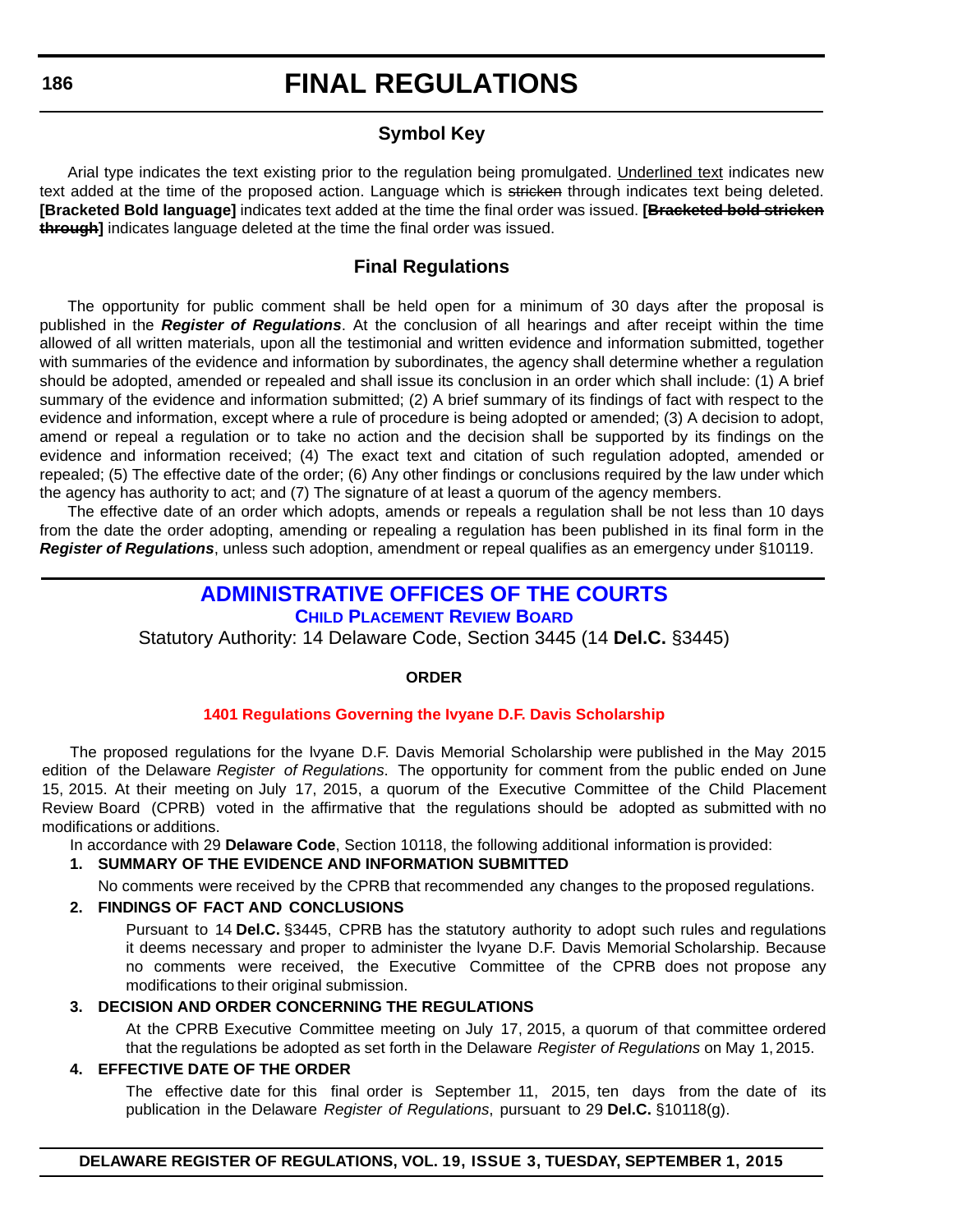#### **IT IS SO ORDERED** this 17<sup>th</sup> day of July, 2015.

#### **EXECUTIVE COMMITTEE OF THE CHILD PLACEMENT REVIEW BOARD (CPRB)**

Judith Mellen Carolyn Walker

Barbara H. Blair Cindy Monteio Joe Dell'Olio John Michael Norton Robert Hamilton Neal Edward Tash

#### **Foreword**

Ivyane Davis was a woman who believed in children and was committed to helping them succeed. Mrs. Davis was a charter member of the Child Placement Review Board, serving as a Review Board member from the founding of the Board in 1979 until her death in 1989. First and foremost, Mrs. Davis was a mother of five children and a foster parent. In addition, she served as a Court Appointed Special Advocate in the Family Court system and was the chairman of the Fresh Air Program in Delaware. Ivyane Davis was a woman of impressive accomplishments, but she is best remembered for her advocacy work for the well-being of every child. In the nurturing of individuality, the development of talent, and the daily care of children, Mrs. Davis found her life's work.

The Ivyane D. F. Davis Memorial Scholarship honors a remarkable woman by continuing her heritage of offering opportunity to children. The Ivyane D. F. Davis Memorial Scholarship fund was established by the General Assembly of the State of Delaware in June 1989 to provide scholarships for post-secondary education to Delaware residents who have been in foster care in this State. This scholarship fund addresses the particular financial needs of many children who have been in foster care and offers them the opportunity for higher education.

The Fund awards several scholarships annually in honor of Mrs. Davis, who had a lifelong interest in the welfare of children. Ivyane D. F. Davis Scholarships are administered by the State of Delaware and are awarded to recipients selected by the Child Placement Review Board of Delaware. Scholarships are renewable.

#### **1401 Regulations Governing the Ivyane D.F. Davis Scholarship**

#### **1.0 Legal Base and Purpose**

As authorized by **Delaware Code**, Title 14, Chapter 34, it is the intent and purpose of the General Assembly to provide scholarships in memory of Ivyane D.F. Davis, who died February 7, 1989, to deserving Delaware residents who have been placed under foster care in Delaware. This Scholarship is administered by the Child Placement Review Board.

#### **2.0 General Provisions**

- 2.1 Definition of Terms
	- "**Child Placement Review Board**" means the citizen review board established under Title 31, Chapter 38 of the **Delaware Code** and will be referred to as the "Board" in these regulations.
	- The "**CPRB Staff**" are the employees of the Board designated by the Executive Director of the Board to provide administrative support to the Committee.
	- The "**Executive Committee**" is the oversight body for the Board as established in Title 31, Chapter 38, Section 3808 of the **Delaware Code**.

An "**Institution of Higher Learning**" is an accredited school that:

- Awards a bachelor's degree or not less than a 2 year program that provides credit towards a degree, or
- Provides not less than 1 year of training towards gainful employment, or
- Is a vocational program that provides training for gainful employment and has been in existence for at least two years.
- The "**Ivyane D.F. Davis Memorial Scholarship**", hence forth referred to in these regulations as the "**Scholarship**", is established by state law in Title 14, Part I, Chapter 34, Section 3445 of the state code.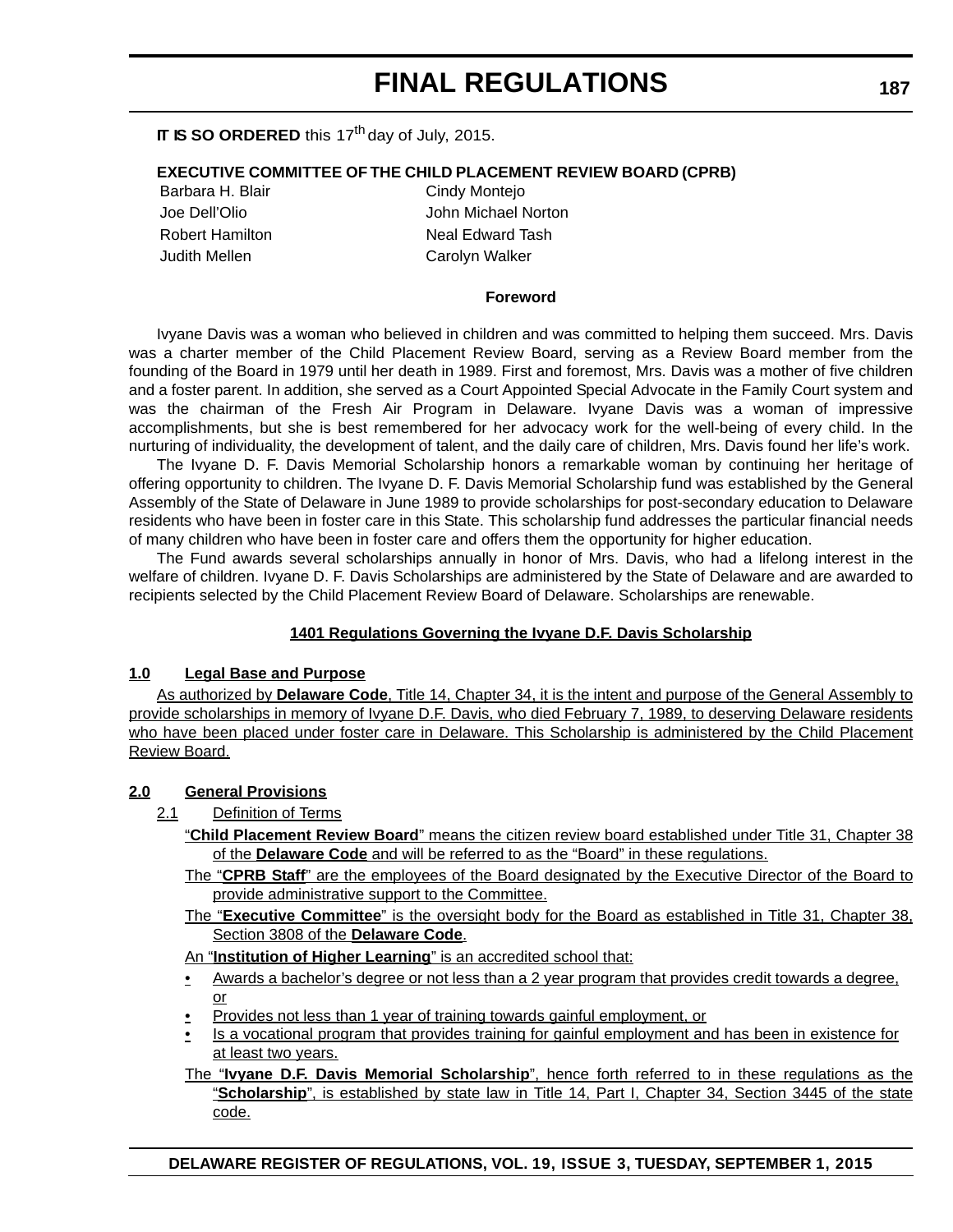- The "**Scholarship Committee**" is established by the Executive Committee to administer the Scholarship and will be referred to as the "Committee" in these regulations.
- 2.2 Partnerships and Fund Raising
	- 2.2.1 The Board may accept donations from private individuals and organizations for deposit in the fund.
	- 2.2.2 Chaffee Education and Training Vouchers. A portion of the fund, not to exceed one-half of the fund's principle and interest, may be used to assist the Division of Family Services in obtaining Chafee Educational and Training Vouchers funding; provided, that the Board is authorized, by regulation, contract, or memorandum of understanding with the Division of Family Services, to administer the funding obtained. The portion of the Scholarship used as the state match is subject to the eligibility criteria established under the Chaffee Education and Training Vouchers.

#### **3.0 Provisions for Scholarship Administration**

- 3.1 Scholarship Committee. The membership of the Scholarship Committee will be established by the Executive Committee annually and will not exceed 4 members. Members shall include at least one active board member, but may also include former board members and other members of the community with expertise that would enhance the expertise of the committee.
- 3.2 Eligibility. Applicants shall meet the following criteria in order to be eligible for award consideration:
	- 3.2.1 Individuals who were at any time under foster care in the State of Delaware, and
	- 3.2.2 Individuals who have been residents of Delaware for at least 1 year immediately preceding the application for funds, and
	- 3.2.3 Individuals who have been accepted at or who are attending an accredited institution of higher learning or trade school, and
	- 3.2.4 Individuals who are not pursuing a degree higher than a Bachelors.
- 3.3 Award Criteria. The committee has the discretion to set the award amount annually based on the students' financial need, their likelihood of success, and the number of applicants to ensure a fair distribution of the available funds.
	- 3.3.1 When determining the award amounts, the Committee will consider the following:
		- 3.3.1.1 Documentation of financial need
		- 3.3.1.2 Previous academic achievements
		- 3.3.1.3 Level and involvement in community service
		- 3.3.1.4 Anticipated academic success in their educational endeavor.
	- 3.3.2 The amount of an award may not exceed the amount of the applicant's school related expenses such as tuition, required fees, room, board, and books at the institution specified.
	- 3.3.3 Adjustments to the award may be made after an award letter has been issued if the student changes their educational plans or enrollment status (i.e. the student enrolls only part-time rather than full time) after the award letter is issued.
- 3.4 Award Process
	- 3.4.1 Completed Application Packet. All applicants must complete a scholarship application packet which includes forms and documents designated by the Committee. The required forms and instructions will be available to the public via the Board's web page.
	- $3.4.2$  Application Due Date. Completed application packets are due June  $1<sup>st</sup>$  for award consideration beginning the following school year and by November 15 to be considered for a mid-year award if funds are available.
	- 3.4.3 Interview. The Committee conducts personal interview of the applicant in the summer prior to the start of each school year. The preference is to interview all applicants, however, it is only required of the first year applicants. Interviews may also be held at other times as necessary. A face to face interview is standard, although teleconferences and video-conferencing may be utilized.
	- 3.4.4 Award Allocation. There is no fixed award amount. The Committee determines the amounts of the award each year based on the available funds and financial needs of the applicants.

#### **DELAWARE REGISTER OF REGULATIONS, VOL. 19, ISSUE 3, TUESDAY, SEPTEMBER 1, 2015**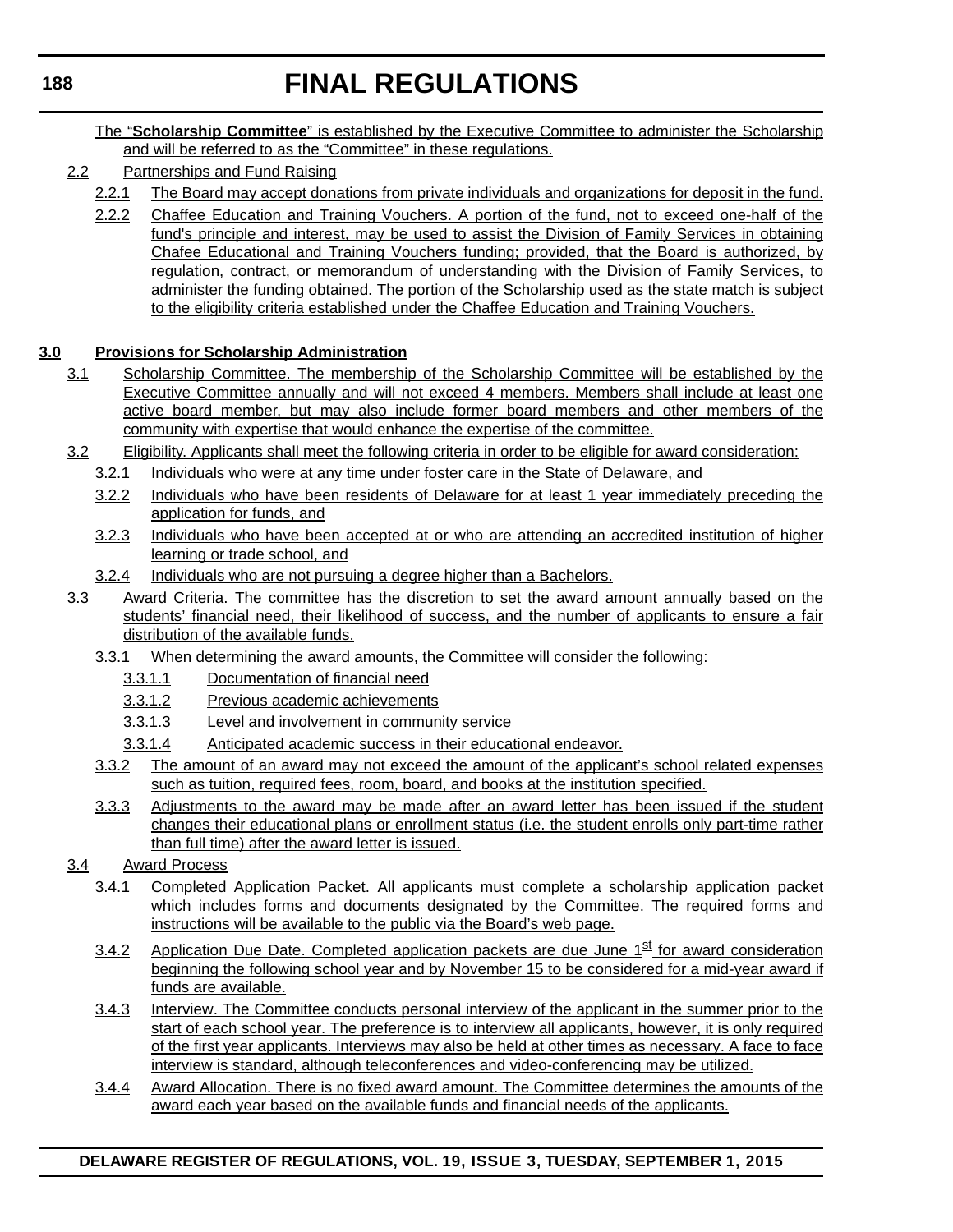- <span id="page-37-0"></span>3.5 Award Distribution
	- 3.5.1 Award letters that reflect the amount of award determined by the Committee are issued to the student by CPRB staff.
	- 3.5.2 Awards shall be dispersed directly to the school or institution and not directly to the student.
	- 3.5.3 Funds are dispersed based on the type of school or institution in which the student is enrolled. Whenever it is reasonable, the funds are distributed in conjunction with the institutions assessment period (i.e. semesters, terms) so that an assessment of the student's progress may be made prior to subsequent disbursement of the award.
- 3.6 Reporting Requirements. The Board shall report annually to the General Assembly the following:
	- 3.6.1 The number of recipients of scholarships,
	- 3.6.2 The institutions attended by said recipients,
	- 3.6.3 The total of expenditures made under this scholarship fund, and
	- 3.6.4 Other information as it deems useful for the members of the General Assembly.
- 3.7 Educational Progress Expectations.
	- 3.7.1 To remain eligible for the scholarship, the student must maintain a G.P.A of 2.0 or higher or, earn a "meets expectations" rating or better during job training, required remedial courses (i.e. Basic or Pre-Tech courses) or certificate program established assessment period.
	- 3.7.2 The Board will maintain and distribute a policy that outlines the consequences of failure to meet this standard. This policy is an appendix to these regulations; it will be distributed with the student's award letter each year and will be available to the public via the CPRB web page.

### **[DEPARTMENT OF AGRICULTURE](http://dda.delaware.gov/harness/index.shtml)**

#### **HARNESS RACING COMMISSION**

Statutory Authority: 3 Delaware Code, Section 10005 (3 **Del.C.** §10005) 3 **DE Admin. Code** 501

#### **ORDER**

#### **[501 Harness Racing Rules and Regulations](#page-4-0)**

Pursuant to 29 **Del.C.** §10118 and 3 **Del.C.** §10005, the Delaware Harness Racing Commission issues this Order adopting proposed amendments to the Commission's Rules. Following notice and a public hearing on August 11, 2015, the Commission makes the following findings and conclusions:

#### **SUMMARY OF THE EVIDENCE**

1. The Commission posted public notice of the proposed amendments to DHRC Rule 8.3.1.5, 8.3.2.5.1 and 8.3.2.5.2 in the July 1, 2015 *Register of Regulations*.

2. The Commission received no written comments. The Commission held the public comment period open until close of business on August 10, 2015. The Delaware Harness Racing Commission finalized the regulations at its regularly scheduled monthly meeting on August 11, 2015. Monthly meetings are noticed public meetings. At the August 11, 2015 DHRC meeting, an error in the scientific measurement quoted in the proposed regulations was noted. The measurement which should be used is ppb (parts per billion). The ng/kg measurement quoted is actually ppt (parts per trillion). The correction has been made in this final publication of the proposed regulatory amendments. With correction included, the DHRC voted unanimously to approve this amendment package. These amendments will be published September 1, 2015 and become effective September 11, 2015.

#### **FINDINGS OF FACT AND CONCLUSIONS**

3. The public was given notice and an opportunity to provide the Commission with comments in writing and

#### **DELAWARE REGISTER OF REGULATIONS, VOL. 19, ISSUE 3, TUESDAY, SEPTEMBER 1, 2015**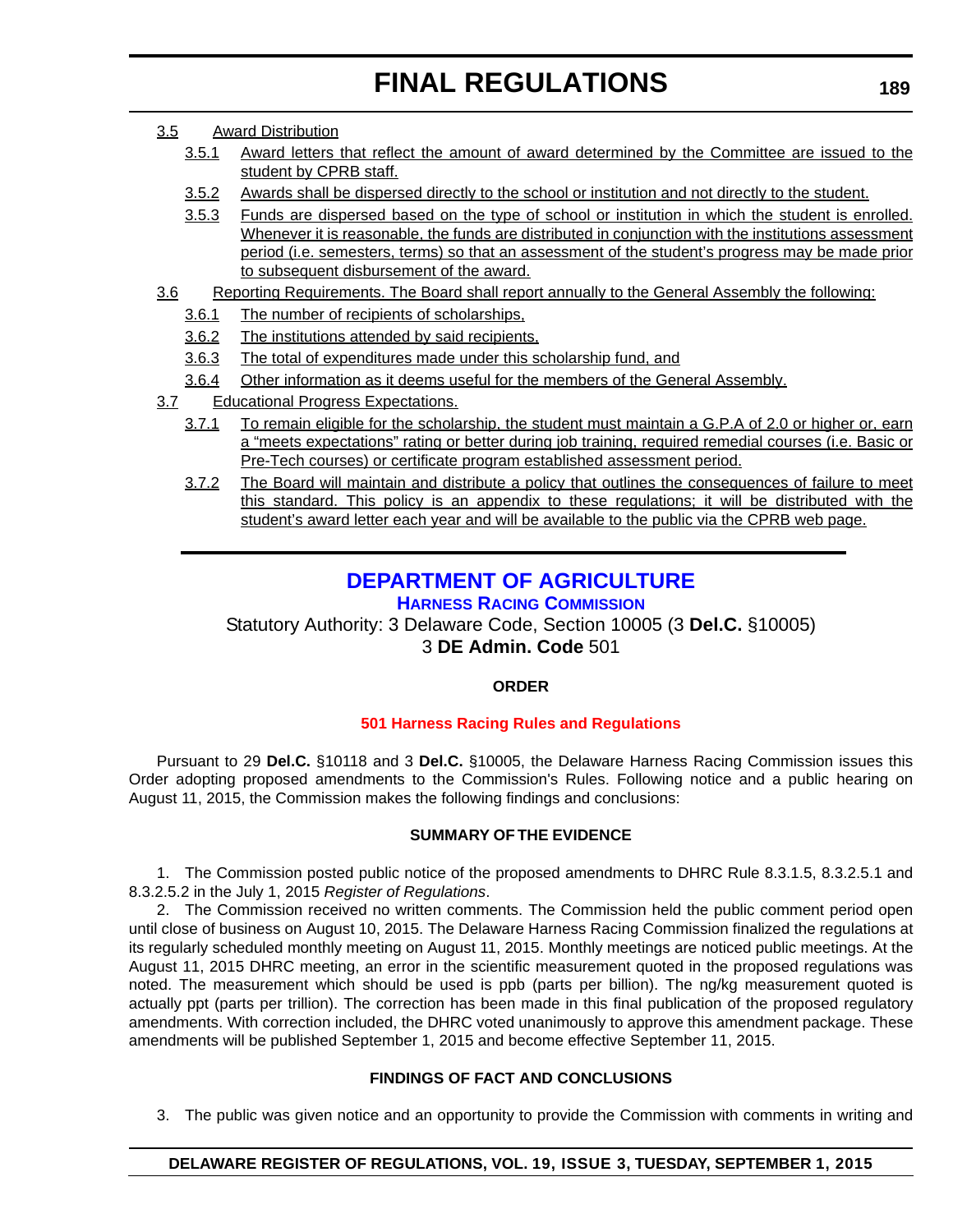**190**

# **FINAL REGULATIONS**

by testimony at the public hearing on the proposed amendments to the Commission's Rules.

4. After considering the rule changes as proposed, the Commission hereby adopts the rule changes. The Commission believes that these rule changes will allow the Delaware Harness racing Commission rules to more accurately reflect current policy and procedures.

5. The effective date of this Order will be ten (10) days from publication of this Order in the *Register of Regulations* on September 1, 2015.

#### **IT IS SO ORDERED this 11th day of August 2015.**

Jack Berberian, Commissioner **Patt Wagner, Vice Chairman** Stephanie Liguori, Commissioner

Beverly H. (Beth) Steele, Chairman George P. Staats, Commissioner

#### **501 Harness Racing Rules and Regulations** *(Break in Continuity of Sections)*

#### **8.0 Veterinary Practices, Equine Health Medication**

#### *(Break of Continuity Within Section)*

8.3 Medications and Foreign Substances. Foreign substances shall mean all substances, except those which exist naturally in the untreated horse at normal physiological concentration, and shall include all narcotics, stimulants, depressants or other drugs or medications of any type. Except as specifically permitted by these rules, no foreign substance shall be carried in the body of the horse at the time of the running of the race. Upon a finding of a violation of these medication and prohibited substances rules, the Presiding Judge or other designee of the Commission shall consider the classification level of the violation as listed at the time of the violation by the DHRC Uniform Classification Guidelines found in subsection 8.3.1 of this section, and may consider the most recent recommendations by the Uniform Classification Guidelines of Foreign Substances as promulgated by the Association of Racing Commissioners International. In addition, the Presiding Judge or other designee of the Commission shall consider all other relevant available evidence including but not limited to: i) whether the violation created a risk of injury to the horse or driver; ii) whether the violation undermined or corrupted the integrity of the sport of harness racing; iii) whether the violation misled the wagering public and those desiring to claim the horse as to the condition and ability of the horse; iv) whether the violation permitted the trainer or licensee to alter the performance of the horse or permitted the trainer or licensee to gain an advantage over other horses entered in the race; v) the amount of the purse involved in the race in which the violation occurred. The Presiding Judge may impose penalties and disciplinary measures consistent with the recommendations contained in subsection 8.3.2 of this section.

#### *(Break in Continuity Within Section)*

8.3.2 Penalty Recommendations. The following penalties and disciplinary measures may be imposed for violations of these medication and prohibited substances rules:

#### *(Break in Continuity Within Section)*

- 8.3.2.5 Class 5 Zero to 15 days suspension with a possible loss of purse and/or fine and assessment for the cost of the drug testing.
	- 8.3.2.5.1 Cobalt detected at or above 25 **[ng/kg (ppb)]**, but below 50 ppb in blood or serum will result in placement of the effected horse on the "Vet's List" until blood or serum test results are below 25 ppb. Testing will be administered at no less than seven (7) day intervals. The cost of subsequent testing after initial finding will be conducted at owner's expense.
	- 8.3.2.5.2 Cobalt detected at or above 50 **[ng/kg (ppb)]** in blood or serum will result in a minimum: \$500 fine and 15-day suspension for the trainer; the owner would loss any purse money gained; and, the horse would be placed on the "Vet's List" in accordance with the protocol detailed in 8.3.2.5.1 above.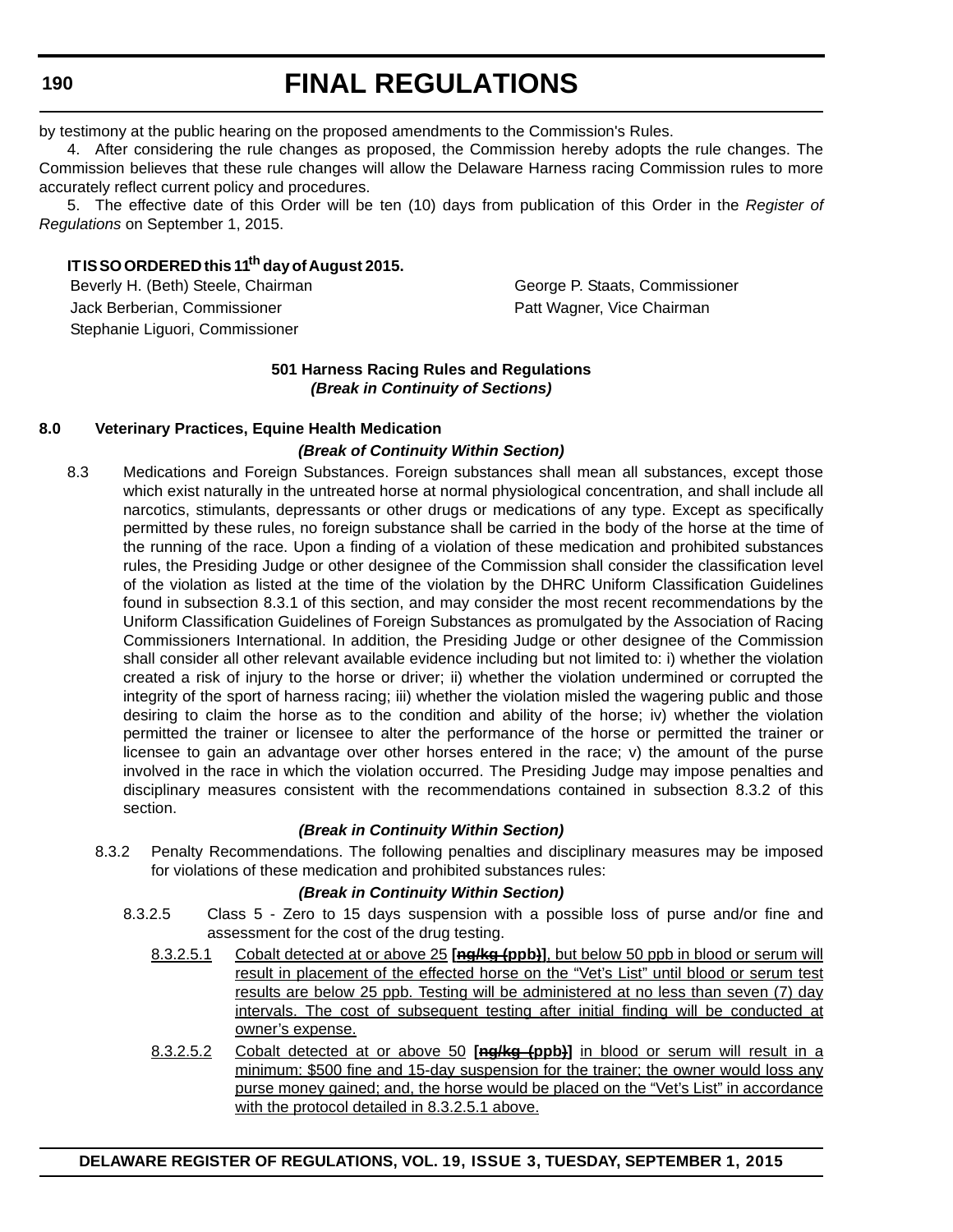<span id="page-39-0"></span>**\*Please note that no additional changes were made to the regulation as originally proposed and published in the July 2015 issue of the** *Register* **at page 10 (19 DE Reg. 10). Therefore, the final regulation is not being republished here in its entirety. A copy of the final regulation is available at:**

**[501 Harness Racing Rules and Regulations](http://regulations.delaware.gov/register/september2015/final/19 DE Reg 189 09-01-15.htm)**

### **[DEPARTMENT OF HEALTH AND SOCIAL SERVICES](http://www.dhss.delaware.gov/dhss/dmma/)**

**DIVISION OF MEDICAID AND MEDICAL ASSISTANCE**

Statutory Authority: 31 Delaware Code, Section 512 (31 **Del.C.** §512)

#### **ORDER**

#### **[Telemedicine Services](#page-4-0)**

#### **NATURE OF THE PROCEEDINGS:**

Delaware Health and Social Services ("Department") / Division of Medicaid and Medical Assistance (DMMA) initiated proceedings to submit a state plan amendment regarding telemedicine services specifically, *to recognize the Medicaid beneficiary's place of residence as an originating site*. The Department's proceedings to amend its regulations were initiated pursuant to 29 **Delaware Code** Section 10114 and its authority as prescribed by 31 **Delaware Code** Section 512.

The Department published its notice of proposed regulation changes pursuant to 29 **Delaware Code** Section 10115 in the July 2015 Delaware *Register of Regulations*, requiring written materials and suggestions from the public concerning the proposed regulations to be produced by July 31, 2015 at which time the Department would receive information, factual evidence and public comment to the said proposed changes to the regulations.

#### **SUMMARY OF PROPOSAL**

The proposed provides notice to the public that Delaware Health and Social Services/Division of Medicaid and Medical Assistance (DHSS/DMMA) intends to submit a state plan amendment to the Centers for Medicare and Medicaid Services (CMS) regarding telemedicine services, specifically, *to recognize the Medicaid beneficiary's place of residence as an originating site.*

#### **Statutory Authority**

- 42 CFR 410.78, *Telehealth services*
- 42 CFR Part 440, *Services*

#### **Background**

For the purposes of Medicaid, telemedicine seeks to improve a patient's health by permitting two-way, real time interactive communication between the patient, and the physician or practitioner at the distant site.This electronic communication means the use of interactive telecommunications equipment that includes, at a minimum, audio and visual equipment. This definition is modeled on Medicare's definition of telehealth services (42 CFR §410.78).

According to the Centers for Medicare and Medicaid Services (CMS), the Medicaid program and the federal Medicaid statute (Title XIX of the Social Security Act) does not recognize telemedicine as a distinct service. CMS does note, however, that "telemedicine is viewed as a cost-effective alternative to the more traditional face-to-face way of providing medical care" (e.g., face-to-face consultations or examinations between provider and patient) that states can choose to cover under Medicaid and that that there is "flexibility inherent in federal law to create innovative payment methodologies for services that incorporate telemedicine technology."

#### *Coverage of Telemedicine in the Delaware Medical Assistance Program*

Telemedicine is the real-time or near real-time two-way transfer of medical data and information using an interactive audio/video connection for the purposes of medical diagnosis and treatment. The Medicaid member is located with a provider at the originating site, while the "remote" provider renders services via the audio/video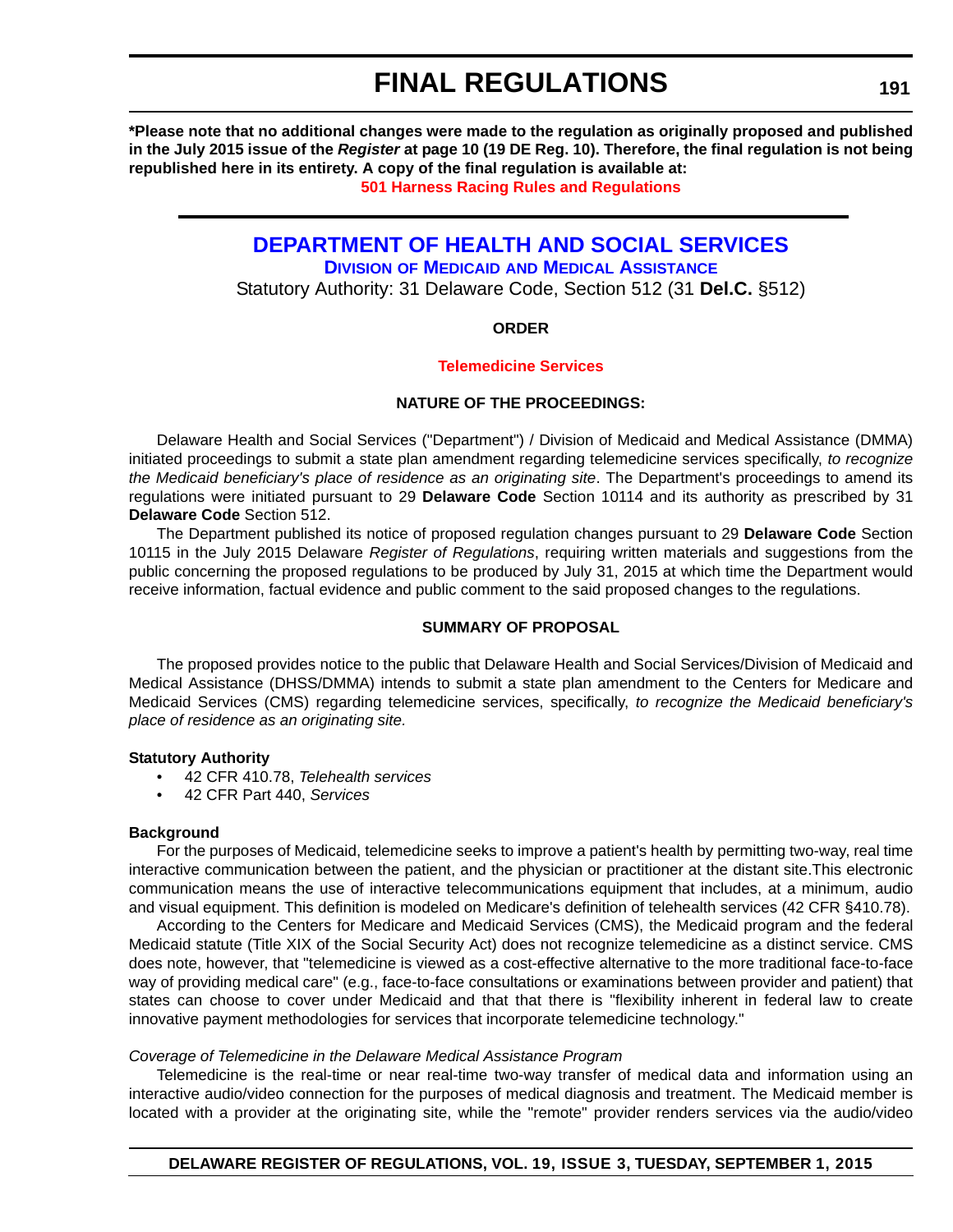connection at the distant site. The Delaware Medical Assistance Program (DMAP) has covered telemedicine on a statewide basis since July 2012. Consistent with guidance from the Centers for Medicare and Medicaid Services (CMS), DMAP considers telemedicine as a cost-effective alternative for delivering covered services to the Medicaid-eligible populations.

The following are DMAP objectives for reimbursing providers for services delivered via telemedicine:

- Improved access to health care services;
- Improved member compliance with treatment plans:
- Medical services rendered at an earlier stage of disease, thereby improving long-term patient outcomes; and,
- Reduced DMAP costs for covered services such as hospitalization and transportation.

#### *Originating Site and Distant Site*

CMS defines the originating site as the location of the Medicaid patient at the time the service being furnished via a telecommunications system occurs; and, the distant site as the site at which the physician or other licensed practitioner delivering the service is located at the time the service is provided via telecommunications system.

#### **Summary of Proposal**

Traditional approaches to telemedicine coverage require that the patient be served from a specific type of healthcare facility, such as a hospital or physician's office. Not included are sites where people spend much of their time, such as homes. With advances in decentralized computing power, such as cloud processing, and mobile telecommunications, such as 4G wireless, the current approach is to cover health services to patients wherever they are.

For conditions of coverage and payment, the Division of Medicaid and Medical Assistance (DMMA) proposes to amend Attachment 3.1-A of the Medicaid State Plan to recognize the Medicaid beneficiary's place of residence as an originating site. Upon CMS approval, the proposed state plan amendment (SPA) is effective for dates of service on or after July 1, 2015.

#### *Public Notice*

In accordance with the public notice requirements of Title 29, Chapter 101 of the Delaware Code, Delaware Health and Social Services (DHSS)/Division of Medicaid and Medical Assistance (DMMA) gives public notice and provides an open comment period for thirty (30) days to allow all stakeholders an opportunity to provide input to the proposed state plan amendment. Comments must be received by 4:30 p.m. on July 31, 2015.

#### *CMS Review and Approval*

The provisions of this state plan amendment relating to eligible originating sites for telemedicine services are subject to approval by CMS. The draft SPA page(s) may undergo further revisions before and after submittal to CMS based upon public comment and/or CMS feedback. The final version may be subject to significant change.

#### *Federal Financial Participation*

Federal financial participation (FFP) means the federal government's share of expenditures made by a state agency in implementing a medical assistance program. CMS will not provide FFP for any State plan amendment until it is approved.

#### *Provider Manuals Update*

Also, upon CMS approval, the applicable Delaware Medical Assistance Program (DMAP) Provider Policy Specific Manuals will be updated. Manual updates, revised pages or additions to the provider manual are issued, as required, for new policy, policy clarification, and/or revisions to the DMAP program. Provider billing guidelines or instructions to incorporate any new requirement may also be issued. A newsletter system is utilized to distribute new or revised manual material and to provide any other pertinent information regarding manual updates.

#### **Fiscal Impact Statement**

Current policy allows for the use of telemedicine. The Delaware Medical Assistance Program could potentially achieve savings by reducing transportation expenses, increasing treatment compliance and monitoring for patients with chronic conditions, and other delivery improvements.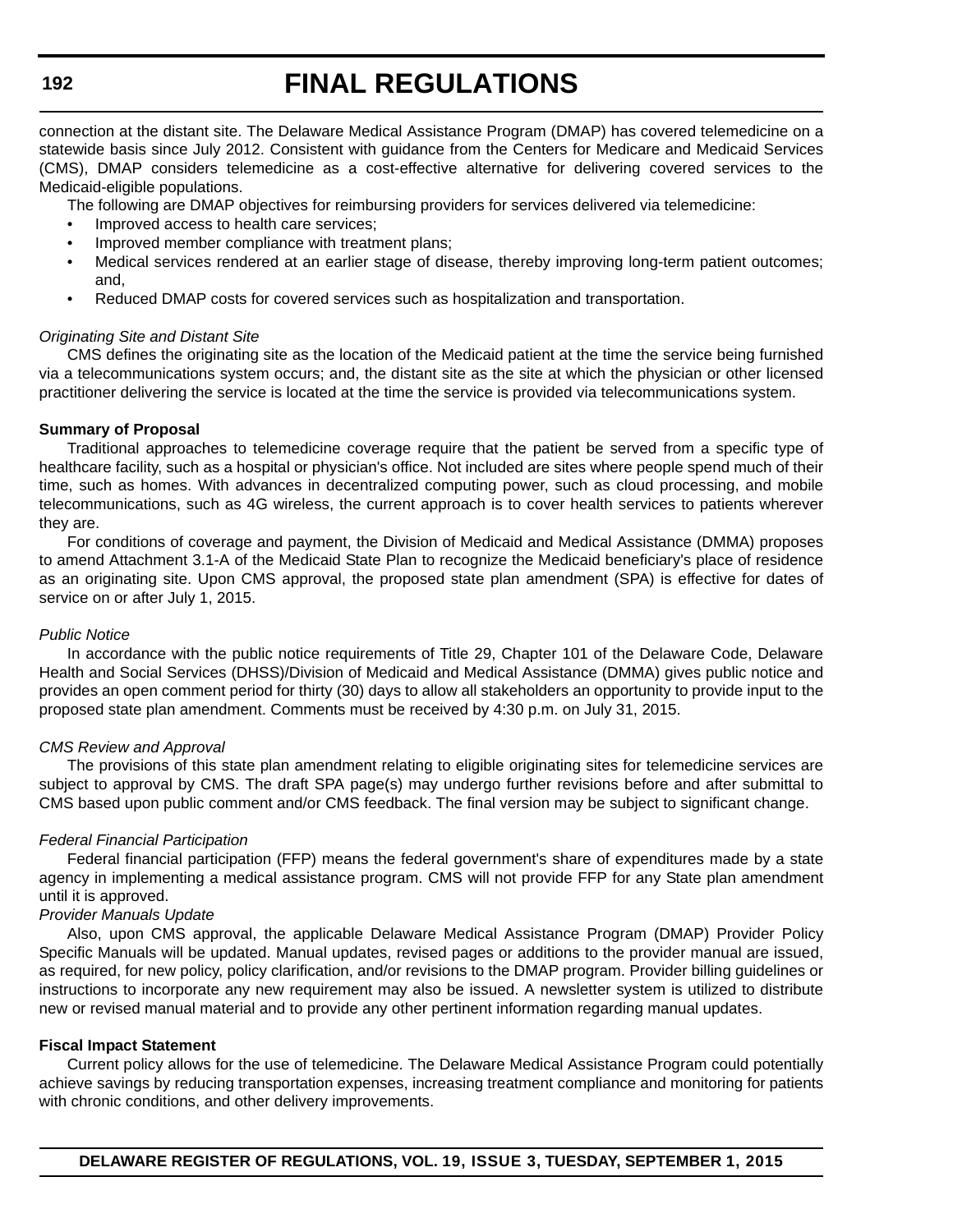#### **SUMMARY OF COMMENTS RECEIVED WITH AGENCY RESPONSE**

Teladoc, Inc; the Governor's Advisory Council for Exceptional Citizens (GACEC) and, the State Council for Persons with Disabilities (SCPD) offered the following observations and recommendations summarized below. The Division of Medicaid and Medical Assistance (DMMA) has considered each comment and responds as follows.

#### **Teladoc**

After providing background information on Teladoc including the Teladoc Delivery Model and noting the company's work with Delaware legislators on House Bill (HB) 69, *An Act to Amend Title 18 and 24 of the Delaware Code Relating to Telemedicine Services*, Teladoc, Inc. offered the following comments:

Teladoc applauds the initiative that the Department has taken in removing the healthcare facility requirement as the originating site and allowing the patient to access healthcare from their home. We suggest that the State also consider that not all patients have access to broadband technology or are skilled in the use of computers or smart phones. You appropriately noted that technology moves at a much faster pace than regulation and legislation. Further, it is understood that electronic communication "means the use of interactive telecommunications equipment that includes, at minimum audio and visual equipment" and that "telemedicine is the real-time or near real-time two way transfer of medical data and information…"

Therefore, we suggest that the State clarify that the intent is to remain "technology neutral", and that video and interactive audio using store and forward technologies are appropriate in telemedicine. By remaining technology, the state is able to incorporate new advances [which] can be applied as they are proven and available. As HB 69 points out, the standard of care should be the same, whether in a traditional office visit or a telemedicine visit.

*Agency Response:* Your comments raised policy or operational issues that are outside the scope of the proposed rule. Store and forward technologies will be addressed in a future rulemaking. Thank you for your comments.

No change to the regulation was made as a result of these comments.

#### **SCPD and GACEC**

As background, DMMA has covered telemedicine in its Medicaid program on a statewide basis since July, 2012. The State has generally been expanding use of telemedicine in recent years. For example, the Legislature passed House Bill (H.B.) 69 in the Spring of 2015 to promote health insurer support of telemedicine. The synopsis to the bill suggests that it is also intended to "encourage all state agencies to evaluate and amend their policies and rules to foster and promote telemedicine services". SCPD endorses and GACEC supports this initiative (subject to amendments referenced below) since it clarifies that an approved originating site can include a patient's place of residence. We recommend the following amendments.

First, the reference to place of residence could be construed to mean that other non-traditional sites are excluded. By solely citing "place of residence", application of interpretive guidance could result in limiting the scope of other settings. At a minimum, it would therefore be preferable to amend the reference as follows: "Without limitation, (A)an approved originating site may include the Delaware Medical Assistance Program (DMAP) member's place of residence."

Second, H.B. 69 broadly defines "originating site" to include "a site in Delaware at which a patient is located at the time health care services are provided....". This would include anywhere the patient is physically present, including non-residential settings such as day programs (e.g. Easter Seal; Elwyn). DMMA could consider the following more expansive standard: "An approved originating site may include the DMAP member's place of residence, day program, or alternate location in which the member is physically present and telemedicine can be effectively utilized."

*Agency Response:* DMMA agrees. The revision appears in **[bracketed bold type]**.

#### **FINDINGS OF FACT:**

The Department finds that the proposed changes as set forth in the July 1, 2015 *Register of Regulations* should be adopted.

THEREFORE, IT IS ORDERED, that the proposed regulation regarding telemedicine services, specifically, *to recognize the Medicaid beneficiary's place of residence as an originating site*, is adopted and shall be final effective September 10, 2015.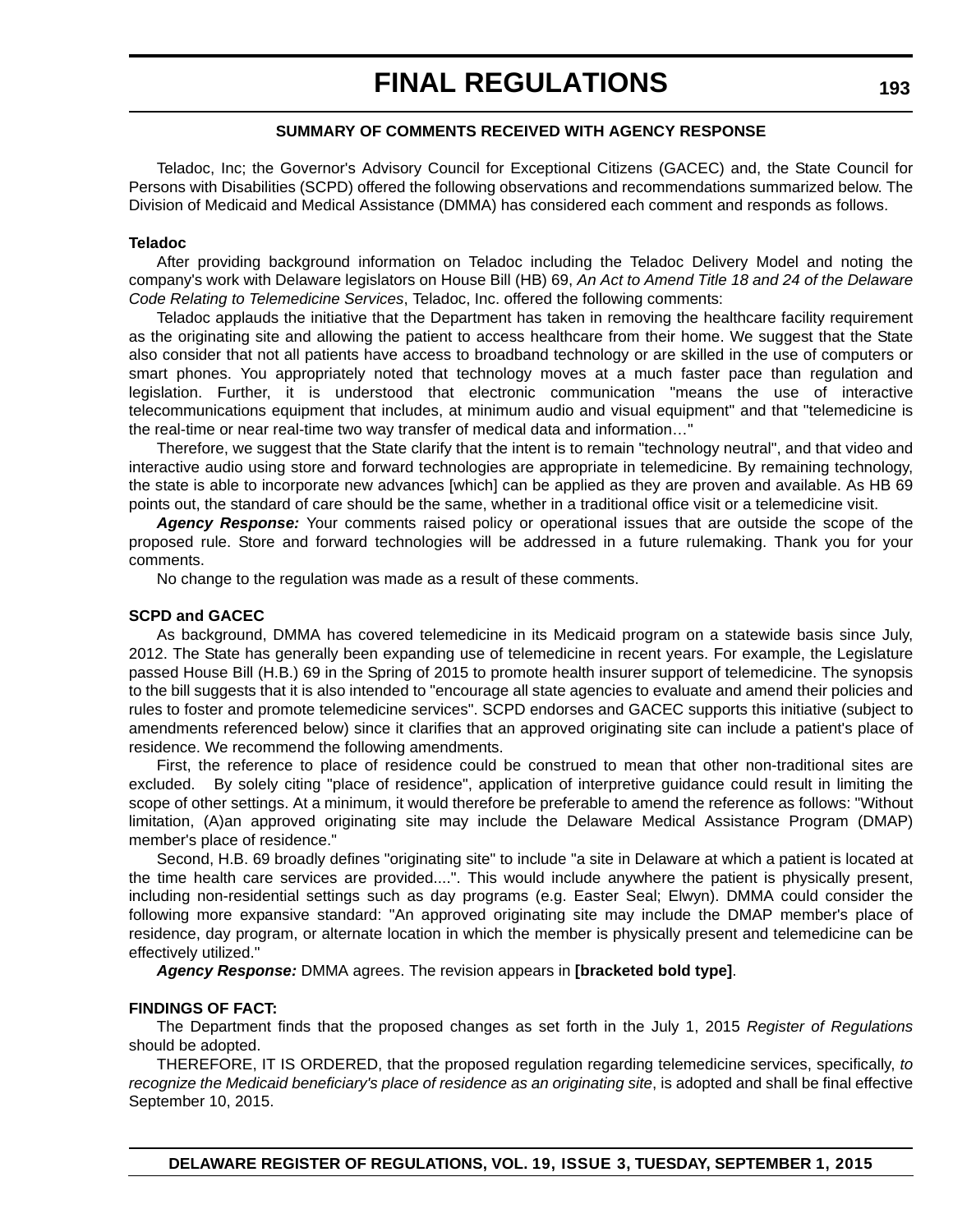<span id="page-42-0"></span>**194**

### **FINAL REGULATIONS**

Rita M. Landgraf, Secretary, DHSS

**DMMA FINAL ORDER REGULATION #15-16 REVISION:**

> ATTACHMENT 3.1-A Introductory Page 1

#### STATE PLAN UNDER TITLE XIX OF THE SOCIAL SECURITY ACT STATE/TERRITORY: DELAWARE

#### TELEMEDICINE

The Delaware Medical Assistance Program (DMAP) covers medically necessary health services furnished to eligible DMAP members as specified in the Medicaid State Plan. To facilitate the ability of recipients to receive medically necessary services, DMAP allows for the use of a telemedicine delivery system for providers enrolled under Delaware Medicaid.

Telemedicine services under DMAP are subject to the specifications, conditions, and limitations set by the State. Telemedicine is the practice of health care delivery by a practitioner who is located at a site, known as the distant site, other than the site where the patient is located, known as the originating site, for the purposes of consultation, evaluation, diagnosis, or recommendation of treatment. An approved originating site may include the DMAP member's place of residence**[, day program, or alternate location in which the member is physically present and telemedicine can be effectively utilized]**.

Providers rendering telemedicine must be able to use interactive telecommunications equipment that includes, at a minimum, audio and video equipment permitting two-way, real time, interactive communication between the recipient and the practitioner to provide and support care when distance separates participants who are in different geographical locations.

The provision of services through telemedicine must include accommodations, including interpreter and audiovisual modification, where required under the Americans with Disabilities Act (ADA), to ensure effective communication.

Telephone conversations, chart reviews, electronic mail messages, facsimile transmissions or internet services for online medical evaluations are not considered telemedicine.

All equipment required to provide telemedicine services is the responsibility of the providers.

#### **[DEPARTMENT OF LABOR](http://dia.delawareworks.com/)**

**DIVISION OF INDUSTRIAL AFFAIRS**

Statutory Authority: 19 Delaware Code, Section 202(a) (19 **Del.C.** §202(a)) 19 **DE Admin. Code** 1101

#### **ORDER**

#### **[1101 Apprenticeship and Training Regulations](#page-4-0)**

#### **I. NATURE OF PROCEEDINGS**

Pursuant to its authority under 29 **Del.C.** §10111(1), the Delaware Division of Industrial Affairs of the State of Delaware, Department of Labor ("the Department") proposed to amend its apprenticeship regulations. The Department's purpose in proposing these amendments was to bring its regulations into legal conformity with the Third Circuit decision in *Tri-M Group, LLC v. Sharp*, 638 F.3d 406 (3rd Cir. 2011). The Department's proceedings to adopt its regulations were initiated pursuant to 29 **Del.C.** §10113(6), with authority prescribed by 19 **Del.C.** §202(a)(2). **These regulations are exempt from the standard Administrative Procedures Act process and may therefore be adopted informally.**

**DELAWARE REGISTER OF REGULATIONS, VOL. 19, ISSUE 3, TUESDAY, SEPTEMBER 1, 2015**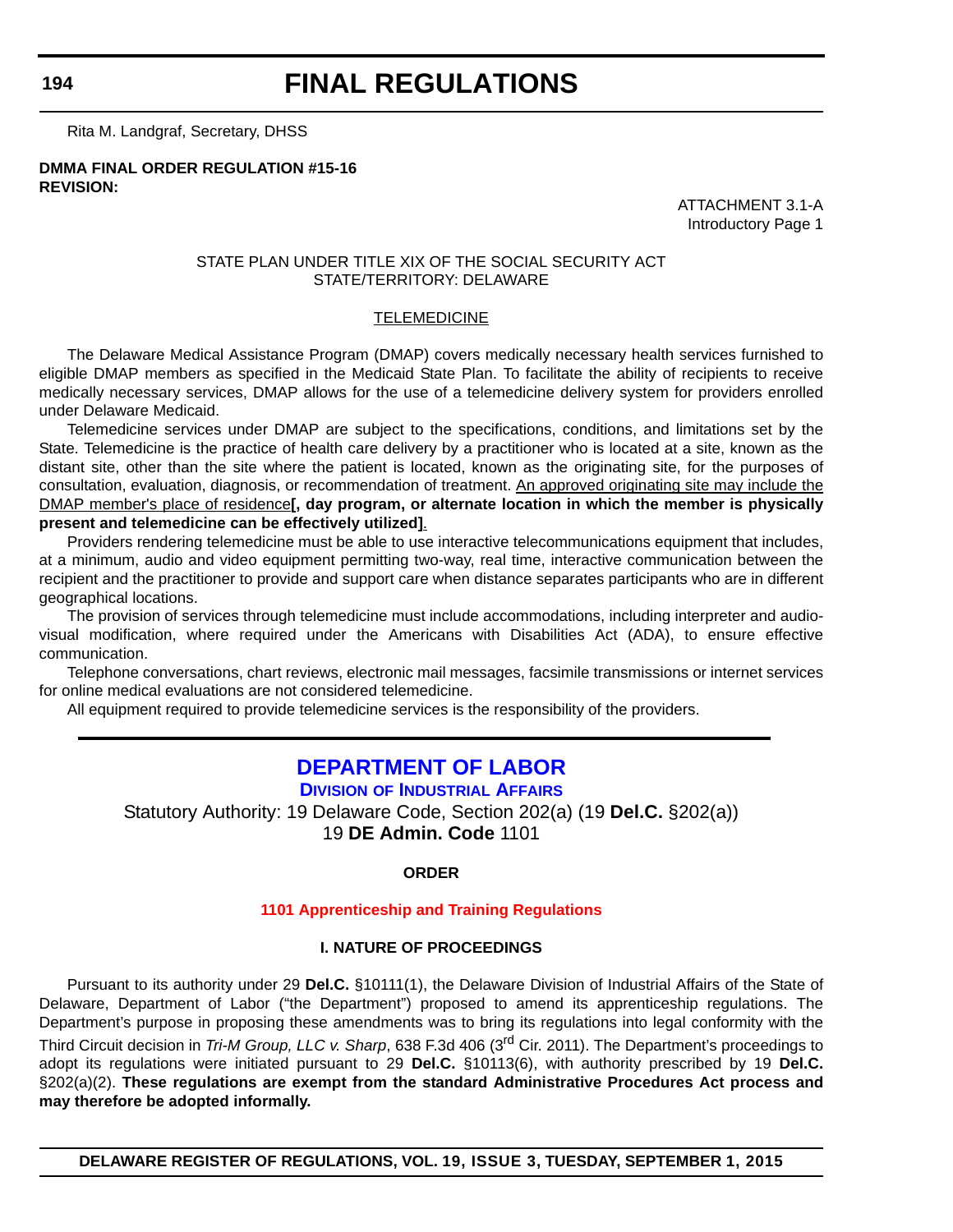#### **II. ORDER**

**AND NOW this 1st day of September, 2015,** it is hereby ordered that:

- 1. The proposed amendments to the Division's regulations are adopted;
- 2. The text of the regulations shall be in the form attached hereto;
- 3. The effective date of this Order is ten days from the date of its publication in the Delaware *Register of Regulations* in accordance with 29 **Del.C.** §10118(e); and
- 4. The Division reserves to itself the authority to issue such order and further orders in this matter as may be just and proper.

#### **IT IS SO ORDERED.**

The Honorable John McMahon

#### **1101 Apprenticeship and Training Regulations**

#### **1.0 Purpose and Scope**

#### *(Break in Continuity Within Section)*

1.3 These labor standards and procedures cover the Registration and Cancellation of Apprenticeship Agreements and of Apprenticeship Programs; and matters relating thereto. Any questions [and/or] to request a copy of Delaware's Prevailing Wage Regulations regarding the employment of apprentices on state-funded construction projects must be referred to:

> Delaware Department of Labor Office of Labor Law Enforcement 4425 North Market Street 225 Corporate Blvd. Wilmington, DE 19802 Newark, DE. 19702 (302) 761-8200 451-3423

#### *(Break in Continuity of Sections)*

#### **3.0 Definitions**

3.1 As used in this part:

#### *(Break in Continuity Within Section)*

**"On-site Visit"** refers to a visit from a representative of the State of Delaware, Department of Labor, Division of Industrial Affairs to the office and/or the actual field job-site of the Sponsor, for the purposes of inspecting and/or monitoring the progress and training of the Registered Apprentice. This monitoring may include but is not limited to interviewing the Apprentice and the auditing of pertinent documents relative to the maintenance and enforcement of the terms of the Apprenticeship Agreement. On-site visits to the Sponsor's office may occur at the discretion of the Department of Labor. The Sponsor will reimburse any travel-related expenses over \$500 associated with on-site visits within sixty (60) days of their completion, or will face program deregistration following a hearing held in accordance with the procedures established in these regulations.

**"Program"** refers to an executed apprenticeship plan which contains all terms and conditions for the qualifications, recruitment, selection, employment and training of Apprentices, including such matters as the requirements for a written Apprenticeship Agreement.

**"Registrant or Sponsor"** refers to any person, association, committee or organization in whose name or title the Program is (or is to be) registered or approved regardless of whether or not such entity is an Employer. To be eligible, the Registrant or Sponsor must be a "Delaware Resident Contractor" or hold and maintain a "Delaware Resident Business License" or register their business with the Delaware Secretary of State. The Registrant or Sponsor must hold and maintain a permanent place of business, not to include site trailers or other facilities serving only one contract or related set of contracts. To be eligible to be a Registrant or Sponsor, Employer/Business, association, committee or organization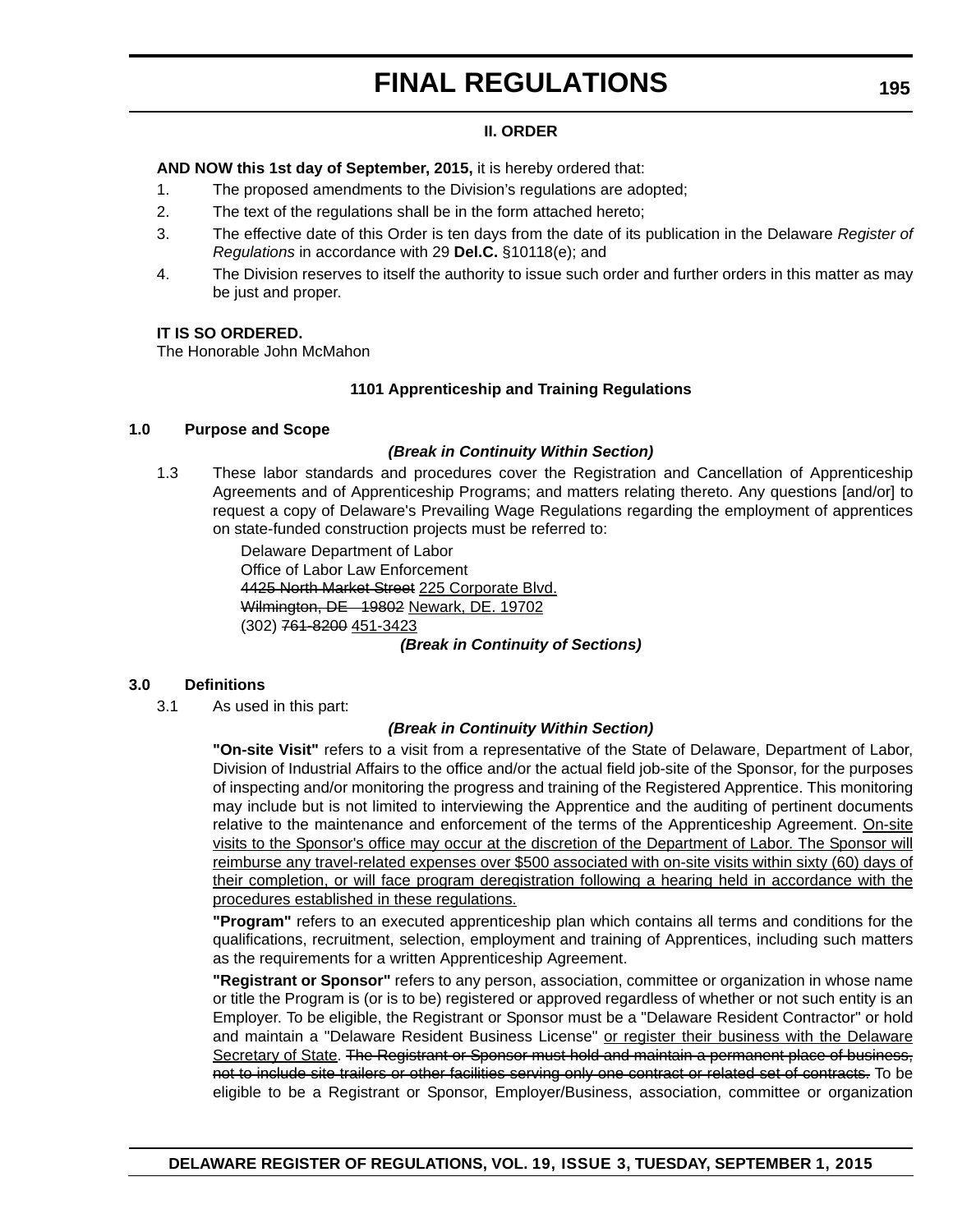must have the training program and an adequate number of Journey persons to meet the ratio requirements as stated for that particular apprenticeable occupation.

**"Registration"** refers to the acceptance and recording of an Apprenticeship Program by the Delaware Department of Labor, Office of Apprenticeship and Training, as meeting the basic standards and requirements of the Division for approval of such Program. Approval is evidenced by a Certificate or other written indicia documentation. Registration also refers to the acceptance and recording of Apprenticeship Agreements thereof, by the Delaware Department of Labor, Office of Apprenticeship and Training, as evidence of the participation of the Apprentice in a particular Registered apprenticeship Program. In no event shall the State of Delaware subsidize the instruction of any apprentice whose employment is not associated with the payment of income taxes to the State of Delaware, which finances such educational subsidies.

"**Registration Agency**" means the Office of Apprenticeship or a recognized State Apprenticeship Agency that has responsibility for registering apprenticeship programs and apprentices; providing technical assistance and quality assurance assessments.

**"Related Instruction"** refers to a formal and systematic form of instruction designed to provide the Apprentice with knowledge of the theoretical and technical subjects related to his/her trade.

**"Secretary"** refers to the Secretary of Labor.

"**Sponsor**" means any person, association, committee, or organization operating an apprenticeship program and in whose name the program is (or is to be) registered or approved.

**"State"** refers to the State of Delaware

**"Supervisory Inspection"** shall mean the same as "ON SITE VISIT".

#### **4.0 Eligibility and Procedure for State Registration**

- 4.1 No Program or Agreement shall be eligible for State Registration unless it is in conformity with the requirements of this chapter, and the training is in an apprenticeable occupation having the characteristics set forth in section 5.0 herein.
- 4.2 Apprentices must be individually registered under a Registered Program with the State of Delaware, Department of Labor, Division of Industrial Affairs. Such registration shall be effective when the completed agreement is submitted to and signed by the Administrator. Sponsors registered with states other than the State of Delaware shall not be construed as being registered for State of Delaware Apprenticeship Program Registration purposes. Reciprocal approval for Federal purposes will be accorded to apprentices, apprenticeship programs and standards that are registered in other States by the Office of Apprenticeship or a Registration Agency if such reciprocity is requested by the apprenticeship program sponsor. Program sponsors seeking reciprocal approval must meet wage and hour provisions and apprentice ratio requirements of Delaware. Programs seeking reciprocal approval must also provide notice to the Department of Labor, Division of Industrial Affairs, Office of Apprenticeship & Training of their arrival prior to commencing work in the State of Delaware, so that the Office of Apprenticeship & Training may investigate their apprenticeship program to ensure that it conforms with the standards of the State in which it is registered. Such investigations may include onsite visits at the discretion of the Office of Apprenticeship & Training. The Sponsor will reimburse any expenses over \$500 associated with on-site visits within thirty (30) days of their completion, or will lose the ability to have its apprenticeship program recognized within the State of Delaware. This sanction will occur following a deregistration hearing held in accordance with the procedures established in these regulations.

#### *(Break in Continuity Within Section)*

4.6 Under a Program proposed for Registration by an Employer or Employer's Association, where the standards, collective bargaining agreement or other instrument provides for participation by a union in any way in the operation of the Program, and such participation is exercised, written acknowledgment of a union agreement or "no objection" to the Registration is required. Where no such participation is evidenced and practiced, the Employer or Employer's Association shall simultaneously furnish to the union a copy of its Program application. In addition, upon receipt of the application for the Program, the State shall promptly send by certified mail to such local union another copy of the Program application

### **196**

#### **DELAWARE REGISTER OF REGULATIONS, VOL. 19, ISSUE 3, TUESDAY, SEPTEMBER 1, 2015**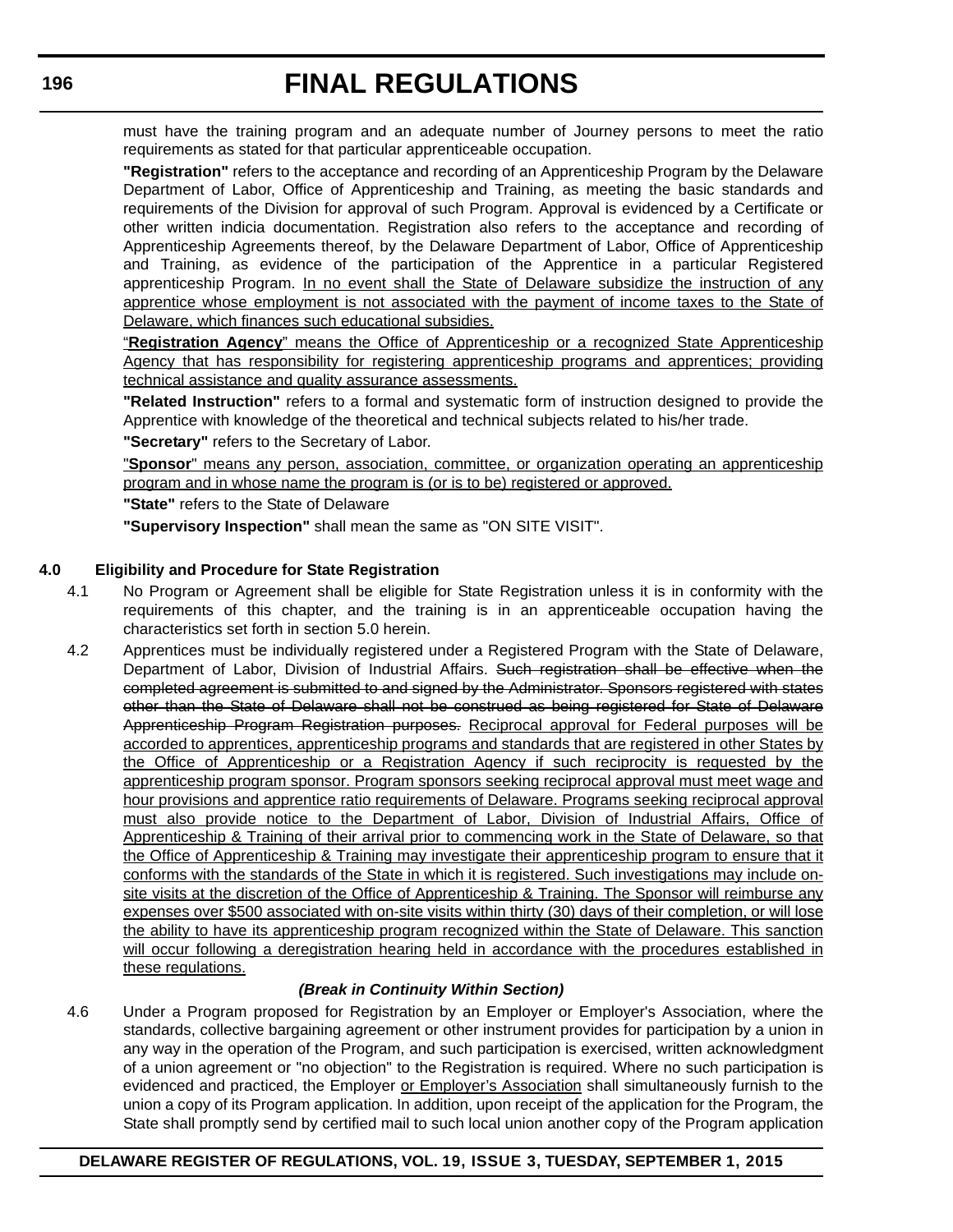and together with a notice that union comments will be accepted for thirty (30) days after the date of the agency transmittal.

#### *(Break in Continuity Within Section)*

#### **5.0 Criteria for Apprenticeable Occupations**

- 5.1 An Apprenticeable occupation is a skilled trade which possesses all of the following characteristics:
	- 5.1.1 It is customarily learned in a practical way through training and work on the job a structured, systematic program of on-the-job supervised learning.

#### *(Break in Continuity Within Section)*

#### **6.0 Standards of Apprenticeship**

#### *(Break in Continuity Within Section)*

- 6.2 The standards must contain provisions concerning the following:
	- 6.2.1 The employment and training of the Apprentice in a skilled occupation;
		- 6.2.2 an equal opportunity pledge stating the recruitment, selection, employment and training of Apprentices during their apprenticeships shall be without discrimination based on: race, color, religion, national origin or sex. When applicable, an affirmative action plan in accordance with the State's requirements for federal purposes must be instituted;
		- 6.2.3 the existence of a term of apprenticeship, not less than one year or two thousand (2,000) hours consistent with training requirements as established by industry practice  $\frac{\cdot}{\cdot}$  the Delaware Department of Labor intends to continue to use the time based method of determining completion of an Apprenticeship Program;.
		- 6.2.4 an outline of the work processes in which the Apprentice will receive supervised work experience and on-the-job training, and the allocation of the approximate time to be spent in each major process;.
		- 6.2.5 provision for organized related and supplemental instruction in technical subjects related to the trade. A minimum of one hundred forty-four (144) hours for each year of apprenticeship is required recommended. Such instruction may be given in a classroom, through trade, industrial or approved correspondence courses of equivalent value or in other forms approved by the State Department of Labor, Office of Apprenticeship and Training; Every apprenticeship instructor must:
			- 6.2.5.1 Meet the State Department of Education's requirements for a vocational-technical instructor in the State of registration, or be a subject matter expert, which is an individual, such as a journeyworker, who is recognized within an industry as having expertise in a specific occupation; and
			- 6.2.5.2 Have training in teaching techniques and adult learning styles, which may occur before or after the apprenticeship instructor has started to provide the related technical instruction.
		- 6.2.6 a progressively increasing schedule of wage rates to be paid the Apprentice, consistent with the skill acquired which shall be expressed in percentages of the established Journeyperson's hourly wage;.

#### *(Break in Continuity Within Section)*

- 6.2.8 that the entry Apprentice wage rate shall not be less than the minimum prescribed by State statute or by the Fair Labor Standards Act, where applicable;
- 6.2.9 That the established Journeyperson's hourly rate applicable among all participating Employers be stated in dollars and cents. No Apprentice shall receive an hourly rate less than the percentage for the period in which he/she is serving applied to the established Journeyperson's rate unless the Sponsor has documented the reason for same in the individual Apprentice's progress report and has explained the reason for said action to the Apprentice and Registration Agency.
	- 6.2.9.1 In no case other than sickness or injury on the part of the Apprentice, shall a Sponsor hold back an Apprentice's progression more than one period or wage increment without the written consent of the Administrator;.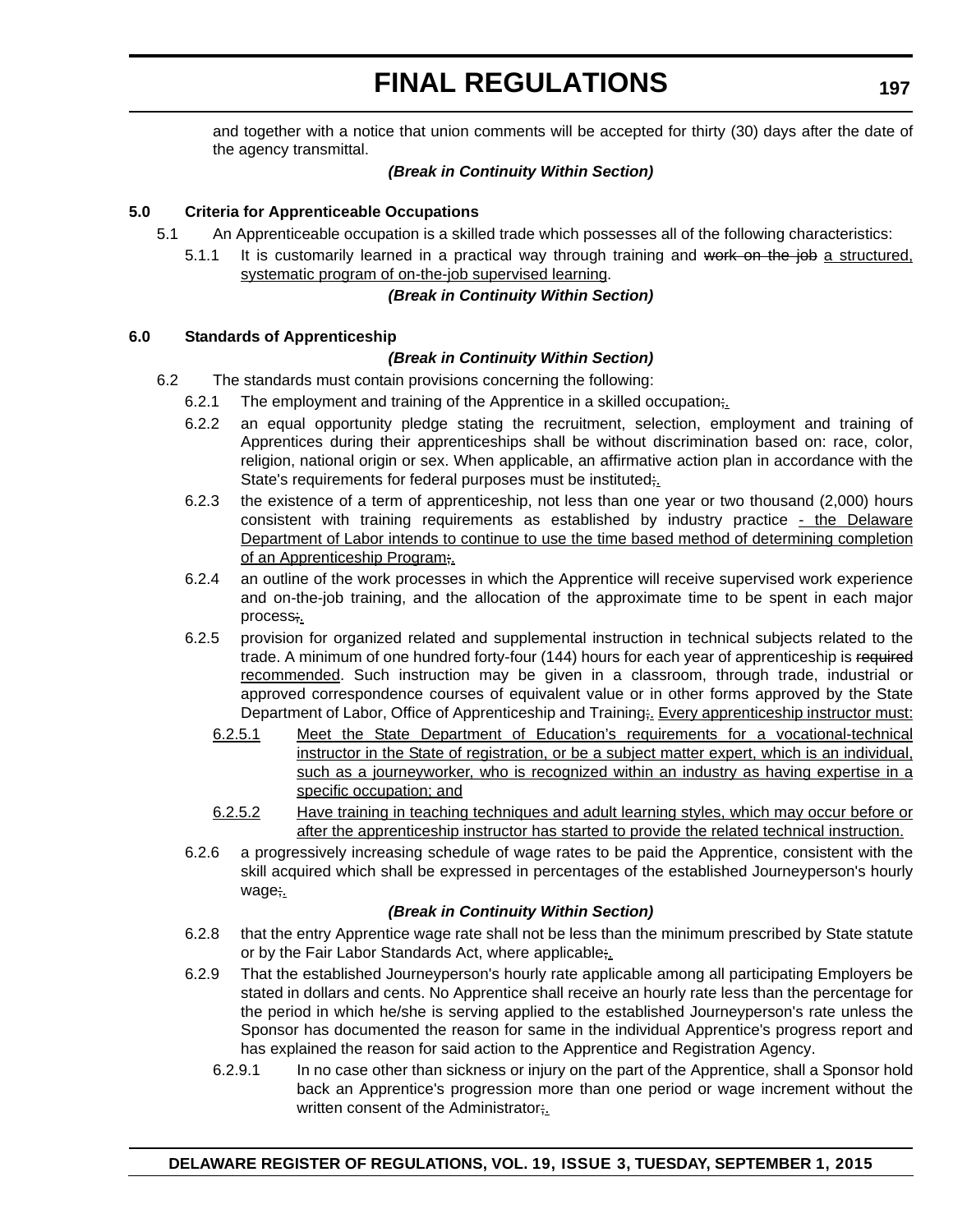**198**

# **FINAL REGULATIONS**

#### *(Break in Continuity Within Section)*

- 6.4 The ratio of Apprentices to Journeypersons should be consistent with proper supervision, training and continuity of employment or applicable provisions in collective bargaining agreements.
	- 6.4.1 The ratio of Apprentices to Journeypersons shall be one Apprentice up to each five (5) Journeypersons employed by the prospective Sponsor unless a different ratio based on an industry standard is contained in the signed Standards of Apprenticeship Agreement or in these regulations. When Apprentices registered in a Delaware Apprenticeship program are employed in other states, the ratio of Apprentices to Journeypersons shall be determined by the ratios established in those other states.

#### *(Break in Continuity Within Section)*

6.6 Adequate and safe equipment facilities for training and supervision and safety training for Apprentices on the job and in Related Instruction are required. On-site visits may verify compliance with this section prior to the registration of any sponsor for a Delaware apprenticeship program.

#### *(Break in Continuity Within Section)*

6.11 Transfer of Employer's training obligation through the sponsoring Committee if one exists and as warranted, to another Employer with consent of the Apprentice and the Committee or Program Sponsors, with full credit to the Apprentice for satisfactory time and training earned, may be afforded with written notice to, and approval of, the Registration Agency and is evidenced by a new apprenticeship agreement.

#### *(Break in Continuity Within Section)*

6.24 Programs and Standards of Employers and unions in other than the building and construction industry which jointly form a sponsoring entity on a multi-state basis and are registered pursuant to all requirements of this part by any recognized State apprenticeship agency shall be accorded Registration of approval reciprocity by the Delaware Department of Labor if such reciprocity is requested by the sponsoring entity. However, reciprocity will not be granted in the Building and Construction industry based on Title 29 CFR 29 Section 12(b) unless a "memorandum of understanding" has been signed by an individual state and the state of Delaware.

#### *(Break in Continuity of Sections)*

#### **12.0 Reinstatement of Program Registration**

42.4 Program deregistered pursuant to this chapter may be reinstated upon presentation of adequate evidence that the Program is operating in accordance with this chapter. Such evidence shall be presented to the Apprenticeship and Training Council, which shall make a recommendation based on said evidence, past records and any other data deemed appropriate. After such presentation, the Council shall make a recommendation to the Secretary as to whether the Program should be reinstated. The Secretary's decision shall be final and binding.

#### **13.0 Program Registration Denial**

13.1 Grounds for denial of program registration include, but are not limited to, violations of apprenticeship standards or of federal or state labor laws in any state by the applicant; failure to comply with on-site visit requests; and failure to reimburse for the costs of on-site visits.

#### *(Break in Continuity Within Section)*

#### **14.0 Amendment to the Regulations in this Part**

14.1 The Secretary may, at any time upon his/her own motion or upon written request of any interested person setting forth reasonable grounds therefore, and after opportunity has been given to interested persons to present their views, amend or revoke any of the terms of the regulations contained in this part.

**\*Please note that no additional changes were made to the regulation. Therefore, the final regulation is not being republished here in its entirety. A copy of the final regulation is available at:**

#### **DELAWARE REGISTER OF REGULATIONS, VOL. 19, ISSUE 3, TUESDAY, SEPTEMBER 1, 2015**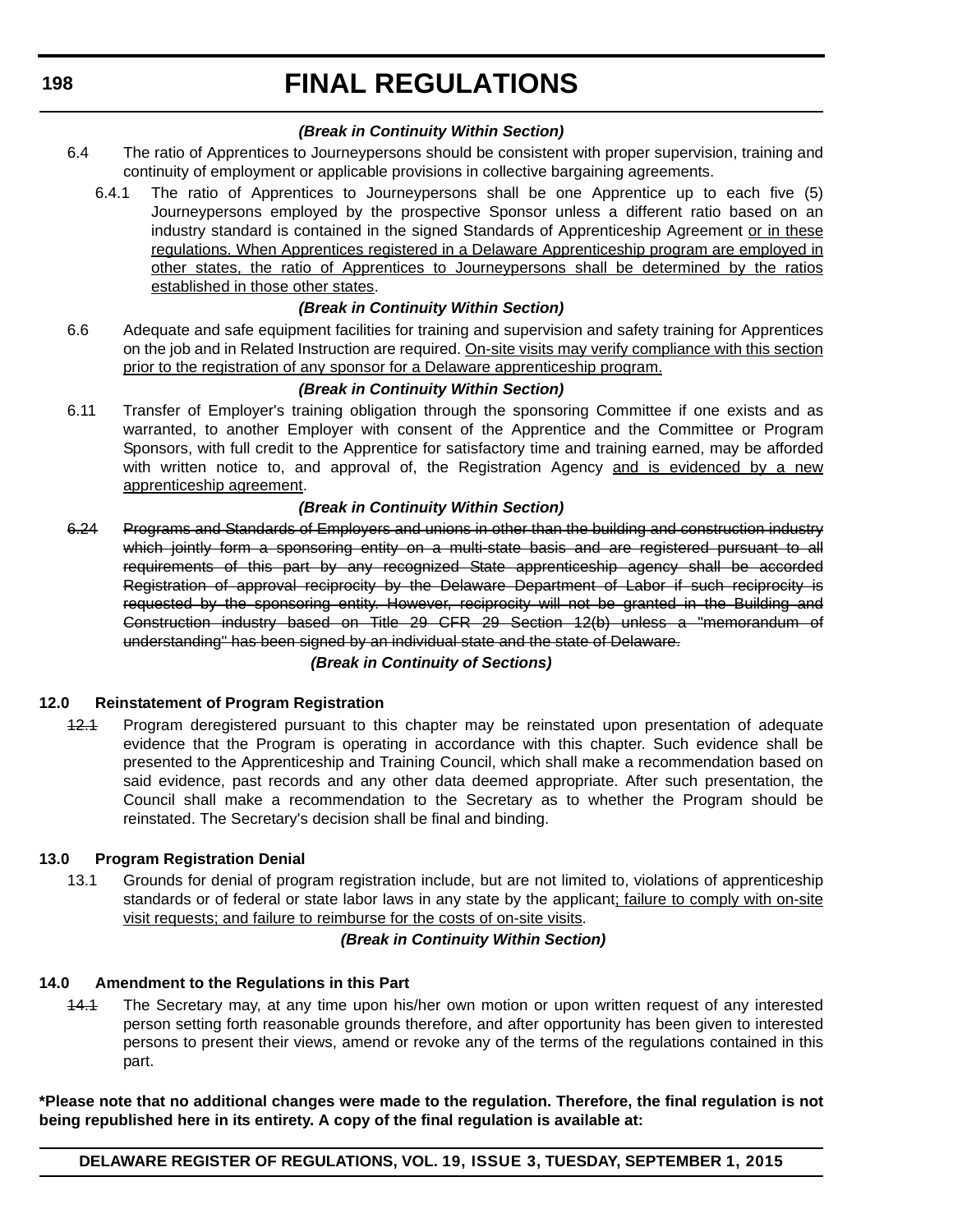#### **[1101 Apprenticeship and Training Regulations](http://regulations.delaware.gov/register/september2015/final/19 DE Reg 194 09-01-15.htm)**

#### <span id="page-47-0"></span>**[DEPARTMENT OF NATURAL RESOURCES AND ENVIRONMENTAL](http://www.dnrec.delaware.gov/air/Pages/Default.aspx)  CONTROL**

**DIVISION OF AIR QUALITY** Statutory Authority: 7 Delaware Code, Chapter 60; (7 **Del.C.**, Ch. 60) 7 **DE Admin. Code** 1124

#### **Secretary's Order No. 2015-A-0030**

#### **[1124 Control of Volatile Organic Compound Emissions](#page-4-0)**

Date of Issuance: August 17, 2015 Effective Date: September 11, 2015

Under the authority vested in the Secretary of the Department of Natural Resources and Environmental Control ("Department") pursuant to 7 **Del.C.** §§6006 and 6010, the following findings of fact based on the record, reasons and conclusions are entered as an Order of the Secretary in the above-referenced agency regulation proceeding.

#### **Background, Procedural History and Findings of Fact**

This Order considers the Department's Division of Air Quality ("DAQ") proposal to amend Section 36 "Stage II Vapor Recovery" of 7 **DE Admin. Code** 1124, which is entitled "Control of Volatile Organic Compound Emissions" within the Department's *Regulations Governing the Control of Air Pollution,* 7 **DE Admin Code** 1100 *et seq.* ("Air Quality Regulations").

DAQ prepared a proposed amendment, which was published in the June 1, 2015 *Delaware Register of Regulations* ("Amendment"). The Department received public comments on the proposed amendment during a June 25, 2015 public hearing before Department's presiding hearing officer, Robert P. Haynes, who prepared the attached Hearing Officer's Report ("Report") that reviews the record, considers the public comments and recommends approval of the Amendment, as set forth in Appendix "A" of this Order.

DAQ prepared the Amendment to modify the regulation of Volatile Organic Compound ("VOC") emissions from gas dispensing facilities ("GDFs"). The VOC emissions are from the gasoline vapor released by GDFs when their storage tanks are filled or when pumps are used to re-fuel vehicles. The Department finds that GDFs release of gasoline vapor should be controlled as much as reasonably possible because of the adverse impact such emissions have on air quality and human health.

DAQ's expert, Ron Amirikian, explained that gasoline vapors, if allowed to escape into the air, can contribute significantly to ground-level ozone, a pollutant known as 'smog.' The Department finds that reducing VOC emissions from all sources that contribute to the formation of ozone is critical to Delaware, which does not meet federal air quality standards for ozone. The federal standards are based on the adverse health consequences of breathing air that does not meet the ozone standards. Consequently, Delaware residents are at risk from air quality with excessive levels of ozone, which may cause them to suffer reduced lung function and to experience increased respiratory problems such as asthma attacks or difficulty breathing.

DAQ provided for the record the adverse consequence from gasoline vapor emissions in addition to impairing air quality by increasing ozone pollution. DAQ also seeks to reduce gasoline vapor emissions from GDFs because they contain toxic air pollutants associated with a variety of adverse health conditions and illnesses. One pollutant in gasoline vapors is benzene, which is a human carcinogen that any exposure over time can increase the risk of developing cancers such as leukemia. Benzene also can affect the central nervous system, the respiratory tract and the immune system. Ethylbenzene, another chemical found in gasoline vapor, may also cause cancer, as well as developmental problems, and harm the kidney and liver. Other pollutants are toluene and xylenes, which can affect the central nervous system, liver and kidneys, and have the potential to affect fetal development. Thus, the Department's action to amend its Air Quality Regulations to reduce the harmful emissions of gasoline vapors from GDFs is well-documented and rationally related to the Department's statutory purposes to "control of pollution of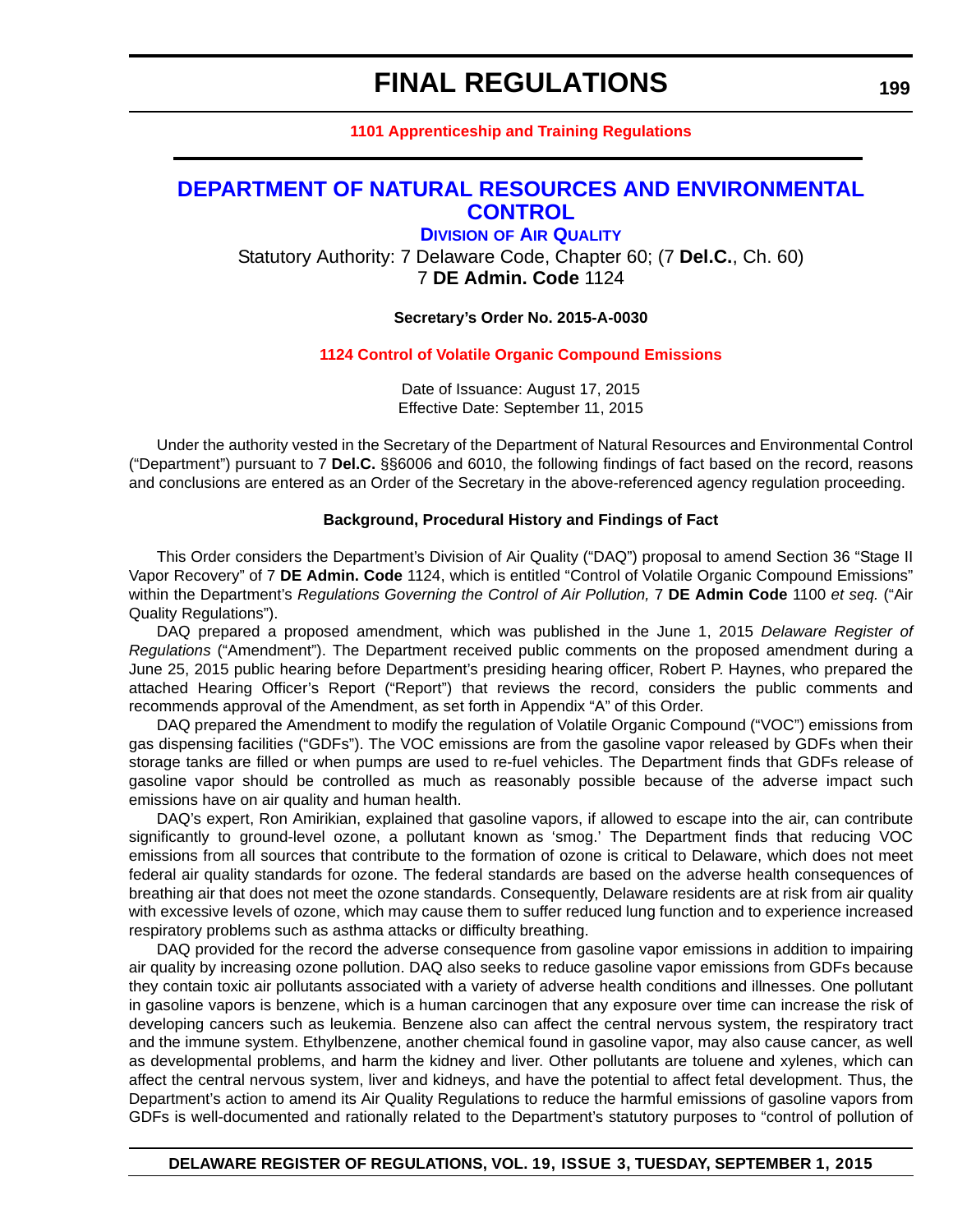the land, water, underwater and air resources of the State to protect the public health, safety and welfare." 7 **Del.C.** §6001(c)(2).

The Department finds that DAQ's research, as provided in the record, is extensive and reasonable, and adequate to support the Amendment. DAQ experts relied on work developed for the California Air Resource Board ("CARB"), which is a leader in regulation for GDFs' gasoline vapor emissions. CARB regulations are used by many states as a model for air quality regulations. Indeed, the CARB regulations provided some of the regulatory basis for the current regulation. The proposed amendment is well-supported by over two hundred pages of regulatory documents from CARB proceedings that established regulations for GDF gasoline vapor emissions. The Department finds that it is reasonable and prudent to rely of CARB regulations that DAQ's experts have determined are appropriate for use in Delaware.

Delaware's current regulation of gasoline vapor emissions by GDFs is similar to other states and is based upon federal regulation. The current Section 36 requires GDFs to use "Stage II" vapor control equipment for controlling emissions from GDFs' pumps during the re-fueling of vehicles. The Amendment will allow new GDF or GDF that are being modified the option to not install and use Stage II vapor control equipment ("Stage II equipment"). The Amendment will further require these GDFs that will not use Stage II equipment to install and use enhanced Stage I vapor control equipment for the control of emissions during the filling of the GDFs' underground storage tanks. The Amendment also allows these GDFs to elect to participate in a one year trial demonstration of CARB approved continuous pressure monitoring ("CPM") systems for their storage tanks, or to submit to the Amendment's monitoring and testing requirements for the storage tanks. The data collected from the CPM system trial demonstration participating GDFs will be used by the Department to determine future changes to the Air Quality Regulations.

The Department finds that Section 36 should be changed because Stage II equipment, as it currently exits, is not compatible with on-board refueling vapor recovery ("ORVR") systems, which are installed on most gasoline powered motor vehicles.<sup>1</sup> Gasoline vapors that otherwise would be emitted during re-fueling operation are now controlled in most cars by ORVR systems. Thus, the Amendment recognizes this change in the control of the gasoline vapor emissions now regulated by Stage II equipment.

The Department finds that the Amendment provides a reasonable path to remove the requirement that new GDFs install Stage II equipment. In addition, if an existing GDF undergoes a modification of its pumps as defined by the Amendment, then the modified GDF could elect not to install Stage II equipment. The new and modified GDFs electing not to use Stage II equipment would be subject to the Amendment's requirement to install CARB certified enhanced Stage I equipment, which will provide impoved control of gasoline vapor emissions. In addition, the Amendment would require these GDFs also to elect to be either comply with the Amendment's testing and monitoring procedures, or participate in a trial demonstration of a CARB certified CPM system for its storage tanks. The Department finds that the Amendment provides a reasonable approach to allow GDFs to no longer use Stage II equipment under certain circumstance (new or modified GDF) and imposes a requirement to install newer and better Stage I equipment, and to subject their storage tanks to either a trial use of a CPM system or the testing procedures in the Amendment.

The Amendment will allow the use of CPM systems by GDFs, and this usage will allow for prompt detection of leaks and other problems that may cause gasoline vapor emissions. The one year trial use of CPM will also allow useful information to be collected on the storage tanks. DAQ has indicated that at least four GDFs have agreed to participate in the trial and this is an encouraging sign that GDFs are willing to install CPM systems when they no longer have Stage II equipment. The trial demonstration will assess how the CPM systems operate in Delaware, which was the concern raised when the 2014 amendment was proposed.

In sum, the Department finds that the record supports the adoption of the proposed amendment set forth in Appendix "A" as well-supported, reasonable, and consistent with the Department's purposes to reduce air pollution and improve public health.

#### **Reasons and Conclusions**

<sup>1.</sup> The small engines, motorcycles and power boats do not have ORVR systems, as noted by Green Delaware's comments, but this represents a small portion of GDF users in Delaware because beginning with the 1998 model year, federal regulation mandated ORVR systems be phased-in most motor vehicles. DAQ estimates that by 2016 90% of Delaware cars will use ORVR systems.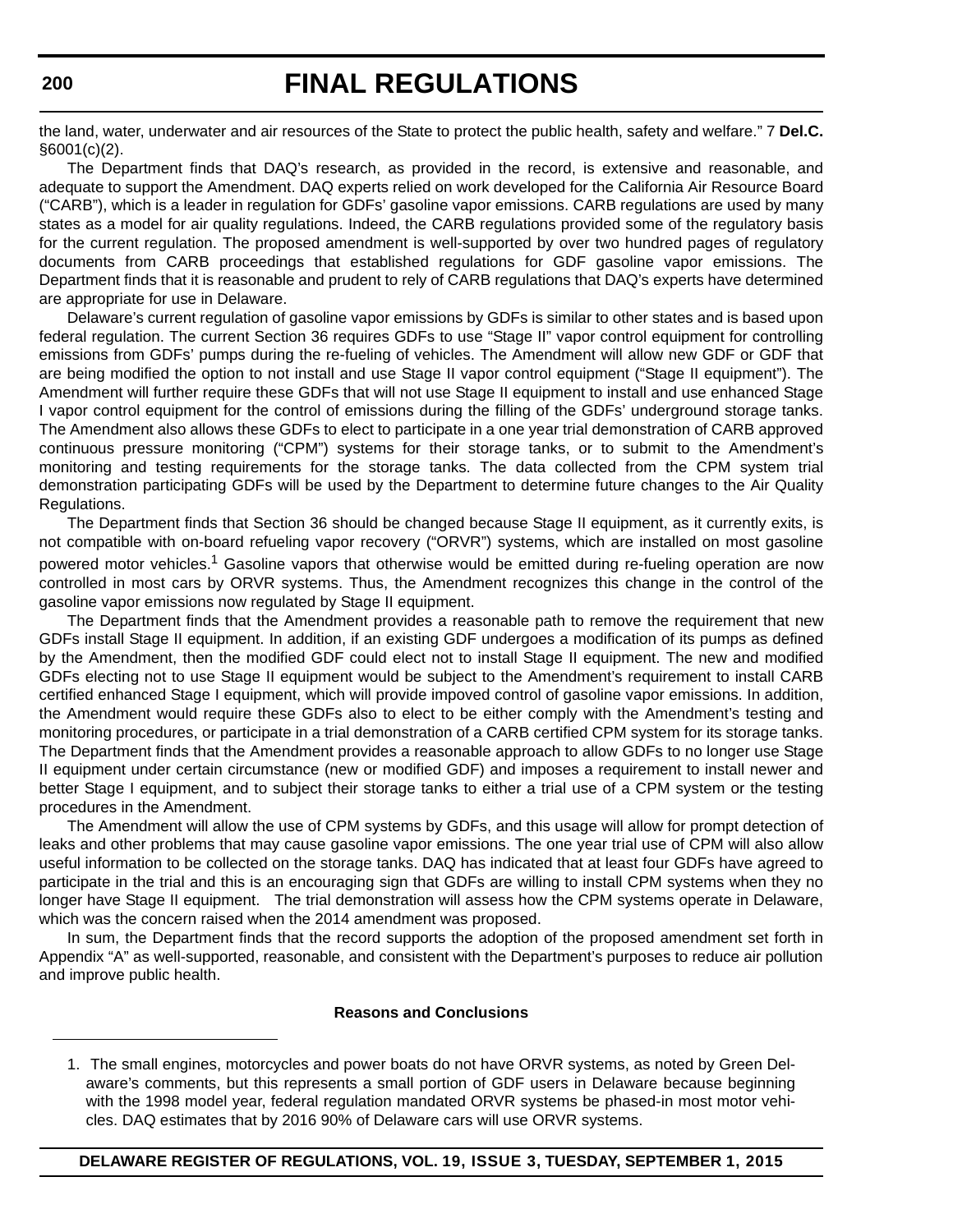As the above findings clearly demonstrate that the Department's experts have provided ample support in the record for adopting the proposed amendment as a final regulation. The Report also recommends that the proposed amendment be adopted with minor changes recommended by DAQ. I agree that the proposed amendment recommended by the Report and by DAQ be adopted. Moreover, this Order adopts the Report's reasoning to supplement this Order.

DAQ also provided reasons why the public comment should not be adopted by making any substantive changes to the proposed amendment. The Report also agrees that the public comments did not warrant any change to the proposed amendment at this time, particularly before the examination of data from the trial use of CPM systems. I agree that the proposed amendment should be adopted now and any further changes should wait until the trial demonstration provides information on the effectiveness of CPM systems in Delaware. Thus, the reasons for adopting the Amendment are that it is well-supported by technical and scientific information, and it provides a reasonable method towards a regulatory transition from continued use of State II equipment and towards the use of new, improved control of gasoline vapor emissions from GDFs, including the use of enhanced Stage I equipment and CPM systems.

In conclusion, the Department enters the following reasons and conclusions:

- 1. The Department has the statutory authority in 7 **Del.C.** §6010 to promulgate regulations to administer its statutory duties;
- 2. The Department is empowered in 7 **Del.C.** Ch. 60 to regulate air emissions of air toxics and the pollutant VOC in order to protect the environment and public health from harm;
- 3. GDFs emit air toxics and the pollutant VOC during the fueling of motor vehicles and the filling of storage tanks;
- 4. The Department has determined that the emission of air toxics and VOC from GDFs poses a risk of harm to the environment and public health that should be regulated by a regulation requiring the option to install enhanced approved Stage I equipment to reduce GDFs' gasoline vapor emissions;
- 5. The proposed amendment to Section 36 of Regulation should be adopted as a reasonable and wellsupported regulatory method to improve the air quality in Delaware by reducing GDFs' emissions of air toxics and VOC;
- 6. The Department conducted a proceeding consistent with the Department procedures, laws and regulations;
- 7. The Department provided public notice of the Amendment and the public hearing consistent with the law and Department regulations, and fully considered the public comments in the record;
- 8. The Department's proposed amendment, as published in the June 1, 2015 Delaware *Register of Regulations* and as revised for a non-substantial change in Appendix "A" hereto, is adequately supported by the record, is reasonable and not arbitrary or capricious exercise of the Department's authority to promulgate regulations, and is consistent with the applicable laws and regulations; and
- 9. The Department shall submit this Order approving as final the proposed amendment to Section 36 of Air Quality Regulation 1124, 7 **DE Admin. Code** 1124 to the *Delaware Register of Regulations* for publication in the next available issue and shall go into effect ten days after such publication, and shall provide such other notice as the law and regulation require and the Department determines is appropriate.

David S. Small, Secretary

#### **1124 Control of Volatile Organic Compound Emissions** *(Break in Continuity of Sections)*

#### **36.0 Stage II Vapor Recovery Vapor Emission Control at Gasoline Dispensing Facilities** 01/11/2002 09/11/2015

*(Break in Continuity Within Section)*

36.46 Testing Requirements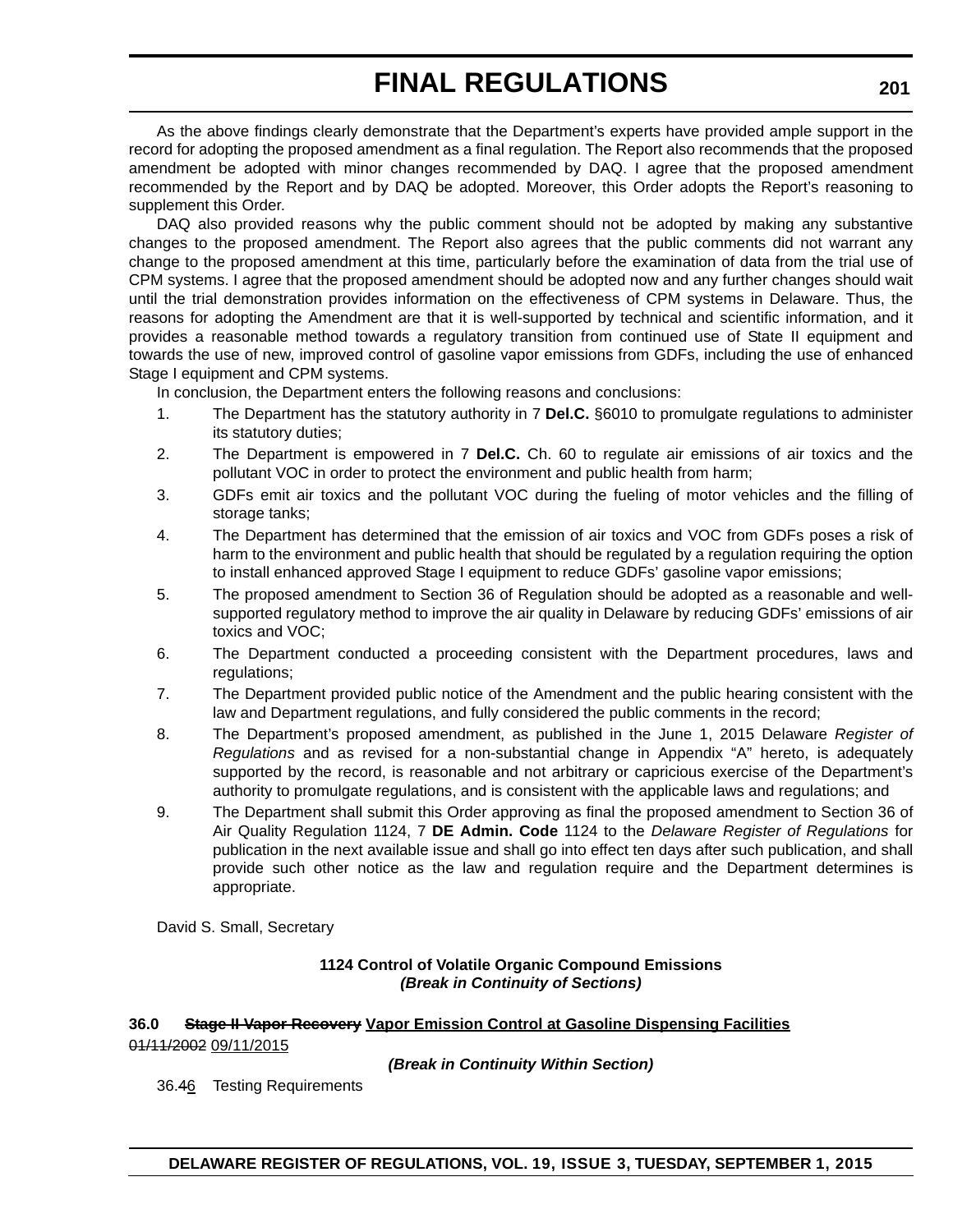<span id="page-50-0"></span>36.46.1 Any gasoline dispensing facility subject to the requirements of 36.3.1.1 of this regulation shall perform and pass the following tests in accordance with the test methods and procedures stated, or as otherwise approved by the Department and the Administrator of the EPA. Where any of the following test methods and procedures, in the opinion of the Department, conflict or are redundant with those specified in any CARB Executive Order adopted by reference in 36.710 of this regulation, the following test methods and procedures shall apply.

#### *(Break in Continuity Within Section)*

- 36.46.1.2 The following tests shall be performed and passed annually for each Stage II vapor recovery system according to the test procedures stated in 36.46.1.1 of this regulation:
	- 36.46.1.2.1 A Pressure Decay/Leak Test, as specified in 36.6.1.1.1 of this regulation.
	- 36.46.1.2.2 For Balance Systems, A Dynamic Backpressure and Liquid Blockage Test as specified in 36.**[6.]**1.1.2 of this regulation.
	- 36.46.1.2.3 For Assist Systems, An Air to Liquid Volume Ratio Test as specified in 36.**[6.]**1.1.3 of this regulation.

#### *(Break in Continuity Within Section)*

36.4.26.3 The Department may require the performance of any of the tests identified in 36.46.1 or 36.6.2 of this regulation at anytime at the owner's expense **[when the Department determines that the performance of such tests are necessary to ensure the proper operation of the facility or emission control equipment]**.

**\*Please note that no additional changes were made to the regulation as originally proposed and published in the June 2015 issue of the** *Register* **at page 939 (18 DE Reg. 939). Therefore, the final regulation is not being republished here in its entirety. A copy of the final regulation is available at: [1124 Control of Volatile Organic Compound Emissions](http://regulations.delaware.gov/register/september2015/final/19 DE Reg 199 09-01-15.htm)**

### **[DEPARTMENT OF SAFETY AND HOMELAND SECURITY](http://dsp.delaware.gov/) DIVISION OF STATE POLICE**

**1300 BOARD OF EXAMINERS OF PRIVATE INVESTIGATORS & PRIVATE SECURITY AGENCIES** Statutory Authority: 24 Delaware Code, Section 1304 (24 **Del.C.** §1304) 24 **DE Admin. Code** 1300

#### **ORDER**

#### **[1300 Board of Examiners of Private Investigators & Private Security Agencies](#page-4-0)**

Pursuant to the Guidelines in 29 Del.C. Section 10118(a)(1)-(7), the Board of Examiners of Private Investigators and Private Security Agencies ("Board") hereby issues this Order. Following notice and a public hearing on the proposed adoption of amendments to:

- Rule 1.0 Firearms Policy;
- Rule 6.0 Criminal Offenses;
- Rule 9.0 Delaware Manager/License Holder, and
- Rule 11.0 Personnel Rosters and Job Assignments

the Board makes the following Findings and Conclusions:

#### **Summary of Evidence and Information Submitted**

- 1. The Board did not receive written evidence or information pertaining to the proposed adoption.
- 2. The Board expressed its desire to adopt the amendment to:
	- clarify the initial course of instruction, the re-qualifications and making provisions for armored card guards;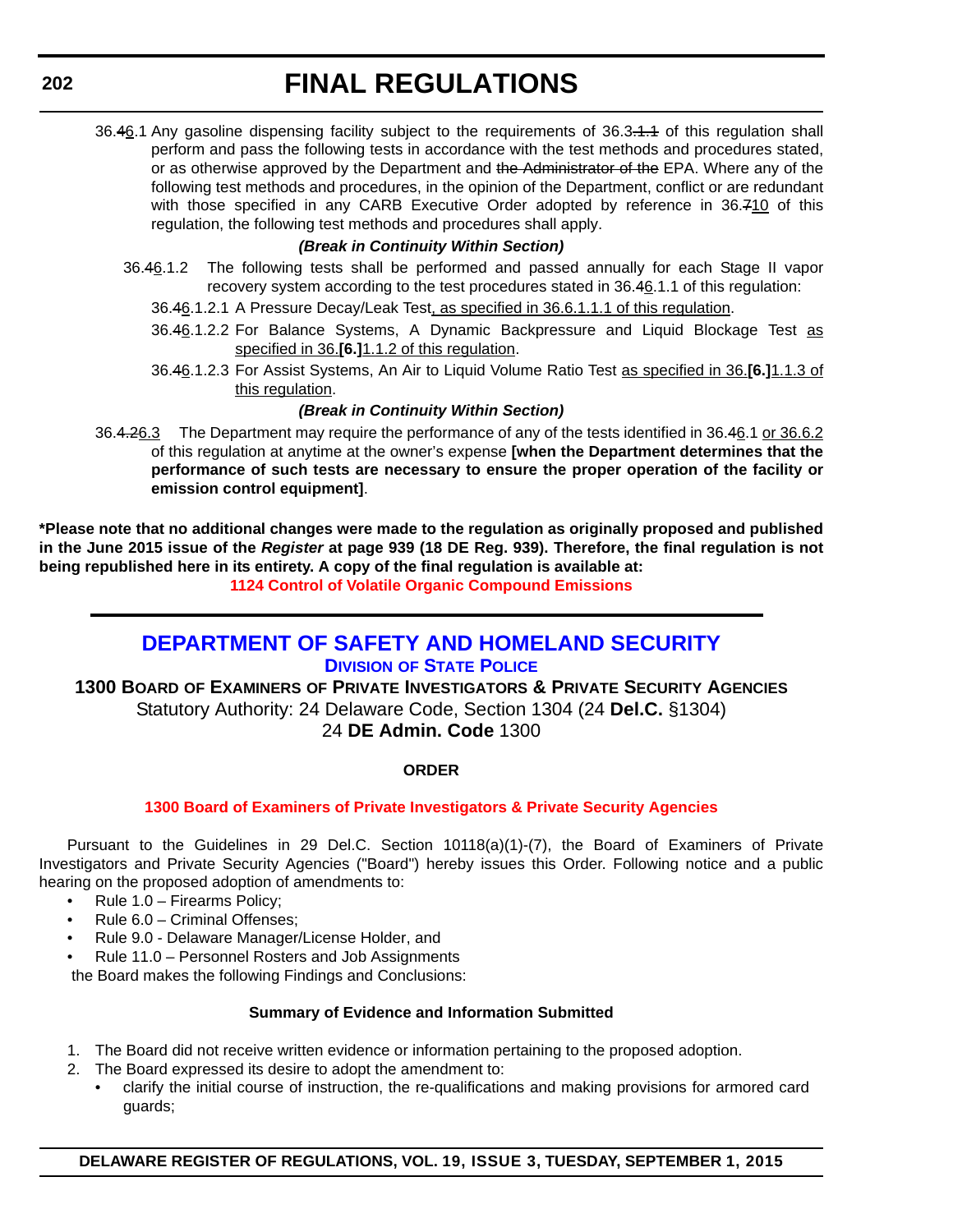- give the Director the authority to take action when necessary and changes the title names to match the Delaware Code changes;
- clarify what agencies the Delaware manager may work for and gives the minimum law enforcement experience requirement, and
- require the private investigative agencies to submit rosters every three months as listed and requires every agency to submit a roster even if there are no employees working in Delaware

#### **Findings of Fact**

3. The public was given notice and the opportunity to provide the Board with comments, in writing and by oral testimony, on proposed amendments. The written comments and oral testimony received are described in paragraph 1.

- 4. The Board finds that the adoption of this rule will:
	- clarify the initial course of instruction, the re-qualifications and making provisions for armored card guards;
	- give the Director the authority to take action when necessary and changes the title names to match the Delaware Code changes;
	- clarify what agencies the Delaware manager may work for and gives the minimum law enforcement experience requirement, and
	- require the private investigative agencies to submit rosters every three months as listed and requires every agency to submit a roster even if there are no employees working in Delaware
- 5. The Board finds that the adoption will have no adverse impact on the public.
- 6. The Board finds that the amendment is well written and describes its intent to adopt the rule to:
	- clarify the initial course of instruction, the re-qualifications and making provisions for armored card guards;
	- give the Director the authority to take action when necessary and changes the title names to match the Delaware Code changes;
	- clarify what agencies the Delaware manager may work for and gives the minimum law enforcement experience requirement, and
	- require the private investigative agencies to submit rosters every three months as listed and requires every agency to submit a roster even if there are no employees working in Delaware

#### **Conclusion**

7. The proposed rule adoption was published by the Board in accord with the statutory duties and authority as set forth in 24 Del.C. Section 1304 et seq. and, in particular, 24 Del.C. Section 1304(b)(3).

8. The Board deems this adoption necessary and expedient to the full and official performance of its duties under 24 Del.C. Section 1304 et. seq.

9. The Board concludes that the adoption of this rule will be in the best interests of the citizens of the State of Delaware.

10. The Board therefore adopts the amendment pursuant to 24 Del.C. Section 1304(b)(3) and guidelines of 29 Del.C. Section 10118 of the Administrative Procedures Act. See, Strauss v. Silverman, Del. Supr., 399 A.2d 192 (1979).

11. This adopted rule replaces in its entirety any former rule or regulation heretofore promulgated by the Board.

12. The effective date of this Order shall be September 11, 2015.

13. Attached hereto and incorporated herein this order is the amended rule marked as exhibit A and executed simultaneously on the 28<sup>th</sup> day of July, 2015.

Major Melissa A. Zebley, Acting Chairman Mr. Wayne A. Keller Director Robert J. Irwin Mrs. Heather M. Shupe William G. Bush, IV, Esquire Music Sandra C. Taylor Mr. Michael D. Connelly Mr. Harvey A. Woods, III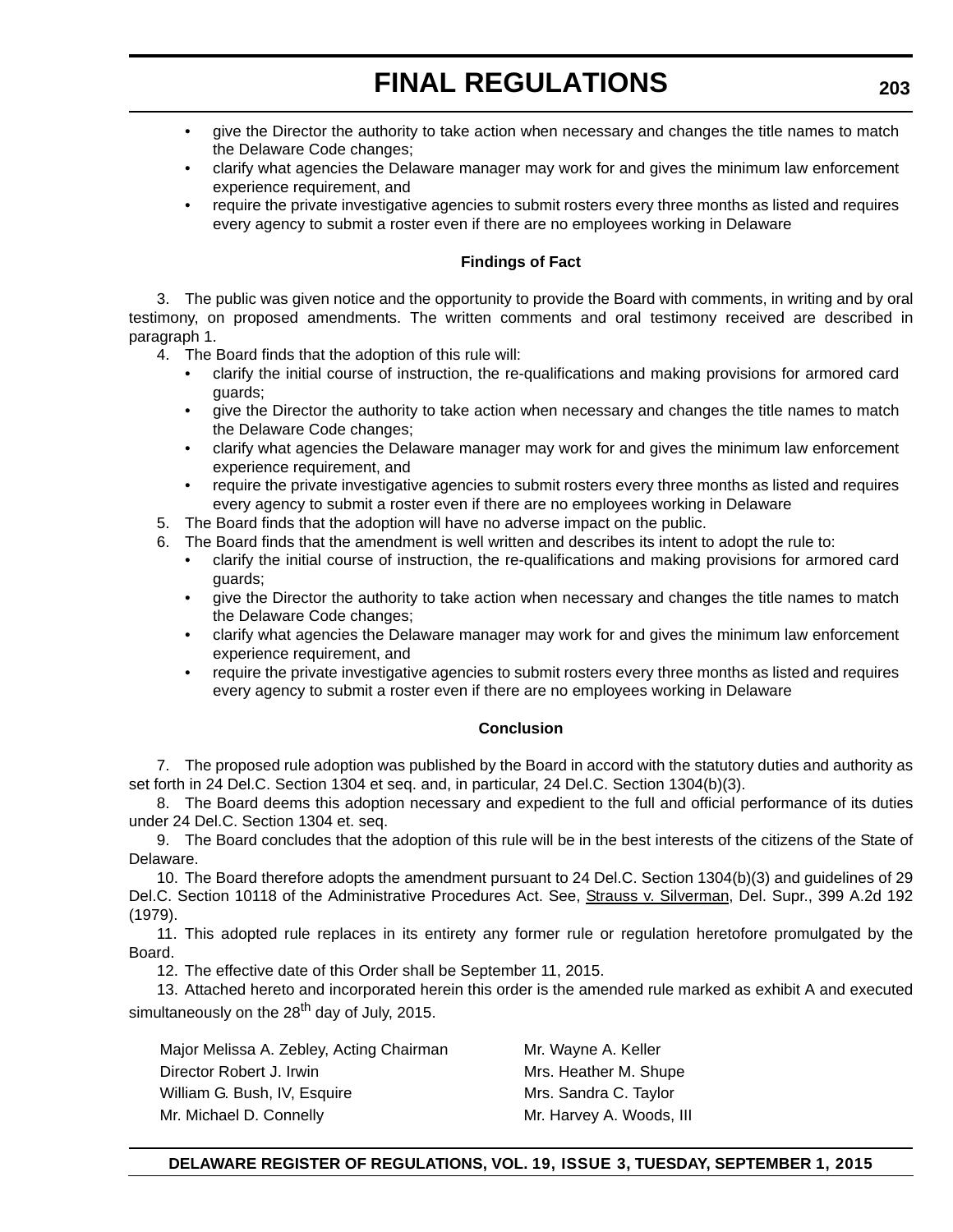<span id="page-52-0"></span>**204**

Ms. Kelly R. Jansen

#### **1300 Board of Examiners of Private Investigators & Private Security Agencies** *(Break in Continuity of Sections)*

#### **11.0 Personnel Rosters and Job Assignments**

11.1 Anyone licensed as a private security agency (Class B or C) under 24 **Del.C.** Ch. 13 shall submit an alphabetical personnel roster and a job site list to the Professional Licensing Section by the tenth of every month. Anyone licensed as a private investigative agency (Class A) under 24 **Del.C.** Ch. 13 shall submit an alphabetical personnel roster to the Professional Licensing Section by the tenth of January, April, July and October. Alphabetical**[, by last name,]** personnel rosters shall include the full name, DOB, race, sex, expiration date, and position code of each individual in your employ. For example:

**\*Please note that no additional changes were made to the regulation as originally proposed and published in the May 2015 issue of the** *Register* **at page 846 (18 DE Reg. 846). Therefore, the final regulation is not being republished here in its entirety. A copy of the final regulation is available at:**

**[1300 Board of Examiners of Private Investigators & Private Security Agencies](http://regulations.delaware.gov/register/september2015/final/19 DE Reg 202 09-01-15.htm)**

### **[DEPARTMENT OF STATE](http://dpr.delaware.gov/) DIVISION OF PROFESSIONAL REGULATION 2100 BOARD OF EXAMINERS IN OPTOMETRY** Statutory Authority: 24 Delaware Code, Section 2104(a)(1) (24 **Del.C.** §2104(a)(1)) 24 **DE Admin. Code** 2100

#### **ORDER**

#### **[2100 Board of Examiners in Optometry](#page-4-0)**

The Delaware Board of Examiners in Optometry pursuant to 24 **Del.C.** §2104(a)(1), proposed a comprehensive regulatory overhaul that seeks to bring the regulations into conformity with current law and remove outdated and inconsistent provisions. For example, the proposed changes update the ethics section to more succinctly define unprofessional conduct. In addition, the proposed changes remove several regulations which are nothing more than a verbatim recitation of the Board's practice act and thus unnecessary.

#### **SUMMARY OF THE EVIDENCE AND INFORMATION SUBMITTED**

Following publication in the Delaware *Register of Regulations* on July 1, 2015 a public hearing was held on July 22, 2015. Written comment periods were held open for thirty days, and an additional fifteen days following the public hearing. At the hearing, the Board accepted as evidence and marked as the Board's Exhibits one and two documentation of publication of the notice of the public hearing in the *News Journal* and the *Delaware State News*; and Board Exhibits three and four correspondence from the Delaware Optometric Association and the Delaware Academy of Ophthalmology.

At the time of the deliberations, the Board considered the following documents:

**Board Exhibit 1** – Affidavit of publication of the public hearing notice in the *News Journal*;

**Board Exhibit 2** – Affidavit of publication of the public hearing notice in the *Delaware State News*;

**Board Exhibit 3** – July 22, 2015 correspondence from the Delaware Optometric Association (DOA)

regarding apparent contradictions in the proposed changes and suggestions regarding reciprocity, continuing education and minimum standards of practice;

**Board Exhibit 4** – July 21, 2015 correspondence from the Delaware Academy of Ophthalmology regarding the timing of the proposed regulation change and the removal of regulations pertaining to definitions and standards of practice;

**DELAWARE REGISTER OF REGULATIONS, VOL. 19, ISSUE 3, TUESDAY, SEPTEMBER 1, 2015**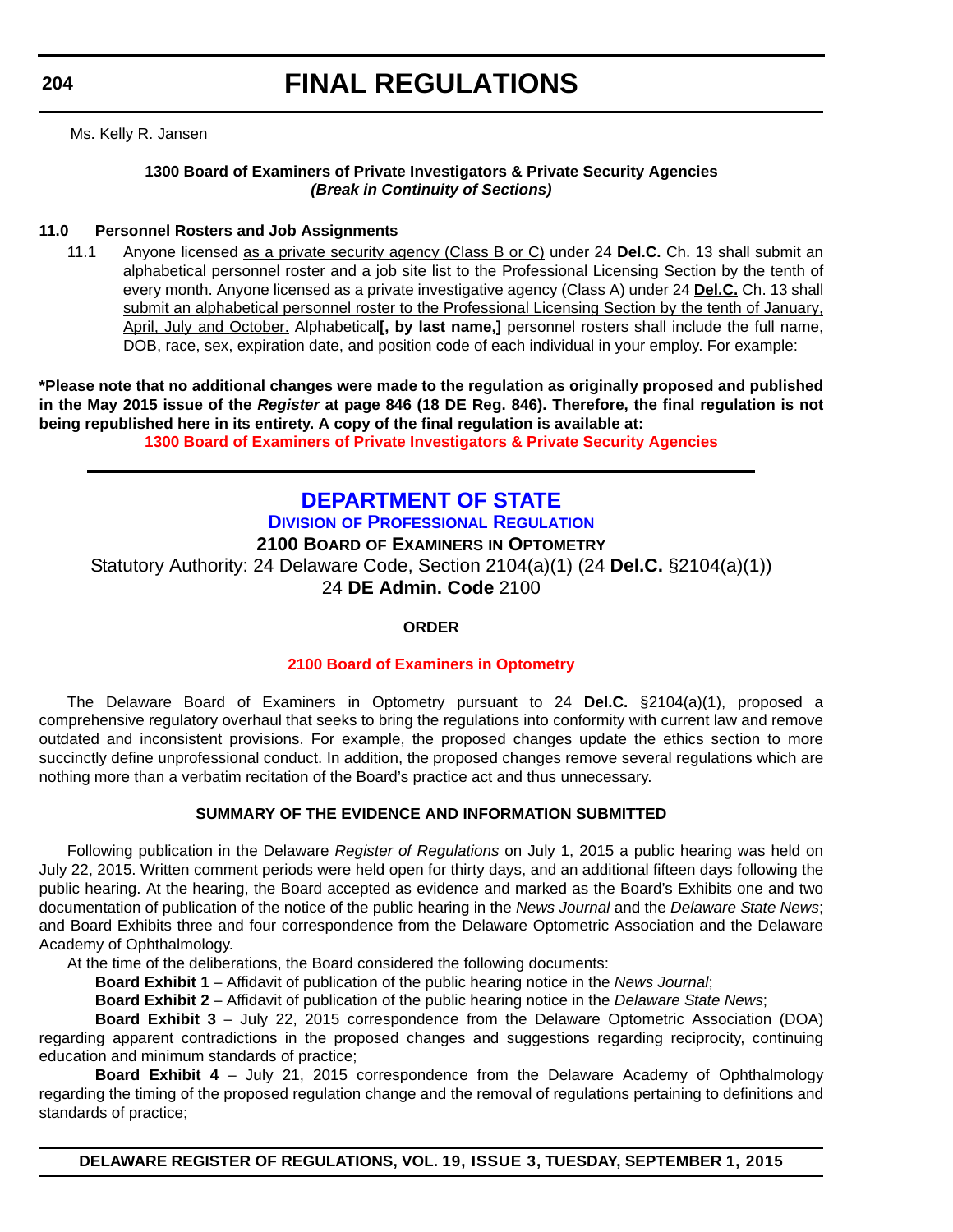**Board Exhibit 5** – August 1, 2015 correspondence from the Delaware Optometric Association (DOA) regarding continuing education and minimum standards of practice.

The Board also considered the verbal testimony of Ann Farley, a representative for the Delaware Academy of Ophthalmology. Ms. Farley simply read the comments set forth in Board Exhibit four.

#### **FINDINGS OF FACT AND CONCLUSIONS**

Pursuant to 29 **Del.C.** §10118, the public was given notice and an opportunity to provide the Board with comments in writing and by testimony at the public hearing on the proposed amendments to the Board's regulations. Pursuant to 24 **Del.C.** §2104(a)(1) the Board has statutory authority to promulgate rules and regulations clarifying specific statutory sections of its statute.

The proposed changes seek to overhaul the regulations in order to remove outdated and inconsistent provisions; update the ethics section to more succinctly define unprofessional conduct; remove several regulations which are nothing more than a verbatim recitation of the Board's practice act and thus unnecessary; and bring the regulations into conformity with current law.

Prior to the hearing, the Delaware Optometric Association submitted written comments for the Board's review raising five concerns. The first two points raised by the DOA pointed out two technical errors in the proposed regulations regarding the total number of continuing education credits (CEs) the Board will require of licensees going forward as well as the number of practice management CEs the Board will accept going forward.

The Board found these two points from DOA prudent and noted that the Board's intent to increase the total required CEs to thirty and to increase the number of acceptable practice management CEs from zero to six was apparent in the change at proposed regulation 4.1.3, which states the following:

4.1.3 All therapeutically-licensed optometrists shall acquire 24 30 hours of continuing education during each biennial licensure period. Twelve Twenty of those 24 thirty hours must be comprised of education in the areas of therapeutics and management of ocular disease. A maximum of six of the thirty may be in the area of practice management. All therapeutically-licensed optometrists must also maintain current CPR certifications for both children and adults throughout the licensure period.

As such, the Board found that the inconsistencies noted by DOA were technical errors that should be corrected via this Order pursuant to 29 **Del.C.** §10113(b)(4). See *Council 81, American Federation of State, County and Municipal Employees, Afl-Cio*, v. *State Personnel Commission*, 1989 WL 100473 (Del.Super. Aug. 3, 1989). To that end, regulation 10.2.1 currently states the following: "[n]o practice management courses will be accepted as satisfying the continuing education requirement" but will be changed to the following so as to correct a technical error: "40.2.1 4.2.1 No Six practice management courses hours will be accepted as satisfying toward the continuing education requirement." Similarly, regulation 10.2.2.2 currently states that "Therapeutically certified licensees - Of the 24 hour biennial requirement for therapeutically certified licensees, a maximum of 4 hours may be fulfilled by self-reported study." The published proposed change to the regulation changed the four hour maximum to six but left the 24 total in place. Insofar as this was a technical error, the regulation will be changed to the following:

10.2.2.2 4.2.2.2 Therapeutically certified licensees - Of the 24 30 hour biennial requirement for therapeutically certified licensees, a maximum of 4 six hours may be fulfilled by self-reported study.

The third point raised by DOA was that the Board should not delete the requirement of five years of practice in another state from the reciprocity regulations. The Board noted that the statute currently states that the Board will "waive the internship requirement for an applicant holding a valid license to practice optometry issued by another jurisdiction *and who has practiced for a minimum of 5 years* in such other jurisdiction with standards of licensure which are equal to or greater than those of this chapter and grant a license by reciprocity to such applicant." As such, the Board found that retaining such a requirement in the regulations would be unnecessary as all reciprocal applicants must meet the statutory requirement of five years of practice in another jurisdiction.

The DOA's fourth comment requested that the Board consider additional guidance in the continuing education regulations in regard to topics such as acceptable online courses. The Board did not dispute DOA's point, but stated that it would prefer to address such topics following the passage of the proposed regulations so as not to further delay the revision process, which began more than a year ago, particularly in light of the fact that DOA's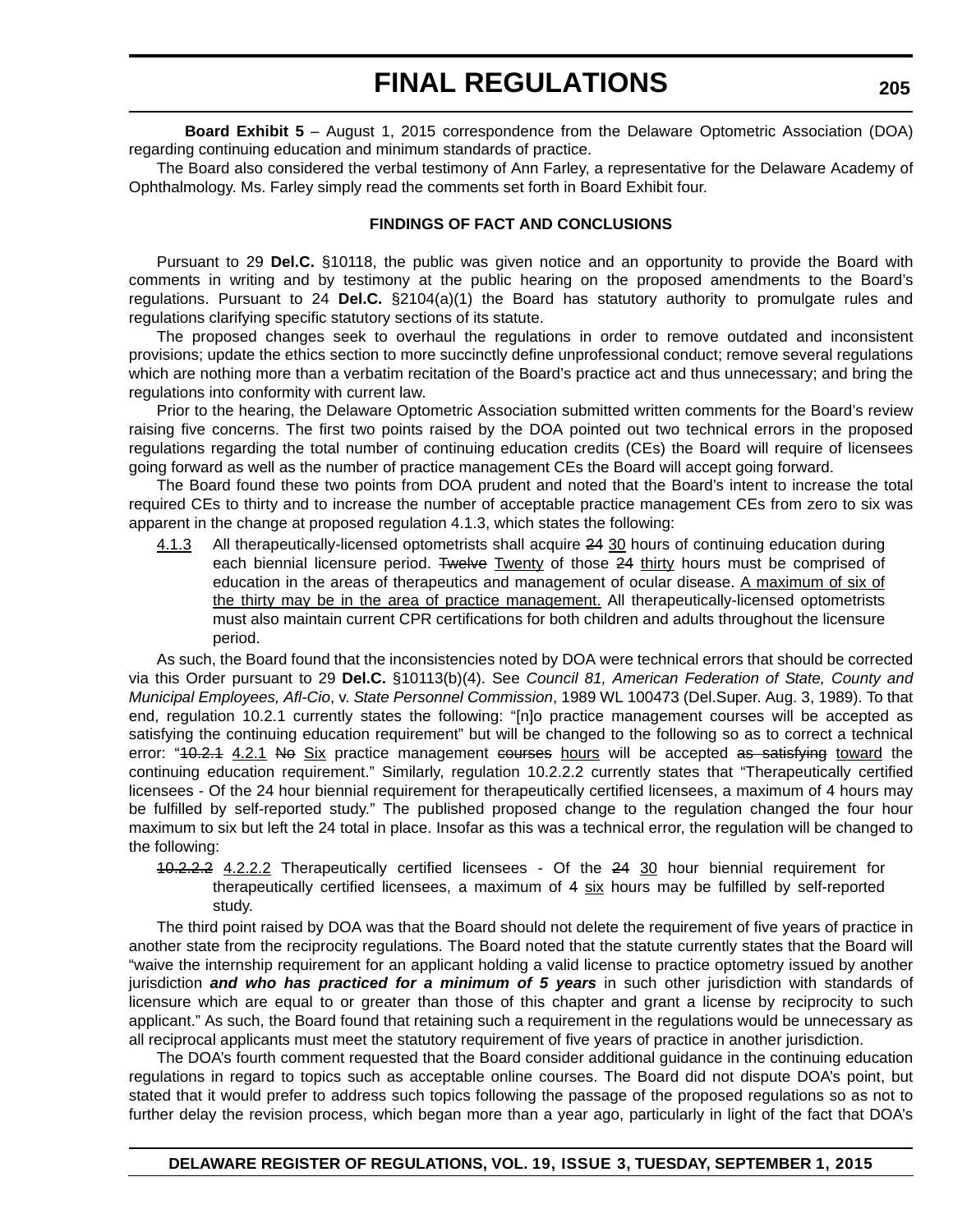comment does not raise a conflict or flaw in any of the proposed regulations.

Finally, DOA recommended that the Board retain three proposed deletions in regard to optometric standards of practice. The Board disagreed with DOA's proposal that optometrists should be bound by the three suggested standards. The Board noted that DOA's proposed standards are actions that may be taken but are not required of optometrists. Further the Board noted that optometric care is more problem focused; therefore, lists are constraining and not necessary as it is up to practitioner to determine what is in the best interest of the patient. Additionally, the Board noted that the statutory definition of the practice of optometry includes an extensive but nonexhaustive list of acceptable treatments for optometrists.

During the hearing, Ann Farley, a representative of the Delaware Academy of Ophthalmology (DAO), read a statement from the DAO into the record. The written statement was then entered into the record as Board Exhibit Four. According to Board Exhibit Four, the DAO believes that the Board's proposed changes are "premature" in light of the upcoming Joint Sunset Committee (JSC) review and that the Board removed significant areas but did not replace them.

As to the DAO's first point that regulation changes at this time would be "inefficient and ineffective" as additional changes will likely be required pursuant to review by the JSC, the Board notes several reasons it disagrees with DAO's position. The Board noted that it began the process of updating the regulations several years ago following Executive Order 36, in which Governor Jack Markell advised "[e]ach Department and Agency within the Executive Branch that is subject to the Administrative Procedures Act, 29 Del. C. § 10111 et seq. …[to] conduct, in accordance with the procedures set forth below, a periodic review of regulations promulgated by such Agency to determine whether any such regulations should be modified or eliminated." Executive Order No. 36 – Review and Reform of State Agency Regulations, (January 24, 2012). In addition, to delay changing the regulations until the JSC review is completed would not be sensible as the regulation overhaul proposed by the Board is a noteworthy accomplishment. Moreover, the current regulations are very vague and outdated; thus JSC review of the current regulations would render the review process more difficult and time-consuming. Finally, the current regulations are overly subjective; therefore, it is not in the best interest of the public for the Board to maintain such regulations any longer.

As to the DAO's second comment, the Board reiterated some of the points it raised with the DOA in that most if not all of the regulations being removed, particularly in regard to diagnostic and therapeutic drugs, minimum standards of practice and dispensing of contact lenses, are already clearly addressed in the statute and that optometry is problem based and patient dependent such that confining lists and standards in the regulations are neither clarifying nor necessary.

Following the public hearing, the DOA again submitted written public comment reiterating the association's concern that the regulations should include clarification as to online CE courses and that the regulations should establish standards of practice regarding essential equipment and components of ocular examinations.

In regard to DOA's August 1, 2015 written submission, the Board noted that the suggested changes, including adding specific standards of practice and clarification of the continuing education requirements could be added to the regulations should the Board determine that is necessary in the future. The Board does not believe that it is necessary to substantively amend the proposed regulations at this time as it is more important that the proposed regulations go forward so that the problematic regulations are eliminated and unprofessional conduct is more succinctly defined.

#### **DECISION AND ORDER CONCERNING THE REGULATIONS**

Having found that the proposed changes to the regulations are necessary as outlined herein, the Board finds that the regulations shall be adopted as final in the form as proposed with the two noted technical error corrections. The exact text of the regulations, as amended, are attached to this order as Exhibit A. These changes will become effective ten days following publication of this order in the Delaware *Register of Regulations* on September 1, 2015.

**IT IS SO ORDERED** this 12th day of August, 2015 by the Delaware Board of Examiners in Optometry. Jeffrey Hilovsky, O.D., President Irvin Bowers, Public Member Joseph Senall, O.D. Evelyn Nestlerode, Public Member Bryan Sterling, O.D., Secretary

**DELAWARE REGISTER OF REGULATIONS, VOL. 19, ISSUE 3, TUESDAY, SEPTEMBER 1, 2015**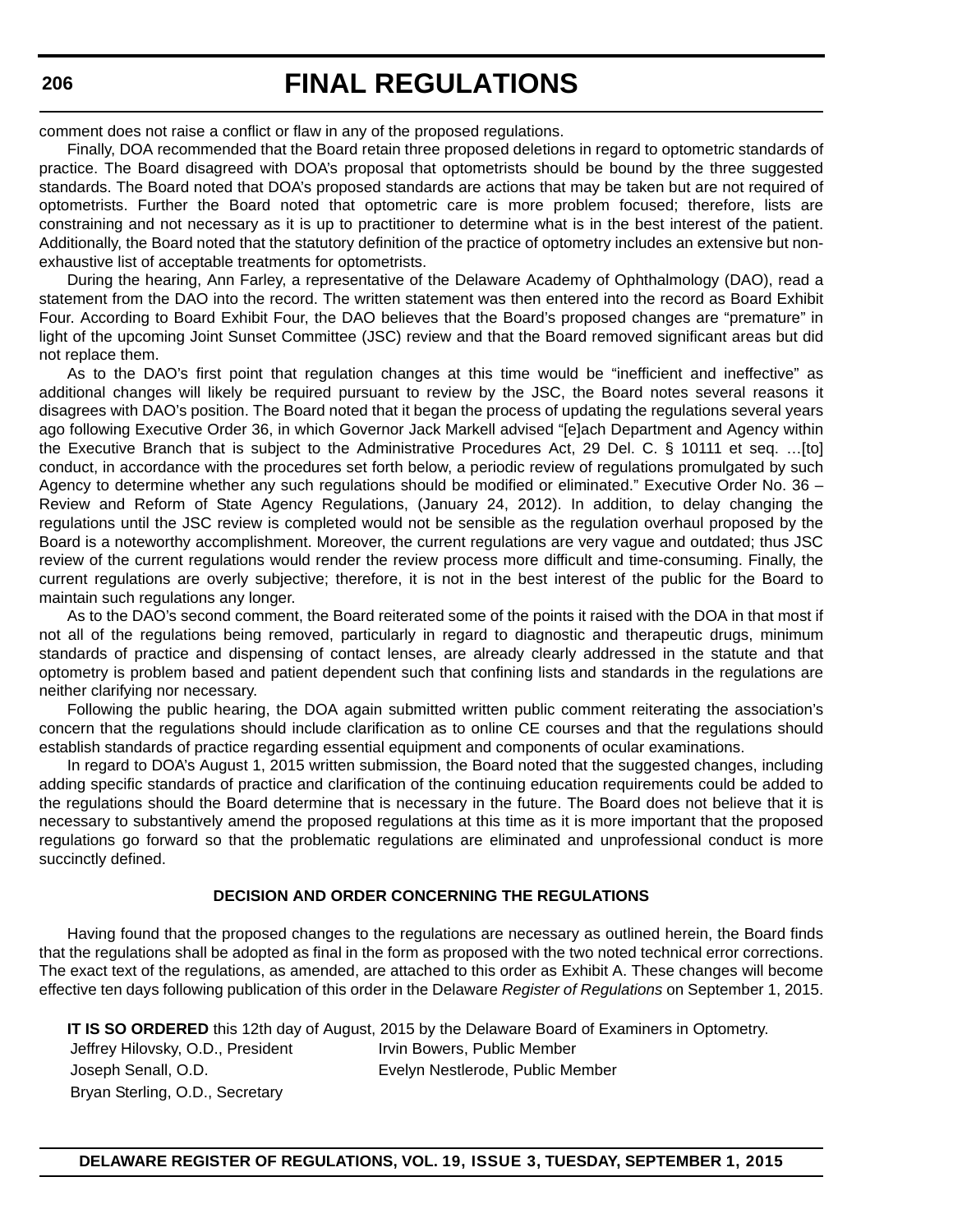#### **2100 Board of Examiners in Optometry** *(Break in Continuity of Sections)*

#### <span id="page-55-0"></span>**104.0 Continuing Education Requirements**

#### *(Break in Continuity Within Section)*

- 104.2 Content of Mandatory Continuing Education (CE)
	- 104.2.1 **[No Six]** practice management **[courses hours]** will be accepted **[as satisfying toward]** the continuing education requirement.
	- 104.2.2 COPE-Approved Self-Reported Study
		- 104.2.2.1 Non-therapeutically certified licensees Of the 12 hour biennial requirement for nontherapeutically certified licensees, a maximum of 2 hours may be fulfilled by self-reported study.
		- 104.2.2.2 Therapeutically certified licensees Of the **[24 30]** hour biennial requirement for therapeutically certified licensees, a maximum of  $4 \times \frac{1}{2}$  hours may be fulfilled by selfreported study.

**\*Please note that no additional changes were made to the regulation as originally proposed and published in the July 2015 issue of the** *Register* **at page 26 (19 DE Reg. 26). Therefore, the final regulation is not being republished here in its entirety. A copy of the final regulation is available at:**

**[2100 Board of Examiners in Optometry](http://regulations.delaware.gov/register/september2015/final/19 DE Reg 204 09-01-15.htm)**

### **[OFFICE OF MANAGEMENT AND BUDGET](http://dfm.delaware.gov/)**

**DIVISION OF FACILITIES MANAGEMENT**

Statutory Authority: 29 Delaware Code, Section 6908(a)(6) (29 **Del.C.** §6908(a)(6))

#### **ORDER**

#### **[4104 Regulations for the Drug Testing of Contractor and Subcontractor Employees Working on Large](#page-4-0)  Public Works Projects**

#### **NATURE OF THE PROCEEDINGS:**

The Office of Management and Budget (OMB) initiated proceedings to adopt the Regulations for the Drug Testing of Contractor and Subcontractor Employees Working on Large Public Works Projects. The OMB proceedings to adopt regulations were initiated pursuant to 29 **Del.C.** Chapter 101 and authority as prescribed by 29 **Del.C.** Ch. 69, §6908(a)(6).

On January 1, 2015 (Volume 18, Issue 7), OMB published in the Delaware *Register of Regulations* its notice of proposed regulations, pursuant to 29 **Del.C.** §10115. It was requested that written materials and suggestions from the public concerning the proposed regulations be delivered to OMB by March 6, 2015 or be presented at a public hearing on February 11, 2015, after which time OMB would review information, factual evidence and public comment to the said proposed regulations.

Written comments were received during the public comment period and evaluated. The results of that evaluation are summarized in the accompanying "Summary of Evidence." This is OMB's "conclusion" and "order" as required by 29 **Del.C.** §10118(b).

#### **SUMMARY OF EVIDENCE**

In accordance with Delaware Law, public notices regarding proposed Regulations for the Drug Testing of Contractor and Subcontractor Employees Working on Large Public Works Projects were published in the *Delaware State News*, the *News Journal* and the Delaware *Register of Regulations*.

Written and verbal comments were received on the proposed regulations during the public comment period

#### **DELAWARE REGISTER OF REGULATIONS, VOL. 19, ISSUE 3, TUESDAY, SEPTEMBER 1, 2015**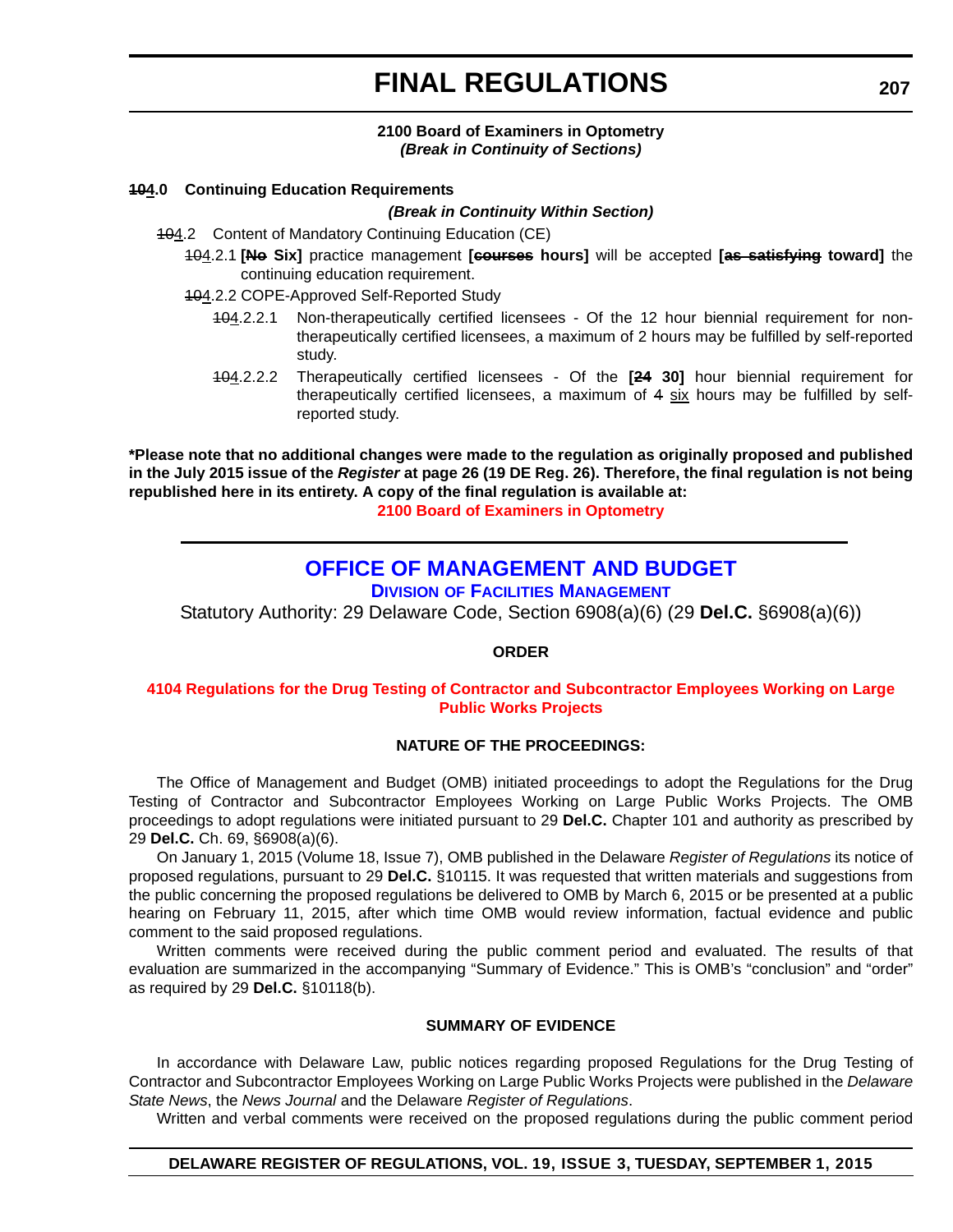#### **208**

# **FINAL REGULATIONS**

(January 1, 2015 through March 6, 2015). Individuals offering comments included:

- Dr. Brian Shinkle, DO, CIME.
- Mr. James Maravelias, President, Delaware Building & Construction Trades Council.

Public comments and the OMB (Agency) responses are as follows:

#### **Brian Shinkle, DO, CIME**

Comment: Studies show that blood/breath alcohol level directly correlates with impairment, but urine alcohol level has no correlation with impairment. Urine alcohol only reasonably shows that someone has used alcohol within the last few days, which is not illegal. You also cannot tell how much alcohol someone used via a urine alcohol test, due to variable urine dilution rates. A better model is to follow the DOT protocol which is to perform breath alcohol testing (which does correlate directly with blood alcohol level and impairment) and to perform this type of alcohol testing in one or all of the following scenarios: post-accident, random or reasonable suspicion.

*Agency response:* Thank you for your comment. This comment refers to Section 4.3 of the proposed regulation that reads as follows:

4.3 Employees subject to drug testing shall be tested using at a minimum a seven-panel protocol testing plus urine alcohol screening for the following:

| <b>Substance</b>                                     | <b>Common Name</b> | <b>Cutoff</b> |
|------------------------------------------------------|--------------------|---------------|
| Marijuana metabolite                                 |                    | $50$ ng/ml    |
| Cocaine metabolite                                   |                    | $150$ ng/ml   |
| Opiate metabolite                                    |                    | 2000 ng/ml    |
| Acetylmorphine                                       | Heroin metabolite  | $10$ ng/ml    |
| Phencyclidine                                        | <b>PCP</b>         | $25$ ng/ml    |
| Amphetamines<br>(including Meth<br>Methamphetamines) |                    | 500 ng/ml     |
| <b>MDMA</b>                                          | Ecstasy            | 250 ng/ml     |
| Urine Alcohol                                        |                    | 0.04% BAC     |

Inasmuch as the state has included testing for alcohol as a means to gauge impairment, OMB is in agreement that a urine alcohol test should not be specified. The specification has been changed to a more generic "alcohol test".

#### **James Maravelias, President, Delaware Building & Construction Trades Council**

Comment: The seven panel test specified in Section 4.3 of the regulation is insufficient and should be changed to require a ten panel test. Keeping in mind that the goal is to provide the safest workplace for employees, protect the general public and instill Delawareans confidence that those individuals working on state funded projects are working safely, the ten-panel protocol is necessary to capture drugs that are highly abused, extremely addictive and can cause a deadly and unsafe work environment for all those around.

*Agency response:* Thank you for your comment. This comment refers to Section 4.3 of the proposed regulation that reads as follows:

4.3 Employees subject to drug testing shall be tested using at a minimum a seven-panel protocol testing plus urine alcohol screening for the following:

| <b>Substance</b>     | <b>Common Name</b> | <b>Cutoff</b> |
|----------------------|--------------------|---------------|
| Marijuana metabolite |                    | $50$ ng/ml    |
| Cocaine metabolite   |                    | $150$ ng/ml   |
| Opiate metabolite    |                    | 2000 ng/ml    |
| Acetylmorphine       | Heroin metabolite  | $10$ ng/ml    |
| Phencyclidine        | <b>PCP</b>         | $25$ ng/ml    |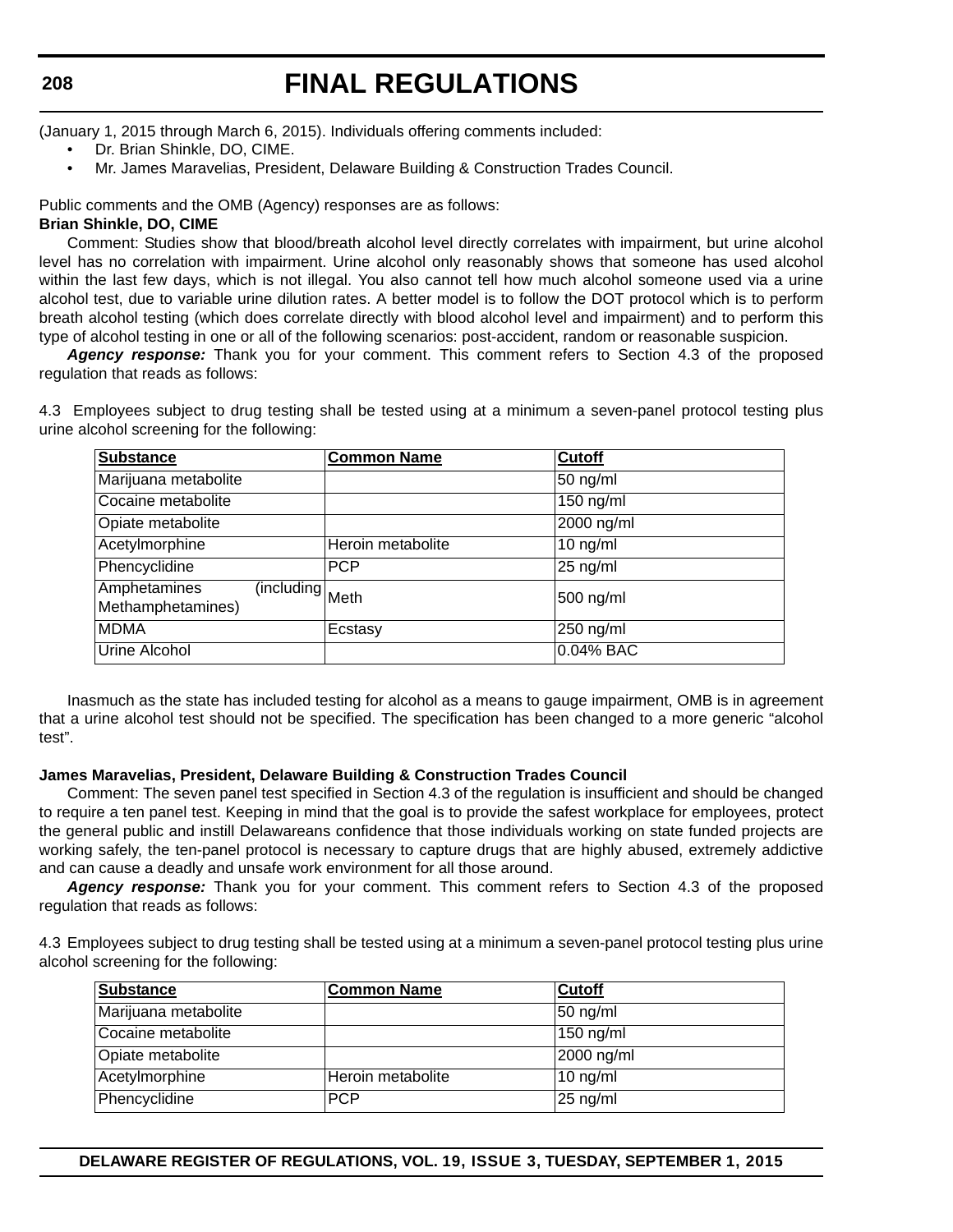| <b>Amphetamines</b><br>Methamphetamines) | including Meth | $ 500 \rangle$ ng/ml |
|------------------------------------------|----------------|----------------------|
| <b>IMDMA</b>                             | <b>Ecstasv</b> | 250 ng/ml            |
| Urine Alcohol                            |                | $10.04\%$ BAC        |

There are no universal standards for the optimal number of panels that must be tested in an employee drug testing program. In fact, Federal DOT standards from which much of this regulation was modeled, requires a five panel testing regimen. The proposed regulation was constructed with a measure of flexibility by mandating "…..a minimum of seven-panel protocol testing….", therefore allowing for additional panels to be tested. Accordingly the proposed regulation will not be further amended.

#### **FINDINGS OF FACT:**

The Department finds that the proposed regulation as set forth in the January 2015 *Register of Regulations* with the one insubstantial change noted in section 4.3 should be adopted. While the Office of Management and Budget appreciates the other suggestions brought forth, it is felt the existing content of the regulation as published in the January 2015 *Register of Regulations* represents a fair balance to protect management, labor and members of the public.

NOW THEREFORE, under the statutory authority and for the reasons set forth above, the Director of the Delaware Office of Management and Budget does hereby ORDER that the Regulation be, and that it hereby is, adopted and promulgated. The effective date of this Order is for all large public works projects advertised for bid on or after January 1, 2016.

Ann Shepard Visalli, Director Office of Management and Budget

#### **4104 Regulations for the Drug Testing of Contractor and Subcontractor Employees Working on Large Public Works Projects**

*(Break in Continuity of Sections)*

#### **4.0 Minimum Standards for a Mandatory Drug Testing Program**

*(Break in Continuity Within Section)*

4.3 Employees subject to drug testing shall be tested using at a minimum a seven-panel protocol testing plus **[urine]** alcohol screening for the following:

| <b>Substance</b>                                    | <b>Common Name</b> | <b>Cutoff</b> |
|-----------------------------------------------------|--------------------|---------------|
| Marijuana metabolite                                |                    | $50$ ng/ml    |
| Cocaine metabolite                                  |                    | $150$ ng/ml   |
| Opiate metabolite                                   |                    | 2000 ng/ml    |
| <b>Acetylmorphine</b>                               | Heroin metabolite  | $10$ ng/ml    |
| Phencyclidine                                       | <b>PCP</b>         | $25$ ng/ml    |
| <b>Amphetamines (including</b><br>Methamphetamines) | Meth               | $500$ ng/ml   |
| <b>MDMA</b>                                         | Ecstasy            | $250$ ng/ml   |
| [Urine] Alcohol                                     |                    | 0.04% BAC     |

#### *(Break in Continuity of Sections)*

#### **8.0 Penalties**

#### *(Break in Continuity Within Sections)*

8.2 Notwithstanding any other provision of this regulation, if any failure to comply with the requirements of this regulation are particularly flagrant or egregious, the Owner may seek a termination for cause, a temporary suspension, a determination that the Contractor or Subcontractor **[are is]** not responsible, debarment or bond revocation, and any other statutory, common law, or equitable remedy.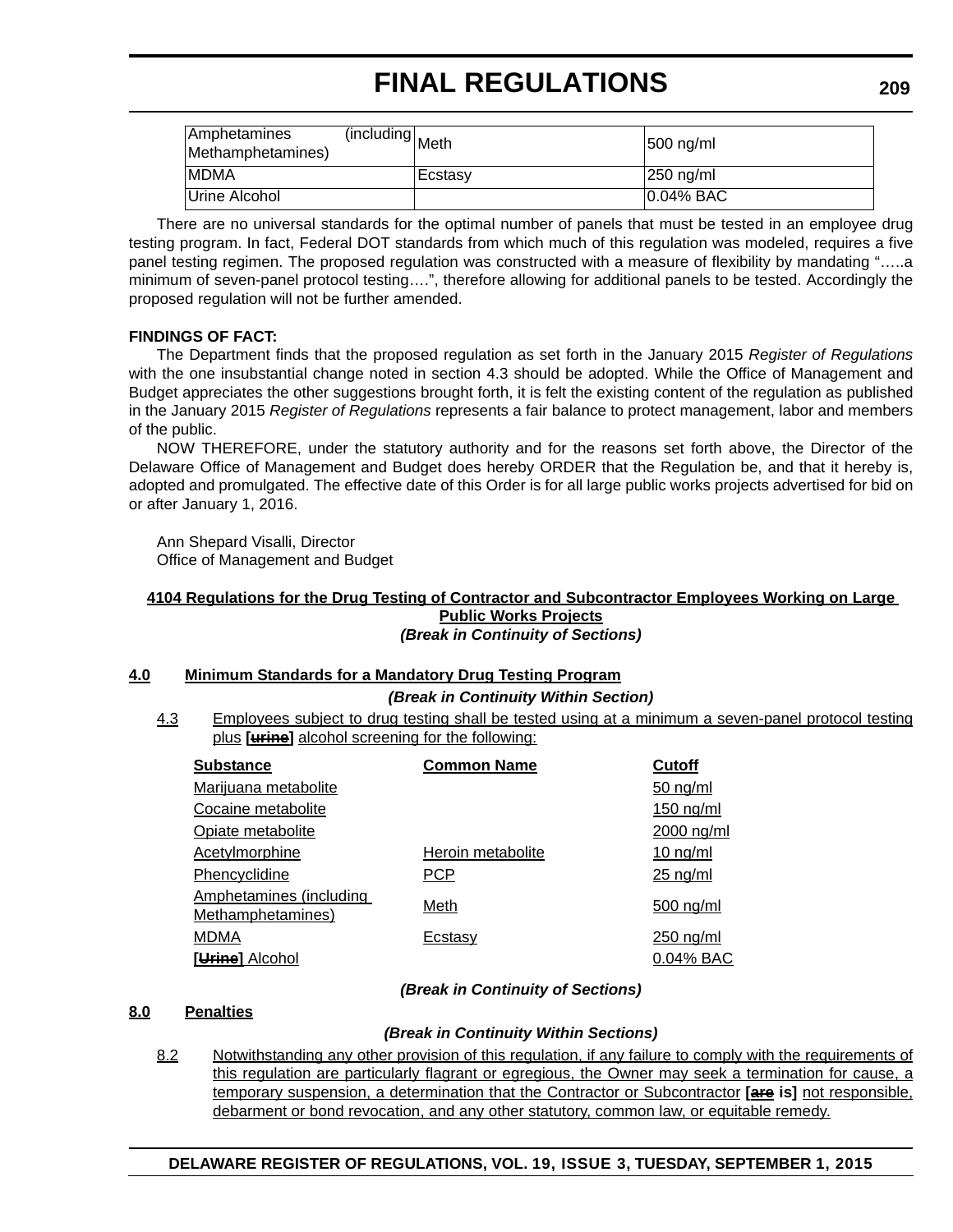**\*Please note that no additional changes were made to the regulation as originally proposed and published in the January 2015 issue of the** *Register* **at page 550 (18 DE Reg. 550). Therefore, the final regulation is not being republished here in its entirety. A copy of the final regulation is available at:**

**[4104 Regulations for the Drug Testing of Contractor and Subcontractor Employees...](http://regulations.delaware.gov/register/september2015/final/19 DE Reg 207 09-01-15.htm)**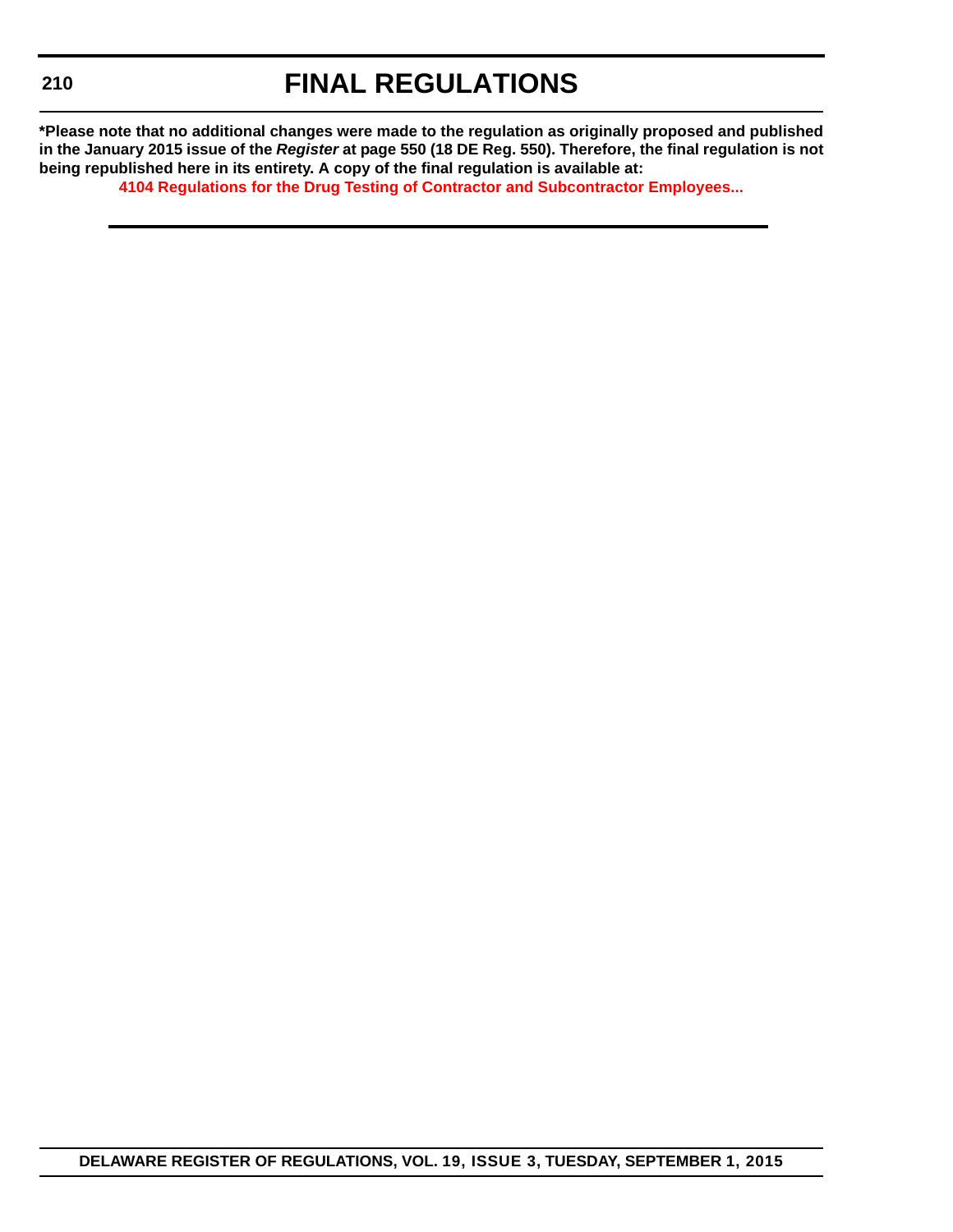### **[DELAWARE RIVER BASIN COMMISSION](http://www.state.nj.us/drbc/) [PUBLIC NOTICE](#page-4-0)**

<span id="page-59-0"></span>The Delaware River Basin Commission will hold a public hearing on **Tuesday, September 15, 2015** beginning at 1:30 p.m. A business meeting will be held on the following day, Wednesday, September 16, 2015 beginning at 1:30 p.m. The hearing and meeting are open to the public and will be held at the Chase Center on the Riverfront, Dravo Auditorium, 815 Justison Street, Wilmington, Delaware. For more information, visit the DRBC web site at [www.drbc.net](http://www.drbc.net) or contact Pamela M. Bush, Commission Secretary and Assistant General Counsel, at 609-883- 9500 extension 203.

### **[DELAWARE STATE FIRE PREVENTION COMMISSION](http://statefirecommission.delaware.gov/)**

#### **[PUBLIC NOTICE](#page-4-0)**

**701 Administration and Enforcement**

#### **702 Fire Protection in Building Construction**

**703 Installation, Operation, Maintenance, Testing and Sales of Signaling Systems, Fire Protection Systems** 

#### **and Fire Extinguishers**

#### **704 Hazardous Processes and Operations**

#### **705 General Fire Safety**

#### **706 Specific Occupancy Requirements**

The Delaware State Fire Prevention Commission, pursuant to 16 Del.C. § 6604(1), proposes to revise:

- Regulation 701 by removing the limitation that the regulations apply only to buildings modified by 50% or more following the enactment of the regulations. The revision also removes Annexes A and B and reorganizes the content into a newly created Chapter 7. Finally, the revision removes references to Appendixes that are no longer part of the regulations.
- Regulation 702 by making changes to the occupancy conversion regulation, clarifying the building rehabilitation requirements, clarifying the automatic sprinkler system, and standpipe regulations to prevent a submission for review and approval of a project in such stages that would have the effect of being less than 50% of the square footage of any building. These proposed changes also make substantive additions to the regulations regarding floor level identification and fire pumps.
- Regulation 703 by adding a definition for "major deficiency," clarifying that at the time of renewal, a certificate holder must maintain current NICET certification at the minimum level that was required at the time of original licensure. The proposed changes also remove reference to the Annexes and Appendixes which are no longer part of the regulations.
- Regulation 704 by deleting Regulation 4.3 in its entirety, eliminating the requirement that a member of a local fire department be present on the scene of any fireworks display from the time the fireworks are delivered until the termination of the display, and reverting to Regulation 4.2, leaving the level of fire protection to the discretion of the local fire department.
- Regulation 705 to clarify that one elevator car in any building must be of sufficient size to accommodate an ambulance cot in its horizontal position, and further clarifying that elevator cars existing as of September 1, 2015 are exempt from this requirement. These changes further clarify that all gates at gated communities must be either automatic or manual, and establishes guidelines for demarcating both primary and secondary entrance doors.
- Regulation 706 by removing bond requirement for electricians added to the list of installers for the hardwired smoke detector program.

The public hearing on the proposed regulation changes originally scheduled on September 15, 2015 has been rescheduled for September 22, 2015 at 10:00 a.m., in the Commission Chamber, Delaware Fire Service Center, 1463 Chestnut Grove Road, Dover, DE 19904. Written comments should be sent to Sherry Lambertson, Executive Specialist for the Delaware Fire Prevention Commission, Delaware Fire Service Center, 1463 Chestnut Grove Road, Dover, DE 19904. Written comments will be accepted until fifteen days following the public hearing, pursuant to 29 **Del.C.** §10118(a).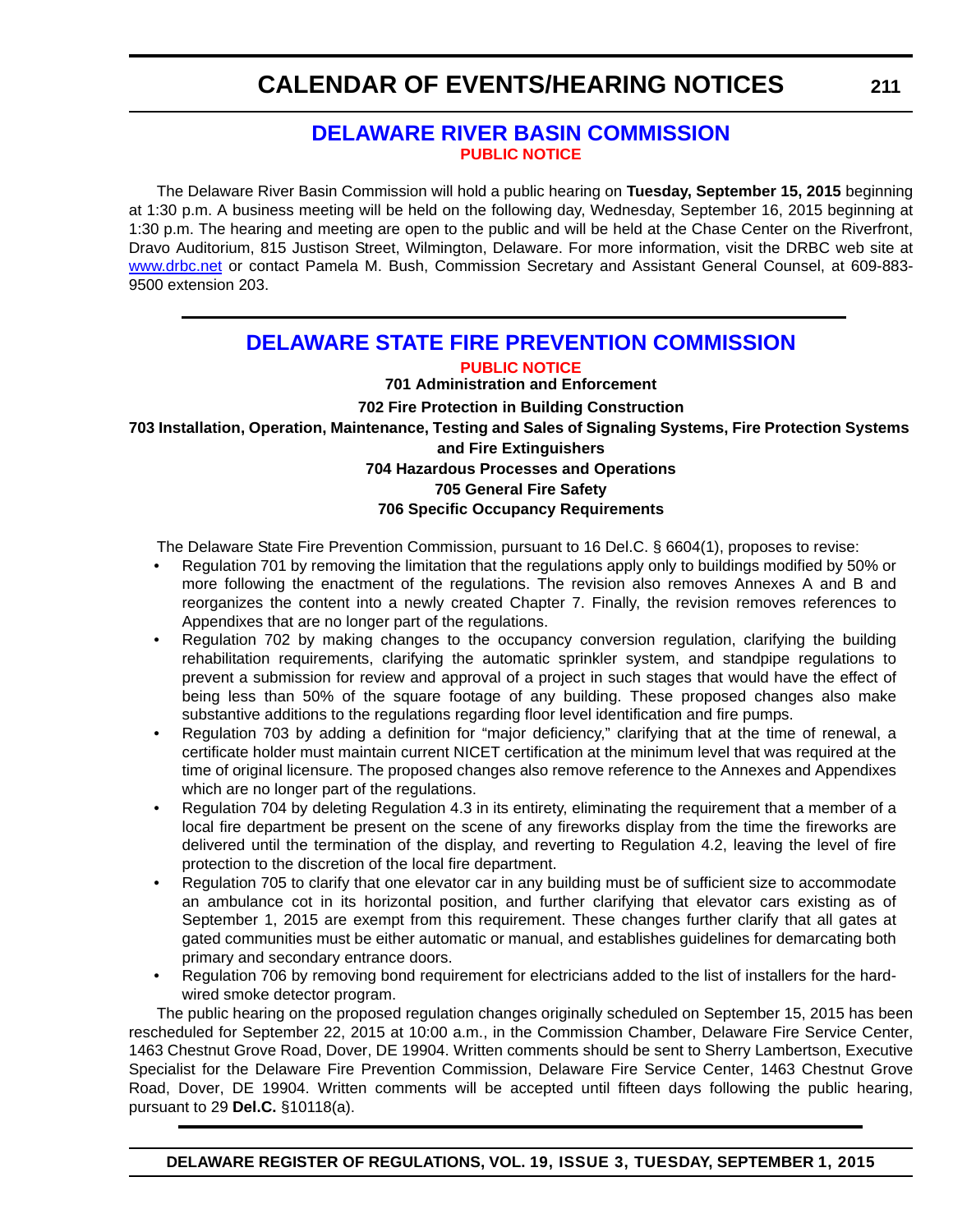### <span id="page-60-0"></span>**DEPARTMENT OF AGRICULTURE [DELAWARE AGRICULTURAL LANDS PRESERVATION FOUNDATION](http://dda.delaware.gov/aglands/index.shtml) [PUBLIC NOTICE](#page-4-0)**

#### **701 Farmland Preservation Program**

The Delaware Agricultural Lands Preservation Foundation (the "Foundation"), pursuant to 3 **Del.C.** §928, will hold a public hearing to discuss proposed regulations relating to the administration of the Delaware Agricultural Lands Preservation Program established pursuant to 3 **Del.C.** §901. The Foundation was established by the Delaware Legislature pursuant to 3 **Del.C.** §903. The Foundation is responsible for, among other things, adopting criteria for the establishment and maintenance of Agricultural Preservation Districts and Forestland Preservation Areas and establishing criteria for the purchase of Agricultural Preservation Easements and Forestland Preservation Easements. To carry out its statutory responsibilities, the Foundation has been directed to, among other things, adopt rules of practice and procedure for the acquisition of Preservation Easements, including the process and timeframe for submitting applications for the sale of Easements, the establishment of the purchase price for the easements through the use of appraisal information, the manner in which offers to sell such easements are accepted, and the basis upon which offers for sale of such easements are accepted.

Pursuant to its statutory authority, the Foundation is proposing for adoption a comprehensive set of guidelines and regulations to be used for the administration of the agricultural lands preservation program. The proposed regulations will replace all of the existing regulations set forth in 3 Delaware Administrative Code, Part 701, Sections 1.0 through and including 30.0, including Appendix A through G, and will, among other things: (a) establish eligibility criteria, (b) establish application procedures, (c) establish criteria for the purchase of Agricultural Lands Preservation Easements and methods by which the purchase price will be determined, and (d) provide for additional means of creating priority for acquisition of preservation easements in designated areas which are near or adjacent to any growth zones that may be indicated by each of the three respective counties. No changes are being proposed to the Forestland Preservation regulations set forth in 3 Delaware Administrative Code, Part 702.

The public hearing will be on Wednesday, September 23, 2015 beginning at 10:00 a.m. and ending at 12:00 p.m. at the Foundation's office located at 2320 S. DuPont Highway, Dover, Delaware 19901.

Copies of the proposed regulations are available for review by contacting:

Rebecca Vaughn Delaware Agricultural Lands Preservation Foundation 2320 S. DuPont Highway Dover, DE 19901 (302) 698-4531 Email: Rebecca.Vaughn@state.de.us

Anyone wishing to present oral comments at this public hearing should contact the designated Hearing Officer, Mr. William A. Denman at (302) 678-3262 prior to the hearing. Oral comments and written comments may be presented at the hearing, and anyone wishing to submit written comments as a supplement to, or in lieu of oral testimony, should submit such comments by October 1, 2015 to:

William A. Denman, Esquire Parkowski, Guerke & Swayze, P.A. 116 W. Water Street Dover, DE 19904 (302) 678-3262 Email: wdenman@pgslegal.com

#### **[HARNESS RACING COMMISSION](http://desbf.delaware.gov/) DELAWARE STANDARDBRED BREEDERS' FUND [PUBLIC NOTICE](#page-4-0)**

#### **502 Delaware Standardbred Breeders' Fund Regulations**

The State of Delaware, Department of Agriculture's Standardbred Breeders' Fund ("the Fund") hereby gives

#### **DELAWARE REGISTER OF REGULATIONS, VOL. 19, ISSUE 3, TUESDAY, SEPTEMBER 1, 2015**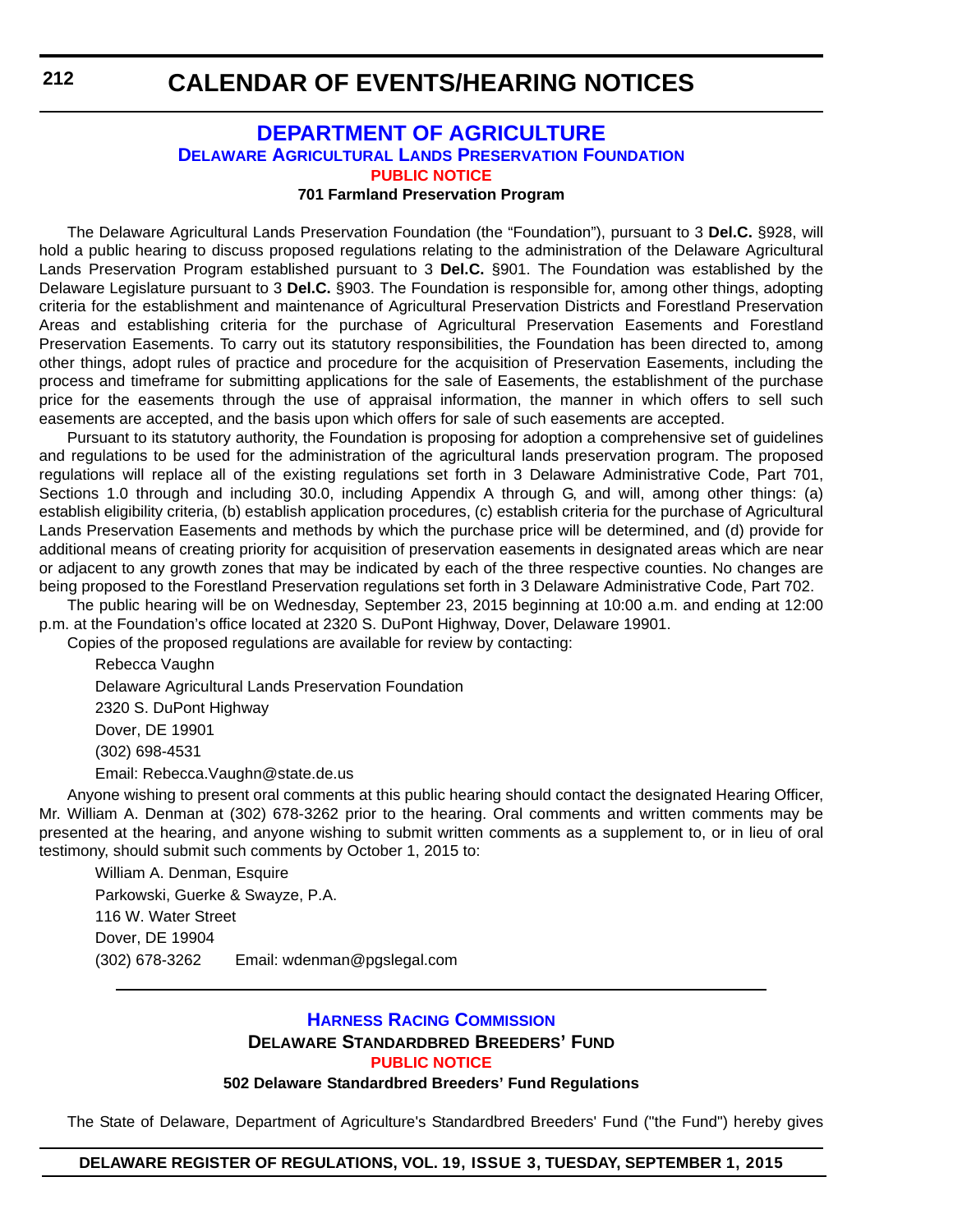<span id="page-61-0"></span>notice of its intention to adopt an amended regulation pursuant to the General Assembly's delegation of authority to do so found at 29 **Del.C.** §4815(b)(4)b.2 and in compliance with Delaware's Administrative Procedures Act at 29 **Del.C.** §10115. The proposed amended regulation under 13.0 defines and allows consolidation of consolation races to afford more racing opportunity to participants and fuller wagering fields.

The Fund solicits, and will consider, timely filed written comments from interested individuals and groups concerning these proposed amended regulations. The deadline for the filing of such written comments will be thirty days (30) after these proposed amended regulations are promulgated in the Delaware *Register of Regulations*. Any such submissions should be mailed or hand-delivered to Ms. Judy Davis-Wilson, Administrator, Delaware Standardbred Breeders' Fund Program whose address is State of Delaware, Department of Agriculture, 2320 South duPont Highway, Dover, Delaware 19901 by October 1, 2015.

#### **[DEPARTMENT OF EDUCATION](http://www.doe.k12.de.us/site/default.aspx?PageID=1) [PUBLIC NOTICE](#page-4-0)**

The State Board of Education will hold its monthly meeting on Thursday, September 17, 2015 at 1:00 p.m. in the Townsend Building, Dover, Delaware.

#### **[DEPARTMENT OF HEALTH AND SOCIAL SERVICES](http://www.dhss.delaware.gov/dhss/dmma/) DIVISION OF MEDICAID AND MEDICAL ASSISTANCE [PUBLIC NOTICE](#page-4-0)**

**Physical Therapy, Occupational Therapy, and Services for Individuals With Speech, Hearing and Language Disorders Hippotherapy**

In compliance with the State's Administrative Procedures Act (APA - Title 29, Chapter 101 of the Delaware Code), 42 CFR §447.205, and under the authority of Title 31 of the Delaware Code, Chapter 5, Section 512, Delaware Health and Social Services (DHSS) / Division of Medicaid and Medical Assistance proposed to amend the amend the Title XIX Medicaid State Plan and the Delaware Medical Assistance Program Provider Specific Policy Manual to revise and update Independent Therapist Provider Specific Policy Manual regarding Physical Therapy, Occupational Therapy, and Services for Individuals With Speech, Hearing and Language Disorders, specifically, *to establish coverage criteria, provider qualifications, service limitations and reimbursement methodology for Hippotherapy*.

Any person who wishes to make written suggestions, compilations of data, testimony, briefs or other written materials concerning the proposed new regulations must submit same to Sharon L. Summers, Planning, Policy and Quality Unit, Division of Medicaid and Medical Assistance, 1901 North DuPont Highway, P.O. Box 906, New Castle, Delaware 19720-0906 or by fax to 302-255-4425 by September 30, 2015.

The action concerning the determination of whether to adopt the proposed regulation will be based upon the results of Department and Division staff analysis and the consideration of the comments and written materials filed by other interested persons.

#### **DIVISION [OF PUBLIC HEALTH](http://www.dhss.delaware.gov/dhss/dph/index.html) [PUBLIC NOTICE](#page-4-0) 4452 Clean Indoor Air Act**

Health Systems Protection Section (HSP), Division of Public Health, Department of Health and Social Services, is proposing revisions to the Delaware Clean Indoor Air Act. The purpose of the amendments is to add electronic smoking devices to the regulations. On September 1, 2015, HSP plans to publish as proposed the amended regulations, and hold them out for public comment per Delaware law.

A public hearing will be held on Wednesday, September 30, 2015 at 10:00 a.m. in the First Floor Conference Room, located in the Jesse Cooper Building, 417 Federal Street, Dover, Delaware.

**DELAWARE REGISTER OF REGULATIONS, VOL. 19, ISSUE 3, TUESDAY, SEPTEMBER 1, 2015**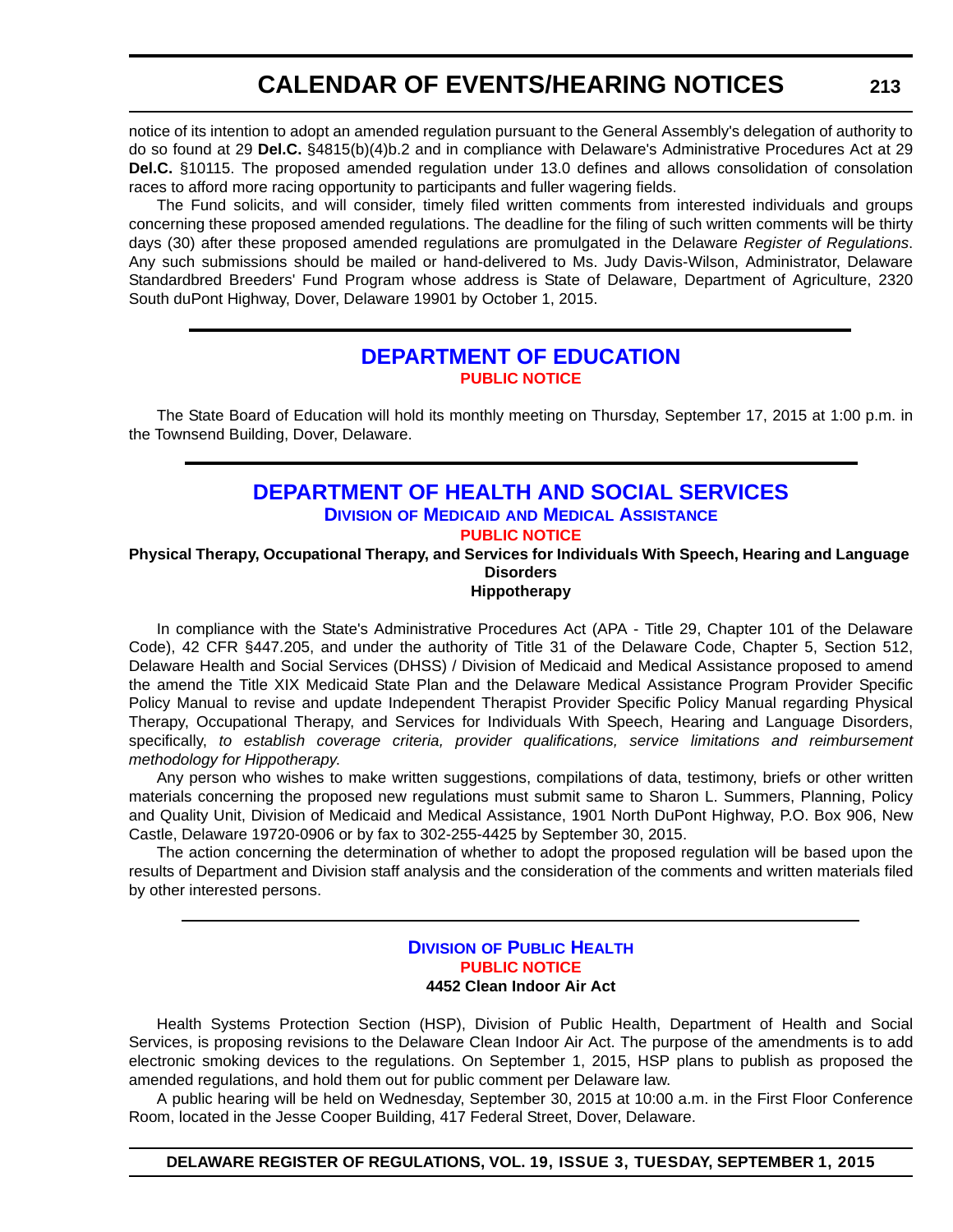Copies of the proposed regulations are available for review in the September 1, 2015 edition of the Delaware *Register of Regulations*, accessible online at: <http://regulations.delaware.gov> or by calling the Division of Public Health at (302) 744-4951.

Any person who wishes to make written suggestions, testimony, briefs or other written materials concerning the proposed regulations must submit same to Jamie Mack by Friday, October 9, 2015, at:

Jamie Mack Division of Public Health 417 Federal Street Dover, DE 19901 Email: jamie.mack@state.de.sus Phone: (302) 744-4951

#### **DIVISION [OF PUBLIC HEALTH](http://www.dhss.delaware.gov/dhss/dph/index.html) [PUBLIC NOTICE](#page-4-0) 4462 Public Drinking Water Systems**

On September 1, 2015, the Department of Health and Social Services, Division of Public Health, Office of Drinking Water, plans to publish revised Regulations Governing Public Drinking Water Systems and hold them out for public comment per Delaware law.

The purpose of the regulations is to update the regulations to align them with federal requirements and clarify the current regulations. The regulations are being revised to include:

- Revised Total Coliform Rule (RTCR) as section 7.4. This rule was finalized by EPA on April 1, 2012.
- Reorganization of the regulations by breaking up the large sections into smaller sections, allowing for easier reviews and checking of regulatory requirements. The Regulations are going from 10 sections to 20 sections.
- Section 4.1.6 on page 16 is being expanded to provide specific examples of unusual events so water system owners/operators have a more clear idea of when they need to contact DPH.
- Incorporate revisions identified by EPA when they reviewed the previous regulations.
- Sections that are no longer relevant or that have been superseded by more recent regulations have been deleted.

A public hearing will be held on Wednesday September 30, 2015, at 2:00 p.m. in the Large Conference Room, Office of Drinking Water, Edgehill Shopping Center, 43 South DuPont Highway, Dover, Delaware.

Copies of the proposed regulations are available for review in the September 1, 2015 edition of the Delaware *Register of Regulations*, accessible online at: http://regulations.delaware.gov or by calling the Division of Public Health at (302) 744-4951.

Any person who wishes to make written suggestions, testimony, briefs or other written materials concerning the proposed regulation should submit such comments by Thursday, October 8, 2015 to:

Jamie Mack, Executive Assistant Office of the Director Delaware Division of Public Health Jesse Cooper Building 417 Federal St. Dover, DE 19901 Email: [jamie.mack@state.de.us](mailto:jamie.mack@state.de.us) Fax: 302-739-3984

#### **[DEPARTMENT OF INSURANCE](http://www.delawareinsurance.gov/) OFFICE OF THE COMMISSIONER**

**[PUBLIC NOTICE](#page-4-0)**

**606 Proof of Automobile Insurance**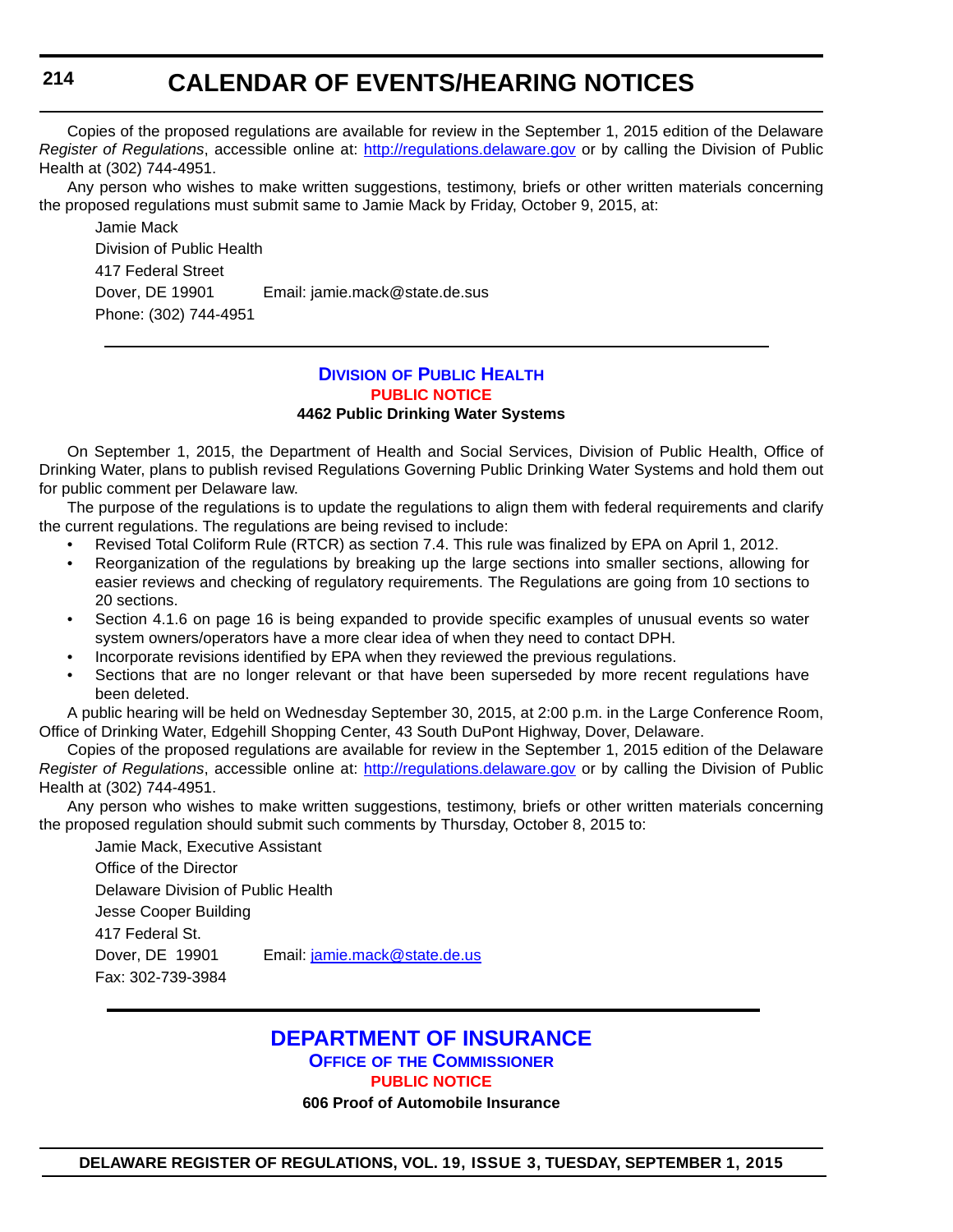<span id="page-63-0"></span>INSURANCE COMMISSIONER KAREN WELDIN STEWART hereby gives notice of proposed amended Department of Insurance Regulation 606 relating to Proof of Automobile Insurance [Formerly Regulation 31]. The docket number for this proposed AMENDED regulation is 2464-2015.

The proposed amended regulation supports the established requirements to govern the form of the standardized insurance identification (ID) card for each insured vehicle pursuant to Delaware law and will follow new requirements passed under H.B. 258 HA1, for the 147<sup>th</sup> General Assembly. The Delaware Code authority for the change is 18 **Del.C.** §§311 and 2741, and 21 **Del.C.** §2118(o).

The Department of Insurance does not plan to hold a public hearing on the proposed amended regulation. The proposed amended regulation appears below and can also be viewed at the Delaware Insurance Commissioner's website at:

[www.delawareinsurance.gov/departments/documents/ProposedRegs/ProposedRegs.shtml](http://www.delawareinsurance.gov/departments/documents/ProposedRegs/ProposedRegs.shtml)

Any person can file written comments, suggestions, briefs, and compilations of data or other materials concerning the proposed amendment. Any written submission in response to this notice and relevant to the proposed regulation must be received by the Department of Insurance no later than 4:30 p.m. EST, Wednesday, September 30, 2015. Any such requests should be directed to:

Regulatory Specialist Rhonda West Delaware Department of Insurance 841 Silver Lake Boulevard Dover, DE 19904 Phone: (302) 674-7379 Fax: (302) 739-5566 Email: r[honda.west@state.de.us](mailto:rhonda.west@state.de.us)

#### **[DEPARTMENT OF LABOR](http://dia.delawareworks.com/workers-comp/) DIVISION OF INDUSTRIAL AFFAIRS OFFICE OF WORKERS' COMPENSATION [PUBLIC NOTICE](#page-4-0) 1341 Workers' Compensation Regulations**

The Workers' Compensation Oversight Panel, pursuant to 19 **Del.C.** §2322B(9), proposes to revise Regulation 1341, subsection 4.13.1 by removing references to specific percentages and dollar amounts to be used in calculating the amounts permitted to be paid for prescribed drugs. In addition, the Workers' Compensation Oversight Panel, pursuant to 19 **Del.C.** §2322B(3)(a), proposes to revise subsection 4.20.1 by removing references to specific dollar amounts to be used in calculating the amounts permitted to be paid for anesthesia services provided to employees.

The Panel will hold a public hearing on the proposed regulation changes on September 21, 2015 at 4:00 p.m., in the Department of Labor Fox Valley Annex, 19 W. Lea Blvd, Wilmington, DE 19802. Written comments should be sent to Stephanie K. Parker, Administrator for the Office of Workers' Compensation, 4425 N. Market Street, Wilmington, DE 19802. Written comments will be accepted until September 30, 2015 pursuant to 29 **Del.C.** §10118(a).

#### **[DEPARTMENT OF NATURAL RESOURCES AND ENVIRONMENTAL](http://www.dnrec.delaware.gov/fw/Pages/DFW-Portal.aspx)  CONTROL DIVISION OF FISH AND WILDLIFE [PUBLIC NOTICE](#page-4-0) 3900 Wildlife**

The purpose of this action is to establish reporting requirements for gray fox taken, killed or captured; also to

**DELAWARE REGISTER OF REGULATIONS, VOL. 19, ISSUE 3, TUESDAY, SEPTEMBER 1, 2015**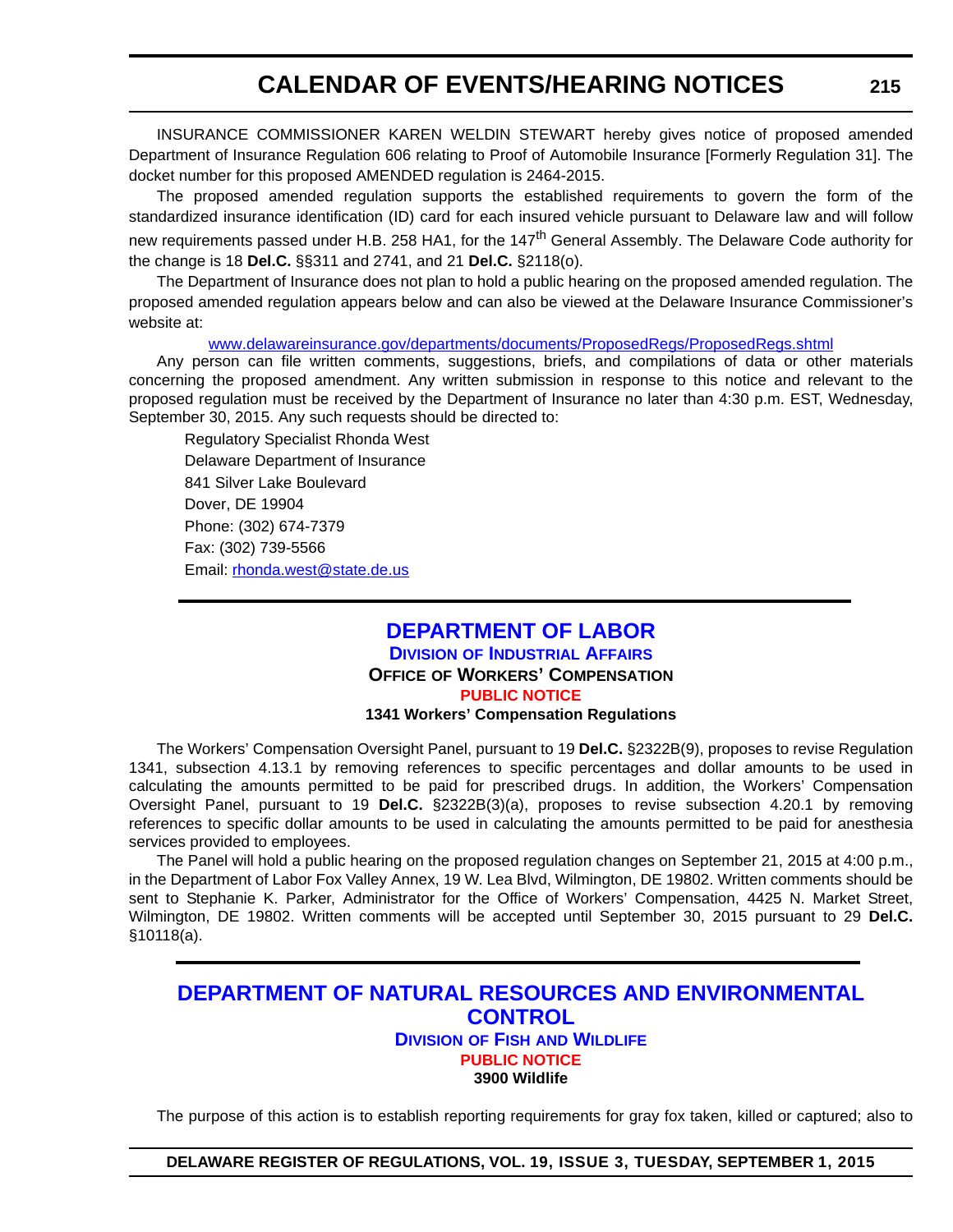<span id="page-64-0"></span>ensure consistency with and to clarify the allowable timeframe and methodology for reporting coyote and nutria harvests.

The hearing record on the proposed changes to 7 **DE Admin. Code** 3900 Wildlife – 4.0 and 23.0 pertaining to Seasons and Non-native/Invasive Wildlife will be open September 1, 2015. Individuals may submit written comments regarding the proposed changes via e-mail to Lisa.Vest@state.de.us or via the USPS to Lisa Vest, Hearing Officer, DNREC, 89 Kings Highway, Dover, DE 19901 (302) 739-9042. A public hearing on the proposed amendment will be held on September 22, 2015 beginning at 6:30 PM in the DNREC Auditorium, located at the Richardson & Robbins Building, 89 Kings Highway, Dover, DE 19901.

#### **DIVISION OF WASTE [AND HAZARDOUS SUBSTANCES](http://www.dnrec.delaware.gov/dwhs/Pages/default.aspx) [PUBLIC NOTICE](#page-4-0)**

#### **1302 Regulations Governing Hazardous Waste**

To provide greater environmental protection and to reduce human health risks, the Solid and Hazardous Waste Management Section (SHWMS) proposes to adopt the federal ignitable compressed gas provisions in §261.21 and to correct clerical and typographical errors.

Amendments to DRGHW are proposed and amended in accordance with the provisions found at 7 Delaware Code, Chapters 60 and 63.

The public hearing on the proposed amendments to DRGHW will be held on Wednesday, September 30, 2015 at 6:00 p.m. in the Richardson and Robbins Auditorium, 89 Kings Highway, Dover, DE.

### **[DEPARTMENT OF STATE](http://dpr.delaware.gov/) DIVISION OF PROFESSIONAL REGULATION 1725 POLYSOMNOGRAPHY ADVISORY COUNCIL [PUBLIC NOTICE](#page-4-0)**

The Delaware Polysomnography Council of the Board of Medical Licensure and Discipline, pursuant to 24 **Del.C.** §1799W(c), proposes to amend its rules and regulations*.* The proposed regulation change clarifies that polysomnographic trainees are limited to a total of two years of training before they are required to either obtain a license or cease practicing.

The Council will hold a public hearing on the proposed regulation change on September 28, 2015 at 9:00 a.m., Second Floor Conference Room C, Cannon Building, 861 Silver Lake Blvd., Dover, DE 19904. Written comments should be sent to Shauna Slaughter, Executive Director of the Delaware Board of Medical Licensure and Discipline, Cannon Building, 861 Silver Lake Blvd., Dover, DE 19904. Written comments will be accepted until October 13, 2015 pursuant to 29 **Del.C.** §10118(a).

#### **DIVISION [OF PROFESSIONAL REGULATION](http://dpr.delaware.gov/) 4100 BOARD OF HOME INSPECTORS [PUBLIC NOTICE](#page-4-0)**

The Delaware Board of Home Inspectors, pursuant to 24 **Del.C.** §4106(a)(1), proposes to amend its rules and regulations*.* The proposed regulation changes reiterate that a trainee home inspector must obtain his/her trainee registration prior to performing any supervised home inspections. The Home Inspector Practice Act mandates that anyone who performs inspections, even if supervised by a Delaware licensed home inspector, must first obtain a trainee registration. Board Regulation 10.1 requires trainees to complete 75 supervised home inspections before becoming eligible for full licensure, and, under 24 **Del.C.** §4107(c) a trainee can only begin to accumulate such inspections after his/her application for registration as a trainee is approved and granted by the Board.

The Board will hold a public hearing on the proposed regulation change on October 13, 2015 at 9:00 a.m., Second Floor Conference Room B, Cannon Building, 861 Silver Lake Blvd., Dover, DE 19904. Written comments should be sent to Amanda McAtee, Administrative Specialist of the Delaware Board of Home Inspectors, Cannon

#### **DELAWARE REGISTER OF REGULATIONS, VOL. 19, ISSUE 3, TUESDAY, SEPTEMBER 1, 2015**